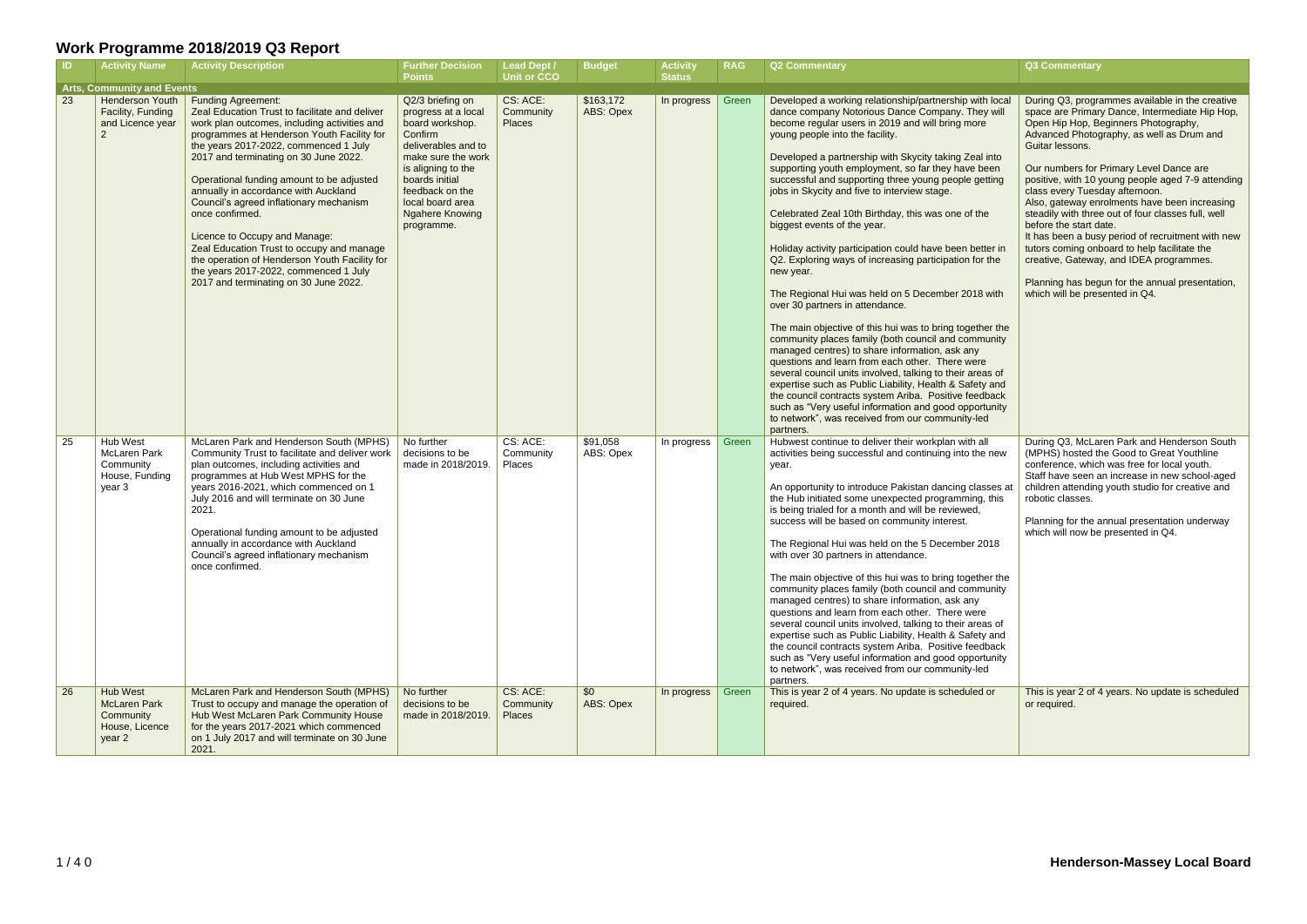| $\blacksquare$ | <b>Activity Name</b>                                         | <b>Activity Description</b>                                                                                                                                                                                                                                                                                                                                                                                                              | <b>Further Decision</b><br><b>Points</b>                                                                          | <b>Lead Dept /</b><br>Unit or CCO      | <b>Budget</b>         | <b>Activity</b><br><b>Status</b> | <b>RAG</b> | <b>Q2 Commentary</b>                                                                                                                                                                                                                                                                                                                                                                                                                                                                                                                                                                                                                                                                                                                                                                                                                                                                                                                                                                                                                                                                                                           | <b>Q3 Commentary</b>                                                                                                                                                                                                                                                                                                                                                                                                                                                                                                                                                                                                                                                                                                                                                                                                                                                                                                                                      |
|----------------|--------------------------------------------------------------|------------------------------------------------------------------------------------------------------------------------------------------------------------------------------------------------------------------------------------------------------------------------------------------------------------------------------------------------------------------------------------------------------------------------------------------|-------------------------------------------------------------------------------------------------------------------|----------------------------------------|-----------------------|----------------------------------|------------|--------------------------------------------------------------------------------------------------------------------------------------------------------------------------------------------------------------------------------------------------------------------------------------------------------------------------------------------------------------------------------------------------------------------------------------------------------------------------------------------------------------------------------------------------------------------------------------------------------------------------------------------------------------------------------------------------------------------------------------------------------------------------------------------------------------------------------------------------------------------------------------------------------------------------------------------------------------------------------------------------------------------------------------------------------------------------------------------------------------------------------|-----------------------------------------------------------------------------------------------------------------------------------------------------------------------------------------------------------------------------------------------------------------------------------------------------------------------------------------------------------------------------------------------------------------------------------------------------------------------------------------------------------------------------------------------------------------------------------------------------------------------------------------------------------------------------------------------------------------------------------------------------------------------------------------------------------------------------------------------------------------------------------------------------------------------------------------------------------|
| 27             | Ranui Community<br>Centre, Funding<br>year 3                 | Ranui Community Centre Incorporated to<br>facilitate and deliver work plan outcomes,<br>including activities and programmes at Ranui<br>Community Centre for the years 2016-2019,<br>which commenced on 1 July 2016 and will<br>terminate on 30 June 2019.<br>Operational funding amount to be adjusted<br>annually in accordance with Auckland<br>Council's agreed inflationary mechanism<br>once confirmed.                            | No further<br>decisions to be<br>made in 2018/2019.<br>Q4: Workshop for<br>funding decision re<br>2019/2020 term. | CS: ACE:<br>Community<br><b>Places</b> | \$52,333<br>ABS: Opex | In progress                      | Green      | A highlight for Q2 was the trial of art classes for<br>children ages 7-12 years. It was promoted through<br>Facebook and was oversubscribed within 48 hours.<br>The high amount of interest from the local community<br>indicates that it met a gap in the community.<br>The Regional Hui was held on the 5 December 2018<br>with over 30 partners in attendance.<br>The main objective of this hui was to bring together the<br>community places family (both council and community<br>managed centres) to share information, ask any<br>questions and learn from each other. There were<br>several council units involved, talking to their areas of<br>expertise such as Public Liability, Health & Safety and<br>the council contracts system Ariba. Positive feedback<br>such as "very useful information and good opportunity<br>to network", were received from our community-led<br>partners.                                                                                                                                                                                                                          | During Q3, the Rongoa sessions with an<br>experienced tutor were introduced. This activity<br>has attracted the interest of many locals wanting<br>to learn the healing qualities of Rongoa and has<br>also renewed the interest in the Community<br>Garden which is being used as a space to grow<br>some of the plants required for making the<br>medicines.<br>Following the shootings in Christchuch on the 15<br>March 2019, Ranui Community Centre offered<br>their centre as a safe space for their local<br>mosque and muslim community. Centre staff and<br>committee members have worked over and<br>above to accommodate people, working longer<br>hours, staying on with the groups to provide a<br>sense of safety in the space while the groups<br>met. They also hosted visitors and provided<br>refreshments to those who came back to the<br>centre after the march held on 22 March 2019.<br>The annual presentation is currently being |
| $\boxed{28}$   | <b>Sturges West</b><br>Community<br>House, Funding<br>year 2 | <b>Fund Sturges West Community House</b><br>Incorporated to facilitate and deliver work<br>plan outcomes, including activities and<br>programmes at Sturges West Community<br>House for the years 2017-2020, which<br>commenced on 1 July 2017 and will<br>terminate on 30 June 2020.<br>Operational funding amount to be adjusted<br>annually in accordance with Auckland<br>Council's agreed inflationary mechanism<br>once confirmed. | No further<br>decisions to be<br>made in 2018/2019.                                                               | CS: ACE:<br>Community<br><b>Places</b> | \$39,176<br>ABS: Opex | In progress                      | Green      | The card club has been very successful this quarter,<br>with new members joining. They come together and<br>spend two hours playing cards and then have a shared<br>lunch together, a club member requested to share the<br>following comments "made some lovely friendships,<br>enjoy playing cards even with the ones who try and<br>cheat (talking about her husband), great to have a<br>shared lunch together, very friendly atmosphere, nice<br>to talk to others with common interests".<br>The Regional Hui was held on the 5 December 2018<br>with over 30 partners in attendance.<br>The main objective of this hui was to bring together the<br>community places family (both council and community<br>managed centres) to share information, ask any<br>questions and learn from each other. There were<br>several council units involved, talking to their areas of<br>expertise such as Public Liability, Health & Safety and<br>the council contracts system Ariba. Positive feedback<br>such as "Very useful information and good opportunity<br>to network", was received from our community-led<br>partners. | planned and will be delivered in Q4.<br>During Q3, the local walking group got together<br>and walked to the council service centre in<br>Henderson and went into the Japanese Garden<br>and rang the peace bell 50 times for the<br>Christchurch victims, the community members all<br>felt they had to do something to acknowledge this<br>tragedy.<br>Also, members of the local morning Card Club<br>group have provided extra support to a lady who<br>had recently joined the group. She had just lost<br>her husband to a terminal illness and has now<br>been diagnosed with the same condition.<br>The annual presentation is currently being<br>planned and will be delivered in quarter 4.                                                                                                                                                                                                                                                     |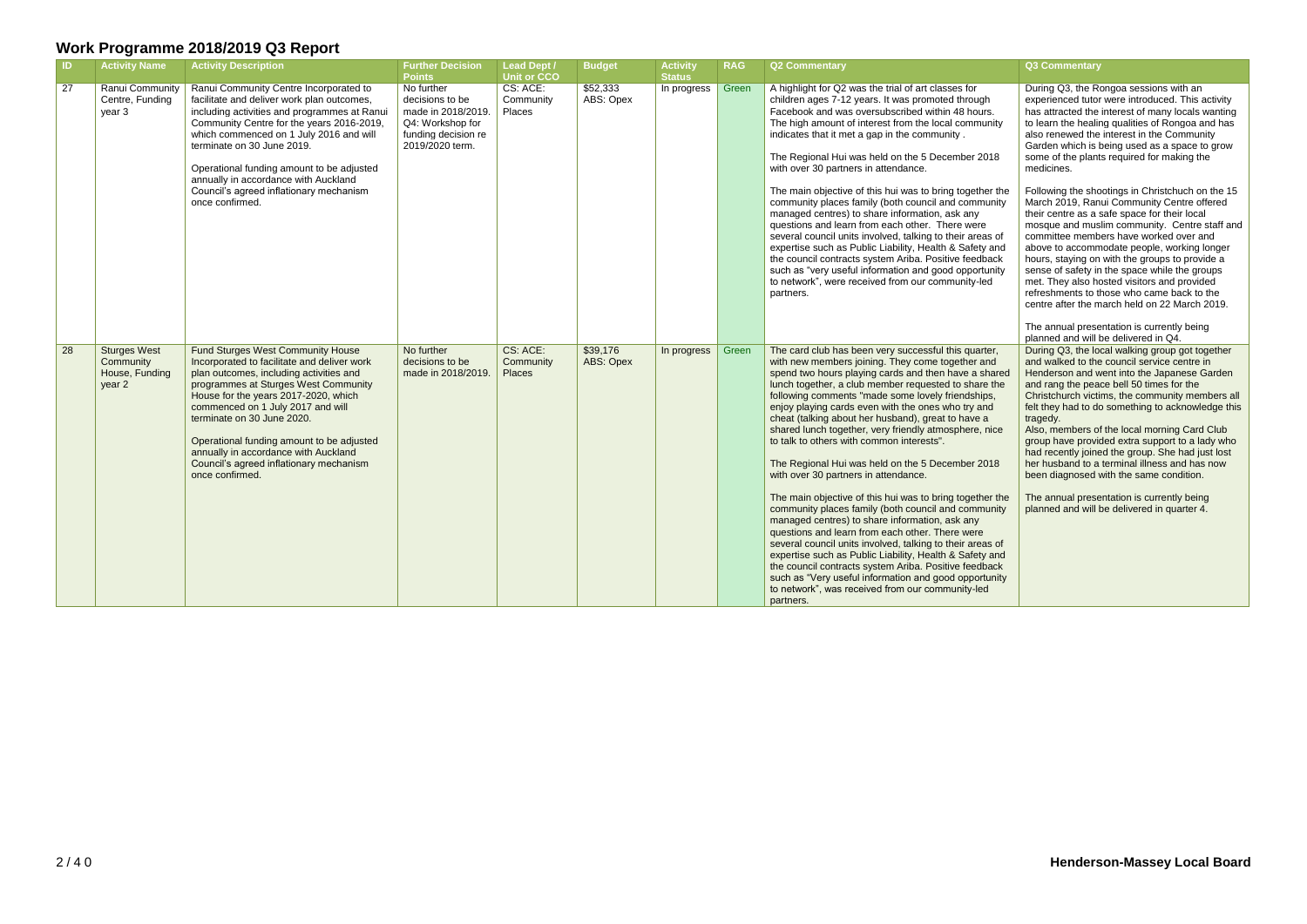| CS: ACE:<br>\$52,780<br>29<br>Green<br>Food Matters Project/Pay it Forward Fridge is up and<br>Massey<br><b>Funding Agreement: Massey Matters</b><br>No further<br>In progress<br>ABS: Opex<br>Community Hub,<br>Incorporated to facilitate and deliver work<br>decisions to be<br>Community<br>running. Since opening, staff have been able to engage<br>plan outcomes, including activities and<br>with many new individuals who drop by to visit the<br>Funding and<br>made in 2018/2019.<br><b>Places</b><br>programmes at Massey Community Hub for<br>fridge. Community members pay it forward to each<br>Licence year 2<br>the years 2017-2020, commenced 1 July<br>other by donating grocery items. This also provided a<br>2017 and terminating on 30 June<br>great opportunity to support Fair Food to make<br>2020. Operational funding amount to be<br>connections that will enable them to create a base and<br>adjusted annually in accordance with<br>continue to expand their project. In the three months<br>Auckland Council's agreed inflationary<br>they diverted 171 banana boxes and 700 individual<br>mechanism once confirmed. Licence to<br>items of rescued food from landfill. Trading Foyer,<br>Occupy and Manage: Massey Matters<br>where community bring in recycled goods is running<br>Incorporated to occupy and manage the<br>successfully. A volunteer is actively keeping it looking<br>operation of Massey Community Hub for the<br>good. In 3 months 72 banana boxes of goods, a<br>mountain of clothes and books were rehomed. We are<br>years 2017-2020, commenced 1 July 2017<br>and terminating on 30 June 2020.<br>committed to continuing with this as a service that is<br>not only valued by the community and brings people in<br>and reduces landfill waste. The Regional Hui was held<br>on the 5 December 2018 with over 30 partners in<br>attendance. The main objective of this hui was to bring<br>together the community places family (both council and<br>community managed centres) to share information, ask<br>any questions and learn from each other. There were<br>several council units involved, talking to their areas of<br>expertise such as Public Liability, Health & Safety and<br>the council contracts system Ariba. Positive feedback<br>such as "Very useful information and good opportunity<br>to network", was given from our community-led<br>partners.<br>CS: ACE:<br>\$58,612<br>The community fridge was installed by Oceania<br>31<br>Manutewhau<br>Q4: Workshop for<br>Massey Matters Incorporated to facilitate and<br>Green<br>In progress<br><b>Community Hub</b><br>funding decision re<br>Community<br>ABS: Opex<br>Careers Academy and Tamaki College and opened in<br>deliver work plan outcomes, including<br>2019/2020 term.<br>(West Harbour<br>activities and programmes at Manutewhau<br>this quarter, a great example of collaborative work with<br><b>Places</b><br>Community Hub),<br>Community Hub for the years 2016-2019<br>other community organisations across the region. There<br>which commenced on 1 July 2016 and<br>have been lots of donations of fresh fruit and veggies<br>Funding year 3<br>terminated on 30 June 2019. Operational<br>from local residents gardens and they have seen new<br>funding amount to be adjusted annually in<br>faces at the hub because of the fridge resulting in an<br>accordance with Auckland Council's agreed<br>increase of local involvement in the hub activities. They<br>inflationary mechanism once confirmed.<br>held their second new residents dinner which was<br>attended by six families, who got the opportunity to be<br>welcomed into the community and to meet other new<br>families. A mural on the front of the Manutewhau<br>building is the outcome of a collaborative project with<br>local community groups, each letter was designed by a<br>different school, kindy or youth group. This was a<br>positive activity connecting different groups. The<br>Regional Hui was held on 5 December 2018 with over<br>30 partners in attendance. The main objective of this hui<br>was to bring together the community places family<br>(both council and community managed centres) to<br>share information, ask any questions and learn from<br>each other. There were several council units involved,<br>talking to their areas of expertise such as Public<br>Liability, Health & Safety and the council contracts<br>system Ariba. Positive feedback such as "Very useful<br>information and good opportunity to network", was<br>given from our community-led partners.<br>32<br>Manutewhau<br>Massey Matters Incorporated to occupy and<br>CS: ACE:<br>This is year 2 of year 2. No update is scheduled or<br>Q4: Workshop for<br>\$0<br>In progress<br>Green<br>ABS: Opex<br>manage Manutewhau Community Hub (West<br>funding decision re<br>or required.<br>Community Hub<br>Community<br>required.<br>Harbour Community Hub) for the years 2017-<br>(West Harbour<br>2019/2020 term.<br>Places<br>2019, commenced 1 July 2017 and | - ID. | <b>Activity Name</b> | <b>Activity Description</b> | Further Decision<br><b>Points</b> | <b>Lead Dept /</b><br><b>Unit or CCO</b> | <b>Budget</b> | <b>Activity</b><br><b>Status</b> | <b>RAG</b> | <b>Q2 Commentary</b> | <b>Q3 Commentary</b>                                                                                                                                                                                                                                                                                                                                                                                                                                                                                                                                                                                                                                                                                                                                                                                                                                                                                                                                                                                                                                                                                                                                                                                                                                                                                                                                                                                                                                                                                                                           |
|--------------------------------------------------------------------------------------------------------------------------------------------------------------------------------------------------------------------------------------------------------------------------------------------------------------------------------------------------------------------------------------------------------------------------------------------------------------------------------------------------------------------------------------------------------------------------------------------------------------------------------------------------------------------------------------------------------------------------------------------------------------------------------------------------------------------------------------------------------------------------------------------------------------------------------------------------------------------------------------------------------------------------------------------------------------------------------------------------------------------------------------------------------------------------------------------------------------------------------------------------------------------------------------------------------------------------------------------------------------------------------------------------------------------------------------------------------------------------------------------------------------------------------------------------------------------------------------------------------------------------------------------------------------------------------------------------------------------------------------------------------------------------------------------------------------------------------------------------------------------------------------------------------------------------------------------------------------------------------------------------------------------------------------------------------------------------------------------------------------------------------------------------------------------------------------------------------------------------------------------------------------------------------------------------------------------------------------------------------------------------------------------------------------------------------------------------------------------------------------------------------------------------------------------------------------------------------------------------------------------------------------------------------------------------------------------------------------------------------------------------------------------------------------------------------------------------------------------------------------------------------------------------------------------------------------------------------------------------------------------------------------------------------------------------------------------------------------------------------------------------------------------------------------------------------------------------------------------------------------------------------------------------------------------------------------------------------------------------------------------------------------------------------------------------------------------------------------------------------------------------------------------------------------------------------------------------------------------------------------------------------------------------------------------------------------------------------------------------------------------------------------------------------------------------------------------------------------------------------------------------------------------------------------------------------------------------------------------------------------------------------------------------------------------------------------------------------------------------------------------------------------------------------------------------------------------------------------------------------------------------------------------------------------------------------------------------------------------------------------------------------------------------------------------------------------------------------------------------------------------------------------------------------------------------------------------------------------------------------------------------------------------------------------------------------------------------------------------------------------------------------------------------------------------------------------------------------------------------------------------------------------------------------------------------------------------------------------------------------------------------------------------------------------------------------------------------------------------------------------|-------|----------------------|-----------------------------|-----------------------------------|------------------------------------------|---------------|----------------------------------|------------|----------------------|------------------------------------------------------------------------------------------------------------------------------------------------------------------------------------------------------------------------------------------------------------------------------------------------------------------------------------------------------------------------------------------------------------------------------------------------------------------------------------------------------------------------------------------------------------------------------------------------------------------------------------------------------------------------------------------------------------------------------------------------------------------------------------------------------------------------------------------------------------------------------------------------------------------------------------------------------------------------------------------------------------------------------------------------------------------------------------------------------------------------------------------------------------------------------------------------------------------------------------------------------------------------------------------------------------------------------------------------------------------------------------------------------------------------------------------------------------------------------------------------------------------------------------------------|
|                                                                                                                                                                                                                                                                                                                                                                                                                                                                                                                                                                                                                                                                                                                                                                                                                                                                                                                                                                                                                                                                                                                                                                                                                                                                                                                                                                                                                                                                                                                                                                                                                                                                                                                                                                                                                                                                                                                                                                                                                                                                                                                                                                                                                                                                                                                                                                                                                                                                                                                                                                                                                                                                                                                                                                                                                                                                                                                                                                                                                                                                                                                                                                                                                                                                                                                                                                                                                                                                                                                                                                                                                                                                                                                                                                                                                                                                                                                                                                                                                                                                                                                                                                                                                                                                                                                                                                                                                                                                                                                                                                                                                                                                                                                                                                                                                                                                                                                                                                                                                                                                                                              |       |                      |                             |                                   |                                          |               |                                  |            |                      | During Q3, hub staff identified two little garden<br>areas in front of the hub as suitable to turn into<br>herb gardens that will be maintained by the hub.<br>The team from Legacy also helped get the<br>garden ready for planting. One of the volunteers<br>was a local woman who has since developed a<br>connection to the community hub. Because of<br>this, the hub hopes to encourage local<br>engagement with others who don't usually access<br>the facility, especially in the area around Patience<br>Way and the Housing New Zealand estate next to<br>the hub. The annual presentation is currently<br>being planned and will be delivered in quarter 4.                                                                                                                                                                                                                                                                                                                                                                                                                                                                                                                                                                                                                                                                                                                                                                                                                                                                         |
|                                                                                                                                                                                                                                                                                                                                                                                                                                                                                                                                                                                                                                                                                                                                                                                                                                                                                                                                                                                                                                                                                                                                                                                                                                                                                                                                                                                                                                                                                                                                                                                                                                                                                                                                                                                                                                                                                                                                                                                                                                                                                                                                                                                                                                                                                                                                                                                                                                                                                                                                                                                                                                                                                                                                                                                                                                                                                                                                                                                                                                                                                                                                                                                                                                                                                                                                                                                                                                                                                                                                                                                                                                                                                                                                                                                                                                                                                                                                                                                                                                                                                                                                                                                                                                                                                                                                                                                                                                                                                                                                                                                                                                                                                                                                                                                                                                                                                                                                                                                                                                                                                                              |       |                      |                             |                                   |                                          |               |                                  |            |                      | During Q3, the second Elevate programme had a<br>strong start with 8 participants. The first<br>programme had two woman complete the course<br>and their recommendations in the community has<br>driven the participation for this session. The<br>Elevate programme has had 100% attendance so<br>far.Hidden inspiration: in collaboration with the<br>Love Massey campaign, we went out into Massey<br>and hid laminated inspirational quotes around the<br>community for people to find. They can be seen<br>on the Love Massey Instagram page. There has<br>also been an increase in participation in activities<br>from community members who have always been<br>around the hub, but never involved directly in any<br>activities. Two special mentions include a lady<br>who had been coming for counselling for the past<br>three years, and the other is a mother, whose<br>child is a member of the Lego Club. Both women<br>have previously expressed interest in<br>participating with the hub but had lacked the<br>confidence to commit. Their children are now in<br>the same class at school and so have found<br>strength in each other and have come to both the<br>lunch and the dinner and both brought along their<br>whole families. Both woman, who have always<br>been on the outskirts of the Hub, now come along<br>and embrace it with full force and are an<br>inspiration for others. Both ladies are now taking<br>the Elevate programme. The annual presentation<br>is being developed to present in quarter 4. |
| terminating on 30 June 2019.<br>Licence year 2                                                                                                                                                                                                                                                                                                                                                                                                                                                                                                                                                                                                                                                                                                                                                                                                                                                                                                                                                                                                                                                                                                                                                                                                                                                                                                                                                                                                                                                                                                                                                                                                                                                                                                                                                                                                                                                                                                                                                                                                                                                                                                                                                                                                                                                                                                                                                                                                                                                                                                                                                                                                                                                                                                                                                                                                                                                                                                                                                                                                                                                                                                                                                                                                                                                                                                                                                                                                                                                                                                                                                                                                                                                                                                                                                                                                                                                                                                                                                                                                                                                                                                                                                                                                                                                                                                                                                                                                                                                                                                                                                                                                                                                                                                                                                                                                                                                                                                                                                                                                                                                               |       | Community Hub),      |                             |                                   |                                          |               |                                  |            |                      | This is year 2 of year 2. No update is scheduled                                                                                                                                                                                                                                                                                                                                                                                                                                                                                                                                                                                                                                                                                                                                                                                                                                                                                                                                                                                                                                                                                                                                                                                                                                                                                                                                                                                                                                                                                               |

| Q3 Commentary |  |
|---------------|--|
|               |  |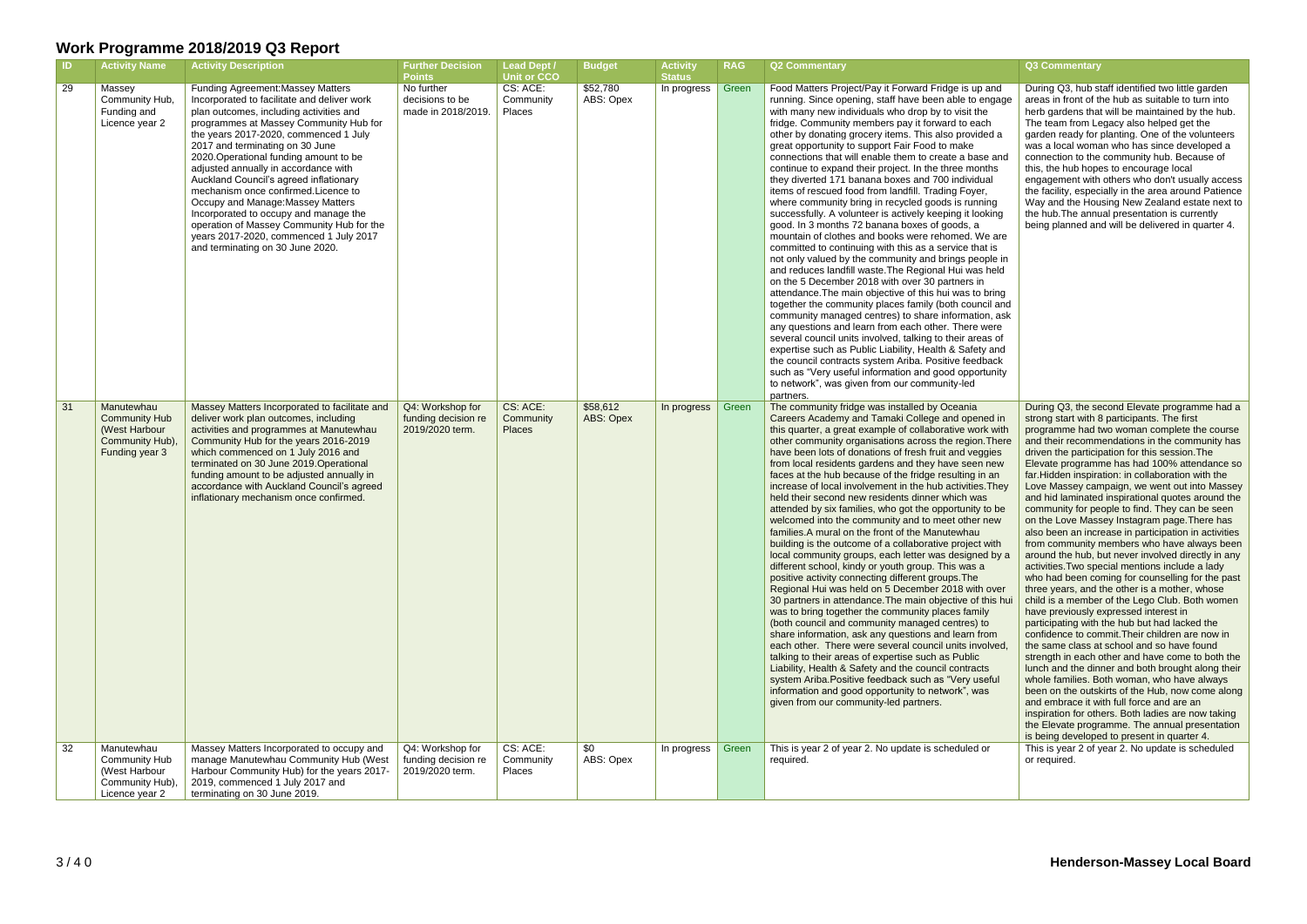|     | <b>Activity Name</b>                                | <b>Activity Description</b>                                                                                                                                                                                                                                                                                                                                                                                                                                                                                                                    | <b>Further Decision</b><br><b>Points</b>                                                                                                                                                                                          | <b>Lead Dept /</b><br><b>Unit or CCO</b> | <b>Budget</b>         | <b>Activity</b><br><b>Status</b> | <b>RAG</b> | <b>Q2 Commentary</b>                                                                                                                                                                                                                                                                                                                                                                                                                                                                                                                                                                                                                                                                                                                                                                                                                                                                                                                                                                                                                           | Q3 Commentary                                                                                                                                                                                                                                                                                                                                                                                                                                                                                                                                                                                                                                                                                                                                                                                                                                                                                                                             |
|-----|-----------------------------------------------------|------------------------------------------------------------------------------------------------------------------------------------------------------------------------------------------------------------------------------------------------------------------------------------------------------------------------------------------------------------------------------------------------------------------------------------------------------------------------------------------------------------------------------------------------|-----------------------------------------------------------------------------------------------------------------------------------------------------------------------------------------------------------------------------------|------------------------------------------|-----------------------|----------------------------------|------------|------------------------------------------------------------------------------------------------------------------------------------------------------------------------------------------------------------------------------------------------------------------------------------------------------------------------------------------------------------------------------------------------------------------------------------------------------------------------------------------------------------------------------------------------------------------------------------------------------------------------------------------------------------------------------------------------------------------------------------------------------------------------------------------------------------------------------------------------------------------------------------------------------------------------------------------------------------------------------------------------------------------------------------------------|-------------------------------------------------------------------------------------------------------------------------------------------------------------------------------------------------------------------------------------------------------------------------------------------------------------------------------------------------------------------------------------------------------------------------------------------------------------------------------------------------------------------------------------------------------------------------------------------------------------------------------------------------------------------------------------------------------------------------------------------------------------------------------------------------------------------------------------------------------------------------------------------------------------------------------------------|
| 33  | Glendene<br>Community Hub,<br>One year<br>Funding   | A one year term agreement with Glendene<br>Community Society Incorporated to facilitate<br>and deliver work plan outcomes, including<br>activities and programmes at Glendene<br>Community Hub for the 2018/2019 year,<br>commencing 1 July 2018 and terminating on<br>30 June 2019. Operational funding amount to<br>be adjusted annually in accordance with<br>Auckland Council's agreed inflationary<br>mechanism once confirmed.                                                                                                           | The local board has<br>an oversight and<br>monitoring role.Q4:<br>Workshop for<br>funding decision re<br>2019/2020 term.                                                                                                          | CS: ACE:<br>Community<br><b>Places</b>   | \$58,554<br>ABS: Opex | In progress                      | Green      | Spring cultural event held on 6 October 2018. They had<br>bouncy castle, face painting, youth group performance<br>and cultural food. Eco Matters donated wood for<br>planter boxes and (vegetable/herb) seeds, community<br>were able to paint/create their own planter boxes and<br>plant seeds in their boxes to take home People from<br>the community from different cultures shared their<br>cultural dishes in a shared lunch. The Regional Hui<br>was held on the 5 December 2018 with over 30<br>partners attending. The main objective of this hui was to<br>bring together the community places family (both<br>council and community managed centres) to share<br>information, ask any questions and learn from each<br>other. There were several council units involved,<br>talking to their areas of expertise i.e. Public Liability,<br>Health & Safety and the council contracts system Ariba<br>"Very useful information and good opportunity to<br>network". Positive feedback was given from our<br>community-led partners. | During Q3, a retired Maths teacher and local<br>Glendene resident has started volunteering 2<br>hours a week to offer Free Maths tutoring for Yr<br>7-11 students. Feedback from students and<br>parents is positive with students feeling more<br>confident about their success in the subject. The<br>free classes have become quite popular with a<br>waiting list for the service. Hub staff are looking<br>at some opportunities to increase this service. The<br>Can Drive at the Hub collected enough food to<br>make 6 hampers for local families. Hub staff<br>worked with Plunket and Glendene School to<br>identify 6 local families for the hampers to go<br>to. Other offerings at the hub during Q3 are:-<br>Free Bread for community (donated by local<br>supermarkets)- Schools Out Open Day in<br>January and private hire. The annual presentation<br>is currently being planned and will be delivered in<br>quarter 4. |
| 34  | Glendene<br>Community Hub,<br>One year Licence      | A one year term with Glendene Community<br>Society Incorporated for operation of the<br>Glendene Community Hub: 82 Hepburn<br>Road, Glendene being part of Lot 41 DP<br>48056 contained in NA 1925/33 for the<br>2018/2019 year, commencing 1 July 2018<br>and terminating on 30 June 2019.<br>i) Rent- \$1.00 plus GST per term if<br>requested.<br>ii) All other terms and conditions in<br>accordance with the Auckland Council<br>Community Occupancy Guidelines July 2012.<br>iii) Site plan to be approved by Community<br>Leasing Team. | No further<br>decisions to be<br>made in 2018/2019.                                                                                                                                                                               | CS: ACE:<br>Community<br>Places          | \$0<br>ABS: Opex      | Completed                        | Green      | In Q1, the Licence to Occupy and Manage was<br>executed.                                                                                                                                                                                                                                                                                                                                                                                                                                                                                                                                                                                                                                                                                                                                                                                                                                                                                                                                                                                       | In Q1, the Licence to Occupy and Manage was<br>executed.                                                                                                                                                                                                                                                                                                                                                                                                                                                                                                                                                                                                                                                                                                                                                                                                                                                                                  |
| 142 | Citizenship<br>Ceremonies -<br>Henderson-<br>Massey | Deliver an annual programme of citizenship<br>ceremonies in partnership with the<br>Department of Internal Affairs.                                                                                                                                                                                                                                                                                                                                                                                                                            | The following<br>decision point is<br>required:<br>1. Increase in<br>citizenship budget<br>by 20% to cover<br>costs of increased<br>number of<br>ceremonies now<br>held. Budget will<br>increase from<br>\$23,595 to<br>\$28,314. | CS: ACE:<br>Events                       | \$28,314<br>ABS: Opex | In progress                      | Green      | The Civic Events team delivered three citizenship<br>ceremonies on three separate occasions during Q2,<br>with 297 people from the local board area becoming<br>new citizens.                                                                                                                                                                                                                                                                                                                                                                                                                                                                                                                                                                                                                                                                                                                                                                                                                                                                  | The Civic Events team delivered three citizenship<br>ceremonies on two separate occasions during<br>Q3, with 198 people from the local board area<br>becoming new citizens.                                                                                                                                                                                                                                                                                                                                                                                                                                                                                                                                                                                                                                                                                                                                                               |
| 144 | Anzac Services -<br>Henderson-<br>Massey            | Support and/or deliver Anzac services and<br>parades within the local board area.                                                                                                                                                                                                                                                                                                                                                                                                                                                              | Decisions to be<br>made:<br>1. Local Board<br>representation at<br>local Anzac<br>Services and<br>Parades.                                                                                                                        | CS: ACE:<br>Events                       | \$15,000<br>LDI: Opex | In progress   Green              |            | Scheduled for Q4. Planning commenced in Q2.                                                                                                                                                                                                                                                                                                                                                                                                                                                                                                                                                                                                                                                                                                                                                                                                                                                                                                                                                                                                    | Scheduled for Q4. Planning commenced in Q2.                                                                                                                                                                                                                                                                                                                                                                                                                                                                                                                                                                                                                                                                                                                                                                                                                                                                                               |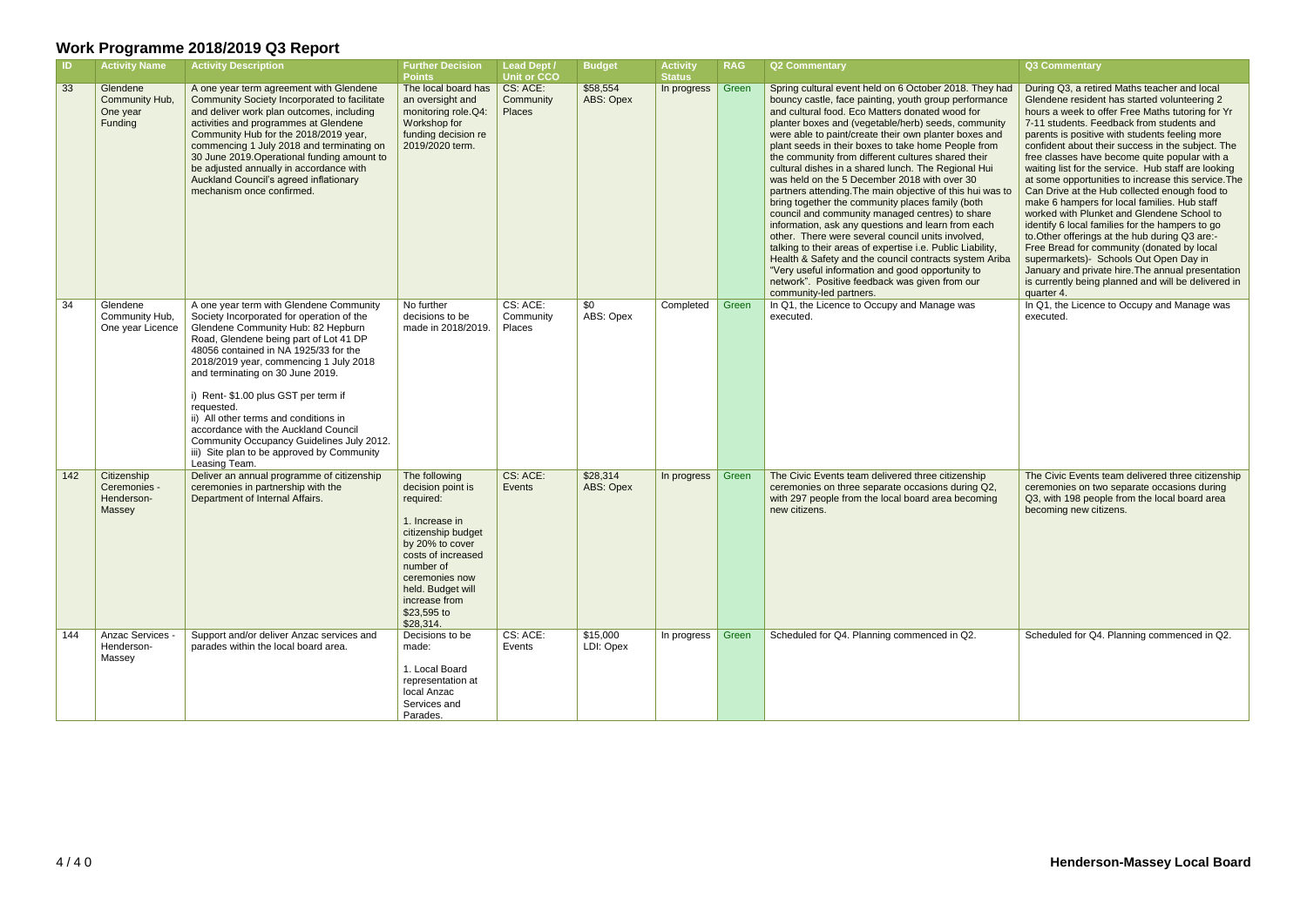| $\overline{1}$ | <b>Activity Name</b>                                   | <b>Activity Description</b>                                                                                                                                                                                                                                                                                                                                                                                                                                                                                                                                                                                                                                                                                                                                                                                                                                                                                                                    | <b>Further Decision</b><br><b>Points</b>                                                                                        | <b>Lead Dept /</b><br><b>Unit or CCO</b> | <b>Budget</b>          | <b>Activity</b><br><b>Status</b> | <b>RAG</b> | <b>Q2 Commentary</b>                                                                                                                                                                                                                                                                                                                                                                                                                                                                                                                                                    | <b>Q3 Commentary</b>                                                                                                                                                                                                                                                                                                                                                                                                                                                                                                                                                                                                                                                                                                                                                                                                                                                                                                         |
|----------------|--------------------------------------------------------|------------------------------------------------------------------------------------------------------------------------------------------------------------------------------------------------------------------------------------------------------------------------------------------------------------------------------------------------------------------------------------------------------------------------------------------------------------------------------------------------------------------------------------------------------------------------------------------------------------------------------------------------------------------------------------------------------------------------------------------------------------------------------------------------------------------------------------------------------------------------------------------------------------------------------------------------|---------------------------------------------------------------------------------------------------------------------------------|------------------------------------------|------------------------|----------------------------------|------------|-------------------------------------------------------------------------------------------------------------------------------------------------------------------------------------------------------------------------------------------------------------------------------------------------------------------------------------------------------------------------------------------------------------------------------------------------------------------------------------------------------------------------------------------------------------------------|------------------------------------------------------------------------------------------------------------------------------------------------------------------------------------------------------------------------------------------------------------------------------------------------------------------------------------------------------------------------------------------------------------------------------------------------------------------------------------------------------------------------------------------------------------------------------------------------------------------------------------------------------------------------------------------------------------------------------------------------------------------------------------------------------------------------------------------------------------------------------------------------------------------------------|
| 146            | <b>Local Civic</b><br>Events -<br>Henderson-<br>Massey | Deliver and/or support civic events within the<br>local board area which reflect and celebrate<br>moments of significance for communities.                                                                                                                                                                                                                                                                                                                                                                                                                                                                                                                                                                                                                                                                                                                                                                                                     | The following<br>decisions are<br>required:1.<br>Activities and<br>programmes to be<br>supported through<br>this fund.          | CS: ACE:<br>Events                       | \$10,000<br>LDI: Opex  | In progress                      | Green      | There were no civic events scheduled or held in Q2.                                                                                                                                                                                                                                                                                                                                                                                                                                                                                                                     | During Q3, the Royal Reserve playground<br>opening was held on Friday, 18 January 2019<br>with sod replacement and ribbon cutting<br>ceremony. The event was attended by a number<br>of local board members and Councillor Linda<br>Cooper. An opening karakia and mihi were led<br>by Kaumatua Bobby Newsom followed by sod<br>replacement and waiata. There was a speech by<br>Henderson Massey Local Board Chair, followed<br>by the ribbon cutting which involved local<br>children.A sausage sizzle followed the formalities<br>while children enjoyed the playground. The Te<br>Manawa dawn blessing was held on Monday, 25<br>February 2019. Ngati Whatua o Kaipara and Te<br>Kawerau a Maki performed the karakia to bless<br>the completion of the new facility. This was<br>followed by speeches by the Local Board Chair,<br>Councillors and staff) and morning tea. The event<br>was attended by over 60 guests. |
| 147            | Event Partnership<br>Fund -<br>Henderson-<br>Massey    | Non-contestable core funding for community<br>events:<br>- Elvis in the Park (Memories of Elvis Fan<br>Club) \$3,000<br>- Westgate Christmas Parade (Henderson<br>Rotary Club) \$5,000<br>- Te Atatu Peninsula Christmas Parade (Te<br>Atatu Parade Committee) \$5,000<br>- Love Hendo (Corban Estate Arts Centre)<br>\$8,000<br>- Diwali& Holi Festivals (Waitākere Indian<br>Association) \$23,500<br>- Toddler Day Out (Violence Free Waitākere)<br>\$10,000<br>- Te Atatu Spring Festival (Margaret Lowe on<br>behalf of the Te Atatu Spring Festival) \$5,000<br>- Te Atatu South Community Day (Heart of<br>Te Atatu South/HOTAS) \$5,000<br>- Massey Events (Massey Matters) \$15,000<br>- Ranui Events (Ranui Action Project)<br>\$15,000<br>- Waitangi Day (Te Whanau O Waipareira<br>Trust) \$20,000<br>- McLaren Park Events (MPHS) \$15,000<br>- Matariki Celebrations (Te Atatu Marae<br>Committee) \$5,000<br>Total = $$134,500$ | The following<br>decisions are<br>required:<br>1. Confirm events<br>and delivery<br>partners.<br>2. Confirm funding<br>amounts. | CS: ACE:<br>Events                       | \$134,500<br>LDI: Opex | In progress                      | Green      | Eight grants with a value of \$84,500 have been paid<br>out to recipients.<br>Confirmed dates for funded events:<br>- Elvis in the Park on 14 January 2019<br>- Te Atatu Chirstmas Parade on 1 December 2018<br>- Te Atatu Spring Carnival from 21 September 2018 to<br>23 September 2018<br>- Waitangi@Waitangi on 6 February 2019<br>- Waitakere Diwali and Holi Festival on 28 October<br>2018 and 24 March 2019<br>- Love Hendo from 8 March 2019 to 29 March 2019<br>- Massey Events from 1 July 2018 to 30 June 2019.<br>- Westgate Santa Parade 1 December 2018. | During Q3, 10 grants with a value of \$104,500<br>have been paid out to recipients.<br>The remaining three recipients are yet to<br>complete the requirements to uplift the grants:<br>- Toddler Day Out (Violence Free Waitakere)<br>- Ranui Events (Ranui Action Project)<br>- Matariki Celebrations (Te Atatu Marae<br>Committee).                                                                                                                                                                                                                                                                                                                                                                                                                                                                                                                                                                                        |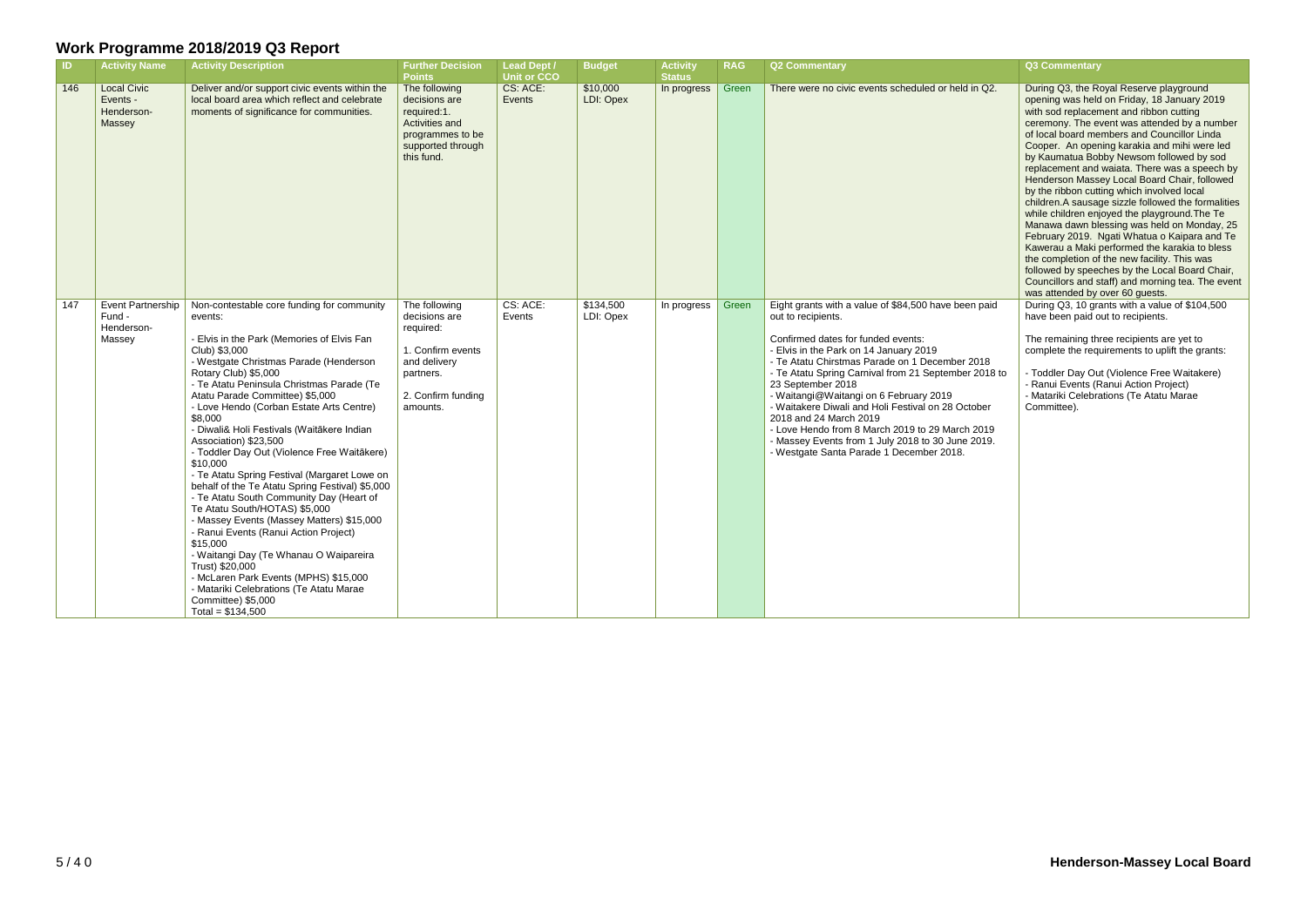#### **RAG Q2 Commentary Q3 Commentary**

| ID  | <b>Activity Name</b>                                              | <b>Activity Description</b>                                                                                                                                                                                                                                                                                                                                                                               | <b>Further Decision</b><br><b>Points</b>                                                                                                                     | <b>Lead Dept /</b><br><b>Unit or CCO</b> | <b>Budget</b>          | <b>Activity</b><br><b>Status</b> | <b>RAG</b> | <b>Q2 Commentary</b>                                                                                                                                                                                                                                                                                                                                                                                                                                                                                                                                                                                                                                                                                                                                                                                                                                                                                                                                                                                                                                                                                |
|-----|-------------------------------------------------------------------|-----------------------------------------------------------------------------------------------------------------------------------------------------------------------------------------------------------------------------------------------------------------------------------------------------------------------------------------------------------------------------------------------------------|--------------------------------------------------------------------------------------------------------------------------------------------------------------|------------------------------------------|------------------------|----------------------------------|------------|-----------------------------------------------------------------------------------------------------------------------------------------------------------------------------------------------------------------------------------------------------------------------------------------------------------------------------------------------------------------------------------------------------------------------------------------------------------------------------------------------------------------------------------------------------------------------------------------------------------------------------------------------------------------------------------------------------------------------------------------------------------------------------------------------------------------------------------------------------------------------------------------------------------------------------------------------------------------------------------------------------------------------------------------------------------------------------------------------------|
| 149 | <b>Delivered Events</b><br>- Henderson-<br>Massey                 | Deliver community events within the local<br>board area:- Movies in Parks (\$14,500)- Kite<br>Day (\$16,000)- Henderson Christmas<br>Festival (\$35,000)- Snow in the Park<br>(\$50,000)- Brass at the Falls (\$10,000)-<br>Busking on the Bridge (\$10,000) Total =<br>\$135,500                                                                                                                         | Following decisions<br>are required:1.<br>Confirm events to<br>be delivered.2.<br>Confirm budget<br>allocated to each<br>event.3. Rank<br>movie preferences. | CS: ACE:<br>Events                       | \$135,500<br>LDI: Opex | In progress                      | Green      | Movies in ParksPlanning is on track with pre-<br>entertainment being sourced and the event permit<br>issued for Henderson Park screening Saturday 20 April<br>2019. Public screening licence for "Peter Rabbit" has<br>been approved. Event specific marketing starts three<br>weeks prior to each event. Movies in Parks is zero<br>waste, smoke and alcohol free. Series sponsors are<br>NIB Health Cover, Te Wananga o Aotearoa, Globelet,<br>MenuLog and media partner More FM. Come Fly A<br>KitePlanning is on track, with the event permit process<br>underway. Henderson Christmas FestivalEvent was<br>delivered on Sunday, 16 December 2018. A detailed<br>debrief report will be presented in Q3. Snow in the<br>ParkEvent to be delivered in Q4. Planning will<br>commence in Q2. Brass at the Falls Three events will be<br>delivered in Q3 on Sunday 3 March, Sunday 10 March,<br>Sunday 17 March. The entertainment programme has<br>been finalised, with marketing underway. Busking on<br>the BridgeEvent to be delivered in Q4 from 11 April - 13<br>April. Planning is underway. |
| 243 | <b>Operational Grant</b><br>- Pacifica Arts<br>Centre             | Fund the Pacific Mamas Arts and Cultural<br>Trust to operate the Pacifica Arts Centre,<br>providing Pacific cultural services, activities<br>and programmes including performing arts;<br>language and visual arts; Pacific "living art"<br>experiences for the community; exhibition<br>opportunities for local Pacific artists; Pacific<br>arts; and cultural outreach to the wider<br>Auckland region. | No further<br>decisions<br>anticipated                                                                                                                       | CS: ACE: Arts<br>& Culture               | \$153,607<br>ABS: Opex | In progress                      | Green      | Highlights from Q2 include, the InterACTing Festival<br>where The Pacifica Mamas held all ages Pacific<br>drumming workshops for people with disabilities (150 in<br>attendance). Tuvaluan Independence and language<br>week was celebrated at the centre - attracting Tuvaluan<br>community members from across Auckland.<br>Participants: 500 (over 2 days).<br>Pacifica Arts hosted the Creative NZ Pacific Heritage<br>Arts Fono which acts to support the development,<br>preservation, and transmission of Pacific heritage arts<br>practices in New Zealand. This is the only event of its<br>kind, bringing together master knowledge-holder,<br>young people, community and cultural leaders and<br>organisations. The event was well-attended by<br>participants from New Zealand, the United States of<br>America (USA) and across the Pacific. Participants:<br>750 (across 3 days).                                                                                                                                                                                                    |
| 244 | <b>Operational Grant</b><br>- Corban Estate<br><b>Arts Centre</b> | Fund the Waitākere Arts and Culture<br>Development Trust to operate the Corban<br>Estate Art Centre, providing exhibitions,<br>public programmes, short-term artist<br>residencies on site, educational programmes,<br>and venue for hire for performances and<br>events.                                                                                                                                 | No further<br>decisions<br>anticipated                                                                                                                       | CS: ACE: Arts<br>& Culture               | \$571,351<br>ABS: Opex | In progress                      | Green      | In Q2, Corbans Arts Estate had 18986 visitors, held 25<br>offsite and 98 onsite programmes. The Annual Open<br>Arts Day, saw 1650 participants through the Estate.<br>Visitors enjoyed free workshops, performances and<br>chatting to 24 onsite artists and arts organisations.<br>Kakano Youth Arts Collective completed two offsite<br>murals and a path in Henderson town centre. The<br>annual Kakano Youth Arts Centre end of year<br>exhibition also showcased the groups work to around<br>300 people.                                                                                                                                                                                                                                                                                                                                                                                                                                                                                                                                                                                      |

|              | Highlights during Q3 include: Come Fly A Kite:                                                      |
|--------------|-----------------------------------------------------------------------------------------------------|
|              | Sunday, 24 March 2019, the event was held at                                                        |
|              |                                                                                                     |
| <b>April</b> | Harbourview Peoples Park in Te Atatū Peninsula.                                                     |
| has          | It was a positive family-oriented event with lots of                                                |
| ree          | happy faces and people having a good time.                                                          |
| О            | Approximately 2,500 people attended throughout                                                      |
| re           | the day and participated in the wide range of free                                                  |
|              |                                                                                                     |
| elet.        | activities that were provided throughout the day.                                                   |
| A            | Lots of kites that were made and won on the day                                                     |
| cess         | were up in the air. Henderson Christmas Festival:                                                   |
| ЭS           | delivered in Q2. Staff will deliver a debrief to the                                                |
| ed           | local board at a workshop in April 2019. Brass at                                                   |
|              | the Falls: Two events were delivered on Sunday,                                                     |
|              |                                                                                                     |
|              | 3 March and Sunday, 10 March 2019, with                                                             |
| vill be      | entertainment by Waitakere Auckland Brass and                                                       |
| larch,       | Royal NZ Air Force Bands. Each event saw                                                            |
| has ؛        | approximately 200 attendees, who enjoyed the                                                        |
| <b>on</b>    | music on offer at the Falls Park, Henderson from                                                    |
| il - 13      | 2.30pm-4.00pm.Kumeu Vintage Brass was                                                               |
|              |                                                                                                     |
|              | scheduled Sunday, 17 March 2019, to perform                                                         |
|              | Brass at the Falls however due to the                                                               |
|              | Christchurch events impacting Police resourcing                                                     |
|              | and security risks the event was cancelled. A                                                       |
|              | detailed debrief report to be presented. Snow in                                                    |
|              | the Park: planning is on track with the event                                                       |
|              | permit application underway for delivery in                                                         |
|              | Q4. Movies In Parks: "Peter Rabbit" will be                                                         |
|              |                                                                                                     |
|              | screened on Saturday, 20 April 2019, at                                                             |
|              | Henderson Park, Henderson.                                                                          |
| /al          | Highlights for Q3 include:                                                                          |
|              | - the twice-weekly Tahitian Ori (dance) for youth                                                   |
| 150 in       | aged 5-18 years, with 40-60 participants.                                                           |
|              |                                                                                                     |
|              |                                                                                                     |
| Jе           | - Carving and Sculpture workshops held by Fatu                                                      |
| aluan        | Feu'u, giving intermediate skilled carvers an                                                       |
|              | opportunity to learn and contribute to one of his                                                   |
|              | large sculptures.                                                                                   |
| age          | - Programmes for taumatua (elders) aged 60                                                          |
|              | years plus with 450+ older people involved in                                                       |
| arts         |                                                                                                     |
|              | workshops that focus on arts and crafts activities,                                                 |
| f its        | as well as provide a safe space to socialise.                                                       |
|              |                                                                                                     |
| J            | In March 2019, contemporary dance company                                                           |
|              | Black Grace have been based at the centre                                                           |
| οf           | preparing for a nationwide tour.                                                                    |
| s:           |                                                                                                     |
|              | Due to the tragic events in Christchurch, events                                                    |
|              |                                                                                                     |
|              | were cancelled, including ASB Polyfest and                                                          |
|              | Pasifika Festival. The arts centre cancelled many                                                   |
|              | programmes, instead providing the space as a                                                        |
|              | place for people to meet, talk and spend time                                                       |
|              | together.                                                                                           |
| ld 25        | In Q3, there were 11,777 visitors, 54 programmes                                                    |
| en           | with 130 sessions were held and six of these                                                        |
| e.           | programmes delivered on Māori outcomes. The                                                         |
| ıd           |                                                                                                     |
|              | site was alive with Summer School 2019, the                                                         |
|              | annual one-week adults workshop intensive.In                                                        |
| е            | 2019, Corban Arts Estate (CAE) ran seven                                                            |
|              | workshops which included after hours extra mural                                                    |
|              | activities such as on-site studio tours and tutor                                                   |
| und          | showcases. CAE opened three new exhibitions                                                         |
|              | in February 2019, with a common Fijian/Pacific                                                      |
|              |                                                                                                     |
|              | Traditional link. Three groups from Connect the                                                     |
|              | Dots visited in March 2019, giving opportunities<br>for those with dementia to experience the arts. |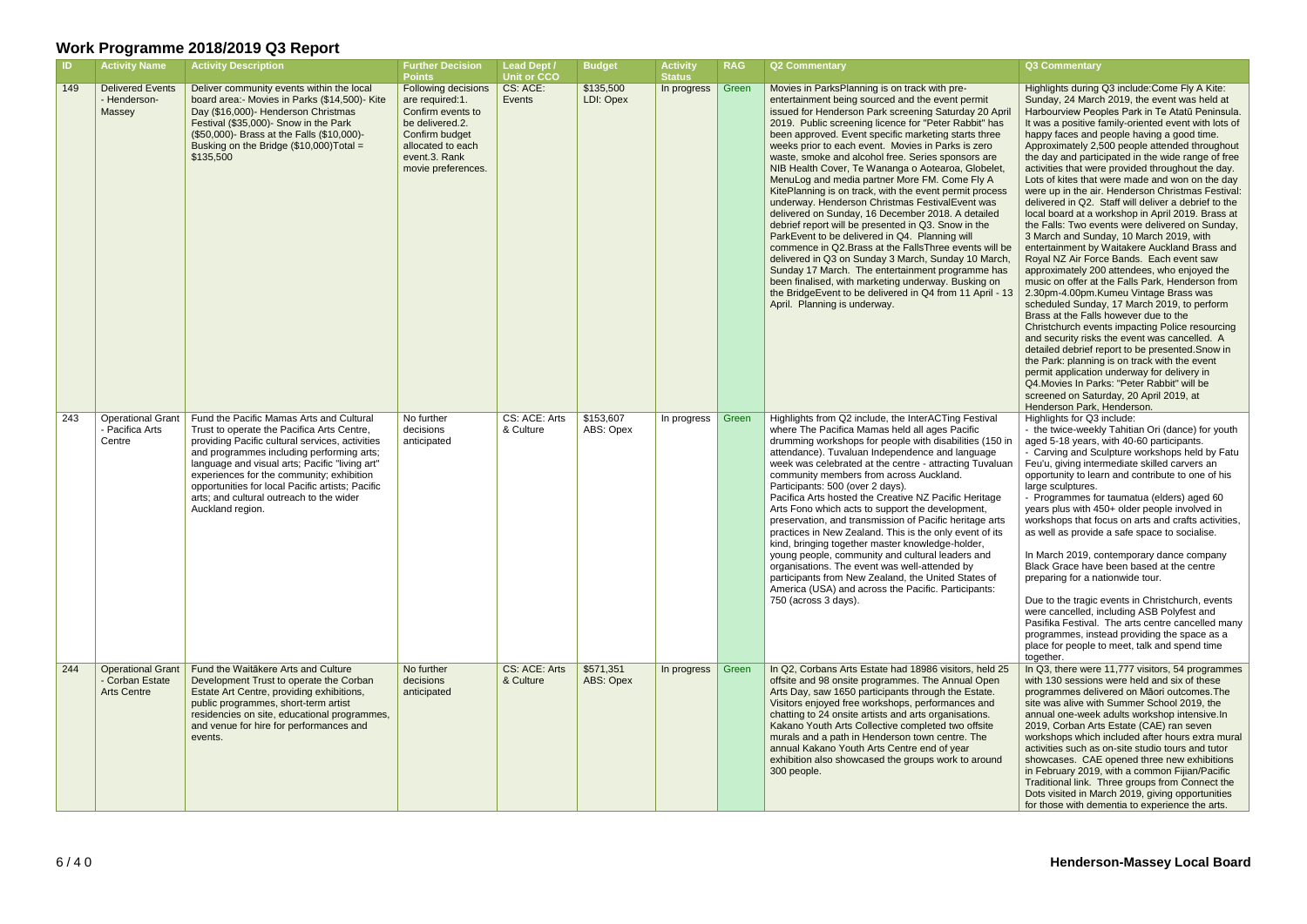| <b>ID</b> | <b>Activity Name</b>                                                                   | <b>Activity Description</b>                                                                                                                                                                                                                                                                                                                                                                                                                                                                                                            | <b>Further Decision</b><br><b>Points</b>                                                                                                                          | <b>Lead Dept /</b><br><b>Unit or CCO</b> | <b>Budget</b>          | <b>Activity</b><br><b>Status</b> | <b>RAG</b> | <b>Q2 Commentary</b>                                                                                                                                                                                                                                                                                                                                                                                                                                                                                                                          | <b>Q3 Commentary</b>                                                                                                                                                                                                                                                                                                                                                                                                                                                                                                                                                                                                                                                                                                                                              |
|-----------|----------------------------------------------------------------------------------------|----------------------------------------------------------------------------------------------------------------------------------------------------------------------------------------------------------------------------------------------------------------------------------------------------------------------------------------------------------------------------------------------------------------------------------------------------------------------------------------------------------------------------------------|-------------------------------------------------------------------------------------------------------------------------------------------------------------------|------------------------------------------|------------------------|----------------------------------|------------|-----------------------------------------------------------------------------------------------------------------------------------------------------------------------------------------------------------------------------------------------------------------------------------------------------------------------------------------------------------------------------------------------------------------------------------------------------------------------------------------------------------------------------------------------|-------------------------------------------------------------------------------------------------------------------------------------------------------------------------------------------------------------------------------------------------------------------------------------------------------------------------------------------------------------------------------------------------------------------------------------------------------------------------------------------------------------------------------------------------------------------------------------------------------------------------------------------------------------------------------------------------------------------------------------------------------------------|
| 245       | <b>Operational Grant</b><br>- Waitākere<br>Central<br><b>Community Arts</b><br>Council | Fund the Waitākere Central Community Arts<br>Council to provide visual arts education<br>programmes, open studio space for artists<br>and a programme of exhibitions.                                                                                                                                                                                                                                                                                                                                                                  | No further<br>decisions<br>anticipated                                                                                                                            | CS: ACE: Arts<br>& Culture               | \$48,614<br>ABS: Opex  | In progress                      | Green      | Q2 saw high studio use with 994 users, an increase in<br>volunteer hours (550 hrs) and visitors (1100) due to the<br>Art Council's annual Greater Auckland Art Awards and<br>Exhibition. Other highlights included a member's trip to<br>Te Uru Art Gallery and Te Pah Homestead and two<br>members having their artwork exhibited at Cafe Korero<br>at the Swanson Community Centre.                                                                                                                                                         | During Q3, the arts council had a quieter quarter<br>with 611 studio users. A lot of work and volunteer<br>hours has been dedicated to the organisation of<br>the Waitakere Arts Member's Exhibition<br>scheduled to open on 13 April 2019.                                                                                                                                                                                                                                                                                                                                                                                                                                                                                                                       |
| 246       | <b>Community Arts</b><br>Programmes -<br>Henderson-<br>Massey                          | Develop and support arts and culture activity<br>to be delivered in the local board area that<br>increases opportunities for youth and Māori<br>arts and culture.                                                                                                                                                                                                                                                                                                                                                                      | Priorities to be set<br>with the local board<br>and projects to be<br>scoped in Q1.<br>Options will be<br>discussed with the<br>local board prior to<br>delivery. | CS: ACE: Arts<br>& Culture               | \$18,000<br>LDI: Opex  | In progress                      | Green      | In Q2, a report on the third phase of 'Outside the<br>Square' and a proposal for the fourth and final phase of<br>the project was presented to the local board.<br>Planning will commence in Q3 for a creative writing and<br>mentoring project with school students to develop new<br>written works focused on the students' experiences of<br>Henderson. The focus this year will be to prepare a bi-<br>lingual publication/output in both Te Reo Māori and<br>English with students from Kaupapa Kura schools in<br>the local board area. | During Q3, a new project manager was procured<br>to deliver the creative writing and mentoring<br>project. The dates were confirmed for the first<br>teaching session on 9 May 2019 and the final<br>teaching session on 12 September 2019 with<br>Kaupapa Kura in Ranui. The publication launch<br>will be in late October/early November 2019.<br>Dates have been delayed this year as author,<br>Paula Morris, is on a writing residency in Europe<br>for 6 months in 2019.<br>The project team is still preserving the<br>relationship with the Going West Festival and<br>looking at opportunities to collaborate.                                                                                                                                           |
| 314       | Community<br>Grants (HM)                                                               | Community grants to support local<br>community groups through contestable<br>fundina                                                                                                                                                                                                                                                                                                                                                                                                                                                   |                                                                                                                                                                   | CS: ACE:<br>Community<br>Empowerment     | \$124,000<br>LDI: Opex | In progress                      | Green      | \$39,000 has been allocated for Local Grant Round<br>One, and \$10,336.22 for Quick Response Round Two,<br>leaving a total of \$63,543.78 to be allocated for one<br>local grant round and one quick response round.                                                                                                                                                                                                                                                                                                                          | During Q3, the Local Grant Round Two closed in<br>March 2019. Decisions on grants will be made in<br>Q4.                                                                                                                                                                                                                                                                                                                                                                                                                                                                                                                                                                                                                                                          |
| 725       | Venue Hire<br>Service Delivery -<br>HM                                                 | Provide, manage and promote venues for<br>hire, and the activities and opportunities they<br>offer by; - managing the customer centric<br>booking and access process - continue to<br>develop and deliver service improvement<br>initiatives - aligning activity to local board<br>priorities through management of the fees<br>and charges framework. These include<br>whether activities contribute to community<br>outcomes offered by not-for-profit and<br>community groups and whether the activity is<br>of religious ministry. | Q4 - Local Board to<br>approve fees and<br>charges schedule<br>for 2019/2020                                                                                      | CS: ACE:<br>Community<br><b>Places</b>   | \$0<br>ABS: Opex       | In progress                      | Green      | During Q2, hirer satisfaction remains high with 89 per<br>cent of hirers indicating that they would recommend the<br>venues they have visited. Participant numbers have<br>increased by 1.2 per cent and booking hours have<br>increased by 11 per cent. The statistics are based on<br>the first five months of 2018/2019. In Q3, staff will be<br>working with communities in preparation for the<br>2019/2020 booking calendar opening.                                                                                                    | During Q3, staff updated the local board on fees<br>and charges for 2019/2020.<br>Community drop-in sessions were held across<br>Auckland to help hirers with the online booking<br>process. This also gave hirers the opportunity to<br>raise any questions they have with the hire<br>process or the venue they hire.<br>Bookings for 2019/2020 opened on 5 March<br>2019. By the end of the day there were over<br>18,000 bookings across the network. 81 per cent<br>was self-service online bookings.<br>Hirer satisfaction remains high with 88 per cent of<br>hirers indicating that they would recommend the<br>venues they have visited in the Henderson-<br>Massey Local Board area.<br>The statistics are based on the first 8 months of<br>2018/2019. |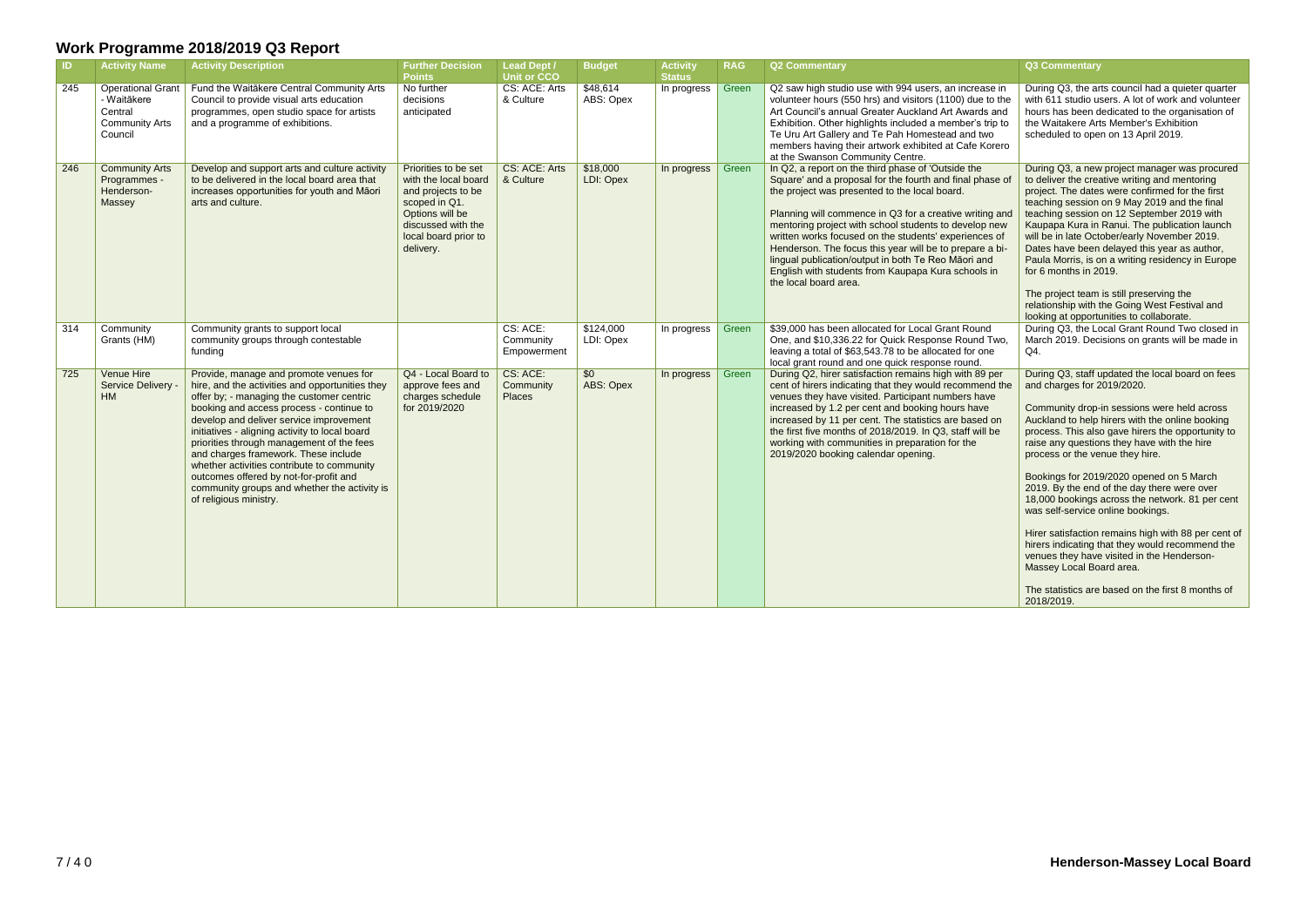#### **RAG Q2 Commentary Q3 Commentary**

hd Just ly less

cesses

here is

ar. Not

walked

e, she come

goung ipants,

ning on

| ID  | <b>Activity Name</b>                                                                                     | <b>Activity Description</b>                                                                                                                                                                                                                                                                                                              | <b>Further Decision</b><br><b>Points</b> | <b>Lead Dept /</b><br><b>Unit or CCO</b> | <b>Budget</b>          | <b>Activity</b><br><b>Status</b> | <b>RAG</b> | <b>Q2 Commentary</b>                                                                                                                                                                                                                                                                                                                                                                                                                                                                                                                                                                                                                                                                                                                                                                                                                                                                                                                                                                                                                                                                                                                                                                                                                                                                                                                                                                                                                                                                                                                                                                                                                                                                                                                                                                                                                                                                                                                                                                                                                                                                                                                                                                                                                                                                                                                                                                                                                                                                                                                                                                                                                                                                                                                                                                                                                                                                                                                                                                                                                                                                                                                                                                                                               |
|-----|----------------------------------------------------------------------------------------------------------|------------------------------------------------------------------------------------------------------------------------------------------------------------------------------------------------------------------------------------------------------------------------------------------------------------------------------------------|------------------------------------------|------------------------------------------|------------------------|----------------------------------|------------|------------------------------------------------------------------------------------------------------------------------------------------------------------------------------------------------------------------------------------------------------------------------------------------------------------------------------------------------------------------------------------------------------------------------------------------------------------------------------------------------------------------------------------------------------------------------------------------------------------------------------------------------------------------------------------------------------------------------------------------------------------------------------------------------------------------------------------------------------------------------------------------------------------------------------------------------------------------------------------------------------------------------------------------------------------------------------------------------------------------------------------------------------------------------------------------------------------------------------------------------------------------------------------------------------------------------------------------------------------------------------------------------------------------------------------------------------------------------------------------------------------------------------------------------------------------------------------------------------------------------------------------------------------------------------------------------------------------------------------------------------------------------------------------------------------------------------------------------------------------------------------------------------------------------------------------------------------------------------------------------------------------------------------------------------------------------------------------------------------------------------------------------------------------------------------------------------------------------------------------------------------------------------------------------------------------------------------------------------------------------------------------------------------------------------------------------------------------------------------------------------------------------------------------------------------------------------------------------------------------------------------------------------------------------------------------------------------------------------------------------------------------------------------------------------------------------------------------------------------------------------------------------------------------------------------------------------------------------------------------------------------------------------------------------------------------------------------------------------------------------------------------------------------------------------------------------------------------------------------|
| 733 | Te Atatu<br>Peninsula, Te<br>Atatu South and<br>Kelston<br>Community<br>Centres<br>programme<br>delivery | Plan, develop, deliver and evaluate a<br>programme of activities that align to the local<br>board outcome 'Community facilities are<br>vibrant and welcoming places at the heart of<br>our communities'.Providing opportunities for<br>people to connect, learn and participate in<br>social, cultural, art and recreational activities. |                                          | CS: ACE:<br>Community<br><b>Places</b>   | \$235,936<br>ABS: Opex | In progress                      | Green      | Te Atatu South Community Centre - Just Cook Healthy<br>Ageing class. Evaluation shows people who attend Just<br>Cook Healthy Ageing are more motivated to cook and<br>more confident in preparing a meal. They also rely less<br>on pre-prepared food and takeaways, and eat more<br>vegetables than they did prior to attending the<br>programme. Participants formed new relationships<br>during the course, helping to reduce isolation, a huge<br>problem for many older people. The group from<br>Haumanu housing benefited by learning about meal<br>planning and becoming aware of what they were<br>eating. The class enjoyed talking about their successes<br>and failures with each other. Te Atatu Peninsula<br>Community Centre - Multi-activity School Holiday<br>Programme. The October holidays was the third time<br>the centre ran this programme, and it was the largest<br>group so far. Compared to July 2018 we had<br>approximately 110 registered participants, this time<br>round increased by just over 400. We will now look at<br>limiting registrations for April 2019. Feedback received<br>is very positive - the community appreciate that there is<br>free school holiday programme running out of their<br>centre which caters to a wide range of ages $(5 - 17)$ .<br>The programme covers a great deal of activities<br>including; problem-solving, strategy, physical activities,<br>team cohesion, team dynamics, confidence building<br>exercises, skill development, agility exercises and<br>mental skills development. Te Atatu Peninsula<br>Community Centre - Tai Chi pilot programme. This 11<br>week pilot programme has been extremely popular. Not<br>only are the participants benefitting from the health<br>aspects of this programme they are also benefitting<br>socially. By attending free Tai Chi class, social<br>connections have been made and now the participants<br>are meeting up for coffee dates and joining other<br>activities together. A example of one of the positive<br>feedback received was from a lady who prior to<br>attended the class was unable to stand straight, walked<br>with a limp and had numbness in her right hand.<br>However, after attending the 11 week programme, she<br>is now walking with her back straight, feeling has come<br>back into her hand and no longer walks with a<br>limb.Kelston Community Centre - Crescendo Trust<br>Kelston Mentoring and Rawkus Radio. Completed<br>close to 100 hours of mentor/studio time with our young<br>people, 27 new pieces of music created by participants,<br>three studio collaborations with five different mentees<br>and four new mentees enrolled in the programme.<br>Feedback from participants include that 'the sessions<br>are the one thing they look forward to each week'.<br>There has been visible growth in the confidence, on a<br>personal and artistic level, with many of the participants<br>and the physical space is now beginning to inspire, and<br>provide a safe, stable place for the more at-risk<br>participants. During Labour Weekend 2018,<br>Crescendo/Rawkus had a stall at the Armageddon<br>expo. 13 people signed up to get involved, two have |
|     |                                                                                                          |                                                                                                                                                                                                                                                                                                                                          |                                          |                                          |                        |                                  |            | followed through and one of those two are now a<br>member of the Rawkus crew and are now streaming on<br>Twitch under the Rawkus banner. Through a new<br>partnership - Rawkus has gained access to a better<br>transmitter and is now able to broadcast further than<br>before.                                                                                                                                                                                                                                                                                                                                                                                                                                                                                                                                                                                                                                                                                                                                                                                                                                                                                                                                                                                                                                                                                                                                                                                                                                                                                                                                                                                                                                                                                                                                                                                                                                                                                                                                                                                                                                                                                                                                                                                                                                                                                                                                                                                                                                                                                                                                                                                                                                                                                                                                                                                                                                                                                                                                                                                                                                                                                                                                                   |

Te Atatu Peninsula Welcoming presence – With recent changes to the gallery space and the way the office has been operating. We have been receiving a lot of great feedback about how the centre feels much more welcoming. We have also seen a major spike in youth afterschool hanging around and engaging with the centre in a positive way.Church & AP – during Q2, one of our programmes had a very significant success story with two young youth very successfully entering the music scene. Since Q3, their success has risen even more significantly. They have toured around New Zealand have had their hit single – Ready or Not – Streamed over two million views on Spotify. They have been interviewed by News Hub and many other media and credited there success to the CTOA programme based in the Te Atatu Peninsula Community Centre. KelstonBring the Rawkus – An event was hosted at the start of 2019 to celebrate the launch of the Rawkus radio station and to engage with the community. Youth bands performed at the event and there were many activities for the community go get involved in.Basement – Progress has been made in the basement at the Kelston Community Centre to become a more useable space. The majority of the health and safety issues with the space have been fixed. Progress to it becoming a youth space is well underway.Te Atatu SouthTe Atatu Food Truck Fridays – Heart of Te Atatu South have been piloting Food Truck Fridays on a monthly basis since February 2019. The February and March 2019 event have been very successful.Senior programme – A seniors programme has started up at Te Atatu South Community Centre under Heart of Te Atatu South. It is a weekly drop-in session where seniors can socialize and have a cup of tea with some card games and Bingo. On 21 March 2019, over 40 people turned up for the session.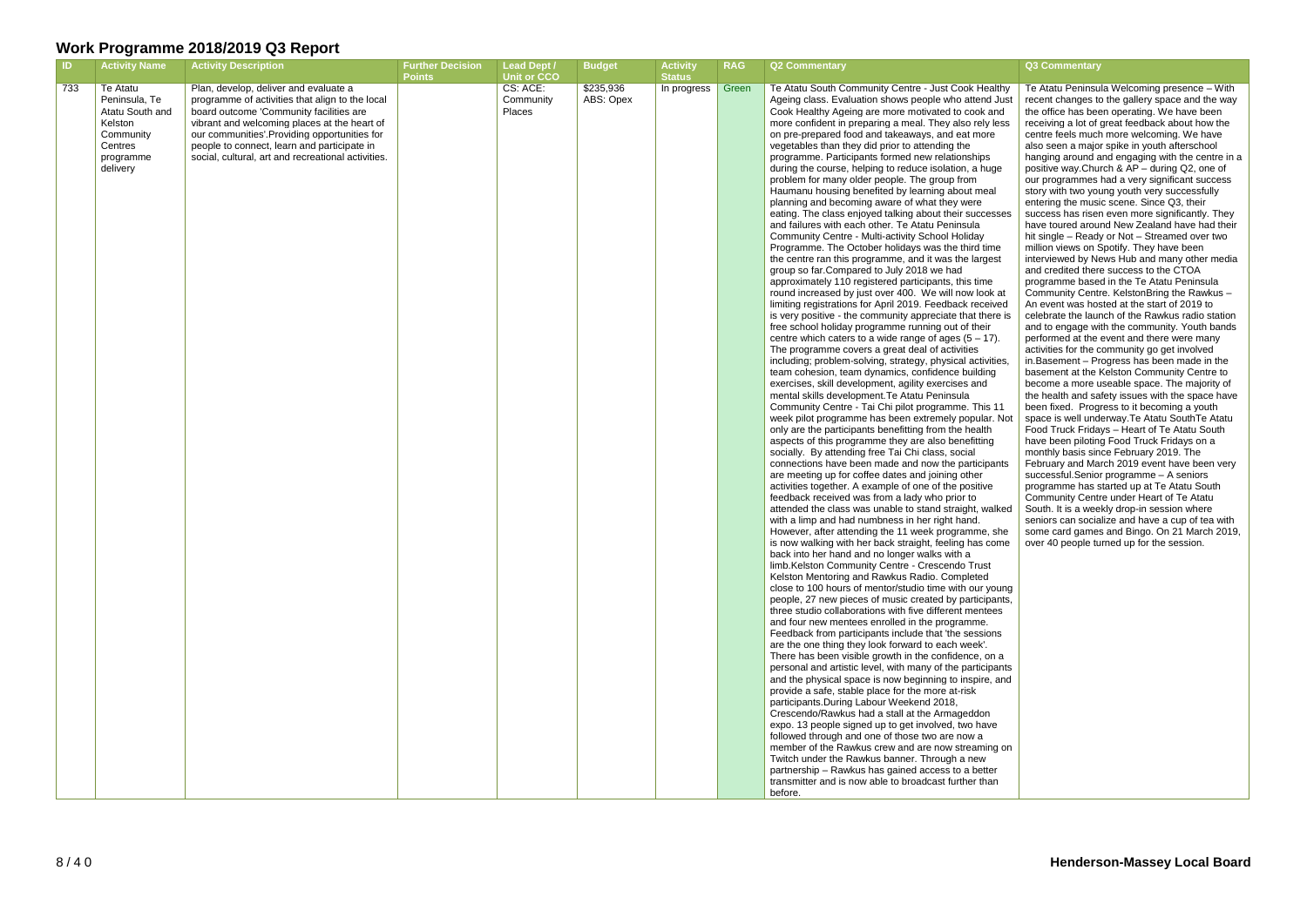| ID. | <b>Activity Name</b>                                                                                                | <b>Activity Description</b>                                                                                                                                                                                                                                                                                                                                                                                                                                                                                                                                                                                                                                                 | <b>Further Decision</b><br><b>Points</b>                                                                                                                                                                                                                                                                                  | <b>Lead Dept /</b><br><b>Unit or CCO</b> | <b>Budget</b>         | <b>Activity</b><br><b>Status</b> | <b>RAG</b> | Q2 Commentary                                                                                                                                                                                                                                                                                                                                                                                                                                                                                                                                                                                                                                                                                   | Q3 Commentary                                                                                                                                                                                                                                                                                                                                                                                                                                                                                                                             |
|-----|---------------------------------------------------------------------------------------------------------------------|-----------------------------------------------------------------------------------------------------------------------------------------------------------------------------------------------------------------------------------------------------------------------------------------------------------------------------------------------------------------------------------------------------------------------------------------------------------------------------------------------------------------------------------------------------------------------------------------------------------------------------------------------------------------------------|---------------------------------------------------------------------------------------------------------------------------------------------------------------------------------------------------------------------------------------------------------------------------------------------------------------------------|------------------------------------------|-----------------------|----------------------------------|------------|-------------------------------------------------------------------------------------------------------------------------------------------------------------------------------------------------------------------------------------------------------------------------------------------------------------------------------------------------------------------------------------------------------------------------------------------------------------------------------------------------------------------------------------------------------------------------------------------------------------------------------------------------------------------------------------------------|-------------------------------------------------------------------------------------------------------------------------------------------------------------------------------------------------------------------------------------------------------------------------------------------------------------------------------------------------------------------------------------------------------------------------------------------------------------------------------------------------------------------------------------------|
| 734 | Māori naming of<br>community<br>centres and<br>venues for hire                                                      | Identify opportunities for the<br>naming/renaming of Community Centres and<br>Venues for hire through a process of<br>engaging with Mana Whenua.<br>To include the naming of Westgate<br>multipurpose facility.                                                                                                                                                                                                                                                                                                                                                                                                                                                             | $Q1 - Q2$<br><b>Workshop locations</b><br>for naming in year<br>One.<br>$Q2 - Q3$<br>Approve preferred<br>names.                                                                                                                                                                                                          | CS: ACE:<br>Community<br><b>Places</b>   | \$0<br>ABS: Opex      | In progress                      | Green      | A workshop was held and a report was presented to<br>the local board's December 2018 business meeting<br>during which a resolution was made (HM/2018/204)<br>granting for the naming of Te Manawa (Westgate<br>Community Hub).<br>A workshop to discuss the naming and wider project<br>work associated for Kelston will be held in March 2019.                                                                                                                                                                                                                                                                                                                                                 | During Q3, a worl<br>to discuss the big<br>renovation to, and<br><b>Kelston Commun</b><br>memo would sen<br>future report rega<br>facility at Kelston                                                                                                                                                                                                                                                                                                                                                                                     |
| 820 | Local Maori<br>Responsiveness<br><b>Action Plan</b>                                                                 | Work with mana whenua and mataawaka to<br>develop the initiatives outlined in the Toitu<br>Waitakere report which informs a Māori<br>Responsiveness Action Plan. The action plan<br>includes the following:<br>• Key aspirations and priorities for Maori in<br>the area<br>• Opportunities to work together<br>• A plan for building strong relationships and<br>sharing information with Māori.                                                                                                                                                                                                                                                                           | The decision to<br>proceed with the<br>Māori<br>Responsiveness<br>Plan has been<br>agreed. Workshop<br>feedback from<br>elected members<br>will be incorporated<br>into the West<br>Auckland Guide to<br>Respond to Māori<br>Aspirations for the<br>Three western local<br>boards. This is<br>currently being<br>drafted. | CS: ACE:<br>Community<br>Empowerment     | \$30,000<br>LDI: Opex | In progress                      | Green      | Waitakere Ki Tua - the Māori Responsiveness guide is<br>completed for the three western boards. The guide was<br>workshopped and approved in principle by the three<br>local boards.<br>In Q3, this work will be ratified at west local board<br>business meetings.<br>In February 2019, local Māori stakeholders will inform<br>the boards on the next steps in the appointment of a<br>Māori broker. This position will manage the plan with<br>the local boards and the Maori community.<br>A financial contribution to this position will be made<br>from the allocated budget for this project.                                                                                            | During Q3, the W<br>a future plan for N<br>endorsed by the I<br>are progressing t<br>for the plan's imp<br>The funding agre<br>Coalition to seek<br>for the marae is o                                                                                                                                                                                                                                                                                                                                                                    |
| 822 | <b>Build Capacity:</b><br>governance and<br>business support<br>for local<br>community<br>organisations             | Fund McLaren Park Henderson South to<br>deliver training, mentoring and support to<br>local community groups to ensure there are<br>strong business and governance practices for<br>community groups and organisations in the<br>Henderson-Massey area. Support provided<br>includes provision of:• accounting, human<br>resource, administrative and legal<br>requirements• governance best practice for<br>community trusts and boards. Note: this<br>activity amalgamates two previously separate<br>activities (from 2017/2018) and provides<br>savings of \$45,000. \$12,000 has been<br>redistributed to other groups and savings of<br>\$33,000 yet to be allocated. | No further<br>decisions<br>anticipated                                                                                                                                                                                                                                                                                    | CS: ACE:<br>Community<br>Empowerment     | \$90,000<br>LDI: Opex | In progress                      | Green      | The second workshop series of the Governance and<br>Business Support programme, run by McLaren Park<br>Henderson South is completed. The series included 24<br>training workshops which ranged from marketing, IT<br>needs, and managing risk for boards. 127 participants<br>attended the Goverance and Community Business Hub<br>workshops. As a result of this work there is increased<br>interest in coaching and mentoring, and succession<br>planning. New workshops to address these needs will<br>occur in Q3.                                                                                                                                                                          | During Q3, the go<br>four community g<br>mentoring in area<br>reporting, IT deve<br>management. Thr<br>support and risk,<br>project managem<br>completed course<br>organisational de<br>organisation from<br>has provided pos<br>programme and i<br>promotion.                                                                                                                                                                                                                                                                            |
| 829 | Increase diverse<br>participation:<br>engaging children<br>and youth,<br>McLaren Park<br>Henderson South<br>(MPHS). | Fund McLaren Park Henderson South<br>(MPHS) to deliver community-led child<br>friendly programmes and provide oversight of<br>the local contract for early childhood<br>education for the Henderson South area.<br>Provide support for the community based<br>early childhood education coordinator role.<br>Budget:<br>Early Childhood Neighbourhood<br>Development \$25,000<br>Child friendly programmes \$7,000<br>\$32,000                                                                                                                                                                                                                                              | No further<br>decisions<br>anticipated                                                                                                                                                                                                                                                                                    | CS: ACE:<br>Community<br>Empowerment     | \$32,000<br>LDI: Opex | In progress                      | Green      | In Q2, McLaren Park Henderson South (MPHS)<br>worked with locals to engage children and youth on<br>focused programmes. Programmes for pre school<br>children, 12 play group sessions, four playday trips and<br>one parent workshop were completed. Attendance<br>reached between 15 -24 family group with some weeks<br>reaching capacity.<br>Active Adventure is a weekly programme that caters for<br>intermediate and secondary aged school<br>children.  Nine sessions and two community trips<br>occurred in this quarter. Between 12 to 24 youth<br>currently participate in the programme. The groups are<br>growing and primary aged children will be included<br>from February 2019. | During Q3, three<br><b>Engaging Childre</b><br>following achieve<br>- Playgroup - Par<br>are engaged in ei<br>and three play da<br>focus on learning<br>with each other a<br>available commu<br>playgroup sessio<br>- Active Adventur<br>children and yout<br>Participants enga<br>play with bi-mont<br>activities such as<br>organised eight a<br>two trips in Q3.<br>- Kids Club - the<br>children aged 5-<br>each week and is<br>dance, cooking a<br>These activities a<br>One of the positiv<br>connecting paren<br>offer within McLa |

|                                                                               | Q3 Commentary                                                                                                                                                                                                                                                                                                                                                                                                                                                                                                                                                                                                                                                                                                                                                                                                                                                                                                                                                                                                                                                                                                                                                |
|-------------------------------------------------------------------------------|--------------------------------------------------------------------------------------------------------------------------------------------------------------------------------------------------------------------------------------------------------------------------------------------------------------------------------------------------------------------------------------------------------------------------------------------------------------------------------------------------------------------------------------------------------------------------------------------------------------------------------------------------------------------------------------------------------------------------------------------------------------------------------------------------------------------------------------------------------------------------------------------------------------------------------------------------------------------------------------------------------------------------------------------------------------------------------------------------------------------------------------------------------------|
| d to<br>ing<br>(04)<br>e<br>pject<br>.2019 ו                                  | During Q3, a workshop was held in March 2019<br>to discuss the big picture overview of potential<br>renovation to, and naming opportuities for,<br>Kelston Community Centre. Staff advised that a<br>memo would sent to the board ahead of any<br>future report regarding the naming of rooms and<br>facility at Kelston.                                                                                                                                                                                                                                                                                                                                                                                                                                                                                                                                                                                                                                                                                                                                                                                                                                    |
| uide is<br>de was<br><b>nree</b><br>d<br>าform<br>of a<br>with<br>ıde         | During Q3, the Waitakere Ki Tua report, providing<br>a future plan for Maori Responsiveness was<br>endorsed by the local board in March 2019. Staff<br>are progressing the funding agreement to support<br>for the plan's implementation.<br>The funding agreement for the Te Atatu Marae<br>Coalition to seek legal advice to progress plans<br>for the marae is completed.                                                                                                                                                                                                                                                                                                                                                                                                                                                                                                                                                                                                                                                                                                                                                                                 |
| and<br>Park<br>ded 24<br>, 1T<br>ipants<br>ss Hub<br>ased<br>ion<br>ds will   | During Q3, the governance programme provided<br>four community groups with 1:1 coaching and<br>mentoring in areas of financial management,<br>reporting, IT development and risk<br>management. Three community workshops on IT<br>support and risk, managing diverse teams and<br>project management were completed. Other<br>completed courses include crisis support, and<br>organisational development, such as moving an<br>organisation from good to great. Foundation North<br>has provided positive feedback on this<br>programme and is very interested in its<br>promotion.                                                                                                                                                                                                                                                                                                                                                                                                                                                                                                                                                                        |
| on<br>ol<br>ips and<br>ıce<br>weeks<br>ters for<br>ity trips<br>ips are<br>ed | During Q3, three programmes associated with<br>Engaging Children and Youth included the<br>following achievements:<br>- Playgroup - Parents, caregivers and under-fives<br>are engaged in eight weekly playgroup sessions<br>and three play day outings. The playgroup has a<br>focus on learning, sharing, building connections<br>with each other and expanding knowledge of<br>available community resources for successful<br>playgroup sessions<br>- Active Adventure - this group focuses on<br>children and youth aged 10 to 18 years.<br>Participants engage in weekly games and active<br>play with bi-monthly trips encouraging new<br>activities such as climbing and cycling. The youth<br>organised eight active adventure sessions and<br>two trips in Q3.<br>- Kids Club - the weekly kids club has 12 local<br>children aged 5-11 years. The group is growing<br>each week and is engaged in crafts, weaving,<br>dance, cooking and indoor games.<br>These activities are free and accessible for all.<br>One of the positive outcomes has been<br>connecting parents with other programmes on<br>offer within McLaren Park Henderson South. |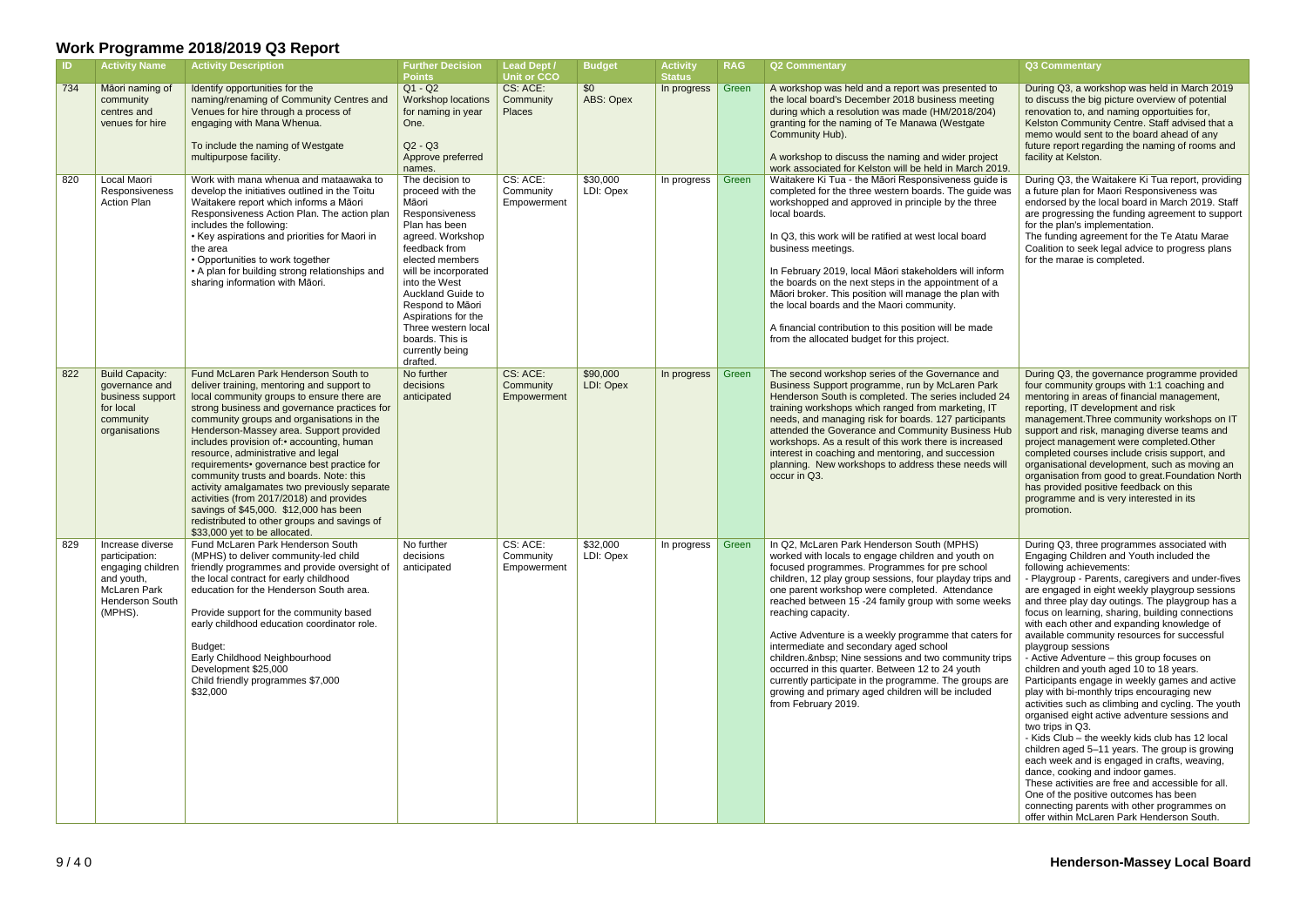| $\blacksquare$ | <b>Activity Name</b>                                                                                     | <b>Activity Description</b>                                                                                                                                                                                                                                                                                                                                                                                                                                       | <b>Further Decision</b><br><b>Points</b> | <b>Lead Dept /</b><br><b>Unit or CCO</b> | <b>Budget</b>          | <b>Activity</b><br><b>Status</b> | <b>RAG</b> | <b>Q2 Commentary</b>                                                                                                                                                                                                                                                                                                                                                                                                                                                                                                                                                                                                                                                                                                                       | <b>Q3 Commentary</b>                                                                                                                                                                                                                                                                                                                                                                                                                                                                                                                                                                                                                                                                                                                                                                                                                                             |
|----------------|----------------------------------------------------------------------------------------------------------|-------------------------------------------------------------------------------------------------------------------------------------------------------------------------------------------------------------------------------------------------------------------------------------------------------------------------------------------------------------------------------------------------------------------------------------------------------------------|------------------------------------------|------------------------------------------|------------------------|----------------------------------|------------|--------------------------------------------------------------------------------------------------------------------------------------------------------------------------------------------------------------------------------------------------------------------------------------------------------------------------------------------------------------------------------------------------------------------------------------------------------------------------------------------------------------------------------------------------------------------------------------------------------------------------------------------------------------------------------------------------------------------------------------------|------------------------------------------------------------------------------------------------------------------------------------------------------------------------------------------------------------------------------------------------------------------------------------------------------------------------------------------------------------------------------------------------------------------------------------------------------------------------------------------------------------------------------------------------------------------------------------------------------------------------------------------------------------------------------------------------------------------------------------------------------------------------------------------------------------------------------------------------------------------|
| 833            | Respond to Maori<br>Aspirations: Nga<br>Kawa o Tangaroa<br>Tikanga: working<br>with local Maori<br>youth | Fund Te Whanau o Waipareira Trust to<br>deliver Nga Kawa o Tangaroa Tikanga-<br>reconnecting rangitahi to their culture.<br>This is a youth development programme that<br>focuses on diving and collecting kai moana<br>(shellfish), whilst strengthening whanau ties<br>through activities.                                                                                                                                                                      | No further<br>decisions<br>anticipated   | CS: ACE:<br>Community<br>Empowerment     | \$15,000<br>LDI: Opex  | Completed                        | Green      | The dive programme that was completed in early<br>summer highlighted many achievements of rangatahi<br>who attended the course. This included progress made<br>in personal diving skills, observing how youth have<br>pushed their way through personal barriers, and<br>observing the pride of their whanau at each rangatahi's<br>graduation from the programme. The growth in mana is<br>high as rangatahi progress from the pool to open water<br>dive situtations. Te Nga Kawa o Tangaroa programme<br>is a very popular and a very useful youth programme<br>run by Te Whanau o Waipareira Trust.                                                                                                                                    | Nga Kawa o Tangaroa Tikanga ceased operation<br>in this quarter due to unavailability of qualified<br>staff to ensure the safety of rangatahi during the<br>diving exercises. All financial accounting<br>obligations for the programme are finalised.                                                                                                                                                                                                                                                                                                                                                                                                                                                                                                                                                                                                           |
| 838            | Build capacity:<br>Community<br>Waitakere work<br>programme                                              | Fund Community Waitakere to engage<br>community to build capacity and participate in<br>neighbourhood placemaking. This includes<br>provision of community training programmes,<br>affordable working and networking space,<br>and anchor support for community groups<br>requiring mentoring.                                                                                                                                                                    | No further<br>decisions<br>anticipated   | CS: ACE:<br>Community<br>Empowerment     | \$33,000<br>LDI: Opex  | In progress $\vert$              | Green      | In Q2, Community Waitakere was working with Te Kura<br>Kaupapa Maori o Te Kotuku, Waves and Auckland<br>Libraries to take Kei Tua o Te Tatau (Behind Closed<br>Doors) art exhibition on a hikoi across the west. This<br>has raised the white ribbon message on Family<br>Violence. The exhibition has been received very well<br>by the public. Twenty-nine newsletters were sent to<br>over 1100 subscribers in this quarter, and two Open<br>Door Days occured for the Kalandra Education Group<br>and Te Whanau o Waipareira. Over 60 people<br>attended both open days. Community Waitakere<br>appointed a new Chief Executive in this quarter who is<br>familiarising himself with the current work programme<br>and its priorities. | Highlights during Q3 include:- Leading in<br>Communities programme, which occurs over a<br>seven week period. There are 40 enrolments for<br>these courses. One new extension course has<br>started 'Working With Council and Local Boards'.<br>This module will be included in all courses. An<br>additional course 'Developing a Mindset for<br>Success' has 14 attendees.- Strengthening the<br>relationship with Te Kura Kaupapa Maori o Te<br>Kotuku through on going work with Te Ha o<br>HineTitama.- Henderson Budgeting<br>accommodated in the Resource Centre.- Hosting<br>Department of Internal Affairs training for 70<br>people in west Auckland on the proposed<br>changes to the Charitable Trusts legislation.-<br>Coordinated the Ethkick Football Tournament on<br>16 March 2019, where 30 teams registered<br>representing 21 nationalities. |
| 839            | <b>Build Capacity</b><br>(HM):Massey<br>Matters work<br>programme and<br>match fund                      | Fund Massey Matters to deliver capacity<br>building services from its community based<br>hub that:<br>• builds capacity of the local community to<br>respond to local issues in its own way<br>• provides professional information sharing<br>networks<br>• supports community led place making<br>activities<br>• provides match funding to local residents to<br>further local neighbourhood initiatives.<br>Work programme \$110,000<br>Match funding - \$5000 | No further<br>decisions<br>anticipated   | CS: ACE:<br>Community<br>Empowerment     | \$115,000<br>LDI: Opex | In progress                      | Green      | Massey Matters is undertaking a considerable work<br>programme to build and consolidate its capacity as a<br>community organisation.<br>Q2 achievements include the coordination of the Boost<br>programme, which develops local people to assume<br>leadership roles in the community. Two courses were<br>held and 28 candidates attended. The Elevate<br>programme commenced in November 2018, and a<br>community Pay It Forward Fridge is now in place that<br>has 50 plus people subscribing to it. The Fridge project<br>has two monitors paid through Community<br>Organisations Grant funding to ensure its smooth<br>operation.                                                                                                   | During Q3, the Match Fund made payments to<br>Triangle Park Garden and West Harbour School.<br>Auckland Council has resolved the issues around<br>the Freedom Garden, and volunteers have one<br>garden ready for planting. Two community<br>lunches and two community dinners were held<br>with the Hare Krishna community which attracted<br>80 attendees. Street BBQs have occured in<br>Spargo Park and Cyclarama Place that had<br>approximately 60 attendees. The autumn edition<br>(8,300 copies) of Massey Community Pulse was<br>printed and distributed.                                                                                                                                                                                                                                                                                               |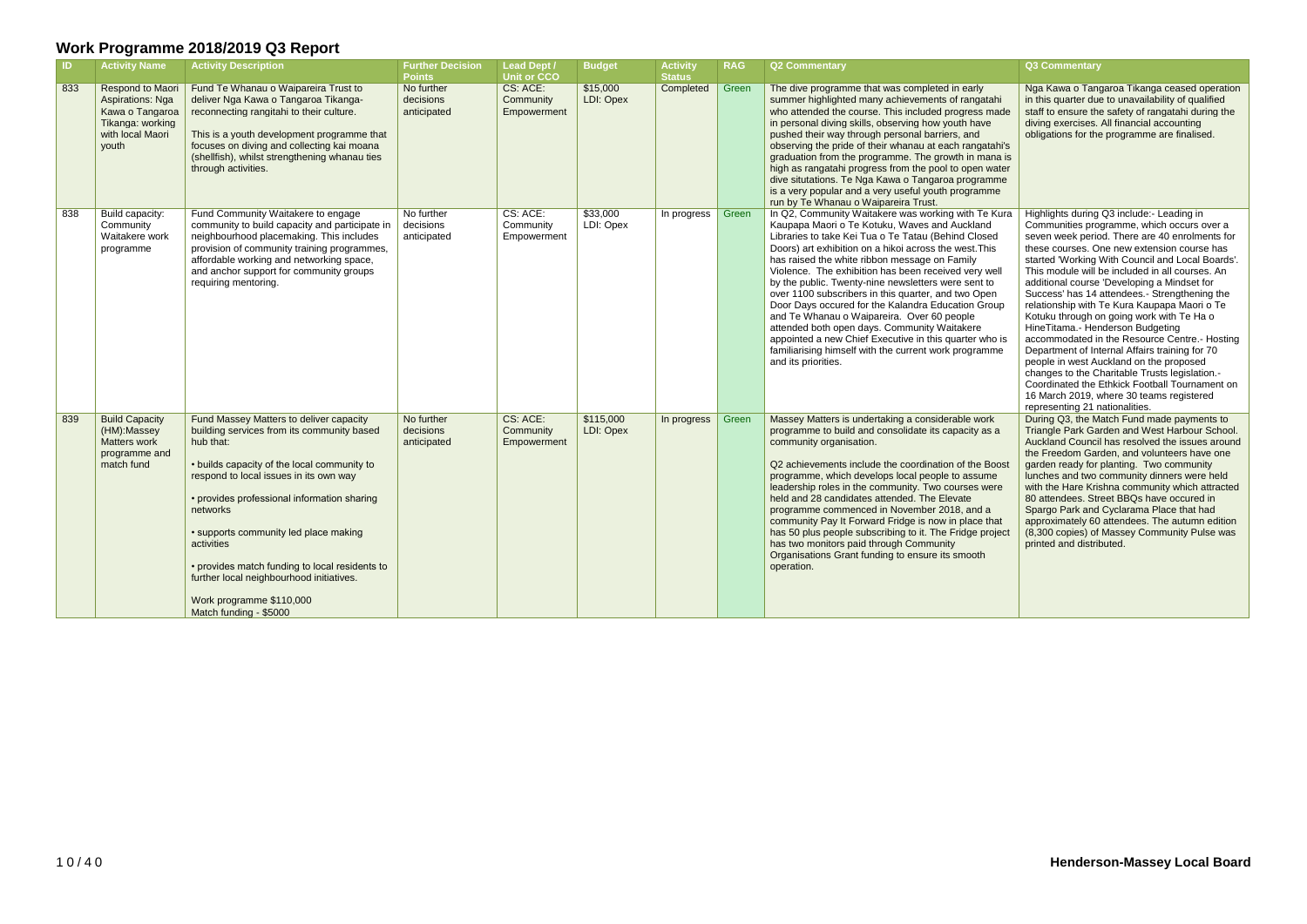| <b>ID</b> | <b>Activity Name</b>                                                    | <b>Activity Description</b>                                                                                                                                                                                                                                                                                                                                                                                                                                                                                                                                                                                                             | <b>Further Decision</b><br><b>Points</b> | <b>Lead Dept /</b><br><b>Unit or CCO</b> | <b>Budget</b>         | <b>Activity</b><br><b>Status</b> | <b>RAG</b> | <b>Q2 Commentary</b>                                                                                                                                                                                                                                                                                                                                                                                                                                                                                                                                                                                                                                                                                                                                                  | Q3 Commentary                                                                                                                                                                                                                                                                                                                                                                                                                                                                                                                                                                                                                                                                                                                                                                                                                                                                                                                                                                                                                                                                                                                  |
|-----------|-------------------------------------------------------------------------|-----------------------------------------------------------------------------------------------------------------------------------------------------------------------------------------------------------------------------------------------------------------------------------------------------------------------------------------------------------------------------------------------------------------------------------------------------------------------------------------------------------------------------------------------------------------------------------------------------------------------------------------|------------------------------------------|------------------------------------------|-----------------------|----------------------------------|------------|-----------------------------------------------------------------------------------------------------------------------------------------------------------------------------------------------------------------------------------------------------------------------------------------------------------------------------------------------------------------------------------------------------------------------------------------------------------------------------------------------------------------------------------------------------------------------------------------------------------------------------------------------------------------------------------------------------------------------------------------------------------------------|--------------------------------------------------------------------------------------------------------------------------------------------------------------------------------------------------------------------------------------------------------------------------------------------------------------------------------------------------------------------------------------------------------------------------------------------------------------------------------------------------------------------------------------------------------------------------------------------------------------------------------------------------------------------------------------------------------------------------------------------------------------------------------------------------------------------------------------------------------------------------------------------------------------------------------------------------------------------------------------------------------------------------------------------------------------------------------------------------------------------------------|
| 841       | Community-led<br>place making:<br>Neighbours Day                        | Fund community organisations to promote<br>and engage communities in neighbourhood<br>activities in the week of Neighbours Day.                                                                                                                                                                                                                                                                                                                                                                                                                                                                                                         | No further<br>decisions<br>anticipated   | CS: ACE:<br>Community<br>Empowerment     | \$8,000<br>LDI: Opex  | In progress                      | Green      | Neighbours Day NZ is celebrated from 22 -31 March<br>2019.<br>All allocations have been paid to hubs to administer<br>and coordinate Neighbours Day activations in<br>Henderson, Massey and Ranui.  Community<br>Waitakere will coordinate requests from residents<br>across the local board area. The work for this part of<br>the programme will occur in Q3.                                                                                                                                                                                                                                                                                                                                                                                                       | Highlights during Q3 include:<br>- McLaren Park Henderson South - The funds for<br>Neighbours Day contributed to the free<br>whanau/neighbours focused event PEOPLE<br>PRIDE PLACE held in March 2019. The event<br>was run in collaboration with Community Patrols,<br>Waitakere Police and Bruce McLaren<br>Intermediate School. Several other agencies<br>attended and held promotional stalls to engage<br>and share with the local community. It was a free<br>fun day for local young people.<br>- Massey Matters' Neighbours Day was<br>celebrated by the Manutewhau Awa Clean Up<br>and a car boot sale. Both events were supported<br>by BBQs and neighbourly activity.<br>- Community Waitakere coordinated Neighbours<br>Day in the Henderson Massey Local Board area<br>and received 25 applications for Neighbours Day<br>activities.<br>- Ranui Action Project - a morning tea was<br>hosted with the Ranui community and the<br>Western Park Village Hub (caravan park) to<br>celebrate Neighbours Day. All attendees worked<br>together to make the communal space in the front<br>of the hub more hospitable. |
| 842       | Community-led<br>place making:<br>Ranui<br>neighbourhood<br>development | Fund Ranui Action Project (RAP), including<br>the Ranui Empowerment Coordinator, to<br>undertake a range of community programmes<br>that support place making, activation,<br>community led safety initiatives, youth and<br>migrant activities that promote a strong sense<br>of community pride and ownership. • Ranui<br>community development \$30,000 · Ranui<br>empowerment coordinator \$10,000.Specific<br>activities include: • support Women Helping<br>Ourselves (WHO) group (migrant and<br>refugees) • the gardening project • Te Mana o<br>te Wahine and the night shift · Ranui youth<br>through mural work with Kakana. | No further<br>decisions<br>anticipated.  | CS: ACE:<br>Community<br>Empowerment     | \$40,000<br>LDI: Opex | In progress                      | Green      | The Ranui Action Project (RAP) continued their<br>coordination of local networks. This attracts strong<br>numbers of residents and agencies and supports<br>initiatives such as the coordination for the Western<br>Park Village Steering Group, and the Employment<br>Training and Education Working Group. Work is<br>currently concentrating on the preparation for Our<br>Amazing Place Ranui 2019 planning. The Youth<br>Empowerment Coordinator has 73 contacts with young<br>people at the RAP house per month. These<br>interactions supported the video 'Made Me Realise"<br>which was completed with collaoboration of Ranui 135.<br>A young person, Johnny has written his first play,<br>'Sneakerhead', which played at Zeal from 4 - 6<br>December 2018. | In Q3, the Ranui Action Project (RAP) hosted one<br>network meeting and one Ranui Accord meeting.<br>RAP is involved in two areas of work: - Get<br>Licenced which empowers Maori residents to<br>obtain their drivers licence, and the Western Park<br>Village Hub where RAP provides interim support<br>for the residents of the caravan park as Monte<br>Cecelia has withdrawn support. The results of<br>Get Licenced is of the 10 participants, 2 passed<br>their full licence, 2 passed their restricted licence,<br>3 are working towards their restricted licence, 1<br>had their full licence reinstated and 2 did not<br>continue with the programme. The Western Park<br>Village Hub involvement created an Interim<br>Steering Group to give oversight to the hub. Two<br>meetings were held this quarter. RAP provides<br>support for the hub that is open for residents 2<br>hours per week. It coordinates community<br>support for Destiny Church to run a 15-week<br>course for residents and for Man Up and Legacy<br>programmes to continue at the hub.                                                     |
| 844       | Community-led<br>place making:<br>CCTV monitoring                       | Fund and partner with local community and<br>business organisations to make Henderson a<br>safe vibrant and prosperous centre.<br>Improve perceptions of safety in the town<br>centre by appropriate monitoring of the<br>cameras to reduce anti-social behaviour.<br>Increase collaboration of key stakeholders to<br>assist in integrated response times to<br>incidents to improve perceptions of safety.                                                                                                                                                                                                                            | No further<br>decisions<br>anticipated   | CS: ACE:<br>Community<br>Empowerment     | \$30,000<br>LDI: Opex | In progress                      | Green      | Staff worked with First security and the police to ensure<br>an effective monitoring guard schedule is implemented<br>over the Christmas holiday period.<br>Staff are working with Auckland Transport to transition<br>the CCTV system across to Auckland Transports Safe<br>Cities network. Once transitioned the technical and<br>maintenance issues will shift to Auckland Transport.                                                                                                                                                                                                                                                                                                                                                                              | The CCTV project recently provided police with<br>footage to help with its investigations in the<br>apprehension of a youth offender involved in a<br>machete assault. Ongoing monitoring of the<br>CCTV system by First Security continued to be<br>effective, providing proactive surveillance and<br>reporting crime related activities to the police<br>immediately. Staff continue to work with<br>Auckland Transport (AT) and ARA Security,<br>CCTV Installer as part of the CCTV, AT and<br>council transition project.                                                                                                                                                                                                                                                                                                                                                                                                                                                                                                                                                                                                 |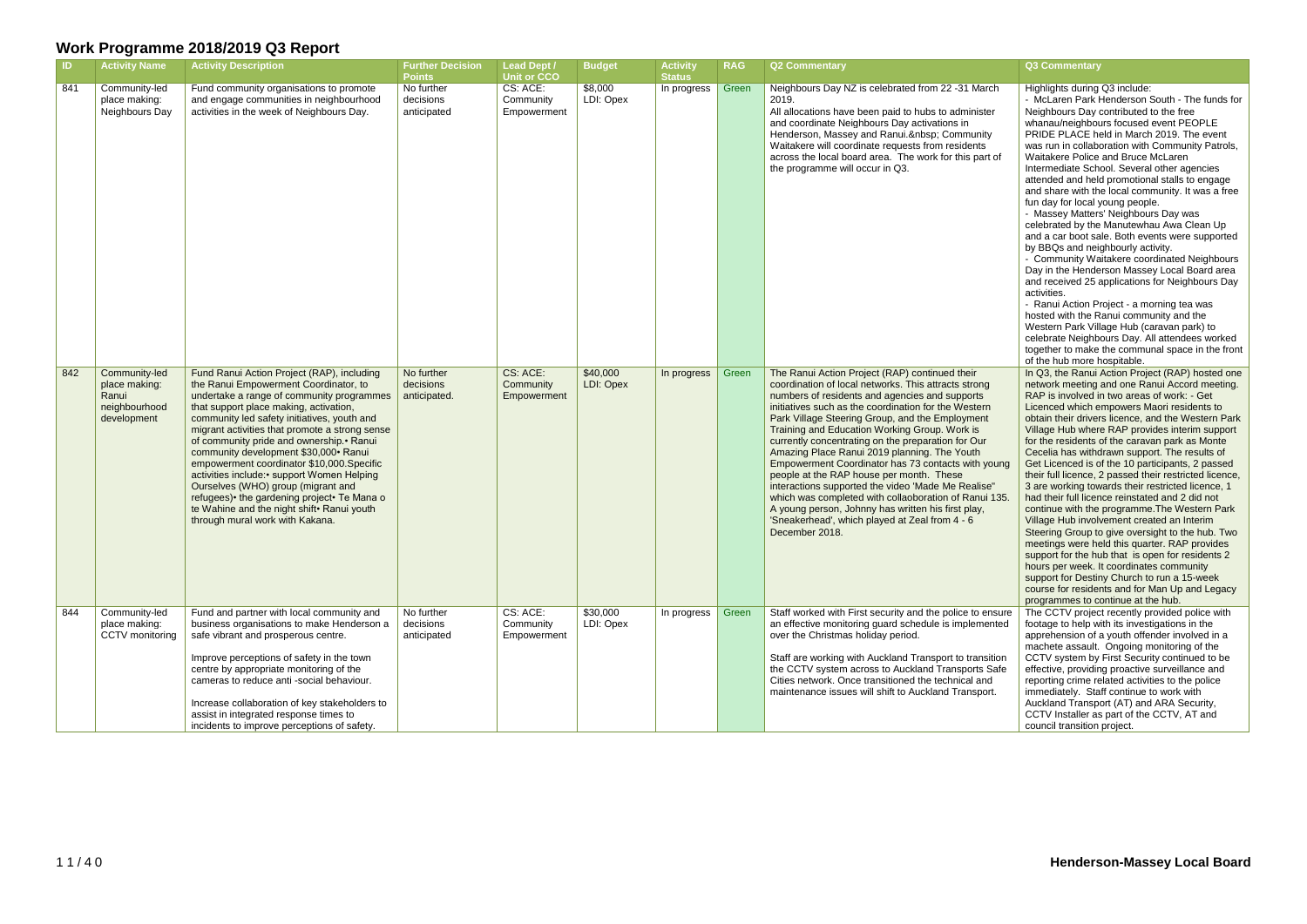| -ID | <b>Activity Name</b>                                                                              | <b>Activity Description</b>                                                                                                                                                                                                                                                                                                                                                                                                                                                                                                                                                                                                                                                                                                                                                                                                                                                                                                                                                                                                                                                                                       | <b>Further Decision</b><br><b>Points</b> | <b>Lead Dept /</b><br><b>Unit or CCO</b> | <b>Budget</b>         | <b>Activity</b><br><b>Status</b> | <b>RAG</b> | <b>Q2 Commentary</b>                                                                                                                                                                                                                                                                                                                                                                                                                                                                                                                                                                                                                                                                                                                                                                                                                                                                                                                                                 | Q3 Commentary                                                                                                                                                                                                                                                                                                                                                                                                                                                                                                                                                                                                                                                                                                                                                                                                                                                                                                                                                                                                                                                                                                                                                                                                                      |
|-----|---------------------------------------------------------------------------------------------------|-------------------------------------------------------------------------------------------------------------------------------------------------------------------------------------------------------------------------------------------------------------------------------------------------------------------------------------------------------------------------------------------------------------------------------------------------------------------------------------------------------------------------------------------------------------------------------------------------------------------------------------------------------------------------------------------------------------------------------------------------------------------------------------------------------------------------------------------------------------------------------------------------------------------------------------------------------------------------------------------------------------------------------------------------------------------------------------------------------------------|------------------------------------------|------------------------------------------|-----------------------|----------------------------------|------------|----------------------------------------------------------------------------------------------------------------------------------------------------------------------------------------------------------------------------------------------------------------------------------------------------------------------------------------------------------------------------------------------------------------------------------------------------------------------------------------------------------------------------------------------------------------------------------------------------------------------------------------------------------------------------------------------------------------------------------------------------------------------------------------------------------------------------------------------------------------------------------------------------------------------------------------------------------------------|------------------------------------------------------------------------------------------------------------------------------------------------------------------------------------------------------------------------------------------------------------------------------------------------------------------------------------------------------------------------------------------------------------------------------------------------------------------------------------------------------------------------------------------------------------------------------------------------------------------------------------------------------------------------------------------------------------------------------------------------------------------------------------------------------------------------------------------------------------------------------------------------------------------------------------------------------------------------------------------------------------------------------------------------------------------------------------------------------------------------------------------------------------------------------------------------------------------------------------|
| 847 | <b>Community led</b><br>place making:<br>community<br>activation and<br>connection                | Activate neighbourhood-led responses to<br>safety issues through a variety of place<br>making initiatives that are coordinated and<br>implemented through local community hubs<br>and other organisations.<br>Support community building activities,<br>including neighbourhood tidy ups, karaoke<br>music in public places and using the Ranui<br>caravan to activate local events.<br>This activity supports community hubs to<br>build their capacity and have a flexible<br>response to local safety issues.                                                                                                                                                                                                                                                                                                                                                                                                                                                                                                                                                                                                  | No further<br>decisions<br>anticipated   | CS: ACE:<br>Community<br>Empowerment     | \$80,000<br>LDI: Opex | In progress                      | Green      | In Q2 Massey Matters undertook the 'Love Massey'<br>campaign which filmed locals who identified what they<br>loved about living and working in Massey. A 'Love<br>Massey' facebook page was established which has 68<br>followers. Sixteen local schools and other groups<br>painted murals at both Massey Matters hubs. 200<br>attendees were at the 'Future Massey Dreaming'<br>launch and more than 50 forms were completed which<br>will inform future events and placemaking activities. In<br>Ranui, one new mural was completed in November in<br>collaboration with Kakano and Ross Lieuw. Two<br>murals in Pooks Rd were retouched. Christmas in the<br>Carpark, held on 15 December 2018, is now in its third<br>year and is attracting large local support from residents<br>and businesses. McLaren Park Henderson South<br>coordinated two pop up events in local streets. Street<br>clean ups by McLaren Park Henderson South are<br>scheduled for Q3. | Kakano Youth Arts Collective finalised<br>arrangements for a community mural. Three<br>other murals are under discussion, one near<br>Flanshaw Primary School and two in Ranui. The<br>Kakano Gallery continues to sell young peoples'<br>art work. All work exhibited at Christmas, 2018,<br>has sold. Ninety per cent of the proceeds will go<br>back to young artists. One Kakano youth is being<br>mentored to run the Gallery in the future.<br>McLaren Park Henderson South completed two<br>Shape up Neighbourhood events with follow up<br>street BBQ's this quarter. These events have a<br>high demand in Henderson South.<br>Massey Matters - Planning for the next phase of<br>the Love Massey Campaign has been underway<br>in this quarter.<br>Ranui - Two murals for Ranui are planned with<br>Kakano. A new table has been installed outside<br>Ranui Action Project (RAP) to increase informal<br>interaction with the community. RAP and the<br>Ranui Library are working together to keep the<br>library spaces 'fun and friendly'.                                                                                                                                                                             |
| 849 | Increase diverse<br>participation:<br>youth led<br>initiatives                                    | Consolidate the three neighbourhood youth<br>voice programmes in Henderson, Ranui and<br>Massey that encourage and support young<br>people to give their views to influence local<br>board work priorities and provide input into<br>local board decision-making on issues that<br>affect young people. Link this activity with the<br>programmes and services operating from<br>Zeal (a national youth service) to ensure a<br>wide coverage of youth input. Implement<br>youth-led projects and events, such as Youth<br>Week which will be planned, organised and<br>run by youth Tula'i Youth Leadership<br>Pasifika programme (West Auckland Pasifika<br>Forum)Support the local community youth<br>initiatives operating from Ranui 135. Develop<br>rangatahi leadership programme for HM<br>youthBudget:\$12,000 to Tula'i Youth<br>Leadership Pasifika programme\$5,000 -<br>Youth Week\$15,000 Youth Voice<br>implementation - split between three<br>neighbourhood hubs, MPHS, RAP and<br>Massey Matters\$20,000 Rangitahi<br>project\$20,000 Ranui 135 to support local<br>community youth initiatives | No further<br>decisions<br>anticipated   | CS: ACE:<br>Community<br>Empowerment     | \$72,000<br>LDI: Opex | In progress                      | Green      | Youth Voice initiatives continue across the local board<br>area. In Massey, weekly meetings occur and a<br>Haunted House event occured on 27 October 2018 that<br>had 80 attendees. In Ranui, the caravan/mobile office<br>is near completion which will be linked to youth and<br>their activities around street interviews and building on<br>local story telling. McLaren Park Henderson South are<br>currently planning for the next Youth Voice camp in<br>early 2019. Ranui 135 have established the<br>'Clubhouse' for young women to be mentored into<br>leadership. Three groups in three schools have been<br>established in this quarter. This work is considered very<br>important by school authorities. The children involved<br>would love this support to continue into their future<br>school years. The Yongatira work will not commence<br>until 2019. Tual'i continuies its active work with<br>Pasifika youth.                                  | In Q3, youth from McLaren Park Henderson<br>South and the Ranui Action Project completed<br>planning meetings in preparation for the Youth<br>Voice Leadership Camp (Youngatira)in April<br>2019. Te Whanau o Waipareira are finalising the<br>preparation for the course which works with youth<br>to develop a short film by the end of the course.<br>The results of this programme will be reported in<br>Q4. In Q3, the Clubhouse run by Ranui 135, a<br>mentoring programme for girls transitioning from<br>primary school to intermediate focussed on<br>confirming the 2019 academic year programme.<br>Massey Matters appointed a new youth worker<br>and youth activities resumed. Staff provided<br>support to WAPF which has contributed towards<br>the organisation agreeing to the legalisation of<br>WAPF as a charitable entity by June 30, 2019.<br>Staff also provided support to the WAPF<br>operational planning team in preparation of the<br>youth leadership programme which will run during<br>the 2019 academic year. Seventy students and<br>the teachers from eight west Auckland secondary<br>schools attended the summit launch along with<br>elected members from the three western local<br>boards. |
| 851 | Community led<br>place making:<br>Pomaria/Lincoln<br><b>North</b><br>Neighbourhood<br>Development | Fund Community Waitakere to develop<br>connected neighbourhoods in Lincoln<br>North/Pomaria areas by:<br>• facilitating resident engagement through<br>neighbourhood events<br>• encouraging resident led neighbourhood<br>planning and implementation of<br>neighbourhood activities<br>• strengthening linkages with local<br>neighbourhood networks to increase<br>neighbourhood participation e.g. Hippy<br>• launching local events to support national<br>initiatives such as White Ribbon Day<br>• collating and sharing information with local<br>residents on local community assets that are<br>available to support neighbours getting<br>together.                                                                                                                                                                                                                                                                                                                                                                                                                                                    | No further<br>decisions<br>anticipated   | CS: ACE:<br>Community<br>Empowerment     | \$45,000<br>LDI: Opex | In progress                      | Green      | Community Waitakere continues to support the growth<br>in neighbourhood development in the Pomaria and<br>Lincoln Road North area. Pomaria school community<br>radio outreach delivers local information to the local<br>community, and the revolving fridge project has<br>resulted in a number of volunteers increasing their<br>leadership skills. The recent success of the In Case of<br>Emergency programme has highlighted an opportunity<br>for Emergency Management and Community<br>Waitakere to collaborate around future programmes in<br>other local areas. This is a strong project that<br>generates and support a sense of community<br>belonging.                                                                                                                                                                                                                                                                                                   | In Q3, Pomaria/Lincoln Road group hosted a free<br>three course meal for the elderly in Lincoln North<br>in association with Zoo Eatery. This activity will<br>continue once a month each Monday. Planning is<br>underway for a community day at Pomaria<br>Primary with a focus on health and wellbeing.<br>Sport Waitakere, the Fono and other<br>organisations are involved. The promotion of<br>community news on Pomaria Community Radio<br>88.2 FM continues every Monday with children<br>from Pomaria Primary School.                                                                                                                                                                                                                                                                                                                                                                                                                                                                                                                                                                                                                                                                                                      |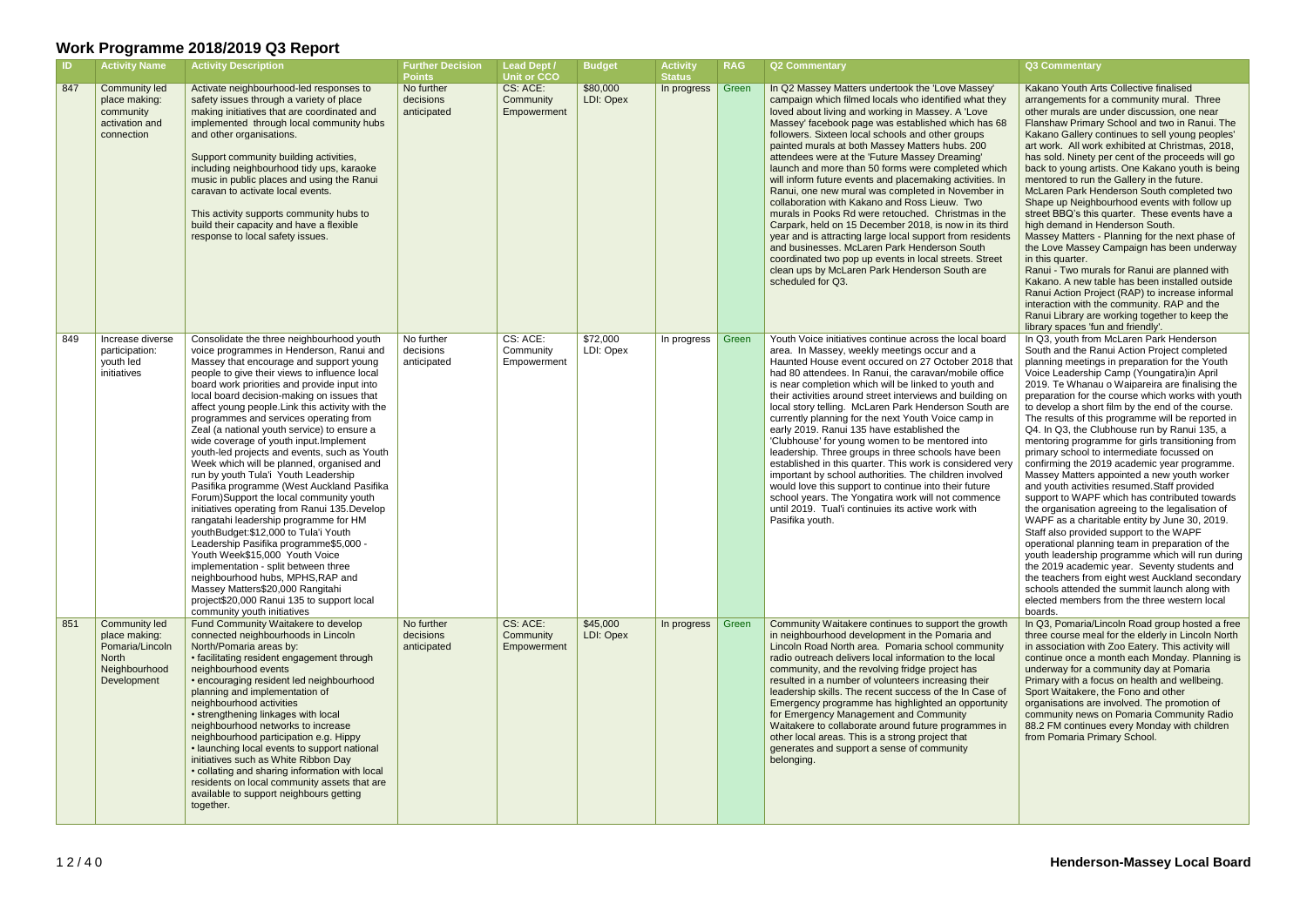|     | <b>Activity Name</b>                                                                                                                      | <b>Activity Description</b>                                                                                                                                                                                                                                                                                                                                                                                                                                                                                                                                                                                                                                                                                                                                                                   | <b>Further Decision</b><br><b>Points</b>                                                                                                                                                 | Lead Dept /<br><b>Unit or CCO</b>      | <b>Budget</b>         | <b>Activity</b><br><b>Status</b> | <b>RAG</b> | <b>Q2 Commentary</b>                                                                                                                                                                                                                                                                                                                                                                                                                                                                                                                                                                                                                                                                                  | <b>Q3 Commentary</b>                                                                                                                                                                                                                                                                                                                                                                                                                                                                                                                                                                                               |
|-----|-------------------------------------------------------------------------------------------------------------------------------------------|-----------------------------------------------------------------------------------------------------------------------------------------------------------------------------------------------------------------------------------------------------------------------------------------------------------------------------------------------------------------------------------------------------------------------------------------------------------------------------------------------------------------------------------------------------------------------------------------------------------------------------------------------------------------------------------------------------------------------------------------------------------------------------------------------|------------------------------------------------------------------------------------------------------------------------------------------------------------------------------------------|----------------------------------------|-----------------------|----------------------------------|------------|-------------------------------------------------------------------------------------------------------------------------------------------------------------------------------------------------------------------------------------------------------------------------------------------------------------------------------------------------------------------------------------------------------------------------------------------------------------------------------------------------------------------------------------------------------------------------------------------------------------------------------------------------------------------------------------------------------|--------------------------------------------------------------------------------------------------------------------------------------------------------------------------------------------------------------------------------------------------------------------------------------------------------------------------------------------------------------------------------------------------------------------------------------------------------------------------------------------------------------------------------------------------------------------------------------------------------------------|
| 853 | Community-led<br>place making:<br><b>Massey Matters</b><br>neighbourhood<br>development                                                   | Fund Massey Matters to work with the<br>Massey local community in a range of<br>programmes and initiatives including:•<br>resident led initiatives for street clean ups<br>and street bbqs that generate local<br>participation• neighbourhood exercise in<br>parks in summer months• youth involvement<br>in YMCA and Raise Up• youth voice<br>initiatives and youth events• local events<br>such as the Massey Christmas party• place<br>making pop up activities• community led<br>concept design for Triangle Park.                                                                                                                                                                                                                                                                       | No further<br>decisions                                                                                                                                                                  | CS: ACE:<br>Community<br>Empowerment   | \$45,000<br>LDI: Opex | In progress                      | Green      | In Q2, a wide variety of networking opportunities<br>occured which have involved many sectors of the local<br>community at Massey. Activities have included street<br>bbqs, collaborative market place opportunities, a free<br>christmas lunch in collaboration with Hare Krishna, a<br>new residents dinner was celebrated which had 18<br>attendees and Christmas in the Park and Christmas Elf<br>day was celebrated by local residents. Massey Matters<br>has been proactive in consolidating its programmes in<br>the Neighbourhood Development space.                                                                                                                                          | Massey Matters has been involved in installing a<br>community Pay it Forward Fridge which has<br>deliveries from Fair Food that the community can<br>access. A fridge each is located at the Massey<br>and the Manutewhau hubs. Community kai<br>opportunities for shared meals with residents of<br>Massey continue to attract and a new resident<br>dinner at the Manutewhau hub had 24 attendees.                                                                                                                                                                                                               |
| 854 | Increase diverse<br>participation:<br><b>West Auckland</b><br><b>Enterprise and</b><br><b>Skills Training</b><br>(WEST) work<br>programme | Fund WEST to deliver economic<br>development services in the West including<br>services for under 25 years and over 25 year<br>old people via the West Work Ready<br>programmes to:<br>• assist people into part time and full time<br>employment in west Auckland<br>• provide training courses that cover a wide<br>variety of topics that allow people to be work<br>ready.<br>• support applicants throughout their<br>employment journey so that they succeed in<br>a job offer.<br>• coordinate quarterly meetings for the youth<br>employment providers network<br>• provide the online network directory for all<br>• provide first aid training and training in fork<br>lift certification, passenger service, heavy<br>licensing<br>• work in partnership with other organisations. | No further<br>decisions<br>anticipated'                                                                                                                                                  | CS: ACE:<br>Community<br>Empowerment   | \$28,309<br>ABS: Opex | In progress                      | Green      | WEST held 13 courses in Q2, including F endorsement<br>and OSH operator for Forklift Certificate course, Driver<br>Education Learner Licence Theory Preparation,<br>Restricted and Full Licence Preparation, WEST work<br>ready employment support and Becoming Financially<br>Fit courses. Ninety-six people attended courses in Q2.<br>Satellite workshops to support the development of<br>community courses were held at Ranui Community<br>Centre. WEST also developed and distributed a<br>resource Homelessness and Housing Resources in<br>West Auckland.<br>WEST now has an online registration platform and<br>many of the 2019 courses are full. New courses are<br>being offered in 2019. | Twenty-five courses were delivered by WEST in<br>Q3. These included Driver Licencing (Learner,<br>Restricted, Full, Defensive), Forklift<br>Endorsement, First Aid, Work Ready, sewing,<br>money management, Rongoa (traditional herbal<br>balms and teas), basic home maintenance and<br>others. One hundred and ninety-one people<br>attended WEST courses during this period.<br>Collaboration with external NZQA providers<br>continues and improvements to the website has<br>increased the number of full courses, as more<br>people have access to booking themselves on<br>courses outside business hours. |
| 855 | Community-led<br>place making:<br>activating places<br>and connections<br>for older people                                                | Activate neighbourhood led responses for<br>older people that are coordinated through<br>community hubs of Ranui Action Project,<br>MPHS and Massey Matters, so that older<br>peoples' networks are extended, and<br>isolation of the elderly is reduced<br>Build capacity for agencies working with older<br>people in the local board area<br>Support and strengthen community agencies<br>and groups who already network and link with<br>older people so that local responses to Maori,<br>Pacific, Asian and other older people.<br>Develop and supply tools within council and<br>externally, such as local retirement villages,<br>Age Concern, marae, the Fono to enable<br>community led support for progammes for<br>older people.                                                  | No further<br>decisions<br>anticipated                                                                                                                                                   | CS: ACE:<br>Community<br>Empowerment   | \$10,000<br>LDI: Opex | In progress                      | Green      | Grey Power has written a letter of thanks to the local<br>board for the allocation of \$1,500. This money<br>contributes to volunteers and enables the Chair to<br>attend a national conference each year. The JOY club<br>at MPHS, meets weekly and has engaged in<br>community trips such as Bastion Point, Corbans Estate<br>Arts Centre and Te Uru gallery. They have also<br>activated an over 65 years for Zumba classes. Swing<br>Your Poi continues to operate from RAP which attracts<br>up to five people per session.                                                                                                                                                                      | RAP - The next Swing Your Poi programme<br>commences with Matariki in Q4. The focus is on<br>make your poi, swing your poi and share kai.<br>Grey Power continues to make deputations to the<br>local board to update the board of its priorities<br>and issues. It is funded to attend the National<br>Grey Power Convention. The Joy Club at<br>McLaren Park Henderson South continues to<br>arrange outings to places across Auckland and<br>attend Zumba classes. A Nuian Anapekapeka<br>Senior Citizens group recently introduced to the<br>strategic broker will be followed up in Q4.                       |
| 968 | Kelston<br>Community<br>Centre<br>Operational<br>Model review                                                                             | Review the operational model for Kelston<br>Community Centre to identify the<br>opportunities presented by the renewal of this<br>facility. Engage with community regarding<br>model as appropriate. Incorporate a review<br>of the existing facility name - align this to the<br>maori naming initiative                                                                                                                                                                                                                                                                                                                                                                                                                                                                                     | Q1 - Worshop with<br>local board<br>members to confirm<br>scope and<br>approachQ2 - meet<br>with LB to consider<br>and decide any<br>changes to focus of<br>facility or facility<br>name | CS: ACE:<br>Community<br><b>Places</b> | \$10,000<br>LDI: Opex | In progress                      | Green      | Mobius research have progressed the needs<br>assessment. The findings will be reported to a local<br>board workshop March 2019 along with consideration<br>of a new name for the centre and a programme of work<br>to upgrade it.                                                                                                                                                                                                                                                                                                                                                                                                                                                                     | Workshop held with the Board on 12 March 2019<br>to report back on the findings of the needs<br>assessment. Completed report will be available to<br>the Board in May 2019. Workshop also<br>highlighted the redevelopment opportunity the<br>centre presents and the condition assessment<br>work currently under way by community facilities.<br>This will be the subject of another workshop with<br>the Board. The possible renaming of the centre<br>was also discussed and will come back to the<br>Board as a future report.                                                                                |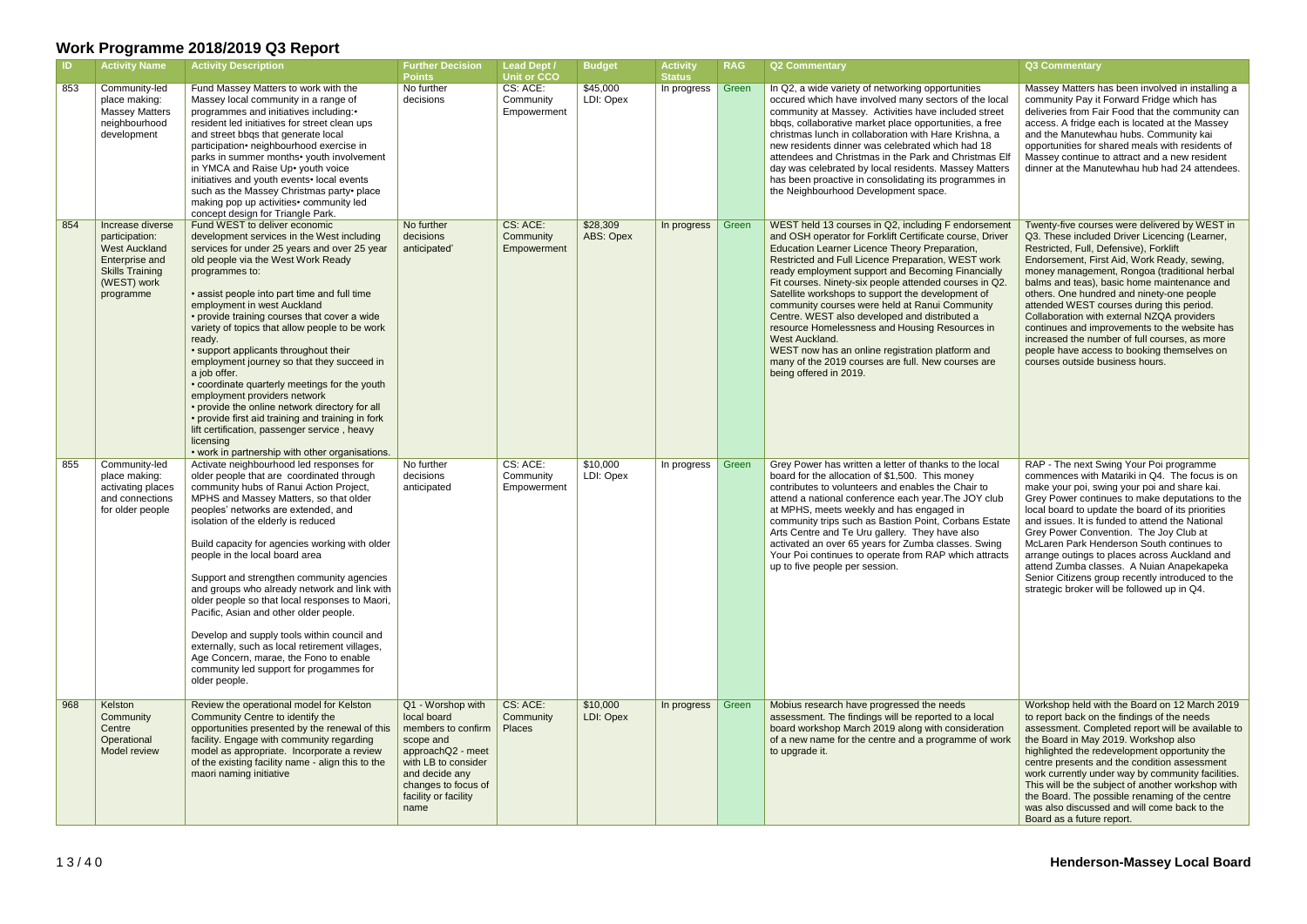| $\blacksquare$ | <b>Activity Name</b>                                                                     | <b>Activity Description</b>                                                                                                                                                                                                                                                                                                                                                                                                                                                                                                                                                                                                                                                                                                                                                                                                                                                                                                                                                                                                                                                                                                                                                                                  | <b>Further Decision</b><br><b>Points</b>                                                                                                                                                                 | <b>Lead Dept /</b><br><b>Unit or CCO</b> | <b>Budget</b>         | <b>Activity</b><br><b>Status</b> | <b>RAG</b> | <b>Q2 Commentary</b>                                                                                                                                                                                                                                                                                                                                                                                          | Q3 Commentary                                                                                                                                                                                                                                                                                                                                                                                                                                                                                      |
|----------------|------------------------------------------------------------------------------------------|--------------------------------------------------------------------------------------------------------------------------------------------------------------------------------------------------------------------------------------------------------------------------------------------------------------------------------------------------------------------------------------------------------------------------------------------------------------------------------------------------------------------------------------------------------------------------------------------------------------------------------------------------------------------------------------------------------------------------------------------------------------------------------------------------------------------------------------------------------------------------------------------------------------------------------------------------------------------------------------------------------------------------------------------------------------------------------------------------------------------------------------------------------------------------------------------------------------|----------------------------------------------------------------------------------------------------------------------------------------------------------------------------------------------------------|------------------------------------------|-----------------------|----------------------------------|------------|---------------------------------------------------------------------------------------------------------------------------------------------------------------------------------------------------------------------------------------------------------------------------------------------------------------------------------------------------------------------------------------------------------------|----------------------------------------------------------------------------------------------------------------------------------------------------------------------------------------------------------------------------------------------------------------------------------------------------------------------------------------------------------------------------------------------------------------------------------------------------------------------------------------------------|
| 1264           | Apply the<br>empowered<br>communities<br>approach -<br>connecting<br>communities<br>(HM) | Broker strategic collaborative relationships<br>and resources within the community.<br>This includes five key activity areas:<br>1. Engaging communities:<br>• reaching out to less accessible and diverse<br>groups - focussing on capacity building and<br>inclusion<br>• supporting existing community groups and<br>relationships.<br>2. Strengthen community-led placemaking<br>and planning initiatives - empowering<br>communities to:<br>• provide input into placemaking initiatives<br>· influence decision-making on place-based<br>planning and implementation.<br>This includes urban revitalisation activities,<br>collaborating with relevant council<br>departments and council-controlled<br>organisations.<br>3. Enabling council:<br>• supporting groups to gain access to<br>operational and technical expertise and<br>identify and address barriers to community<br>empowerment.<br>4. Responding to the aspirations of mana<br>whenua, mataawaka, marae and Māori<br>organisations:<br>• this does not replace or duplicate any stand-<br>alone local board Maori responsiveness<br>activities.<br>5. Reporting back - to local board members<br>on progress in activity areas 1 - 4. | No additional<br>decisions<br>anticipated.                                                                                                                                                               | CS: ACE:<br>Community<br>Empowerment     | \$0<br>LDI: Opex      | In progress                      | Green      | The Community Empowerment programme is well<br>estabished and underway. Community development,<br>including capacity building, placemaking, older<br>persons, and youth programmes are underway and<br>received approval for two year funding from the local<br>board. The Māori Responsiveness programme had its<br>plan approved by the western local boards in Q2, and<br>will be implemented in Q3.       | The Community Empowerment programme<br>continues to consolidate throughout this year with<br>all programmes progressing according to plan as<br>conceived by community organisations and<br>approved by the local board. The funding<br>agreements supporting the work of community<br>agencies are delivering outcomes that are<br>aligned to the HMLB plans and getting results<br>that strengthen the community fabric of capacity<br>building, placemaking, youth, Maori and older<br>persons. |
| 1445           | Westgate<br>mulitpurpose<br>facility - getting<br>ready for service                      | Work with the local board to plan and prepare<br>for the operation of the new Westgate<br>multipurpose facility - completion of the build<br>is expected in Q3 of FY19<br>Planning and preparation to be funded from<br><b>ABS</b>                                                                                                                                                                                                                                                                                                                                                                                                                                                                                                                                                                                                                                                                                                                                                                                                                                                                                                                                                                           |                                                                                                                                                                                                          | CS: ACE:<br>Community<br>Places          | \$0<br>ABS: Opex      | In progress                      | Green      | During Q2 operational planning has progressed as<br>planned;<br>- Community Hub Manager was recruited and is now in<br>place<br>- Recruitment for all other roles underway<br>- Naming on facility was approved on 11 December<br>2018 and will be now known as Te Manawa<br>- Event planning for opening has also commenced for<br>March 2019.                                                               | During Q3 operational planning and readiness<br>has progressed well<br>- the build is complete<br>- the facility is approved for operation<br>- the team is recruited<br>- event planning for the community opening on 6<br>April is all in hand<br>- Soft opening successfully in late March                                                                                                                                                                                                      |
| 1446           | Making the most<br>of what we've got                                                     | Work with the communications and<br>engagement team to develop an approach or<br>campaign that raises awareness of the many<br>activities and experiences available within<br>HM and strengthen connections.                                                                                                                                                                                                                                                                                                                                                                                                                                                                                                                                                                                                                                                                                                                                                                                                                                                                                                                                                                                                 | Q1 - workshop<br>subject matter with<br>local board<br>memebrs to confirm<br>scope<br>Q2 / Q3 - Confirm<br>the implementation<br>plan                                                                    | CS: ACE:<br>Community<br>Places          | \$25,000<br>LDI: Opex | In progress   Amber              |            | This initative has been delayed until quarter three.                                                                                                                                                                                                                                                                                                                                                          | This initative has been delayed until quarter three<br>due to progressing other priorities for Henderson-<br>Massey LB.<br>In discussion between the strategic broker and<br>local board members, it has been agreed to carry<br>forward this funding to the FY20 year and invest it<br>into an initiative to increase diverse particpation<br>across the network of local facilities.                                                                                                             |
| 2805           | Community<br>Response Fund -<br>Henderson-<br>Massey                                     | Discretionary fund to respond to community<br>issues as they arise during the year                                                                                                                                                                                                                                                                                                                                                                                                                                                                                                                                                                                                                                                                                                                                                                                                                                                                                                                                                                                                                                                                                                                           | The local board will<br>consider strategic<br>assessments of<br>proposed initiatives<br>and/or projects, and<br>approve funding for<br>those projects after<br>consideration of<br>their likely benefits | CS: ACE:<br>Advisory                     | \$58,000<br>LDI: Opex | In progress                      | Green      | HM/2018/184(a) i \$5,000 to Waitakere Central<br>Community Arts Council ii. \$3,000 to Papaya<br>Stories iii. \$5,000 to the West Auckland Historical<br>Societyb) \$7,000 to commission an independent<br>contamination report on Matipo Reserve in Te Atatu<br>Peninsula.HM/2018/213(a) \$15,080 for artworks on<br>unused billboards facing the platform of Henderson<br>train station. Balance: \$22,920. | HM/2019/22 - \$15K for the completion of Te<br>Atatū South Plan in 2018/2019Balance: \$7,920                                                                                                                                                                                                                                                                                                                                                                                                       |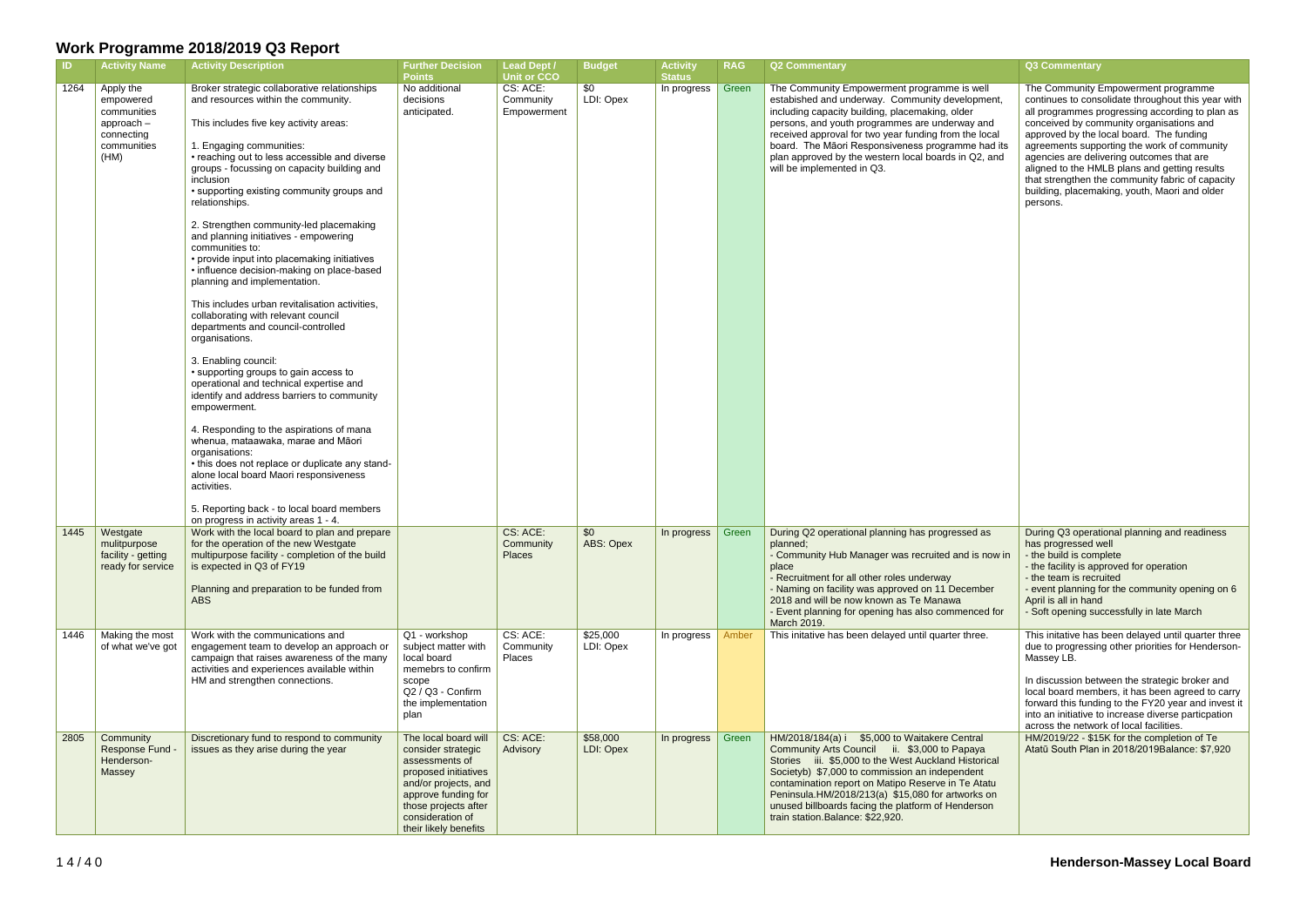| ID   | <b>Activity Name</b>                                                                                                       | <b>Activity Description</b>                                                                                                                                                                                                                                   | <b>Further Decision</b><br><b>Points</b>                                                                                                                                                                                                                                                                        | <b>Lead Dept /</b><br><b>Unit or CCO</b> | <b>Budget</b>            | <b>Activity</b><br><b>Status</b> | <b>RAG</b> | <b>Q2 Commentary</b>                                                                                                                                                                                                                                                                                                                                                                                                                                                                                                                                                                                                                                                                                                                                                                                                                                                                                                                                                                                                                                                                                                                                                                                                                                                                                                                                                                                                                                                                             | Q3 Commentary                                                                                                                                                                                                                                                                                                     |
|------|----------------------------------------------------------------------------------------------------------------------------|---------------------------------------------------------------------------------------------------------------------------------------------------------------------------------------------------------------------------------------------------------------|-----------------------------------------------------------------------------------------------------------------------------------------------------------------------------------------------------------------------------------------------------------------------------------------------------------------|------------------------------------------|--------------------------|----------------------------------|------------|--------------------------------------------------------------------------------------------------------------------------------------------------------------------------------------------------------------------------------------------------------------------------------------------------------------------------------------------------------------------------------------------------------------------------------------------------------------------------------------------------------------------------------------------------------------------------------------------------------------------------------------------------------------------------------------------------------------------------------------------------------------------------------------------------------------------------------------------------------------------------------------------------------------------------------------------------------------------------------------------------------------------------------------------------------------------------------------------------------------------------------------------------------------------------------------------------------------------------------------------------------------------------------------------------------------------------------------------------------------------------------------------------------------------------------------------------------------------------------------------------|-------------------------------------------------------------------------------------------------------------------------------------------------------------------------------------------------------------------------------------------------------------------------------------------------------------------|
| 3289 | Henderson Train<br><b>Station Art Works</b><br>and Humans of<br>Hendo<br><b>Community Facilities: Build Maintain Renew</b> | 4 billboards have been sitting in a dilapidated<br>state facing the Henderson train railway<br>platform. This project will fill the empty space<br>with local artworks and community groups will<br>instill a sense of belonging and brighten up<br>the space | HM/2018/213<br>Allocate \$15080 of<br>locally driven<br>initiatives opex<br>remaining from the<br>2018/2019 financial<br>year for artworks on<br>the unused<br>billboards on<br>platform of<br>Henderson Train<br>Station<br>\$1000 of this is for<br>koha to Humans of<br>Hendo for the use<br>of artists work | CS: ACE:<br>Community<br>Empowerment     | \$1,000<br>LDI: Opex     | Approved                         | Green      | The local board allocated \$15080 of locally driven<br>initiatives opex remaining from the 2018/2019 financial<br>year for artworks on the unused billboards on platform<br>of Henderson Train Station<br>\$1000 of this is for koha to Humans of Hendo for the<br>use of artists work.                                                                                                                                                                                                                                                                                                                                                                                                                                                                                                                                                                                                                                                                                                                                                                                                                                                                                                                                                                                                                                                                                                                                                                                                          | The Funding Agre<br>billboards are pai<br>contract with Isite<br>install the art wor<br>Henderson Train                                                                                                                                                                                                           |
| 696  | Henderson-<br><b>Massey Full</b><br><b>Facilities</b><br>Contracts                                                         | The Full Facilities maintenance contracts<br>include all buildings, parks and open space<br>assets, sports fields, coastal management<br>and storm damage.                                                                                                    | No further<br>decisions<br>anticipated                                                                                                                                                                                                                                                                          | <b>CF: Operations</b>                    | \$7,653,064<br>ABS: Opex | In progress                      | Green      | Parks and Open Spaces: the quarter experienced<br>lower rainfall when compared with historical averages<br>which enabled the contractor to gain access to all<br>areas of reserves for mowing in a timely manner which<br>was pleasing. Preparations of sports fields for the<br>summer codes (line-marking, renovations etc.) was<br>executed successfully and a big focus for the<br>contractor was coordinating with NZ Baseball for the<br>successful preparation and delivery of facilities at<br>McLeod Park for the NZ Tuataras inaugural season in<br>the Australian Baseball League over November and<br>December 2018. Another key focus has been preparing<br>for the busy summer period with the contractor needing<br>to increase cleaning and litter collection frequencies.<br>Buildings: The key event in the buildings space was the<br>flooding at West Wave (note this was not due to<br>contractor error) in December which required an<br>intensive response from contractors to enable the full<br>reopening of the facility. Works were fully completed by<br>New Years Eve although the majority of customer<br>facing areas were reopened much earlier. The<br>contractor has also been involved in the practical<br>completion and handover to Auckland Council of the<br>new Te Manawa multi-purpose facility at Westgate.<br>Audit results undertaken over this period indicate<br>excellent performance by the contractor with a +95%<br>pass rate over the period. | Parks and Open<br>the calendar year<br>which has had the<br>but also placing s<br>sports were succ<br>the quarter, prepa<br>winter sports.<br>The contractor co<br>Kopupaka Reser<br>pleasing to see s<br>appearance and<br><b>Buildings: Te Mar</b><br>this period, with a<br>the services requ<br>are in place. |
| 697  | Henderson-<br>Massey<br>Arboriculture<br>Contracts                                                                         | The Arboriculture maintenance contracts<br>include tree management and maintenance.                                                                                                                                                                           | No further<br>decisions<br>anticipated                                                                                                                                                                                                                                                                          | CF: Operations                           | \$368,444<br>ABS: Opex   | Approved                         | Green      | The second quarter continued to be influenced by wet<br>weather, limiting access to many locations, with<br>remaining material from the April storm only being able<br>to be cleared during December 2018. As conditions<br>improve we see a general movement from primarily<br>street tree focused activities to a summer parks tree<br>maintenance programme. As weather improves, a<br>close watch will be kept on the need for watering of<br>new trees planted during winter.                                                                                                                                                                                                                                                                                                                                                                                                                                                                                                                                                                                                                                                                                                                                                                                                                                                                                                                                                                                                               | Wet conditions to<br>two gave way to<br>February into Ma<br>challenge to keep<br>sufficiently water<br>conditions had ar<br>trees through par                                                                                                                                                                     |
| 698  | Henderson-<br>Massey<br>Ecological<br>Restoration<br>Contracts                                                             | The Ecological Restoration maintenance<br>contracts include pest plant and animal pest<br>management within ecologically significant<br>parks and reserves.                                                                                                   | No further<br>decisions<br>anticipated                                                                                                                                                                                                                                                                          | <b>CF: Operations</b>                    | \$561,004<br>ABS: Opex   | Approved                         | Green      | Works during the second quarter have predominantly<br>been undertaken in High Value sites. The first pulse of<br>the rat control programme has been completed and<br>now moving to the second pulse. High Value pest plant<br>control remains high on the agenda throughout the<br>summer months. Request for service work orders<br>received are trending slightly above average for the<br>season. It is anticipated that requests for wasp control<br>will likely pick up in quarter three.                                                                                                                                                                                                                                                                                                                                                                                                                                                                                                                                                                                                                                                                                                                                                                                                                                                                                                                                                                                                   | Key focus areas t<br>high value pest p<br>rat control progra<br>value pest plant o<br>as the plants are<br>them easier to loo<br>scheduled to beg<br>work orders recei<br>highest received<br>Frequently report<br>and wasp nests.                                                                                |
| 1233 | Henderson fairy<br>lights<br>maintenance                                                                                   | Annual maintenance on Henderson fairy<br>lights in Henderson and Te Atatu.                                                                                                                                                                                    | No further<br>decisions<br>anticipated                                                                                                                                                                                                                                                                          | CF: Operations                           | \$4,400<br>LDI: Opex     | In progress                      | Green      | The lights remain operational. The lights were not<br>adjusted over this period but will be inspected in<br>quarter three (maintenance is twice yearly).                                                                                                                                                                                                                                                                                                                                                                                                                                                                                                                                                                                                                                                                                                                                                                                                                                                                                                                                                                                                                                                                                                                                                                                                                                                                                                                                         | The lights remain                                                                                                                                                                                                                                                                                                 |

|                      | Q3 Commentary                                                                                                                                                                                                                    |
|----------------------|----------------------------------------------------------------------------------------------------------------------------------------------------------------------------------------------------------------------------------|
| ancial<br>orm.<br>he | The Funding Agreement to the artists for the<br>billboards are paid as is the installation service<br>contract with Isite Ltd trading as QMS NZ to<br>install the art work on four billboards at the<br>Henderson Train Station. |
|                      | Parks and Open Space: The first three months of                                                                                                                                                                                  |
| ges                  | the calendar year have been warm and very dry,                                                                                                                                                                                   |
| vhich                | which has had the effect of slowing grass growth<br>but also placing stress on gardens. Summer                                                                                                                                   |
| S                    | sports were successful, and towards the end of<br>the quarter, preparations were underway for                                                                                                                                    |
|                      | winter sports.                                                                                                                                                                                                                   |
| he                   | The contractor commenced maintenance of<br>Kopupaka Reserve in Westgate, and it has been                                                                                                                                         |
| n in<br>١d           | pleasing to see steady improvement in the<br>appearance and upkeep of this large park.                                                                                                                                           |
| paring               | Buildings: Te Manawa has been a key focus over                                                                                                                                                                                   |
| eding<br>эs.         | this period, with a lot of effort going in to ensuring<br>the services required for a building of this scale                                                                                                                     |
| as the               | are in place.                                                                                                                                                                                                                    |
| full<br>ed by<br>he  |                                                                                                                                                                                                                                  |
| Э.                   |                                                                                                                                                                                                                                  |
| 5%                   |                                                                                                                                                                                                                                  |
|                      |                                                                                                                                                                                                                                  |
| wet                  | Wet conditions towards the later part of quarter<br>two gave way to drought conditions over much of                                                                                                                              |
| able<br>١S           | February into March. The conditions provided a<br>challenge to keep trees planted during last winter                                                                                                                             |
| ly                   | sufficiently watered. Regrettably the drought                                                                                                                                                                                    |
| эе                   | conditions had an adverse effect on some larger<br>trees through parks and streets.                                                                                                                                              |
| эf                   |                                                                                                                                                                                                                                  |
| ntly                 | Key focus areas for the third quarter consisted of                                                                                                                                                                               |
| se of<br>ıd          | high value pest plant control, pulse three of the<br>rat control programme and reactive works. High                                                                                                                              |
| plant<br>Э           | value pest plant control is a high summer priority<br>as the plants are more active and visible, making                                                                                                                          |
|                      | them easier to locate and control. Pulse four                                                                                                                                                                                    |
| e<br>าtrol           | scheduled to begin in May. Request for service<br>work orders received for the quarter were the                                                                                                                                  |
|                      | highest received since contract commencement.<br>Frequently reported issues consist of rat sightings                                                                                                                             |
|                      | and wasp nests.                                                                                                                                                                                                                  |
|                      | The lights remain operational.                                                                                                                                                                                                   |
|                      |                                                                                                                                                                                                                                  |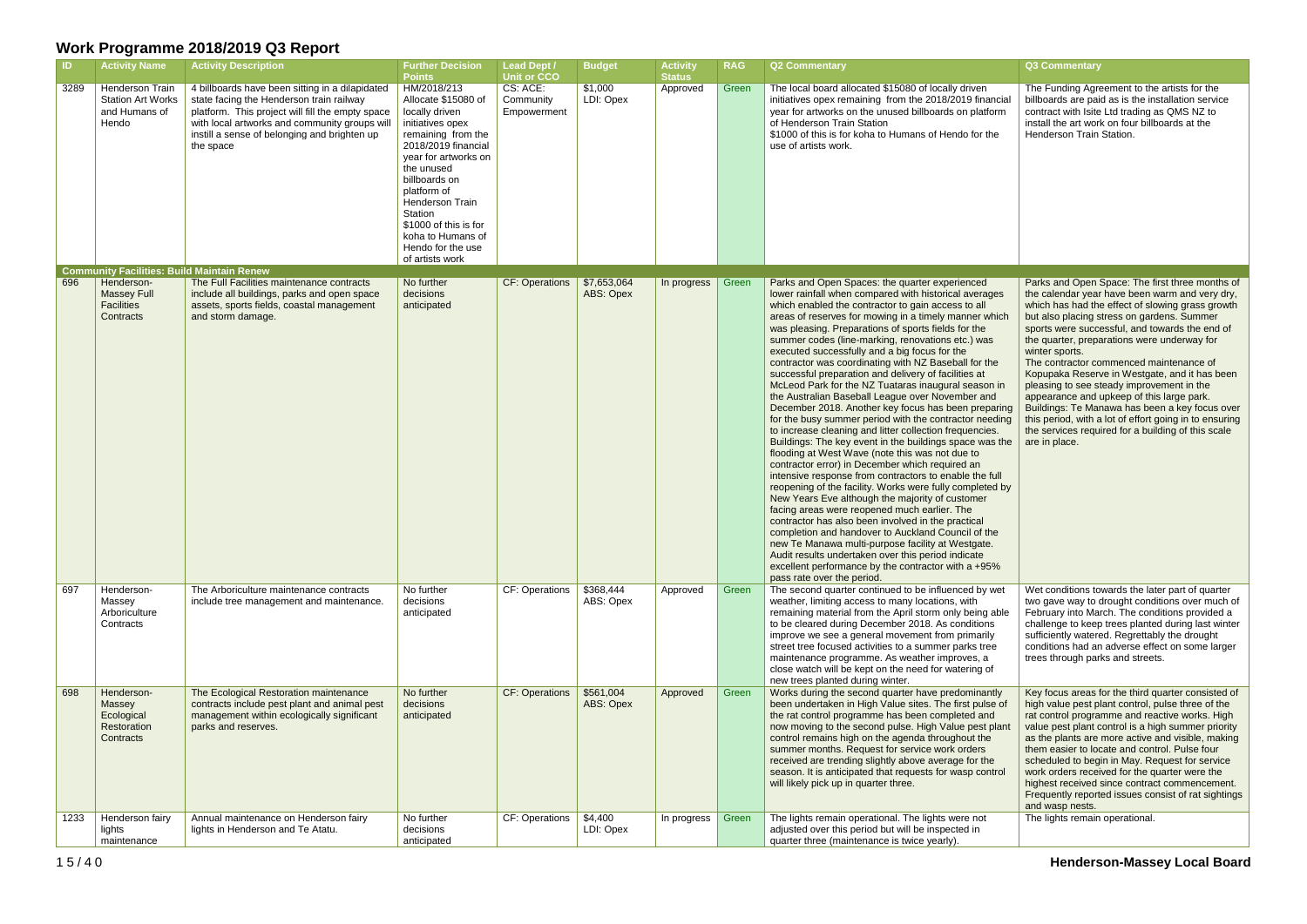| -ID  | <b>Activity Name</b>                                                                       | <b>Activity Description</b>                                                                                                                                                                                                                                                                                                                                                                                                                                                    | <b>Further Decision</b><br><b>Points</b> | <b>Lead Dept /</b><br>Unit or CCO. | <b>Budget</b>                               | <b>Activity</b><br><b>Status</b> | <b>RAG</b> | <b>Q2 Commentary</b>                                                                                                                                                                                                                                                                                   | Q3 Commentary                                                                                                                                                                                                                                                                                                                                                                                     |
|------|--------------------------------------------------------------------------------------------|--------------------------------------------------------------------------------------------------------------------------------------------------------------------------------------------------------------------------------------------------------------------------------------------------------------------------------------------------------------------------------------------------------------------------------------------------------------------------------|------------------------------------------|------------------------------------|---------------------------------------------|----------------------------------|------------|--------------------------------------------------------------------------------------------------------------------------------------------------------------------------------------------------------------------------------------------------------------------------------------------------------|---------------------------------------------------------------------------------------------------------------------------------------------------------------------------------------------------------------------------------------------------------------------------------------------------------------------------------------------------------------------------------------------------|
| 1687 | 247 Edmonton<br>Road, Te Atatu<br>South - renew<br>first floor                             | Refurbish the first floor of building to enable<br>the current tenants to extend their lease and<br>ensure is fit for their purpose.                                                                                                                                                                                                                                                                                                                                           | No further<br>decisions<br>anticipated   | CF:<br>Investigation<br>and Design | \$20,000<br>ABS: Capex -<br>Renewals        | In progress                      | Amber      | Current status: Project Initiation Form has been<br>submitted for endorsement and a budget shortfall has<br>been identified.<br>Next steps: On receipt of signed Project Initiation Form,<br>additional budget will be applied for.                                                                    | Current status: Project scoping is complete.<br>Next steps: Handover of project to the project<br>delivery team.                                                                                                                                                                                                                                                                                  |
| 1688 | 399 Don Buck<br>Road, Massey -<br>renew building                                           | Renew all condition 4 and 5 assets in the<br>building. Year one - investigation (including<br>options for sites that would benefit from an<br>increase level of service to propose to the<br>local board), scoping and physical works.                                                                                                                                                                                                                                         | No further<br>decisions<br>anticipated   | CF:<br>Investigation<br>and Design | \$80,000<br>ABS: Capex -<br>Renewals        | In progress                      | Green      | Current status: Stakeholders have been consulted and<br>specifications completed. Contract is currently being<br>procured. Site visit has been completed with<br>contractors.<br>Next steps: Award the physical works contract.<br>Negotiating with successful tender on timing of physical<br>works.  | Current status: Construction works have been<br>tendered.<br>Next steps: Award contract and start construction<br>works.                                                                                                                                                                                                                                                                          |
| 1689 | <b>Corbans Estate</b><br>Arts Centre -<br>refurbish all<br>buildings and<br>repaint bridge | Renew all condition 4 and 5 assets in the<br>building. Year one - investigation (including<br>options for sites that would benefit from an<br>increase level of service to propose to the<br>local board), scoping and physical works.<br>Priority to be given to heritage items.                                                                                                                                                                                              | No further<br>decisions<br>anticipated   | CF:<br>Investigation<br>and Design | \$50,000<br>ABS: Capex -<br><b>Renewals</b> | In progress                      | Green      | Current status: Buildings - heritage architect<br>assessment underway. Arts Bridge - cost estimate<br>received and option analysis is underway.<br>Next steps: Buildings - review assessment with<br>Architect. Arts Bridge - submit Project Initiation Form to<br>Project Delivery team for delivery. | Current status: Building works detailed design<br>drawings are underway. A revised cost estimate<br>for the Art Bridge renewal works is pending.<br>Next steps: Review detailed design drawings and<br>evaluate options for the Art Bridge renewal<br>works.                                                                                                                                      |
| 1690 | Falls Park - install<br>carpark retaining<br>wall                                          | Install a retaining wall at car park - adjacent<br>to the stream, to ensure stability which has<br>been identified after a bad storm which<br>resulted in a land slip.                                                                                                                                                                                                                                                                                                         | No further<br>decisions<br>anticipated   | CF:<br>Investigation<br>and Design | \$150,000<br>LDI: Capex                     | In progress                      | Green      | Current status: Initial assessment undertaken. Ground<br>investigation survey in progress and awaiting the<br>survey report.<br>Next steps: Undertake risk assessment and confirm<br>requirements for detailed design.                                                                                 | Current status: Topographical survey completed.<br>The remediation options report is currently being<br>drafted.<br>Next steps: Finalise remediation options report<br>and present to the local board for decision<br>making.                                                                                                                                                                     |
| 1691 | <b>Fred Taylor Park</b><br>- renew sports<br>field                                         | Fred Taylor Park sports field renewal.<br>This project is a continuation of the<br>2017/2018 programme (previous SP18 ID<br>$2663$ ).                                                                                                                                                                                                                                                                                                                                          | No further<br>decisions<br>anticipated   | CF: Project<br>Delivery            | \$100,000<br>ABS: Capex -<br>Renewals       | In progress                      | Green      | Current status: Physical works have started and will be<br>completed by this November. Turf is growing well and<br>being fertilised on a regular basis.<br>Next steps: Complete grow in phase and hand field<br>back to the Operations team.                                                           | Current status: Physical works have started and<br>will be completed by November 2019. Grow in of<br>turf has started and is eighty percent grown in<br>and being fertilised on a regular basis.<br>Next steps: Complete grow in and hand field back<br>to the operational team in April 2019. Handover<br>meeting is scheduled for first week of April and<br>the sports club have been advised. |
| 1692 | Glendene<br>Reserve - install<br>handrail and<br>fencing                                   | Install a handrail and fence to ensure stability<br>which has been identified after a bad storm<br>which resulted in a land slip.                                                                                                                                                                                                                                                                                                                                              | No further<br>decisions<br>anticipated   | CF:<br>Investigation<br>and Design | \$25,000<br>LDI: Capex                      | In progress                      | Green      | Current status: Ground investigation survey in progress<br>and awaiting for the survey report.<br>Next steps: Obtain the survey report and commence<br>design work.                                                                                                                                    | Current status: Topographical survey completed<br>and reviewed. Design work ongoing.<br>Next steps: Complete design work and tender for<br>carrying out physical work.                                                                                                                                                                                                                            |
| 1693 | Harbourview-<br>Orangihina -<br>renew car park                                             | Renew wheel stops.<br>This project is a continuation of the<br>2017/2018 programme (previous SP18 ID<br>3318).                                                                                                                                                                                                                                                                                                                                                                 | No further<br>decisions<br>anticipated   | CF: Project<br>Delivery            | \$14,500<br>ABS: Capex -<br>Renewals        | Completed                        | Green      | Project completed.                                                                                                                                                                                                                                                                                     | Project completed.                                                                                                                                                                                                                                                                                                                                                                                |
| 1694 | Henderson<br>Bowling Club -<br>renew roof                                                  | Number of problems with this roof due to<br>deterioration and weather tightness issues.<br>Existing roof consists of three elements, all of<br>which are showing signs of decay due to age<br>and weathering. Main pitched roof - asbestos<br>sheeting - going brittle; brown-built metal roof<br>is deteriorating - rust spots showing. Dorma<br>butanol flat roof is deteriorating. This project is<br>a continuation of the 2017/2018 programme<br>(previous SP18 ID 3294). | No further<br>decisions<br>anticipated   | CF:<br>Investigation<br>and Design | \$145,000<br>ABS: Capex -<br>Renewals       | Completed                        | Green      | Project completed November 2018.                                                                                                                                                                                                                                                                       | Project completed November 2018.                                                                                                                                                                                                                                                                                                                                                                  |
| 1695 | Henderson Park -<br>install retaining<br>wall                                              | Install a retaining wall to ensure stability<br>which has been identified after a bad storm<br>which resulted in a land slip.                                                                                                                                                                                                                                                                                                                                                  | No further<br>decisions<br>anticipated   | CF:<br>Investigation<br>and Design | \$80,000<br>LDI: Capex                      | In progress                      | Green      | Current status: Ground investigation survey in progress<br>and awaiting for the survey report.<br>Next steps: Commence detailed design after<br>completion of survey.                                                                                                                                  | Current status: Ground investigation and<br>topographical survey completed and report under<br>review.<br>Next steps: Commence detailed design.                                                                                                                                                                                                                                                   |
| 1697 | <b>Henderson Youth</b><br>Facility - renew<br>PAC unit<br>controller at Zeal<br>café       | Renew packaged air conditioning controller<br>unit                                                                                                                                                                                                                                                                                                                                                                                                                             | No further<br>decisions<br>anticipated   | CF:<br>Investigation<br>and Design | \$15,000<br>ABS: Capex -<br>Renewals        | In progress                      | Green      | Current status: Work with operations and aquatics<br>team to identify the requirements of the project.<br>Next steps: Complete scope and business case for<br>sponsors approval.                                                                                                                       | Current status: The asset for renewal has been<br>identified in conjunction with the Operations and<br>Aquatics teams.<br>Next steps: Progress the information provided by<br>the Aquatics team and form the plan for<br>engagement.                                                                                                                                                              |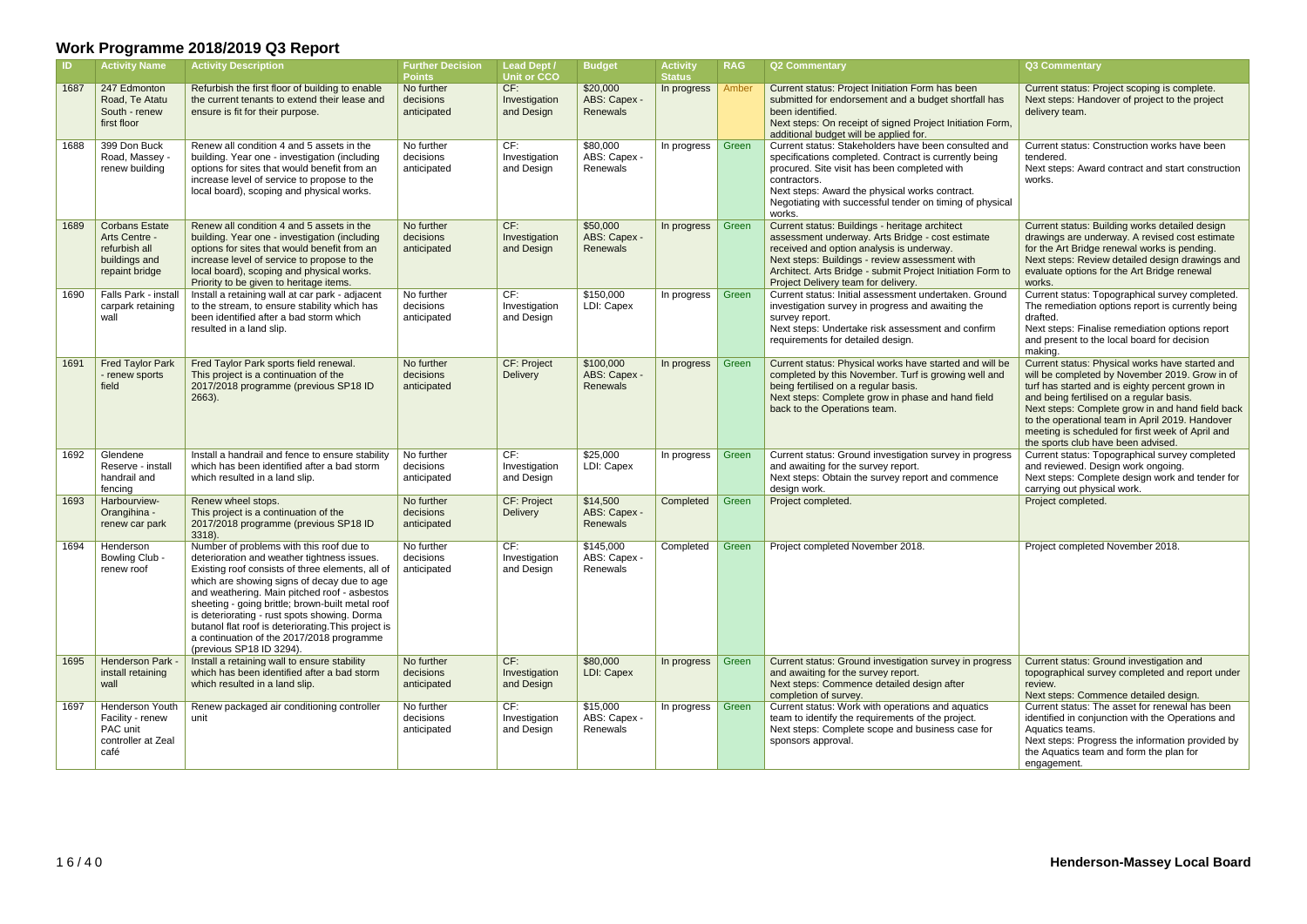| -ID. | <b>Activity Name</b>                                                          | <b>Activity Description</b>                                                                                                                                                                                                                                                                                                                                                                                                                                                                        | <b>Further Decision</b><br><b>Points</b>        | <b>Lead Dept /</b><br><b>Unit or CCO</b> | <b>Budget</b>                         | <b>Activity</b><br><b>Status</b> | <b>RAG</b> | <b>Q2 Commentary</b>                                                                                                                                                                                                                                                                                        | <b>Q3 Commentary</b>                                                                                                                                                                                                                                                                                                                                                                                                                                                                                                                                                                                                     |
|------|-------------------------------------------------------------------------------|----------------------------------------------------------------------------------------------------------------------------------------------------------------------------------------------------------------------------------------------------------------------------------------------------------------------------------------------------------------------------------------------------------------------------------------------------------------------------------------------------|-------------------------------------------------|------------------------------------------|---------------------------------------|----------------------------------|------------|-------------------------------------------------------------------------------------------------------------------------------------------------------------------------------------------------------------------------------------------------------------------------------------------------------------|--------------------------------------------------------------------------------------------------------------------------------------------------------------------------------------------------------------------------------------------------------------------------------------------------------------------------------------------------------------------------------------------------------------------------------------------------------------------------------------------------------------------------------------------------------------------------------------------------------------------------|
| 1698 | (OLI) Henderson-<br>Massey - develop<br>sports<br>infrastructure              | Overview - Sports development in the<br>Henderson-Massey area.<br>Stage One - investigation and option analysis<br>for field and lighting upgrades, to provide for<br>the shortfall of 30 hours per week. Options to<br>be approved by the local board. Develop a<br>business case for the sports development<br>provisional requirements, including land<br>acquisition and the development of sports<br>facilities.<br>Stage two - Yet to confirm the full staged<br>approach to the initiative. | Design to be<br>approved by the<br>local board  | CF:<br>Investigation<br>and Design       | \$200,000<br>ABS: Capex -<br>Growth   | Approved                         | Green      | Current status: An area of land has been identified as<br>suitable to purchase to develop sports field<br>infrastructure on. Parks and Recreation Policy and<br>Panuku are leading the negotiations with the land<br>owner.<br>Next steps: Continue negotiation process to achieve a<br>favourable outcome. | Current status: The Bunnings resource consent<br>appeal has now been resolved and has led to the<br>confirmed locations of the main east-west roads<br>through the Redhills precinct. Panuku<br>Development Auckland has resumed discussions<br>with the Hugh Green Group (HGG) on the<br>acquisition of land for open space in Redhills.<br>Panuku is waiting on HGG to prepare an initial<br>masterplan of their site which will include a<br>possible site for a 10ha sports park along with<br>other neighbourhood and suburb parks.<br>Next steps: Continue negotiation process to<br>achieve a favourable outcome. |
| 1699 | Henderson-<br>Massey - LDI<br>minor CAPEX<br>fund 2018/19                     | Funding to deliver minor CAPEX projects<br>throughout the financial year as approved in<br>the monthly local board workshops.<br>Propose: Investigate additional pathway<br>connections to the new special housing area.                                                                                                                                                                                                                                                                           | Local Board to<br>resolve each item<br>proposed | CF:<br>Investigation<br>and Design       | \$50,000<br>LDI: Capex                | In progress                      | Green      | Current status: Awaiting change in requirements for<br>resource consents for park furniture within front and<br>side sides before installing in approximately 8 months.<br>Next steps: Pricing for water fountain for Sunvue<br>reserve.                                                                    | Current status: The new park elements identified<br>currently require a resource consent. There is a<br>comprehensive park enhancements plan change<br>in progress that will eliminate the need and cost<br>for resource consents for such elements but this<br>process will not be complete this financial year.<br>Next steps: Local board can choose to reallocate<br>this budget to some other project or defer the<br>funding to next years work programme.                                                                                                                                                         |
| 1701 | Henderson-<br>Massey - renew<br>amenity lighting<br>2018/2019+                | Renew the amenity lighting at the following<br>sites: Catherine Mall, Ranui Domain, Rush<br>Creek Reserve, Taipari Strand, Waitakere<br>Civic Centre and Waitakere Library car park<br>building.<br>Year one - investigation (including options for<br>sites that would benefit from an increase level<br>of service to propose to the local board),<br>scoping and physical works, year 2+ -<br>physical works.                                                                                   | No further<br>decisions<br>anticipated          | CF:<br>Investigation<br>and Design       | \$29,000<br>ABS: Capex -<br>Renewals  | In progress                      | Green      | Current status: Physical works tender submissions<br>have been received, and are currently being evaluated.<br>Next steps: Award the physical works contract.                                                                                                                                               | Current status: Physical works have commenced.<br>Next steps: Progress physical works to<br>completion by June 2019.                                                                                                                                                                                                                                                                                                                                                                                                                                                                                                     |
| 1703 | Henderson-<br>Massey - renew<br>coastal structure<br>2016/2017 -<br>2018/2019 | Harbourview/Orangihina, Kelvin Strand and<br>Spinnaker Strand wall renewals.<br>This project is a continuation of the<br>2017/2018 programme (previous ID 2685).                                                                                                                                                                                                                                                                                                                                   | No further<br>decisions<br>anticipated          | CF:<br>Investigation<br>and Design       | \$320,000<br>ABS: Capex -<br>Renewals | In progress                      | Amber      | Current status: The resource consent application has<br>been lodged to the council consent team on 10 October<br>2018. Responded back to section 92 response from the<br>consenting team.<br>Next steps: Approval of resource consent.                                                                      | Geotechnical site constraints.<br>Current status: Resource consent has been<br>approved and tender documents are being<br>finalised.<br>Next steps: Tender construction works.                                                                                                                                                                                                                                                                                                                                                                                                                                           |
| 1704 | Henderson-<br>Massey - renew<br>community<br>facilities signage               | Renew facilities signage to Auckland Council<br>guidelines including Te Reo Maori, this<br>project is for community facility buildings, not<br>park signage. This project is a continuation of<br>the 2017/2018 programme (previous SP18 ID<br>2681).                                                                                                                                                                                                                                              | No further<br>decisions<br>anticipated          | CF:<br>Investigation<br>and Design       | \$12,000<br>ABS: Capex -<br>Renewals  | Approved                         | Amber      | Current status: Review list of sites and confirm with<br>Parks, Sports and Recreation if impacted by Te Reo<br>naming. Next steps: Forward findings to the work<br>programme team to enable an accurate update to be<br>provided to the local board.                                                        | Awaiting direction on how to proceed with dual<br>language signage. Current status: Complete<br>procurement documentation for the engagement<br>of a specialist consultant to undertake site<br>assessments. Next steps: Complete scoping<br>documentation for handover to the delivery team.                                                                                                                                                                                                                                                                                                                            |
| 1705 | Henderson-<br>Massey - renew<br>park car parks<br>2018/2019+                  | Renew the car park at the following sites:<br>Corban Reserve and Te Atatu Peninsula<br>Park.<br>Year one - investigation (including options for<br>sites that would benefit from an increase level<br>of service to propose to the local board),<br>scoping and physical works, year 2+ -<br>physical works.                                                                                                                                                                                       | No further<br>decisions<br>anticipated          | CF:<br>Investigation<br>and Design       | \$25,000<br>ABS: Capex -<br>Renewals  | In progress                      | Green      | Current status: Project Initiation Form submitted to the<br>operations team and project sponsor for approval.<br>Next steps: Handover of the project to project delivery.                                                                                                                                   | Current status: Physical works have commenced.<br>Next steps: Progress physical works to<br>completion by June 2019.                                                                                                                                                                                                                                                                                                                                                                                                                                                                                                     |
| 1706 | Henderson-<br>Massey - renew<br>park fencing<br>2018/2019                     | Renew park fencing at the following sites:<br>Gloria Park and Sunline Reserve.<br>Year one - investigation (including options for<br>sites that would benefit from an increase level<br>of service to propose to the local board),<br>scoping and physical works, year 2+ -<br>physical works.                                                                                                                                                                                                     | No further<br>decisions<br>anticipated          | CF:<br>Investigation<br>and Design       | \$13,500<br>ABS: Capex -<br>Renewals  | In progress                      | Green      | Current status: Project Initiation Form complete.<br>Budget change request process underway.<br>Next steps: hand over to Project Delivery team.                                                                                                                                                             | Current status: Tender closed week beginning 25<br>March 2019.<br>Next steps: Evaluate the tender submissions and<br>award contract.                                                                                                                                                                                                                                                                                                                                                                                                                                                                                     |
| 1707 | Henderson-<br>Massey - renew<br>park furniture<br>2018/2019                   | Renew park furniture throughout the local<br>parks in Henderson-Massey based on<br>condition data.<br>This project will include investigation<br>(including options for sites that would benefit<br>from an increase level of service to propose<br>to the local board), scoping and physical<br>works.                                                                                                                                                                                            | No further<br>decisions<br>anticipated          | CF:<br>Investigation<br>and Design       | \$49,000<br>ABS: Capex -<br>Renewals  | In progress $\vert$              | Green      | Current status: The approved scope is being reviewed<br>and tender documentation will be prepared for release<br>in late January 2019.<br>Next steps: Release the physical works tender and<br>award of contract.                                                                                           | Current status: A tender for physical works has<br>been released.<br>Next steps: Review the tender submissions and<br>award contract.                                                                                                                                                                                                                                                                                                                                                                                                                                                                                    |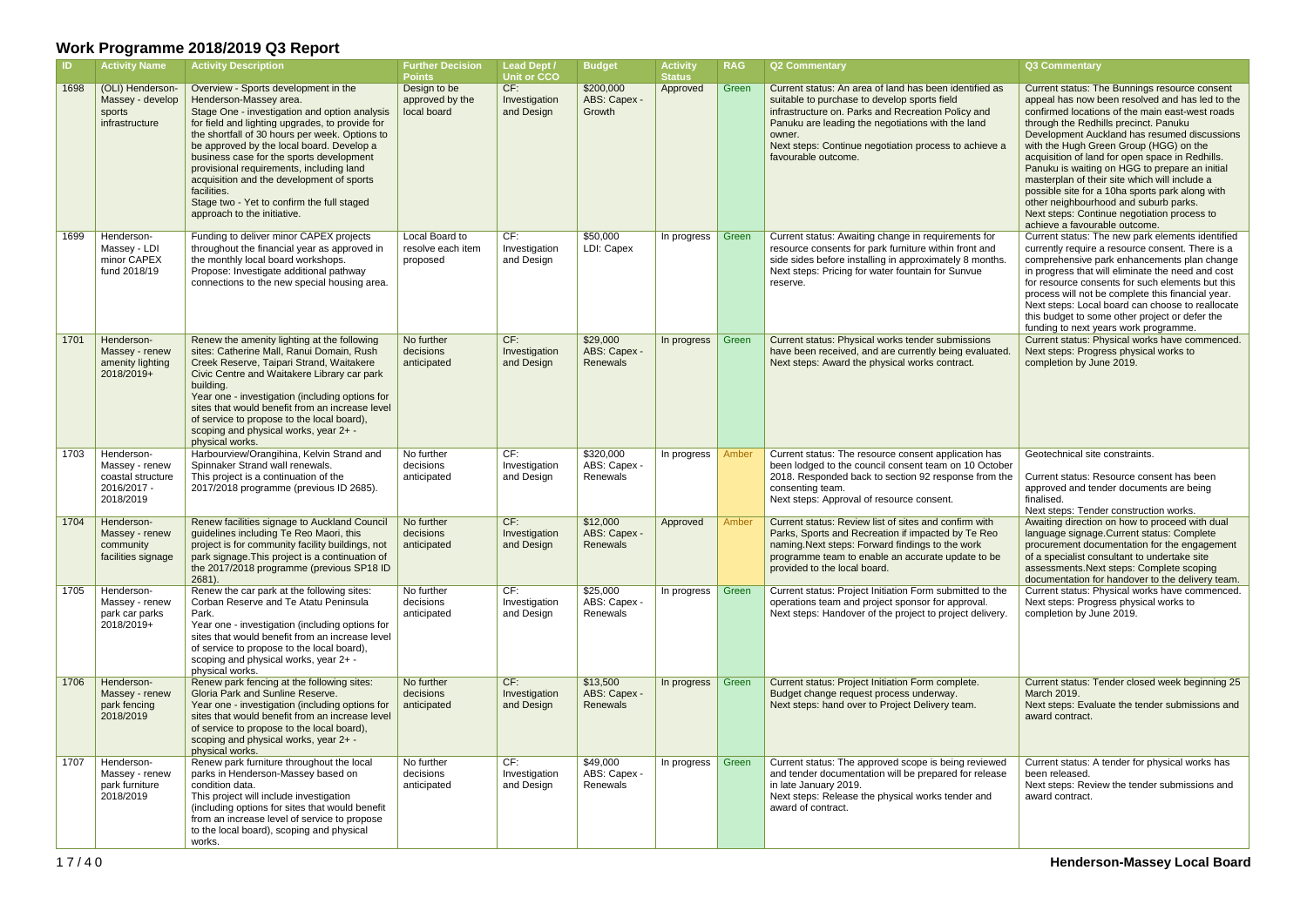| <b>ID</b> | <b>Activity Name</b>                                                     | <b>Activity Description</b>                                                                                                                                                                                                                                                                                                                                                                                                                                             | <b>Further Decision</b><br><b>Points</b> | <b>Lead Dept /</b><br><b>Unit or CCO</b> | <b>Budget</b>                         | <b>Activity</b><br><b>Status</b> | <b>RAG</b> | <b>Q2 Commentary</b>                                                                                                                                                                                                                                                                                                                                                                                                                                                                                                                                                                                                                                                                                                                                                                   | Q3 Commentary                                                                                                                                                                                                                                                                                                                                                                     |
|-----------|--------------------------------------------------------------------------|-------------------------------------------------------------------------------------------------------------------------------------------------------------------------------------------------------------------------------------------------------------------------------------------------------------------------------------------------------------------------------------------------------------------------------------------------------------------------|------------------------------------------|------------------------------------------|---------------------------------------|----------------------------------|------------|----------------------------------------------------------------------------------------------------------------------------------------------------------------------------------------------------------------------------------------------------------------------------------------------------------------------------------------------------------------------------------------------------------------------------------------------------------------------------------------------------------------------------------------------------------------------------------------------------------------------------------------------------------------------------------------------------------------------------------------------------------------------------------------|-----------------------------------------------------------------------------------------------------------------------------------------------------------------------------------------------------------------------------------------------------------------------------------------------------------------------------------------------------------------------------------|
| 1708      | Henderson-<br>Massey - renew<br>park structures<br>2018/2019+            | Renew park structures at the following sites:<br>Chapman Strand, Dawnhaven Esplanade,<br>Gloria Park, Harbourview-Orangihina, Ranui<br>Domain, Sherwood Park, Taipari Strand, Te<br>Rangi Hiroa/Birdwood Winery, Tuscany<br>Green, Waimanu Bay Reserve.<br>Year one - investigation (including options for<br>sites that would benefit from an increase level<br>of service to propose to the local board),<br>scoping and physical works, year 2+ -<br>physical works. | No further<br>decisions<br>anticipated   | CF:<br>Investigation<br>and Design       | \$30,000<br>ABS: Capex -<br>Renewals  | In progress                      | Green      | Current status: Following investigation it has been<br>determined that the large retaining wall and shared<br>path at Colleta Esplanade requires renewal as a priority<br>as it has been slumping for some time. This asset is a<br>part of the Henderson Creek Cycleway and is adjacent<br>to Central Park Drive. Structural assets are being<br>investigated at Chapman Strand, Harbourview-<br>Orangihina, Ranui Domain, Taipari Strand, Te Rangi<br>Hiroa/Birdwood Winery, Tuscany Green and Waimanu<br>Bay Reserve to determine renewal requirements. No<br>work is required at Dawnhaven Esplanade, Gloria Park<br>or Sherwood Park at this time.<br>Next steps: Determine renewal requirements for<br>structures at the identified sites and undertake required<br>design work. | Current status: Investigation and design is<br>underway.<br>Next steps: Progress to detailed design.                                                                                                                                                                                                                                                                              |
| 1709      | Henderson-<br>Massey - renew<br>park structures<br>2017/2018+            | Coletta Esplanade, Cranwell Park,<br>Dawnhaven Esplanade, Gloria Park,<br>Harbourview-Orangihina, Moire Park,<br>Riverpark Reserve.<br>This project is a continuation of the<br>2017/2018 programme (previous SP18 ID<br>2671).                                                                                                                                                                                                                                         | No further<br>decisions<br>anticipated   | CF:<br>Investigation<br>and Design       | \$50,000<br>ABS: Capex -<br>Renewals  | In progress   Green              |            | Current status: Following the investigation phase it was<br>found the project work is required in Coletta Esplanade,<br>Cranwell Park, Moire Park and Riverpark Reserve only.<br>Maintenance requirement for the other parks has been<br>passed on to the operations team to complete. Detailed<br>design work is underway.<br>Next steps: Complete design and consent phase.                                                                                                                                                                                                                                                                                                                                                                                                          | Current status: Following the investigation phase,<br>it was found the project work is required in<br>Coletta Esplanade, Cranwell Park, Moire Park<br>and Riverpark Reserve only. Maintenance<br>requirement for the other parks has been passed<br>on to the Operations team to complete. Detailed<br>design work is underway.<br>Next steps: Complete design and consent phase. |
| 1710      | Henderson-<br>Massey - renew<br>play spaces<br>2018/2019+                | Renew the play spaces at the following sites:<br>Durham Green and Sarajevo Reserve.<br>Year one - investigation (including options for<br>sites that would benefit from an increase level<br>of service to propose to the local board),<br>scoping and physical works, year 2+ -<br>physical works.                                                                                                                                                                     | No further<br>decisions<br>anticipated   | CF:<br>Investigation<br>and Design       | \$12,000<br>ABS: Capex -<br>Renewals  | In progress                      | Green      | Current status: Review and collate survey responses.<br>Next steps: Meet with design specialist to identify<br>suitable design options for each playground.                                                                                                                                                                                                                                                                                                                                                                                                                                                                                                                                                                                                                            | Current status: Design specialist proposals have<br>been received and are under review.<br>Next steps: Complete project assessment and<br>handover and progress to project delivery.                                                                                                                                                                                              |
| 1711      | Henderson-<br>Massey - renew<br>play spaces<br>2017/2018+                | Spargo Reserve, Te Atatu Peninsula<br>Park. This project is a continuation of the<br>2017/2018 programme (previous SP18 ID<br>2672).                                                                                                                                                                                                                                                                                                                                    | No further<br>decisions<br>anticipated   | CF:<br>Investigation<br>and Design       | \$200,000<br>ABS: Capex -<br>Renewals | In progress                      | Green      | Current status: Final changes to the design of the<br>playgrounds has been completed and procurement of<br>the physical works has commenced late November<br>2018. Next steps: Review tender submissions and<br>award contract December 2018.                                                                                                                                                                                                                                                                                                                                                                                                                                                                                                                                          | Current status: Physical works are well underway<br>and due for completion early April. Next steps:<br>Monitor physical works and close out project.                                                                                                                                                                                                                              |
| 1712      | Henderson-<br>Massey - renew<br>playground under<br>surface<br>2018/2019 | Renew playground under surface at the<br>following sites: Barry Reserve, McKinley<br>Park, San Bernadino Reserve and Xena<br>Park.                                                                                                                                                                                                                                                                                                                                      | No further<br>decisions<br>anticipated   | CF:<br>Investigation<br>and Design       | \$81,000<br>ABS: Capex -<br>Renewals  | Completed                        | Green      | Project completed November 2018.                                                                                                                                                                                                                                                                                                                                                                                                                                                                                                                                                                                                                                                                                                                                                       | Project completed November 2018.                                                                                                                                                                                                                                                                                                                                                  |
| 1713      | Henderson-<br>Massey - renew<br>sports fields<br>2018/2019+              | Renewal of cricket wickets and goal posts at<br>the following sites: Henderson Park, Jack<br>Pringle Sports Park, McLeod Park, Moire<br>Park, Ramlea Park and Royal Reserve.                                                                                                                                                                                                                                                                                            | No further<br>decisions<br>anticipated   | CF:<br>Investigation<br>and Design       | \$16,000<br>ABS: Capex -<br>Renewals  | In progress                      | Green      | Current status: Operations and Maintenance team<br>have advised that all goal posts and cricket are in good<br>condition. Which has meant the direction is now set<br>towards which fields are in need of renewal. Jack<br>Colvin Park field 1 has been identified for a renewal.<br>Next steps: A consultant will be engaged by the end of<br>December 2018 to undertake the investigation and<br>design work.                                                                                                                                                                                                                                                                                                                                                                        | Current status: A consultant has been engaged to<br>deliver the design services to refurbish Jack<br>Colvin Park field one and concept options have<br>been provided.<br>Next steps: Finalise concept design by the end of<br>April 2019 and engage with the Rugby League<br>Club.                                                                                                |
| 1714      | Henderson-<br>Massey - renew<br>walkways and<br>paths<br>2018/2019+      | Renew walkways and paths at the following<br>sits: Awaroa Park, Claverdon Park, Coletta<br>Esplanade and Durham Green.<br>Year one - investigation (including options for<br>sites that would benefit from an increase level<br>of service to propose to the local board),<br>scoping and physical works.                                                                                                                                                               | No further<br>decisions<br>anticipated   | CF:<br>Investigation<br>and Design       | \$100,000<br>ABS: Capex -<br>Renewals | In progress                      | Green      | Current status: Scoping investigations of each site is<br>underway.<br>Next steps: Preparation of Project Initiation Form for<br>handover for Project Delivery.                                                                                                                                                                                                                                                                                                                                                                                                                                                                                                                                                                                                                        | Current status: Investigation assessment is<br>underway.<br>Next steps: Start concept design.                                                                                                                                                                                                                                                                                     |
| 1715      | Henderson-<br>Massey - renew<br>walkways and<br>paths<br>2017/2018+      | Corban Reserve, Cranwell Park, Dawnhaven<br>Esplanade, Don Buck Corner, Henderson<br>Valley Park, Lloyd Morgan Lions Club Park,<br>Lydford Green, Marlene Glade, McCormick<br>Green, Moire Park, Pooks Reserve, Renata<br>Esplanade, Springbank Esplanade, Taipari<br>Strand, Te Atatu Peninsula Park, Te Atatu<br>South Park, Vitasovich Esplanade, Wakeling<br>Park.<br>This project is a continuation of the<br>2017/2018 programme (previous SP18 ID<br>2673).      | No further<br>decisions<br>anticipated   | CF:<br>Investigation<br>and Design       | \$175,000<br>ABS: Capex -<br>Renewals | In progress                      | Green      | Current status: The tender document is being compiled<br>and will be advertised in early December.<br>Next steps: Engage contractor and commence physical<br>works.                                                                                                                                                                                                                                                                                                                                                                                                                                                                                                                                                                                                                    | Current status: Additional information and design<br>had to be provided to tenderers, which resulted in<br>the tender period being extended. The tender<br>period has now closed and evaluation is<br>underway.<br>Next steps: Award contract and commence<br>physical works.                                                                                                     |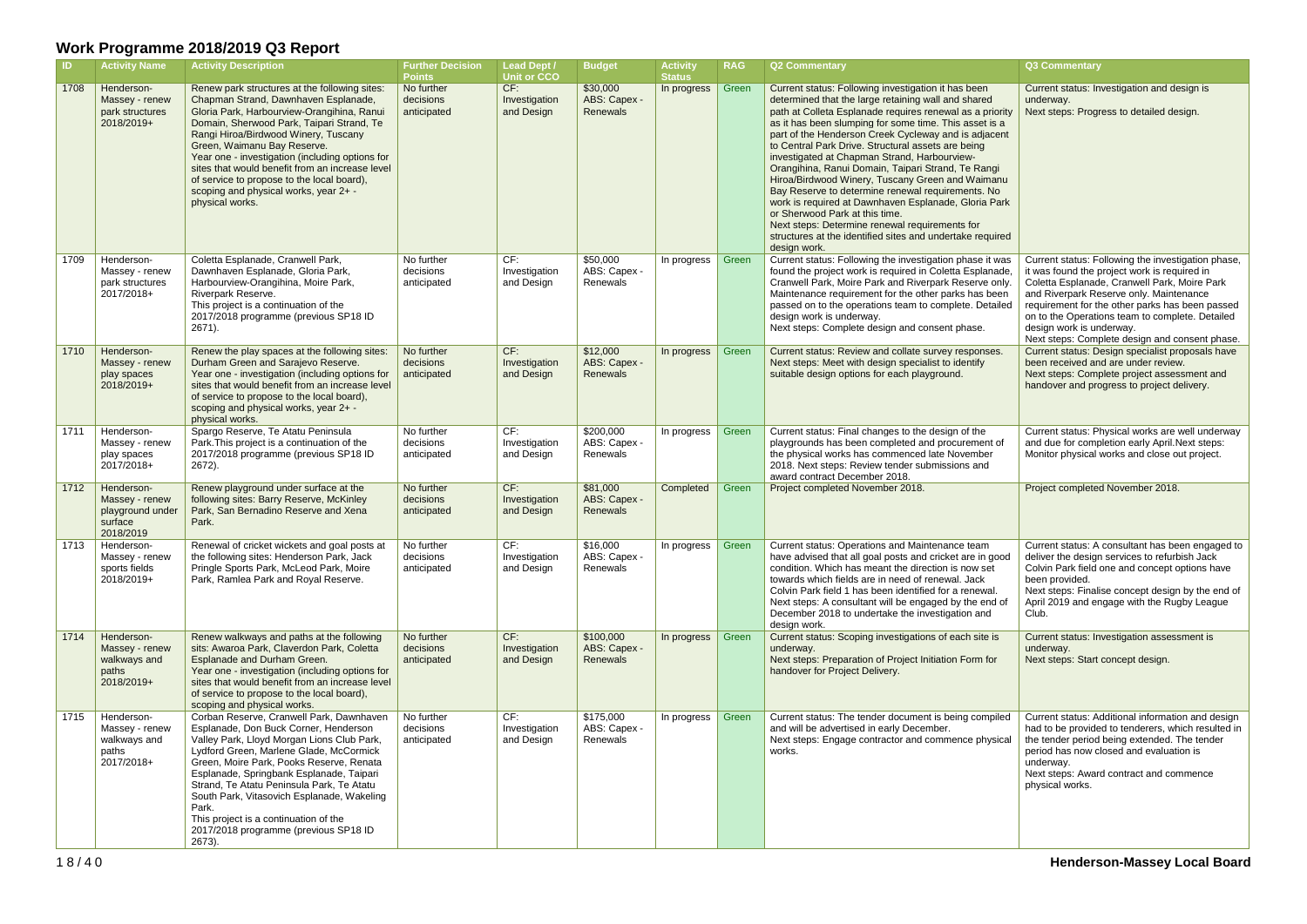| $\blacksquare$ | <b>Activity Name</b>                                                          | <b>Activity Description</b>                                                                                                                                                                                                                                                                                                                                                                                                                                                                                                                                                                                                                                                                                                                                                                                                                                                                                                                                                                                               | <b>Further Decision</b><br><b>Points</b>       | <b>Lead Dept /</b><br><b>Unit or CCO</b> | <b>Budget</b>                           | <b>Activity</b><br><b>Status</b> | <b>RAG</b> | <b>Q2 Commentary</b>                                                                                                                                                                                                                                                                                                                                                                                                       | <b>Q3 Commentary</b>                                                                                                                                                                              |
|----------------|-------------------------------------------------------------------------------|---------------------------------------------------------------------------------------------------------------------------------------------------------------------------------------------------------------------------------------------------------------------------------------------------------------------------------------------------------------------------------------------------------------------------------------------------------------------------------------------------------------------------------------------------------------------------------------------------------------------------------------------------------------------------------------------------------------------------------------------------------------------------------------------------------------------------------------------------------------------------------------------------------------------------------------------------------------------------------------------------------------------------|------------------------------------------------|------------------------------------------|-----------------------------------------|----------------------------------|------------|----------------------------------------------------------------------------------------------------------------------------------------------------------------------------------------------------------------------------------------------------------------------------------------------------------------------------------------------------------------------------------------------------------------------------|---------------------------------------------------------------------------------------------------------------------------------------------------------------------------------------------------|
| 1716           | Henderson-<br>Massey - renewal<br>of park signage<br>across multiple<br>sites | Renew signage including Te Reo Maori at the<br>following sites: Chilcott Brae, Coroglen<br>Reserve, Divich Reserve, Emerald Valley<br>Park, Fairdene Reserve, Harbourview-<br>Orangihina, Henderson Park, Hindmarsh<br>Green, Kaikoura Reserve, Lloyd Morgan<br>Lions Club Park, Lowtherhurst Reserve,<br>Manutewhau Reserve, Manutewhau Walk,<br>Marinich Reserve, McKinley Park, McLeod<br>Park, Midgely Park, Millbrook Esplanade,<br>Moire Park, Opanuku Reserve, Riverpark<br>Reserve, Rush Creek Reserve, Sarajevo<br>Reserve, Serwayne Walk, Starforth Reserve,<br>Starling Park, Swan Arch Reserve, Te Atatu<br>Peninsula Park, Tui Glen Reserve, Wakeling<br>Park. Year one - investigation (including<br>options for sites that would benefit from an<br>increase level of service to propose to the<br>local board), scoping and physical works,<br>year 2+ - physical works. All signage to<br>include Te Reo Maori. This project is a<br>continuation of the 2017/2018 programme<br>(previous SP18 ID 2680). | No further<br>decisions<br>anticipated         | CF:<br>Investigation<br>and Design       | \$20,000<br>ABS: Capex -<br>Renewals    | Approved                         | Amber      | Current status: Review list of sites and confirm with<br>Parks Sports and Recreation if impacted by Te Reo<br>naming. Next steps: Forward findings to the work<br>programme team to enable an accurate update to be<br>provided to the local board.                                                                                                                                                                        | Awaiting direction<br>language signage<br>confirmation is per<br>project scoping on                                                                                                               |
| 1717           | Kelston<br>Community<br>Centre -<br>comprehensive<br>renewal                  | Refurbish the facility to ensure fit for purpose.<br>This project is a continuation of the<br>2017/2018 programme (previous SP18 ID<br>2688).                                                                                                                                                                                                                                                                                                                                                                                                                                                                                                                                                                                                                                                                                                                                                                                                                                                                             | Design to be<br>approved by the<br>local board | CF:<br>Investigation<br>and Design       | \$30,000<br>ABS: Capex -<br>Renewals    | In progress                      | Green      | Current status: Immediate weather tightness and roof<br>repairs to be completed by December 2018.<br>Next steps: Meet with architect engaged by Community<br>Services to review costs to engineer current design<br>proposal for the interior renewal.                                                                                                                                                                     | Current status: We<br>engineering report<br>the cost estimate i<br>available budget. /<br>to undertake optio<br>works.<br>Next steps: Reviev<br>and discuss the wa                                |
| 1718           | Lloyd Morgan<br>Lions Club -<br>develop upgrade<br>concept plan -<br>stage 1  | Develop the upgrade concept plan, to be<br>approved by the local board.                                                                                                                                                                                                                                                                                                                                                                                                                                                                                                                                                                                                                                                                                                                                                                                                                                                                                                                                                   | Design to be<br>approved by the<br>local board | CF:<br>Investigation<br>and Design       | \$20,000<br>LDI: Capex                  | In progress                      | Green      | Current status: The local board approved the additional<br>funding requested at the business meeting held on 11<br>December 2018.<br>Next steps: Engage consultant for design work.                                                                                                                                                                                                                                        | Current status: Inte<br>operational issues<br>now being address<br><b>Next steps: Preser</b><br>internal stakeholde                                                                               |
| 1719           | Massey Domain -<br>develop sports<br>and infrastructure                       | Installation of artificial turf in Massey Domain<br>including the drainage and sand slits.<br>This project is a continuation of a multi-year<br>project from the 2017/2018 programme<br>(previous SP18 ID 3080).                                                                                                                                                                                                                                                                                                                                                                                                                                                                                                                                                                                                                                                                                                                                                                                                          | Design to be<br>approved by the<br>local board | CF: Project<br>Delivery                  | \$99,907<br>ABS: Capex -<br>Growth      | Completed                        | Green      | Project completed.                                                                                                                                                                                                                                                                                                                                                                                                         | Project completed.                                                                                                                                                                                |
| 1720           | <b>Massey Leisure</b><br>Centre - renew<br>facility                           | The entire flat roof section requires<br>replacement and there are structural<br>renewals required to the associated wall<br>framing. Replace the acoustic panels to<br>ensure the facility is fit for purpose. Replace<br>floor tiles in bathrooms and accessible toilets.<br>Replace the butynol roof. A section of the<br>pavers outside the gym have become<br>unstable and need replacing.<br>Current status - stage one - investigate,<br>scope and plan the physical works.<br>Stage two - deliver physical works.<br>Estimated completion yet to be established.                                                                                                                                                                                                                                                                                                                                                                                                                                                  | No further<br>decisions<br>anticipated         | CF:<br>Investigation<br>and Design       | \$176,608<br>ABS: Capex -<br>Renewals   | In progress                      | Green      | Current status: Consultant engaged to complete scope<br>of works for immediate weather tightness issues. The<br>report has been discussed with the local board at a<br>workshop.<br>Next steps: The local board have requested that<br>Community Services provide options for the future use<br>of the library space to enable the board to make an<br>informed decision on the approval for funding of<br>physical works. | <b>Current status: Co</b><br>scope of works for<br>issues.<br>Next steps: Prepar<br>landscape works to<br>drainage.                                                                               |
| 1725           | Massey North<br>Youth Facility -<br>improvements                              | Improving the youth facility at Massey North.<br>Project brought forward for delivery from<br>FY19 to FY18 as part of the risk adjusted<br>programme. This project is considered<br>a health and safety issue. Black mold is<br>prevalent in this area of the building and this<br>should be remediated immediately. This<br>project is a continuation of the 2017/2018<br>programme (previous SP18 ID 3529).                                                                                                                                                                                                                                                                                                                                                                                                                                                                                                                                                                                                             | Design to be<br>approved by the<br>local board | CF:<br>Investigation<br>and Design       | \$30,000<br>ABS: Capex -<br>Development | Cancelled                        | Grey       | Current status: A consultant has been engaged to<br>complete the scope of works for immediate weather<br>tightness issues and a report was discussed with the<br>local board at a workshop. Next steps: The local board<br>have requested that Community Services provide<br>options for the future use of the library space to enable<br>an informed decision on the approval for funding for<br>physical works.          | Project cancelled a<br>under sharepoint r<br>construction for bo<br>scope.Current stat<br>cancelled and mer<br>because both proje<br>will be constructed<br>one design scope.<br>completed ShareP |

|                                  | Q3 Commentary                                                                                                                                                                                                                                                                                                                                                                                                                |
|----------------------------------|------------------------------------------------------------------------------------------------------------------------------------------------------------------------------------------------------------------------------------------------------------------------------------------------------------------------------------------------------------------------------------------------------------------------------|
| :h<br>ЭO<br>be                   | Awaiting direction on how to proceed with dual<br>language signageCurrent status: Budget<br>confirmation is pending. Next steps: Continue with<br>project scoping once budget is confirmed.                                                                                                                                                                                                                                  |
| roof<br>nunity<br>n              | Current status: Weather tightness and roof<br>engineering report has been received however<br>the cost estimate indicated is higher than the<br>available budget. A consultant has been engaged<br>to undertake options assessment for exterior<br>works.<br>Next steps: Review options assessment report<br>and discuss the way forward with local board.                                                                   |
| tional<br>n 11                   | Current status: Internal stakeholders identified<br>operational issues with concept design that are<br>now being addressed by the landscape architect.<br>Next steps: Present updated concept design to<br>internal stakeholders.                                                                                                                                                                                            |
|                                  | Project completed.                                                                                                                                                                                                                                                                                                                                                                                                           |
| cope<br>The<br>a<br>e use<br>'n  | Current status: Consultant engaged to complete<br>scope of works for immediate weather tightness<br>issues.<br>Next steps: Prepare tender documentation for<br>landscape works to improve storm water<br>drainage.                                                                                                                                                                                                           |
| er<br>the<br>oard<br>าable<br>or | Project cancelled and works to be completed<br>under sharepoint reference 1720 to align with<br>construction for both sites under one design<br>scope. Current status: This project has been<br>cancelled and merged under SharePoint ID 1720<br>because both projects are connected and they<br>will be constructed at the same time under the<br>one design scope.Next steps: Works to be<br>completed SharePoint ID 1720. |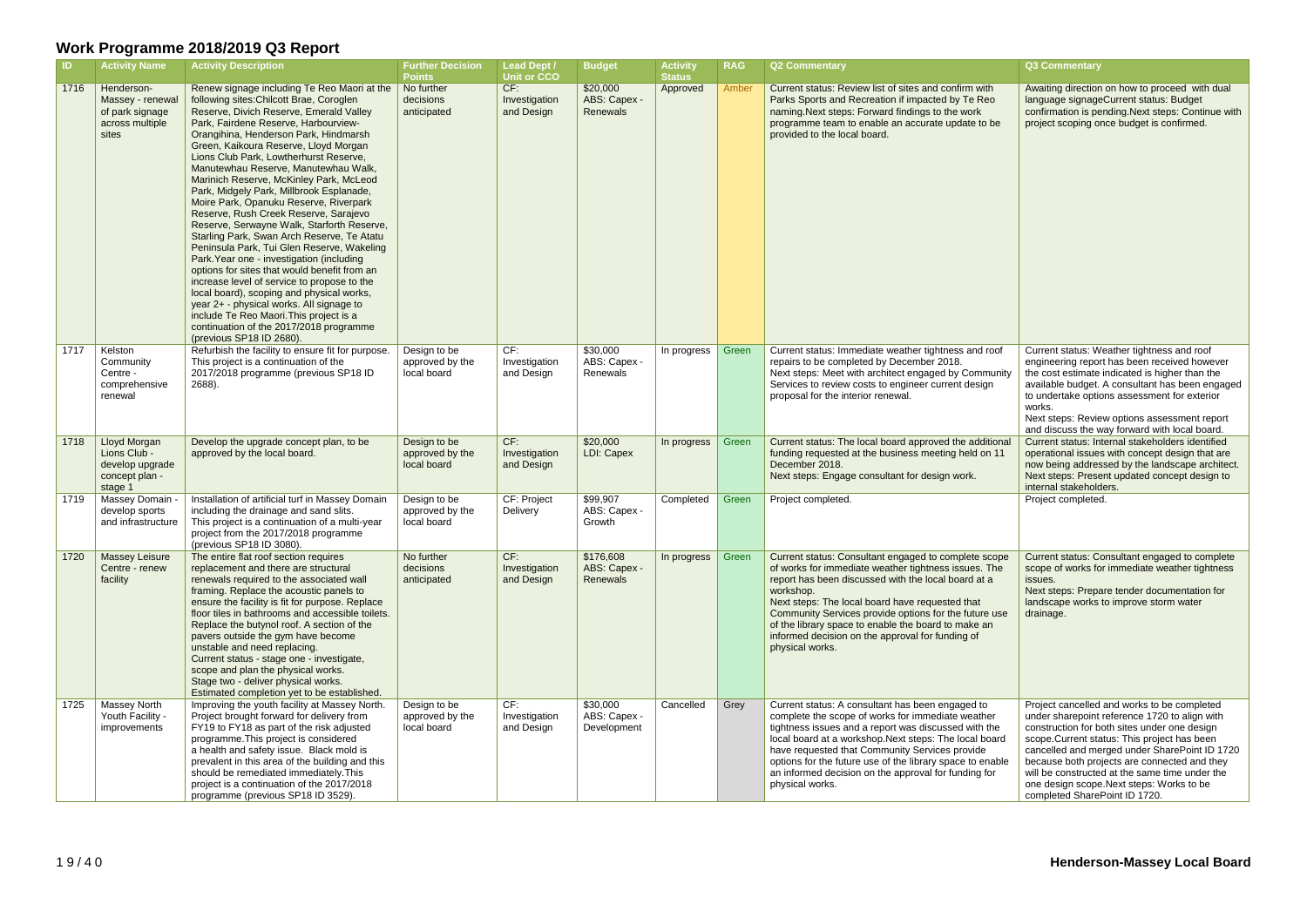| ID   | <b>Activity Name</b>                                                                                             | <b>Activity Description</b>                                                                                                                                                                                                                                                                                                                                                                                                                                                                                                                                                                                 | <b>Further Decision</b><br><b>Points</b>       | <b>Lead Dept /</b><br><b>Unit or CCO</b> | <b>Budget</b>                                        | <b>Activity</b><br><b>Status</b> | <b>RAG</b> | <b>Q2 Commentary</b>                                                                                                                                                                                                                                                                                 | Q3 Commentary                                                                                                       |
|------|------------------------------------------------------------------------------------------------------------------|-------------------------------------------------------------------------------------------------------------------------------------------------------------------------------------------------------------------------------------------------------------------------------------------------------------------------------------------------------------------------------------------------------------------------------------------------------------------------------------------------------------------------------------------------------------------------------------------------------------|------------------------------------------------|------------------------------------------|------------------------------------------------------|----------------------------------|------------|------------------------------------------------------------------------------------------------------------------------------------------------------------------------------------------------------------------------------------------------------------------------------------------------------|---------------------------------------------------------------------------------------------------------------------|
| 1726 | <b>Moire Park</b><br>development                                                                                 | Install sand field, irrigation and lighting on<br>field 3 & 4.<br>This project is a continuation of a multi-year<br>project from the 2017/2018 programme<br>(previous SP18 ID 2824).                                                                                                                                                                                                                                                                                                                                                                                                                        | Design to be<br>approved by the<br>local board | CF: Project<br>Delivery                  | \$200,000<br>ABS: Capex -<br>Growth                  | In progress                      | Green      | Current status: Physical work has been commenced.<br>Next steps: Progress physical works to completion in<br>early May 2019.                                                                                                                                                                         | <b>Current status: P</b><br>Next steps: Progr<br>in early May 2019                                                  |
| 1727 | Riverpark<br>Reserve - renew<br>and upgrade<br>playground                                                        | Renew and upgrade the playground to<br>appeal to all ages with a more challenging<br>and unique element incorporating natural<br>play. LDI allocation breakdown as follows:<br>\$10,000 FY18 consultation and design;<br>\$100,000 LDI capex for physical works in<br>FY19, \$4,000 to install the fitness stations but<br>on condition the Riverpark Action Group be<br>successful in the purchase of the equipment,<br>if not successful the \$4,000 is to be<br>reallocated to the overall upgrade project.<br>This project is a continuation of the<br>2017/2018 programme (previous SP18 ID<br>19968). | Design to be<br>approved by the<br>local board | CF:<br>Investigation<br>and Design       | \$154,000<br>ABS: Capex -<br>Renewals;<br>LDI: Capex | In progress                      | Green      | Current status: At the business meeting on 11<br>December 2018, the local board approved the concept<br>design and an additional \$50,000 locally driven<br>initiative funding.<br>Next steps: Construction drawings.                                                                                | Current status: C<br>playground equip<br>Next steps: Physi<br>mid May with con                                      |
| 1728 | Royal Reserve -<br>renew changing<br>room and toilet<br>block                                                    | Refurbish toilet and changing block. Year one<br>- investigation (including options for sites that<br>would benefit from an increase level of<br>service to propose to the local board),<br>scoping and physical works, year 2+ -<br>physical works.                                                                                                                                                                                                                                                                                                                                                        | Design to be<br>approved by the<br>local board | CF:<br>Investigation<br>and Design       | \$20,000<br>ABS: Capex -<br>Renewals                 | In progress                      | Green      | Current status: Detailed scope for tendering is being<br>prepared and will be ready January 2019.<br>Next steps: Procurement to follow once tender<br>documents are available.                                                                                                                       | Current status: TI<br>negotiations are u<br>prioritise works w<br>Next steps: Finali<br>tender to progres           |
| 1729 | Te Atatu<br>Peninsula<br>Community<br>Centre - review<br>and replace<br>heating system                           | Investigate options to keep the heat within<br>the community centre, currently this is a<br>challenge and requires addressing.<br>Year one - investigation (including options for<br>sites that would benefit from an increase level<br>of service to propose to the local board),<br>scoping and physical works, year 2+ -<br>physical works.                                                                                                                                                                                                                                                              | No further<br>decisions<br>anticipated         | CF:<br>Investigation<br>and Design       | \$80,000<br>ABS: Capex -<br>Renewals                 | In progress                      | Green      | Current status: Consultant has advised they no longer<br>want to submit a fee proposal.<br>Next steps: Commence a new round of tendering in<br>January 2019.                                                                                                                                         | Current status: D<br>is completed.<br>Next steps: Tend                                                              |
| 1730 | Te Atatu<br>Peninsula<br>Community<br>House - refurbish<br>interior and<br>exterior of<br>buildings              | Replacement of floor, wall coverings and<br>curtains in both buildings. Replace kitchen in<br>blue house.                                                                                                                                                                                                                                                                                                                                                                                                                                                                                                   | No further<br>decisions<br>anticipated         | CF:<br>Investigation<br>and Design       | \$65,000<br>ABS: Capex -<br>Renewals                 | In progress                      | Green      | Current status: Finalising contract documentation.<br>Completed a site visit with the invited contractors.<br>Next steps: Procure physical works contract.                                                                                                                                           | Current status: P<br>tendered. Due to<br>asbestos refurbis<br>amendments hav<br>Next steps: Awar<br>physical works. |
| 1731 | <b>Te Atatu South</b><br>Community<br>Centre - refurbish<br>exterior of<br>building including<br>signage renewal | Refurbish the exterior of the centre as<br>required, including signage renewal which will<br>include Te Reo Maori.                                                                                                                                                                                                                                                                                                                                                                                                                                                                                          | No further<br>decisions<br>anticipated         | CF:<br>Investigation<br>and Design       | \$20,000<br>ABS: Capex -<br>Renewals                 | In progress                      | Amber      | Current status: Tender currently with contractors for<br>pricing closing mid December 2018.<br>Next steps: Tender to be reviewed and contract<br>awarded early January 2019.                                                                                                                         | Asbestos report u<br>contractors requir<br>Current status: C<br>and will be award<br>Next steps: Comr               |
| 1732 | Te Atatu South<br>Park - implement<br>concept plan -<br>stage 1                                                  | Implement the concept plan the local board<br>have approved to upgrade and improve this<br>local park.                                                                                                                                                                                                                                                                                                                                                                                                                                                                                                      | Design to be<br>approved by the<br>local board | CF:<br>Investigation<br>and Design       | \$20,000<br>LDI: Capex                               | In progress                      | Green      | Current status: The Henderson Massey Local Board<br>approved the additional funding requested at the 11<br>December 2018 Business Meeting. Next steps: Engage<br>consultant for design work.                                                                                                         | Current status: In<br>operational issue<br>have been adopt<br>architect.Next ste<br>design to internal              |
| 1733 | Te Pai Park<br>Netball courts -<br>increase light<br>capacity                                                    | Install lighting at the facility to extend playing<br>capacity.<br>This project is a continuation of the<br>2017/2018 programme (previous SP18 ID<br>2701).                                                                                                                                                                                                                                                                                                                                                                                                                                                 | Design to be<br>approved by the<br>local board | <b>CF: Project</b><br>Delivery           | \$30,000<br>ABS: Capex -<br>Growth                   | In progress                      | Green      | Current status: Tender documentation is complete,<br>Contract has been awarded to successful contractor.<br>Work programme has been submitted and physical<br>works due to be delivered in February 2019.<br>Next steps: Physical works to commence in February<br>2019, and completed by June 2019. | <b>Current status: TI</b><br>and construction<br>February 2019.<br>Next steps: Instal<br>and complete cor           |
| 1734 | Te Rangi Hiroa<br>Nursery/Birdwood<br>Winery -<br>implement master<br>plan - stage 1                             | Implement the concept plan the local board<br>have approved to upgrade and improve this<br>site.                                                                                                                                                                                                                                                                                                                                                                                                                                                                                                            | Design to be<br>approved by the<br>local board | CF:<br>Investigation<br>and Design       | \$35,000<br>LDI: Capex                               | Approved                         | Green      | Current status: Compilation of scoping document is<br>underway.<br>Next steps: Request professional services fee<br>proposals.                                                                                                                                                                       | Current status: La<br>process is under<br>Next steps: Prese<br>Mana Whenua Fo<br>understanding or                   |

|                          | <b>Q3 Commentary</b>                                                                                                                                                                                                                                             |
|--------------------------|------------------------------------------------------------------------------------------------------------------------------------------------------------------------------------------------------------------------------------------------------------------|
| ed.<br>in ו              | Current status: Physical works are underway.<br>Next steps: Progres physical works to completion<br>in early May 2019.                                                                                                                                           |
| cept                     | Current status: Contract has been awarded and<br>playground equipment has been procured.<br>Next steps: Physical works are due to commence<br>mid May with completion estimated in June 2019.                                                                    |
| ng                       | Current status: The tender period has closed and<br>negotiations are underway with the supplier to<br>prioritise works within budget available.<br>Next steps: Finalise project scope and award<br>tender to progress to physical works.                         |
| ager<br>in               | Current status: Design and tender documentation<br>is completed.<br>Next steps: Tender contract.                                                                                                                                                                 |
|                          | Current status: Physical works contract has been<br>tendered. Due to asbestos identified on site, an<br>asbestos refurbishment report was sought and<br>amendments have been made to the contract.<br>Next steps: Award contract and commence<br>physical works. |
| or                       | Asbestos report undertaken and specialist<br>contractors required to undertake physical works.<br>Current status: Contract has been re-tendered<br>and will be awarded at the end of March.<br>Next steps: Commence physical works.                              |
| ırd<br>$\vert$ 1<br>gage | Current status: Internal stakeholders identified<br>operational issues with concept design and these<br>have been adopted by the landscape<br>architect. Next steps: Present updated concept<br>design to internal stakeholders.                                 |
| ۰,<br>or.<br>al<br>ary   | Current status: The contract has been awarded<br>and construction works have commenced in<br>February 2019.<br>Next steps: Install and commission pole lights<br>and complete construction works.                                                                |
| s                        | Current status: Landscape architect procurement<br>process is underway.<br>Next steps: Present projects to the North West<br>Mana Whenua Forum in April to gain<br>understanding on iwi engagement interest.                                                     |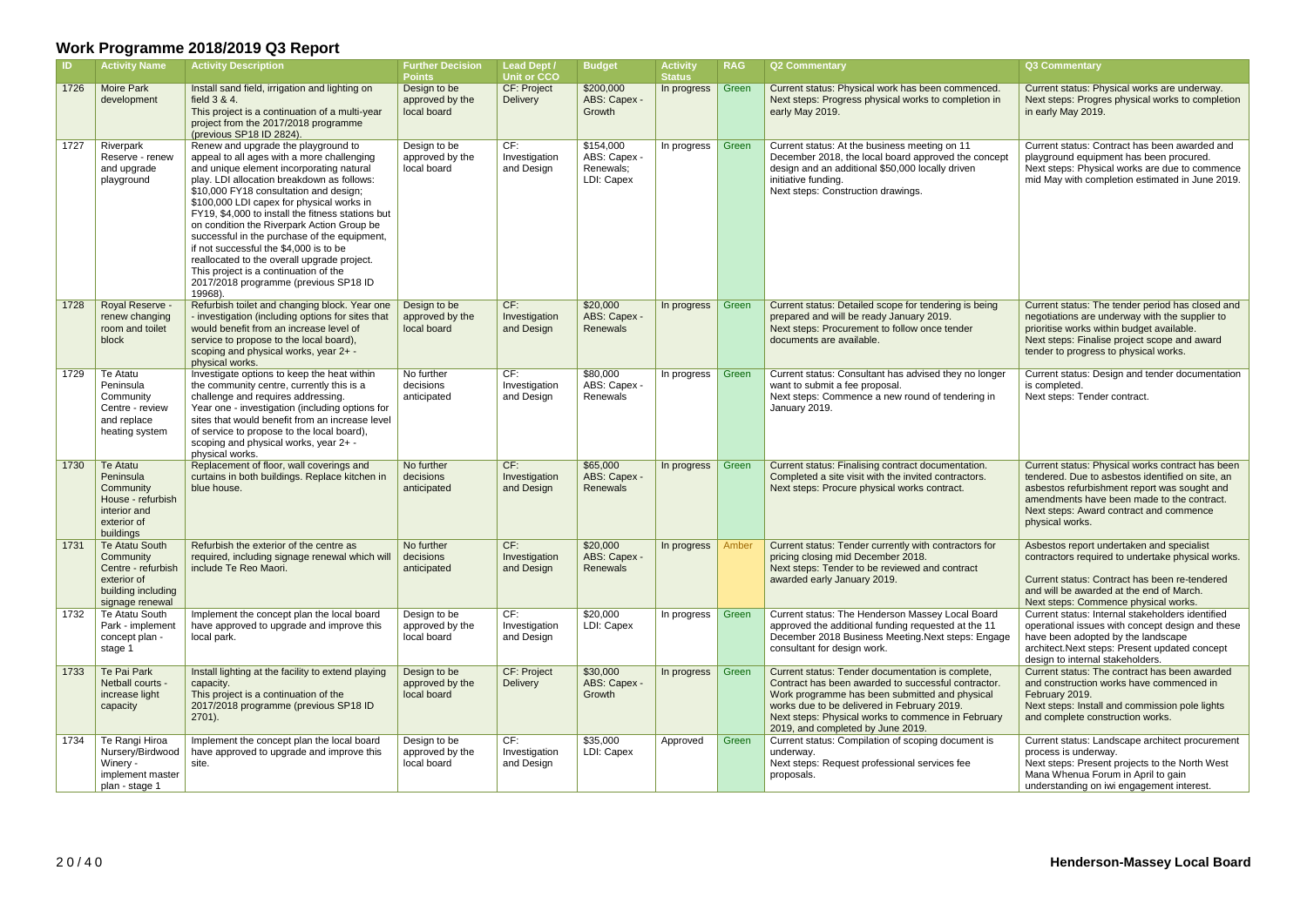| -ID- | <b>Activity Name</b>                                               | <b>Activity Description</b>                                                                                                                                                                                                                                                                                               | <b>Further Decision</b><br><b>Points</b> | <b>Lead Dept /</b><br><b>Unit or CCO</b> | <b>Budget</b>                         | <b>Activity</b><br><b>Status</b> | <b>RAG</b> | <b>Q2 Commentary</b>                                                                                                                                                                                                                                                                                                                                                                                                                                                                                                                                                                                                                                                                                                                                                                                                                                                                                                                                                                                                                                                                                                                                                   | Q3 Commentary                                                                                                                                                                                                                                                                                                                                                                                                                                                                                                                                                                                                                                                                                                                                                                                                                                                                                                                                                                                                                             |
|------|--------------------------------------------------------------------|---------------------------------------------------------------------------------------------------------------------------------------------------------------------------------------------------------------------------------------------------------------------------------------------------------------------------|------------------------------------------|------------------------------------------|---------------------------------------|----------------------------------|------------|------------------------------------------------------------------------------------------------------------------------------------------------------------------------------------------------------------------------------------------------------------------------------------------------------------------------------------------------------------------------------------------------------------------------------------------------------------------------------------------------------------------------------------------------------------------------------------------------------------------------------------------------------------------------------------------------------------------------------------------------------------------------------------------------------------------------------------------------------------------------------------------------------------------------------------------------------------------------------------------------------------------------------------------------------------------------------------------------------------------------------------------------------------------------|-------------------------------------------------------------------------------------------------------------------------------------------------------------------------------------------------------------------------------------------------------------------------------------------------------------------------------------------------------------------------------------------------------------------------------------------------------------------------------------------------------------------------------------------------------------------------------------------------------------------------------------------------------------------------------------------------------------------------------------------------------------------------------------------------------------------------------------------------------------------------------------------------------------------------------------------------------------------------------------------------------------------------------------------|
| 1735 | The Concourse<br>Strand - renew<br>car park                        | Renew car park.<br>This project is a continuation of the<br>2017/2018 programme (previous SP18 ID<br>$2703$ ).                                                                                                                                                                                                            | No further<br>decisions<br>anticipated   | CF:<br>Investigation<br>and Design       | \$25,000<br>ABS: Capex -<br>Renewals  | On Hold                          | Amber      | Project is on hold as Watercare are using the carpark<br>for work site storage and site inspection is not possible<br>at this time.                                                                                                                                                                                                                                                                                                                                                                                                                                                                                                                                                                                                                                                                                                                                                                                                                                                                                                                                                                                                                                    | Project is on hold as watercare are using the<br>carpark for work site storage and site inspection<br>is not possible at this time.<br>Current status: Project is on hold as Watercare<br>are using the carpark for work site storage and<br>site inspection is not possible at this time.<br>Next steps: No further action can be taken at this<br>time.                                                                                                                                                                                                                                                                                                                                                                                                                                                                                                                                                                                                                                                                                 |
| 1736 | West Wave<br>Aquatic Centre<br>comprehensive<br>renewal            | Leisure Pool renewal works during shut<br>down.<br>This project is a continuation of the<br>2017/2018 programme (previous SP18 ID<br>2704).                                                                                                                                                                               | No further<br>decisions<br>anticipated   | CF:<br>Investigation<br>and Design       | \$500,000<br>ABS: Capex -<br>Renewals | In progress                      | Green      | Current status: Mechanical and electrical services<br>investigation is in progress. The initial budget estimates<br>indicate that the issues are more significant than<br>initially understood and additional budget will be<br>required.<br>Next steps: Structural (seismic) investigation has been<br>undertaken. Services/ building fabric investigations are<br>to be undertaken this term and, along with the seismic<br>investigation, will inform a strategic assessment that<br>will establish budget and scope of works required at the<br>facility. At this stage, it is anticipated that physical<br>works may be undertaken in early 2020, subject to<br>approval of the strategic assessment in mid-2018,<br>design in 2018-2019, procurement of long lead-time<br>items and physical works contractor will commence in<br>financial year 2019. Urgent works to the Main Pool Hall<br>Lighting, Upper Fitness Centre Heating, ventilation, and<br>air conditioning (HVAC), Learn to Swim and<br>Hydrotherapy Pools Heating, ventilation, and air<br>conditioning (HVAC), and Variable Floor are proposed<br>to be separated out and managed as "Stage 1". | Current status: Stage one work to the main pool's<br>variable floor, upper fitness centre ventilation<br>system and learn to swim and hydrotherapy pools<br>will be undertaken in late 2019. This work has<br>been separated out from the comprehensive<br>renewal project and a budget refresh is in<br>progress. An initial stakeholder workshop has<br>been conducted to confirm scope and enable<br>preparation of a priority list. Procurement of a<br>consultant team to complete scoping and<br>feasibility work is in progress.<br>Next steps: Appoint consultant team to prepare<br>concept designs and cost estimates, to inform the<br>strategic assessment and business case in April<br>and June 2019. Following the approval of the<br>business case, design work will commence with<br>the intent of completing priority work within the<br>main pool hall, including pool lighting, roof<br>replacement and ventilation system renewal, in<br>conjunction with a planned closure between 31<br>August to 1 November 2019. |
| 1737 | West Wave<br>Aquatic Centre -<br>renew HVAC -<br>recreation centre | Refurbishment or replacement of units<br>(PRU1-03 and PRU1-04) that supply heating<br>and cooling to the lower fitness centre, dry<br>drive pit and spin room. Replace air<br>conditioning unit serving the Plunket rooms.<br>This project is a continuation of the<br>2017/2018 programme (previous SP18 ID<br>$3261$ ). | No further<br>decisions<br>anticipated   | CF:<br>Investigation<br>and Design       | \$5,000<br>ABS: Capex -<br>Renewals   | Completed                        | Green      | Project completed.                                                                                                                                                                                                                                                                                                                                                                                                                                                                                                                                                                                                                                                                                                                                                                                                                                                                                                                                                                                                                                                                                                                                                     | Project completed.                                                                                                                                                                                                                                                                                                                                                                                                                                                                                                                                                                                                                                                                                                                                                                                                                                                                                                                                                                                                                        |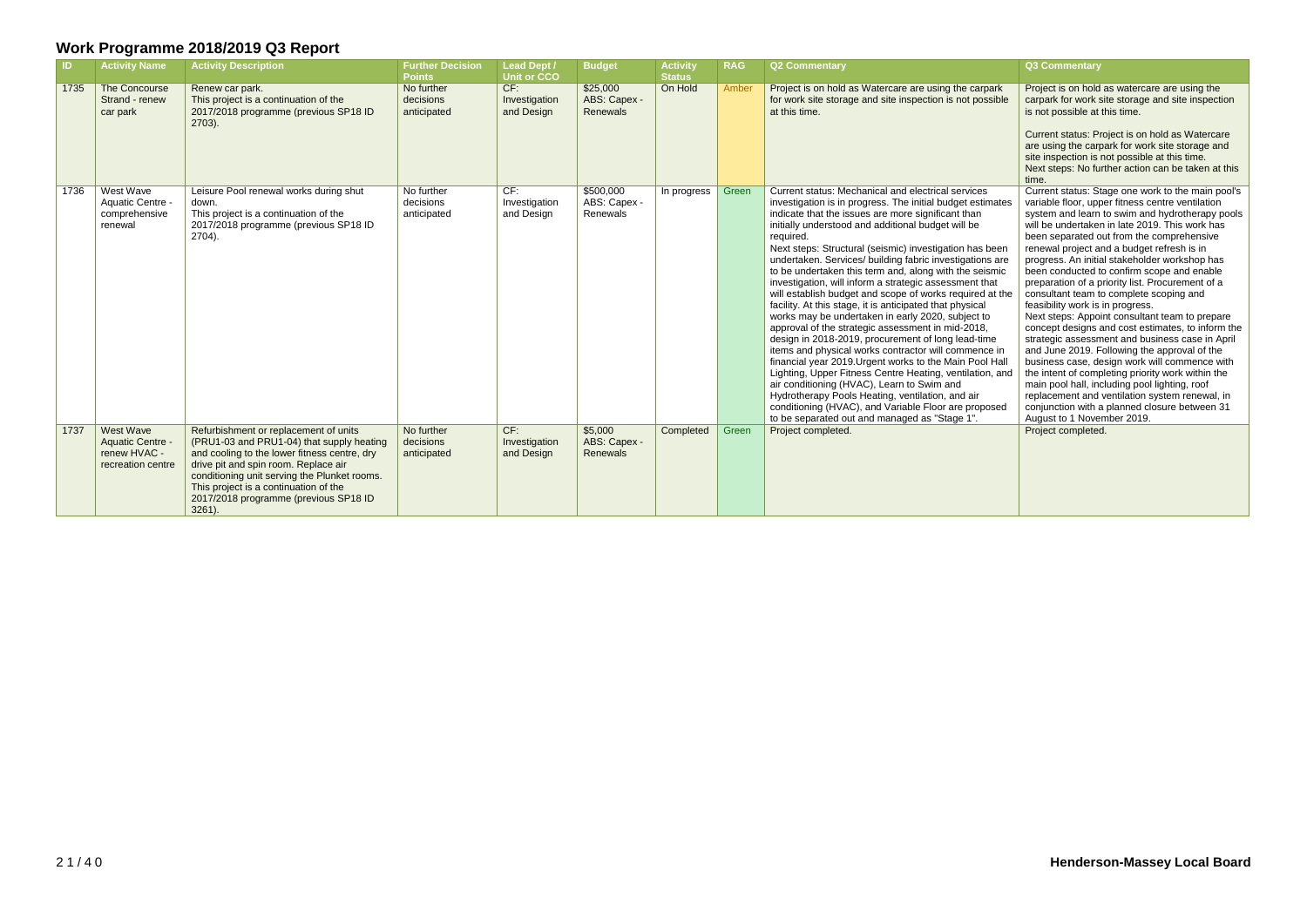| 1738 | Westgate -              | New library (library and community facilities,                                                | No further decision  | CF: Project | \$15,901,097                | In progress | Amber | Current status: This project covers both the Town                                                                  |
|------|-------------------------|-----------------------------------------------------------------------------------------------|----------------------|-------------|-----------------------------|-------------|-------|--------------------------------------------------------------------------------------------------------------------|
|      | develop<br>multipurpose | CAB, public toilets, public arts - children's<br>multipurpose area) and town square (soft and | points at this stage | Delivery    | ABS: Capex -<br>Development |             |       | Square and Multipurpose Facility located at Kohuhu<br>Lane, Westgate. The Town Square is complete and              |
|      | facility and town       | hard landscaping and traffic shared                                                           |                      |             |                             |             |       | operational. The Multipurpose Facility physical works                                                              |
|      | square                  | space). This project is a continuation of a                                                   |                      |             |                             |             |       | commenced on the 6 March 2017, with a planned                                                                      |
|      |                         | multi-year project from the 2017/2018<br>programme (previous SP18 ID 2705).                   |                      |             |                             |             |       | opening date in the first quarter of 2019. All consents<br>have been granted and are in use. Large value           |
|      |                         |                                                                                               |                      |             |                             |             |       | variations to main contract have been required for the                                                             |
|      |                         |                                                                                               |                      |             |                             |             |       | inclusion of function artwork furniture which was                                                                  |
|      |                         |                                                                                               |                      |             |                             |             |       | previously to be delivered outside of the main contract<br>for enabling works required including non-project       |
|      |                         |                                                                                               |                      |             |                             |             |       | infrastructure and remediation, in addition to costs due                                                           |
|      |                         |                                                                                               |                      |             |                             |             |       | to extensions of time related to delays in provision of                                                            |
|      |                         |                                                                                               |                      |             |                             |             |       | design information to the contractor. The works that                                                               |
|      |                         |                                                                                               |                      |             |                             |             |       | have been completed to date: • Building drainage •<br>Building foundations • Building concrete superstructure      |
|      |                         |                                                                                               |                      |             |                             |             |       | all three floors are complete.• Structural steel elements                                                          |
|      |                         |                                                                                               |                      |             |                             |             |       | including but not limited to steel roof, steel façade                                                              |
|      |                         |                                                                                               |                      |             |                             |             |       | structural support and steel footpath canopy support.<br>Wind lobby skylight installed Glass façade complete ·     |
|      |                         |                                                                                               |                      |             |                             |             |       | Steel staircases installed• Services installed• Wall                                                               |
|      |                         |                                                                                               |                      |             |                             |             |       | framing complete to all levels. • Wall lining complete to                                                          |
|      |                         |                                                                                               |                      |             |                             |             |       | all levels • Ceiling linings complete on first and second                                                          |
|      |                         |                                                                                               |                      |             |                             |             |       | floor Level 3 louvres installed Glass balustrades<br>installed • Both elevators are complete • Main switch         |
|      |                         |                                                                                               |                      |             |                             |             |       | board operational · Data rooms complete · Façade and                                                               |
|      |                         |                                                                                               |                      |             |                             |             |       | glazing complete • All aluminium cladding complete•                                                                |
|      |                         |                                                                                               |                      |             |                             |             |       | Plant room installation complete• Roof membrane<br>complete• Lighting installation complete• Flooring              |
|      |                         |                                                                                               |                      |             |                             |             |       | installation complete on all floors• Ceiling lining                                                                |
|      |                         |                                                                                               |                      |             |                             |             |       | installation complete• Internal painting on all floors                                                             |
|      |                         |                                                                                               |                      |             |                             |             |       | complete• Kitchen fit out completed• External paving<br>completed. Next steps: Physical works of facility are      |
|      |                         |                                                                                               |                      |             |                             |             |       | near completion, the period of commissioning of                                                                    |
|      |                         |                                                                                               |                      |             |                             |             |       | building services and preparation for opening starting i                                                           |
|      |                         |                                                                                               |                      |             |                             |             |       | 2019. The car park will also be completed during this                                                              |
|      |                         |                                                                                               |                      |             |                             |             |       | period prior to opening late in the first quarter of 2019<br>Identification of and attendance to minor defects and |
|      |                         |                                                                                               |                      |             |                             |             |       | outstanding minor items of work. Commissioning of                                                                  |
|      |                         |                                                                                               |                      |             |                             |             |       | building near complete • Information services                                                                      |
|      |                         |                                                                                               |                      |             |                             |             |       | requirements are currently being undertaken• Planning<br>of operational use of the building. . Construction of car |
|      |                         |                                                                                               |                      |             |                             |             |       | park due to begin in 2019. Planned opening date first                                                              |
|      |                         |                                                                                               |                      |             |                             |             |       | quarter of 2019, contractor is due to complete their                                                               |
|      |                         |                                                                                               |                      |             |                             |             |       | work in late 2018. A period of fit out by Libraries and                                                            |
|      |                         |                                                                                               |                      |             |                             |             |       | Information and Arts, Culture and Events will take plac<br>after the contractor has left site. Progress on site is |
|      |                         |                                                                                               |                      |             |                             |             |       | progressing with delays incurred due to provision of                                                               |
|      |                         |                                                                                               |                      |             |                             |             |       | design information to contractor, however these and                                                                |
|      |                         |                                                                                               |                      |             |                             |             |       | other delays incurred including enabling works are<br>accounted for within project programme. Risks                |
|      |                         |                                                                                               |                      |             |                             |             |       | outstanding of provision of car parking, scope required                                                            |
|      |                         |                                                                                               |                      |             |                             |             |       | by the project has had to be added to the build contrac                                                            |
|      |                         |                                                                                               |                      |             |                             |             |       | resulting in cost as well as outstanding design and                                                                |
|      |                         |                                                                                               |                      |             |                             |             |       | coordination risks, these risks are increasing in severit<br>as progress on site continues. Risks also introduced  |
|      |                         |                                                                                               |                      |             |                             |             |       | with seismic restraint of furniture, required under                                                                |
|      |                         |                                                                                               |                      |             |                             |             |       | building regulations and located in areas of heavily                                                               |
|      |                         |                                                                                               |                      |             |                             |             |       | congested service duct routes. However these risks ar<br>monitored and mitigated by the project team. The          |
|      |                         |                                                                                               |                      |             |                             |             |       | naming of facility is due to be presented by Community                                                             |
|      |                         |                                                                                               |                      |             |                             |             |       | Places to the Henderson-Massey Local Board on 12                                                                   |
|      |                         |                                                                                               |                      |             |                             |             |       | December this has been completed in consultation wit                                                               |
|      |                         |                                                                                               |                      |             |                             |             |       | local Mana Whenua - Te Kawerau a Maki and Ngāti<br>Whātua O Kaipara. The Henderson-Massey Local                    |
|      |                         |                                                                                               |                      |             |                             |             |       | Board are also invited to attend site on the 12th of                                                               |
|      |                         |                                                                                               |                      |             |                             |             |       | February 2019, a blessing to enable operation staff to                                                             |
|      |                         |                                                                                               |                      |             |                             |             |       | be on site prior to open will take place in the first week<br>of 2019.                                             |
|      |                         |                                                                                               |                      |             |                             |             |       |                                                                                                                    |

ntract,

ts due

acture, ments

rting in<br>this  $2019 -$ 

anning of car e place

our ed ontract everity

sks are

munity<br>า 12 on with

weeks

Risks/ issues: Enabling works to implement sediment control system have caused delays along with further delays due to large number of clarifications required by contractor. These delays have also resulted in additional cost to the project. Changes in building compliance requirements have also resulted in additional work. Project level risk of car parking is still outstanding, anticipated cost of certain elements has been exceeded along with claims from contractor due to delays, workshops have been undertaken to identify and mitigate risk. Risks due to delays of provision of information and additional information not covered in tender documentation have increased in severity, areas of particular concern are services, heating, ventilation and air conditioning, as well as seismic restraint of artwork furniture within a heavily congested service area. Ceiling interfaces also require additional detail. Current status: This project covers both the town square and multipurpose facility located at Kohuhu Lane, Westgate. The town square is complete and operational. The multipurpose facility physical works commenced on the 6 March 2017, with a planned opening date in the first quarter of 2019. All consents have been granted and are in use. Large value variations to main contract have been required for the inclusion of function artwork furniture which was previously to be delivered outside of the main contract, for enabling works required including non-project infrastructure and remediation, in addition to costs due to extensions of time related to delays in provision of design information to the contractor. The facility is occupied by staff and has been blessed by mana whenua. The doors will open to the community on the 26 March 2019, with a large opening ceremony planned for 6 April. The main contract for the physical works has had practical completion certificate issued in late December 2018. The facility is now under council control and the period of internal fit out and car park construction to the rear of the facility has been completed prior to opening. The facility has been gifted a name, Te Manawa by Ngāti Whātua O Kaipara.Next steps: Attendance to minor defects and outstanding minor items of work, information services requirements installed, complete construction of car park, remove external hoarding and installation of building signage. Ongoing work post opening will be necessary for certain work elements depending on community requests. Defects identified post opening will need to be raised through Operational Management Maintenance and directed to Project Delivery.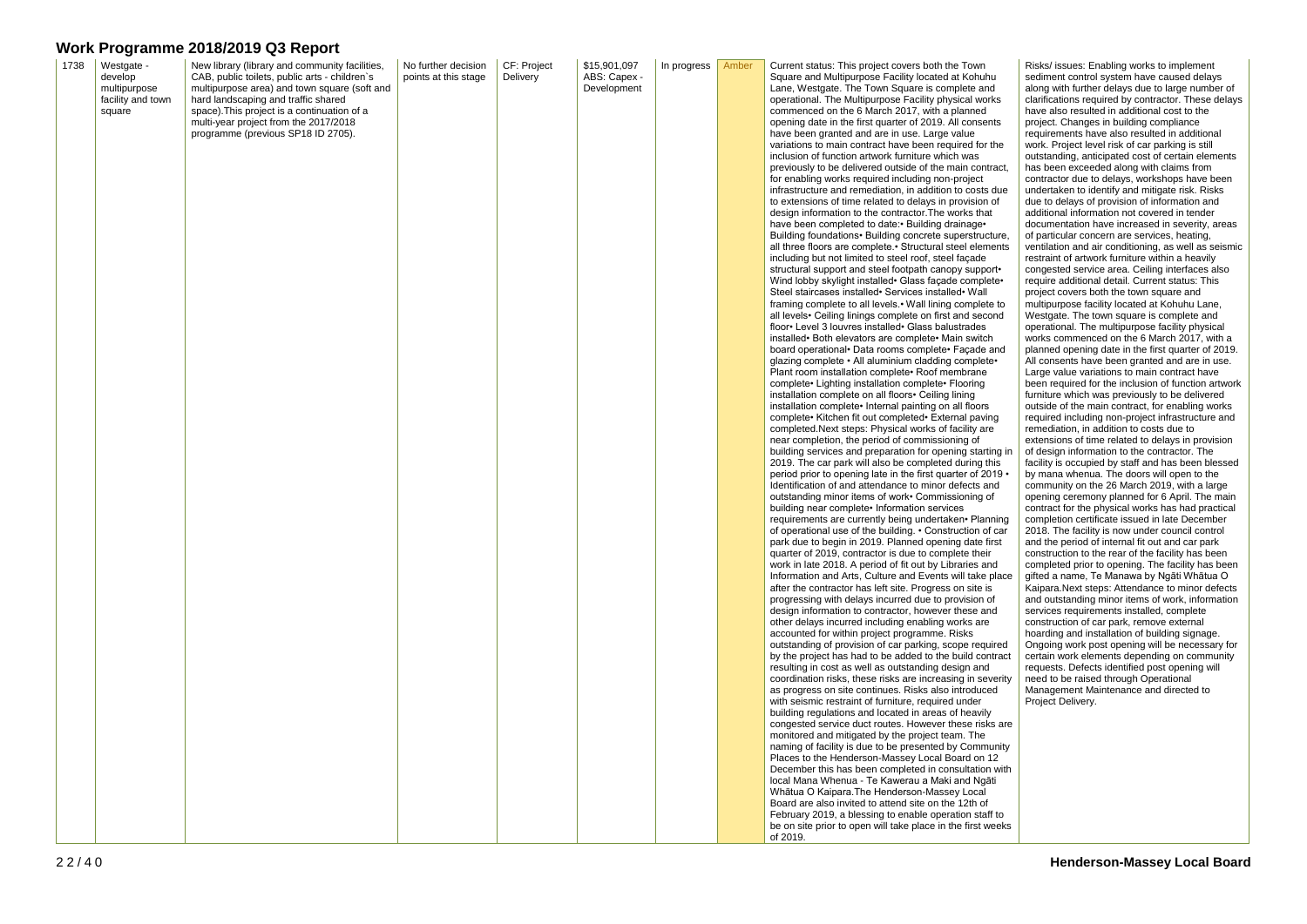| <b>ID</b> | <b>Activity Name</b>                                                                      | <b>Activity Description</b>                                                                                                                                                                                                                                                                                                                                                                                                                                               | <b>Further Decision</b><br><b>Points</b>       | <b>Lead Dept /</b><br><b>Unit or CCO</b> | <b>Budget</b>                                                   | <b>Activity</b><br><b>Status</b> | <b>RAG</b> | <b>Q2 Commentary</b>                                                                                                                                                                                                                                                                                                                                                                                                                                           | Q3 Commentary                                                                                                                                                                                                                                                                                                                                                                                                                                                                                                                                                                                                                                                                                                                                                                                                                                                                                                                                                                                              |
|-----------|-------------------------------------------------------------------------------------------|---------------------------------------------------------------------------------------------------------------------------------------------------------------------------------------------------------------------------------------------------------------------------------------------------------------------------------------------------------------------------------------------------------------------------------------------------------------------------|------------------------------------------------|------------------------------------------|-----------------------------------------------------------------|----------------------------------|------------|----------------------------------------------------------------------------------------------------------------------------------------------------------------------------------------------------------------------------------------------------------------------------------------------------------------------------------------------------------------------------------------------------------------------------------------------------------------|------------------------------------------------------------------------------------------------------------------------------------------------------------------------------------------------------------------------------------------------------------------------------------------------------------------------------------------------------------------------------------------------------------------------------------------------------------------------------------------------------------------------------------------------------------------------------------------------------------------------------------------------------------------------------------------------------------------------------------------------------------------------------------------------------------------------------------------------------------------------------------------------------------------------------------------------------------------------------------------------------------|
| 2191      | Moire Park -<br>upgrade<br>playspace                                                      | Upgrade and renew the current playspace to<br>a destination playground for the current and<br>new community users to enjoy.<br>Year one investigation, detailed design and<br>scoping, year two physical works.                                                                                                                                                                                                                                                           | Design to be<br>approved by the<br>local board | CF:<br>Investigation<br>and Design       | \$50,000<br>ABS: Capex -<br>Renewals;<br>ABS: Capex -<br>Growth | Approved                         | Green      | Current status: Awaiting confirmation of project scope.<br>Next steps: Appoint playground design consultant.                                                                                                                                                                                                                                                                                                                                                   | Current status: Landscape architect has been<br>engaged and site investigations are underway.<br>Next steps: Present project to iwi at the North<br>West Forum in April.                                                                                                                                                                                                                                                                                                                                                                                                                                                                                                                                                                                                                                                                                                                                                                                                                                   |
| 2744      | Te Whau<br>Pathway Stage<br>1B - Tiroroa<br>Esplanade -<br>develop<br>connector path      | Develop the Te Whau Pathway connector<br>pathway through Tiroroa Esplanade.<br>The Whau LB approval on stage 1B is<br>WH/2016/60.<br>Funded by Auckland Transport, funding<br>agreement received and processed.                                                                                                                                                                                                                                                           | Design to be<br>approved by the<br>local board | CF: Project<br>Delivery                  | \$300,000<br>External<br>funding                                | Completed                        | Green      | Project completed November 2018.                                                                                                                                                                                                                                                                                                                                                                                                                               | Project completed November 2018.                                                                                                                                                                                                                                                                                                                                                                                                                                                                                                                                                                                                                                                                                                                                                                                                                                                                                                                                                                           |
| 2840      | Te Atatu Waka<br>Ama - investigate<br>options                                             | Investigate options analysis for the proposed<br>public water access to the Whau River in the<br>Te Atatu vicinity, create a new waka ama<br>facility for the users, ensure to address<br>possible collaboration with the Te Whau<br>Pathway development and/or the Te Atatu<br>Boat Club. Produce a recommended options<br>analysis with cost estimate back to the local<br>board by May 2018.<br>Project carried forward from FY17/18,<br>previous SharePoint ID #1003. | No further<br>decisions<br>anticipated         | CF:<br>Investigation<br>and Design       | \$24,469<br>LDI: Opex                                           | In progress                      | Green      | Current status: Council staff presented (2) site options<br>at the local board workshop on 20 November 2018.<br>These same options were reviewed on site with waka<br>ama on 06 December 2018. A resulting third option<br>was discussed and will be further developed.<br>Next steps: Council staff will prepare a third option and<br>will better define costs of components.<br>Options will be presented at a local board workshop in<br>the next quarter. | Current status: Council staff are seeking an<br>external specialist consultant to review the two<br>concept plans as presented to waka ama and the<br>local board, and to help prepare a more accurate<br>cost estimate.<br>Next steps: Revised options will be assembled<br>based on the recommendations of the coastal<br>consultant and will be shared with the local board<br>at the next available workshop.                                                                                                                                                                                                                                                                                                                                                                                                                                                                                                                                                                                          |
| 2860      | (OLI) Henderson-<br>Massey -<br>investigate<br>options for<br>aquatic pool<br>development | Overview - Aquatic facility development in the<br>Henderson-Massey area.Stage one -<br>investigation and options analysis for aquatic<br>provisional requirements in the Henderson-<br>Massey area. Stage two - Yet to confirm the<br>full staged approach to the initiative.                                                                                                                                                                                             | No further<br>decisions<br>anticipated         | CF: Project<br>Delivery                  | \$0<br>ABS: Capex -<br>Development                              | Approved                         | Green      | Current status: An internal workshop was held in order<br>to gain technical information to inform the final stages<br>of the development for the consultant brief, project and<br>engagement plan. Next steps: We be engaging<br>consultants in the next reporting period and circulating<br>the engagement plan.                                                                                                                                              | Current status: Panuku Development Auckland<br>have completed high-level site assessments for<br>potential sites for aquatic provision in the north-<br>west of Auckland. Council are currently<br>evaluating proposals from consultants to<br>complete detailed site assessments and the<br>development of options for potential aquatic<br>facilities. We expect to be able to confirm a<br>consultant by the end of March 2019. These<br>detailed site assessments and the development<br>of options will inform the economic component of<br>the indicative business case. Concurrently, we<br>are developing the strategic component of the<br>business case informed by the needs<br>assessment presented to north-west local boards<br>in 2018. Next steps: The engagement of<br>consultants will be confirmed and development of<br>options and detailed site assessments will<br>subsequently proceed. Council staff will continue<br>to work on the strategic component of the<br>business case. |
| 2950      | Henderson-<br>Massey - renew<br>park buildings<br>2016/2017                               | Renewal of park toilet blocks.<br>This project is carried over from the<br>2017/2018 programme (previous ID 3007).                                                                                                                                                                                                                                                                                                                                                        | No further<br>decisions<br>anticipated         | CF: Project<br>Delivery                  | \$903<br>ABS: Capex                                             | Completed                        | Green      | Project completed December 2018.                                                                                                                                                                                                                                                                                                                                                                                                                               | Project completed December 2018.                                                                                                                                                                                                                                                                                                                                                                                                                                                                                                                                                                                                                                                                                                                                                                                                                                                                                                                                                                           |
| 2951      | Henderson-<br>Massey - renew<br>building FY17-18                                          | Falls Park Shelter and Moire Park toilet<br>renewals.<br>This project is a continuation of the<br>2017/2018 programme (previous ID 3303)                                                                                                                                                                                                                                                                                                                                  | No further<br>decisions<br>anticipated         | CF: Project<br>Delivery                  | \$0<br>ABS: Capex                                               | Completed                        | Green      | Project completed.                                                                                                                                                                                                                                                                                                                                                                                                                                             | Project completed.                                                                                                                                                                                                                                                                                                                                                                                                                                                                                                                                                                                                                                                                                                                                                                                                                                                                                                                                                                                         |
| 2952      | Henderson-<br>Massey - renew<br>structure<br>2017/2018                                    | Coletta Esplanade, Cranwell Park,<br>Dawnhaven Esplanade, Gloria Park,<br>Harbourview-Orangihina, Moire Park,<br><b>Riverpark Reserve.</b><br>This project is a continuation of the<br>2017/2018 programme (previous SP18 ID<br>2686).                                                                                                                                                                                                                                    | No further<br>decisions<br>anticipated         | CF: Project<br>Delivery                  | \$57,800<br>ABS: Capex                                          | In progress $\vert$              | Green      | Current status: Contract has been awarded and<br>physical works scheduled. Commencement of physical<br>works is scheduled for November, when weather<br>permits.<br>Next steps: Physical works to be completed and then<br>close out project.                                                                                                                                                                                                                  | Current status: Contract has been awarded and<br>physical works started in November 2018.<br>Next steps: Complete physical works.                                                                                                                                                                                                                                                                                                                                                                                                                                                                                                                                                                                                                                                                                                                                                                                                                                                                          |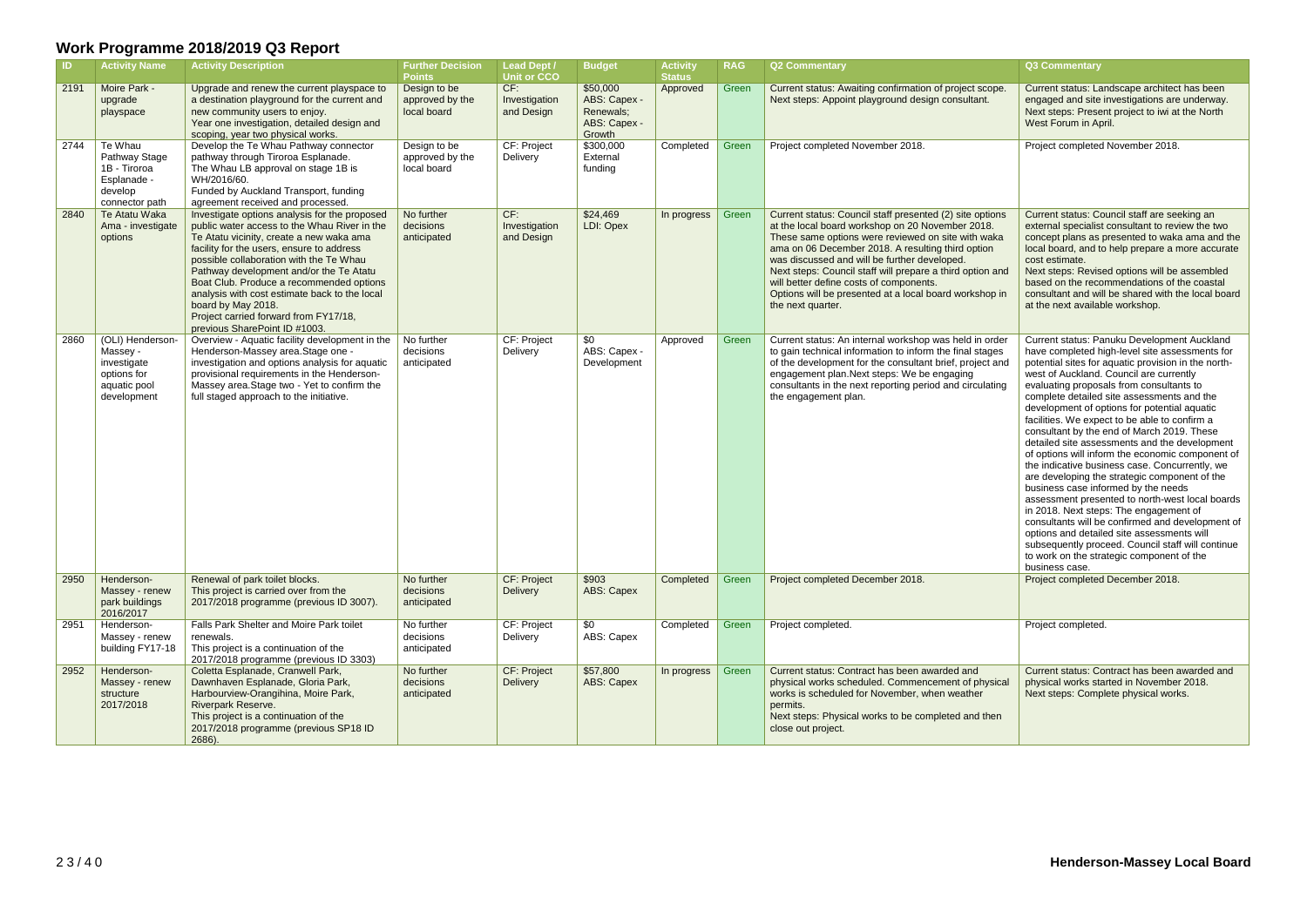| -ID. | <b>Activity Name</b>                                                                                               | <b>Activity Description</b>                                                                                                                                                                                                                                                             | <b>Further Decision</b><br><b>Points</b>   | Lead Dept /<br><b>Unit or CCO</b>     | <b>Budget</b>                         | <b>Activity</b><br><b>Status</b> | <b>RAG</b> | <b>Q2 Commentary</b>                                                                                                                                                                                                                                                                                                                                                                                                                                                      | <b>Q3 Commentary</b>                                                                                                                                                                                                                                                                                                                                                                                                                                                                                                                                                    |
|------|--------------------------------------------------------------------------------------------------------------------|-----------------------------------------------------------------------------------------------------------------------------------------------------------------------------------------------------------------------------------------------------------------------------------------|--------------------------------------------|---------------------------------------|---------------------------------------|----------------------------------|------------|---------------------------------------------------------------------------------------------------------------------------------------------------------------------------------------------------------------------------------------------------------------------------------------------------------------------------------------------------------------------------------------------------------------------------------------------------------------------------|-------------------------------------------------------------------------------------------------------------------------------------------------------------------------------------------------------------------------------------------------------------------------------------------------------------------------------------------------------------------------------------------------------------------------------------------------------------------------------------------------------------------------------------------------------------------------|
| 2988 | Royal Reserve<br>develop park                                                                                      | Upgrade of park with playground, footpaths,<br>fitness equipment and additional parking.<br>This project is carried over from the<br>2017/2018 programme (previous ID 3182).                                                                                                            | No further<br>decisions<br>anticipated     | CF: Project<br>Delivery               | \$282,406<br>Growth                   | In progress                      | Amber      | Current status: The carpark has been asphalted and<br>line marked and ready for opening once the operations<br>team have signed off the asset.<br>Next steps: Hold practical completion meeting and<br>open carpark before the Christmas holidays. Plan<br>opening event for late January / February 2019.<br>The event will be work shopped with the board to<br>understand event requirements.                                                                          | Risks and issues, timeframes have been pushed<br>back, meaning construction occurring in winter<br>and therefore the snow in the park event will<br>need to be carefully considered.<br>Current status: The carpark has been asphalted<br>and line marked and ready for opening once the<br>operations team have signed off the asset.<br>Next steps: Hold practical completion meeting<br>and open carpark before December 2018. Plan<br>opening event for late January or February 2019.<br>The event will be discussed with the board to<br>understand requirements. |
| 2989 | Te Pai Park -<br>renew netball<br>court & goal<br>posts                                                            | Te Pai Park netball court renewal. Replace<br>goal posts - Health and safety critical works.<br>This project is a continuation of the<br>2017/2018 programme (previous ID 2700)                                                                                                         | No further<br>decisions<br>anticipated     | CF: Project<br>Delivery               | \$214,188<br><b>ABS: Capex</b>        | In progress                      | Green      | Current status: 14 courts have been completed and<br>handed over to Waitakere Netball for use. Wet weather<br>has impacted delivery progress. Programme has been<br>finalised and stakeholders have been consulted.<br>Next steps: Complete the front 7 courts by March 2019,<br>Contractors are now underway to complete the<br>reaming 7 courts. Rubber underlay is completed, top<br>coats to be laid prior to Christmas. Line marking to<br>commence in the new year. | Current status: All works are complete.<br>Next steps: No further works required.                                                                                                                                                                                                                                                                                                                                                                                                                                                                                       |
| 3039 | West Wave<br><b>Aquatic Centre</b><br>renew chlorine<br>generation<br>system                                       | Renew the chlorine generation system at the<br>centre to ensure the facility remains fit for<br>purpose.<br>This project is carried over from the<br>2017/2018 programme (previous ID 3264).                                                                                            | No further<br>decisions<br>anticipated     | CF: Project<br>Delivery               | \$14,000<br>ABS: Capex                | In progress                      | Green      | Current status: Quote received from contractor is more<br>than allocated budget. Aquatic team reviewing<br>alternative options.<br>Next steps: Pending direction from the Aquatic team,<br>complete business case and submit for approval.                                                                                                                                                                                                                                | Current status: Organising for the roller door to<br>be installed.<br>Next steps: Installation of the chlorine generation<br>system.                                                                                                                                                                                                                                                                                                                                                                                                                                    |
| 3079 | Henderson-<br>Massey - renew<br>park furniture<br>2017/2018                                                        | Don Buck Corner, Featherstone Park, Kayle<br>Glen Walk, Kelvin Strand, Realm Esplanade,<br>Te Rangi Hiroa/Birdwood Winery, Zita Maria<br>Park. This project is carried over from the<br>2017/2018 programme (previous ID 2667).                                                         | No further<br>decisions<br>anticipated     | <b>CF: Project</b><br><b>Delivery</b> | \$65,845ABS:<br>Capex -<br>Renewals   | Completed                        | Green      | Current status: Contract has been awarded. Physical<br>works are underway. Next steps: Physical works<br>completed prior to Christmas.                                                                                                                                                                                                                                                                                                                                    | Contract has been awarded. Physical works are<br>underway. Next steps: complete the physical<br>works prior to December 2018. Project completed<br>January 2019.                                                                                                                                                                                                                                                                                                                                                                                                        |
| 3095 | Lloyd Morgan<br>Lions Club -<br>demolish White<br>House                                                            | Demolish White House and reinstate to lawn<br>This project was carried over from<br>FY2017/2018, previous SP ID 3543                                                                                                                                                                    | No further<br>decisions<br>anticipated     | CF: Project<br>Delivery               | \$109,199<br>ABS: Opex                | Completed                        | Green      | Project completed December 2018.                                                                                                                                                                                                                                                                                                                                                                                                                                          | Project completed December 2018.                                                                                                                                                                                                                                                                                                                                                                                                                                                                                                                                        |
| 3122 | Te Whau<br><b>Pathway Stage</b><br>1B - Roberts<br>Field - develop<br>boardwalk<br>connections                     | Develop the Te Whau Pathway main pathway<br>through Roberts Field.<br>The Whau LB approval on stage 1B is<br>WH/2016/60.<br>This project is a continuation of the<br>2017/2018 programme (previous ID 3432)                                                                             | Design to be<br>agreed with local<br>board | <b>CF: Project</b><br>Delivery        | \$165,513<br>Growth                   | Completed                        | Green      | Project completed November 2018.                                                                                                                                                                                                                                                                                                                                                                                                                                          | Project completed November 2018.                                                                                                                                                                                                                                                                                                                                                                                                                                                                                                                                        |
| 3154 | West Wave -<br>renew minor<br>electrical assets                                                                    | Install new BBQs, renew car park lighting,<br>replace USD controllers, install canopy<br>lighting strip and carry out multiple repairs<br>(mostly power boards) based on the thermal<br>imaging report.                                                                                 | No further<br>decisions<br>anticipated     | CF: Project<br>Delivery               | \$0<br>ABS: Capex                     | Completed                        | Green      | Project completed.                                                                                                                                                                                                                                                                                                                                                                                                                                                        | Project completed.                                                                                                                                                                                                                                                                                                                                                                                                                                                                                                                                                      |
| 3228 | Henderson-<br>$Massey -$<br>upgrade of Jack<br><b>Pringle Sports</b><br>Park skate park<br>and basketball<br>court | Upgrade the skate park with additional skate<br>items. Upgrade the basketball court by<br>doubling its size and installing a second<br>hoop.                                                                                                                                            | No further<br>decisions<br>anticipated     | CF: Project<br>Delivery               | \$136,500<br>ABS: Capex -<br>Renewals | In progress                      | Green      | Current status: Investigation and design is underway.<br>Next steps: Procurement of professional services.                                                                                                                                                                                                                                                                                                                                                                | Current status: Investigation and design is<br>underway.<br>Next steps: Physical Works to commence in<br>October 2019.                                                                                                                                                                                                                                                                                                                                                                                                                                                  |
| 3229 | Henderson-<br>Massey - install<br>Danica Esp to Te<br>Atatu Road<br>pathway                                        | Construct a 3m wide concrete cycle/foot path<br>between Danica Esplanade and Te Atatu<br>Road cycleway at the northern end of<br>Harbourview/Orangihina Reserve. Bollards<br>shall be installed at each end as a barrier to<br>vehicles.                                                | No further<br>decisions<br>anticipated     | CF: Project<br>Delivery               | \$26,500<br>ABS: Capex -<br>Renewals  | In progress                      | Green      | Current status: Project scope is completed and<br>approved. Procurement of physical work is under way.<br>Next steps: Physical works to start early 2019.                                                                                                                                                                                                                                                                                                                 | Current status: Project scope is completed and<br>approved. Procurement of physical work is<br>underway. Site visit has been completed to<br>decide the best alignment of new footpath.<br>Next steps: Award contract and start physical<br>works in April 2019.                                                                                                                                                                                                                                                                                                        |
| 3230 | Henderson-<br>Massey - install<br>minor assets<br>NZTA funding                                                     | Install a drinking fountain at McLeod Park<br>between the playground and club building.<br>Install a drinking fountain at Te Atatu<br>Peninsula Park between the carpark and<br>Football/cricket club building.<br>Install park seating at Kelvin Strand adjacent<br>to the playground. | No further<br>decisions<br>anticipated     | <b>CF: Project</b><br>Delivery        | \$20,800<br>ABS: Capex -<br>Renewals  | In progress                      | Green      | Current status: Project has been scoped and approved.<br>Contract documentation has been completed.<br>Next steps: Procurement of physical work in January<br>2019.                                                                                                                                                                                                                                                                                                       | Current status: Contract is currently out for<br>tender.<br>Next steps: Award contract and commence<br>physical works.                                                                                                                                                                                                                                                                                                                                                                                                                                                  |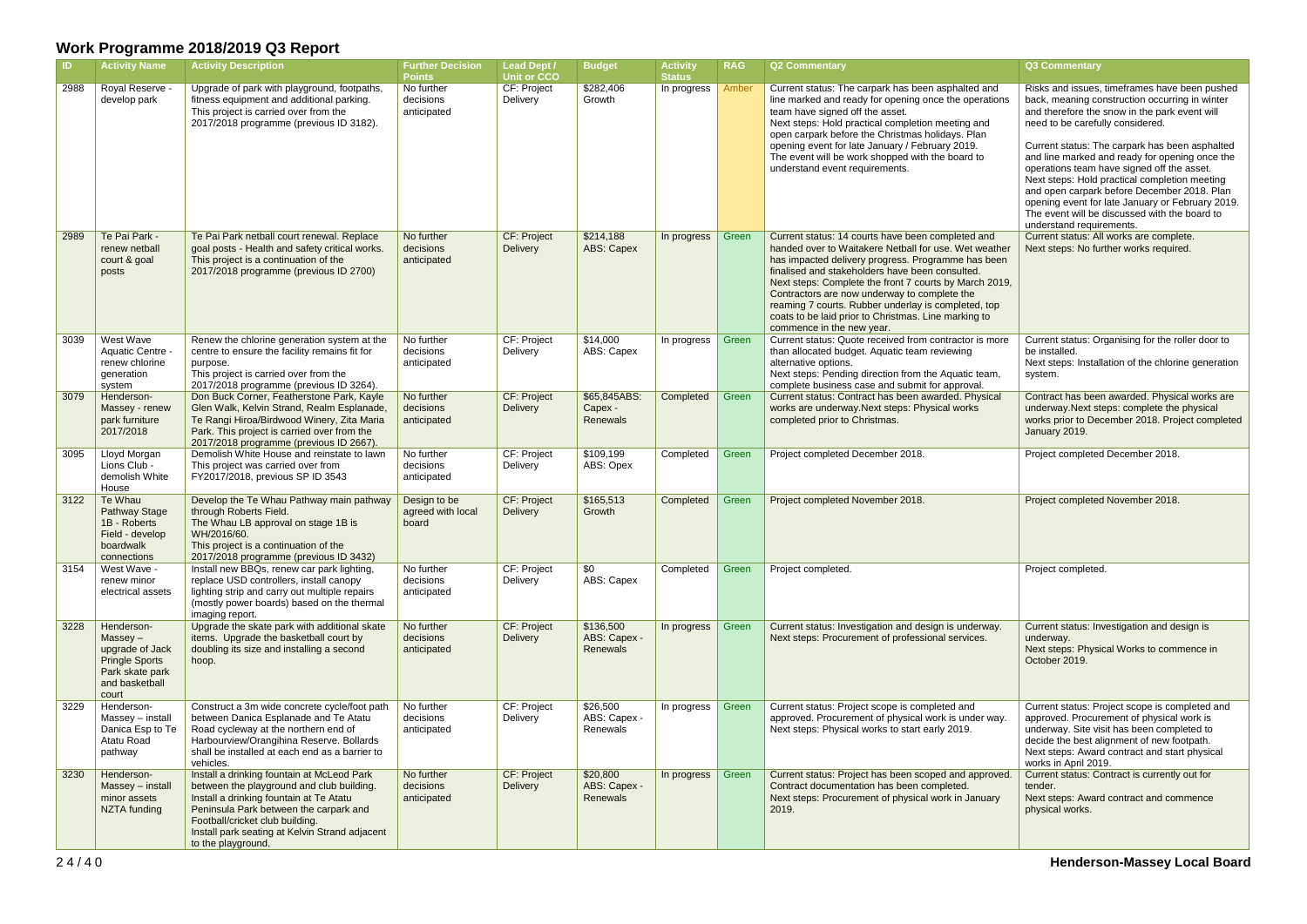| -ID. | <b>Activity Name</b>                                                                                                                                       | <b>Activity Description</b>                                                                                                                                                                                                                                                                                                                                                                                                                                                                                                                                                                                                                                                                                                                                                                                                                                                                                                                                                                                                                                                                                                                  | <b>Further Decision</b><br><b>Points</b>                              | <b>Lead Dept /</b><br><b>Unit or CCO</b>          | <b>Budget</b>         | <b>Activity</b><br><b>Status</b> | <b>RAG</b> | <b>Q2 Commentary</b>                                                                                                                                                                                                                                                                                                                                                                                                   | Q3 Commentary                                                                                                                                                                                                                                                                                                                                                                                                                                                                                                                                                                                                                                                                                                                                                                                                                                                                                                                                                                                                                                                                                                                                                                                                                                                                                                                                                                                                                                                                                                                                                                          |
|------|------------------------------------------------------------------------------------------------------------------------------------------------------------|----------------------------------------------------------------------------------------------------------------------------------------------------------------------------------------------------------------------------------------------------------------------------------------------------------------------------------------------------------------------------------------------------------------------------------------------------------------------------------------------------------------------------------------------------------------------------------------------------------------------------------------------------------------------------------------------------------------------------------------------------------------------------------------------------------------------------------------------------------------------------------------------------------------------------------------------------------------------------------------------------------------------------------------------------------------------------------------------------------------------------------------------|-----------------------------------------------------------------------|---------------------------------------------------|-----------------------|----------------------------------|------------|------------------------------------------------------------------------------------------------------------------------------------------------------------------------------------------------------------------------------------------------------------------------------------------------------------------------------------------------------------------------------------------------------------------------|----------------------------------------------------------------------------------------------------------------------------------------------------------------------------------------------------------------------------------------------------------------------------------------------------------------------------------------------------------------------------------------------------------------------------------------------------------------------------------------------------------------------------------------------------------------------------------------------------------------------------------------------------------------------------------------------------------------------------------------------------------------------------------------------------------------------------------------------------------------------------------------------------------------------------------------------------------------------------------------------------------------------------------------------------------------------------------------------------------------------------------------------------------------------------------------------------------------------------------------------------------------------------------------------------------------------------------------------------------------------------------------------------------------------------------------------------------------------------------------------------------------------------------------------------------------------------------------|
|      |                                                                                                                                                            | <b>Community Services: Service Strategy and Integration</b>                                                                                                                                                                                                                                                                                                                                                                                                                                                                                                                                                                                                                                                                                                                                                                                                                                                                                                                                                                                                                                                                                  |                                                                       |                                                   |                       |                                  |            |                                                                                                                                                                                                                                                                                                                                                                                                                        |                                                                                                                                                                                                                                                                                                                                                                                                                                                                                                                                                                                                                                                                                                                                                                                                                                                                                                                                                                                                                                                                                                                                                                                                                                                                                                                                                                                                                                                                                                                                                                                        |
| 1393 | Harbourview<br>Orangihina Park<br>Master Plan<br>(formerly<br>Harbourview-<br>Orangihina:<br>Prepare a<br>Management<br>Plan for Stage 2<br>in 2017/18 WP) | Develop a master plan to guide decision<br>making for the management and future<br>development of Harbourview Orangihina Park                                                                                                                                                                                                                                                                                                                                                                                                                                                                                                                                                                                                                                                                                                                                                                                                                                                                                                                                                                                                                | No further<br>decisions<br>anticipated.                               | CS: Service<br>Strategy and<br>Integration        | \$0<br>LDI: Opex      | Completed                        | Green      | Public Hearing on the masterplan was held in<br>December; including Local Board deliberations on the<br>written and verbal submissions. Report on the<br>deliberations and plan amendments forwarded to the<br>Local Board chair for review and approval.<br>Q3 deliverables: To report final plan to the Local Board<br>for adoption in February; subject to Local Board<br>confirming deliberations/plan amendments. | Plan adopted by the Local Board in February.<br>Maori translation of headings have been added to<br>the plan and it has been made publicly available<br>on the council website. Copies of the plan have<br>also been sent to the Te Atatū Peninsula Library.<br>Submitters and members of the Community<br>Reference Group have been thanked and<br>advised of the outcome. Plan has been handed<br>over to PSR together with public feedback on<br>prioritisation to inform future work programming.                                                                                                                                                                                                                                                                                                                                                                                                                                                                                                                                                                                                                                                                                                                                                                                                                                                                                                                                                                                                                                                                                  |
| 1396 | Determine future<br>use of current<br><b>Massey Library</b><br>upon Westgate<br>completion.<br>Infrastructure and Environmental Services                   | Investigate options for the vacated library<br>space which will complement the Massey<br>Leisure Centre.                                                                                                                                                                                                                                                                                                                                                                                                                                                                                                                                                                                                                                                                                                                                                                                                                                                                                                                                                                                                                                     | Anticipate formal<br>decision on<br>preferred option in<br>June 2019. | <b>CS: Service</b><br>Strategy and<br>Integration | \$0<br>Regional       | In progress                      | Green      | Introductory workshop held with the Local Board in<br>November and draft criteria to assess options was<br>presented for Local Board feedback.<br>Q3 deliverables: Possible options are being developed<br>and will be workshopped with the local board in quarter<br>three.                                                                                                                                           | Option development and assessment in<br>preparation for the local board workshop in April.                                                                                                                                                                                                                                                                                                                                                                                                                                                                                                                                                                                                                                                                                                                                                                                                                                                                                                                                                                                                                                                                                                                                                                                                                                                                                                                                                                                                                                                                                             |
| 436  | New Project:<br>Henderson-<br>Massey North-<br>West Wildlink<br>Assistance<br>Programme -<br>Pest Free Te<br>Atatū Coordinator                             | In 2017, a Pest Free Te Atatū initiative was<br>developed in alignment with Pest Free<br>Auckland. The project plan aims to establish<br>pest control with 776 private householders<br>(one in five) on the peninsula as well as<br>pulling in public land management.<br>Community Waitākere have been taken a<br>lead with other community groups and<br>council staff with this initiative. Community<br>Waitākere applied for, and were granted<br>partial funding, for a project coordinator<br>through the Regional Environment and<br>Natural Heritage Grant 2017/2018 funding<br>round. It is proposed that the local board<br>support the unfunded portion to increase<br>capacity and interest within the community to<br>achieve Pest Free Te Atatū. The funding<br>would increase the capacity of the project<br>coordinator role created by Community<br>Waitākere. The budget proposed for covering<br>a part-time coordinator is \$20,000. The Te<br>Atatū Marae Coalition has indicated interest<br>in working with the coordinator, noting that a<br>marae is planned to be built in the area within<br>the next few years. | No further<br>decisions<br>anticipated                                | <b>I&amp;ES:</b><br>Environmental<br>Services     | \$20,000<br>LDI: Opex | In progress                      | Amber      | A funding agreement was signed by Community<br>Waitākere in quarter two. The pest free co-ordinator will<br>aim to work with up to 776 private Te Atatu Peninsula<br>landowners to undertake pest control on both public<br>and private land. Community Waitakere will provide<br>further updates to the local board on progress with this<br>co-ordinator's project work in early 2019.                               | The recruitment of this coordinator role has been<br>delayed due to unsuccessful recruitment over<br>quarter three. Community Waitākere have re-<br>advertised the role, and are aiming to recruit in<br>April 2019. If the second round of recruitment is<br>unsuccessful there is a risk that the key<br>deliverables of this project will not be delivered in<br>this financial year. Environmental Services staff<br>continue to work with Community Waitakere and<br>have offered assistance to help with<br>establishment of this role. Community Waitākere<br>commenced this project in December 2018. Initial<br>targeted recruitment to fill the coordinator role<br>was unsuccessful, so a wider public recruitment<br>is currently in progress. Existing Community<br>Waitākere staff are continuing to progress the<br>core coordinator functions. A coordinator will be<br>in place from April 2019. The combined funding<br>from the Henderson-Massey Local Board and<br>other sources will enable winter trapping activity<br>through to end of quarter one in 2019/2020<br>financial year. Additional regional grants funding<br>for the project was confirmed in January 2019<br>and will complement the community coordinator<br>role (\$10,000 per annum for three years). The<br>Wild about Te Atatū education programme<br>funded from Foundation North has been<br>developed with support from Community<br>Waitākere, and is now being delivered alongside<br>Auckland Zoo to Te Atatū Peninsula schools and<br>early childhood centres. This programme will be |
| 595  | Septic tank<br>pumpout<br>programme -<br>Henderson-<br><b>Massey Local</b><br><b>Board</b>                                                                 | This programme seeks to manage the<br>triennial pumpout of septic tanks within the<br>former Waitākere City Council area.                                                                                                                                                                                                                                                                                                                                                                                                                                                                                                                                                                                                                                                                                                                                                                                                                                                                                                                                                                                                                    | No further<br>decisions<br>anticipated                                | I&ES: Healthy<br>Waters                           | \$39,635<br>ABS: Opex | In progress                      | Green      | There were no scheduled and no unscheduled<br>pumpouts in the Henderson-Massey area for quarter<br>two. In November 2018 the local board has endorsed a<br>report recommending replacing this programme with<br>compliance monitoring of septic systems.                                                                                                                                                               | expanded on once the coordinator is appointed.<br>There were no scheduled and no unscheduled<br>pumpouts in the Henderson-Massey Local Board<br>area over quarter three.                                                                                                                                                                                                                                                                                                                                                                                                                                                                                                                                                                                                                                                                                                                                                                                                                                                                                                                                                                                                                                                                                                                                                                                                                                                                                                                                                                                                               |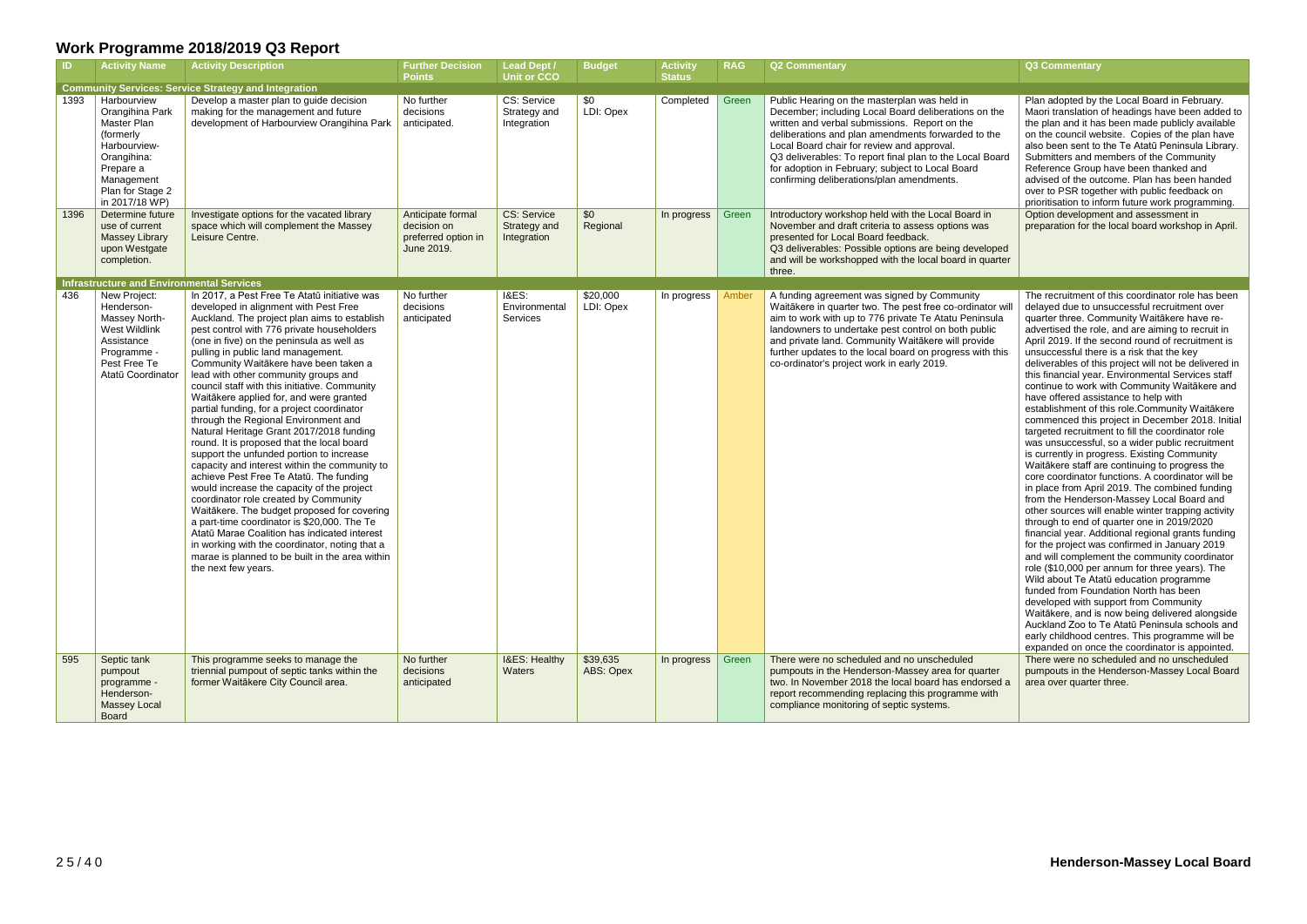| <b>ID</b> | <b>Activity Name</b>                                          | <b>Activity Description</b>                                                                                                                                                                                                                                                                                                                                                                                                                                                                                                                                                                                                                                                                                                                                                                                                                                                                                                                             | <b>Further Decision</b><br><b>Points</b> | Lead Dept /<br><b>Unit or CCO</b>             | <b>Budget</b>                            | <b>Activity</b><br><b>Status</b> | <b>RAG</b> | <b>Q2 Commentary</b>                                                                                                                                                                                                                                                                                                                                                                                                                                                                                                                                                                                                                                                                                                                                                                                                 | Q3 Commentary                                                                                                                                                                                                                                                                                                                                                                                                                                                                                                                                                                                                                                                                                                                                                                                                                                                                                                                                              |
|-----------|---------------------------------------------------------------|---------------------------------------------------------------------------------------------------------------------------------------------------------------------------------------------------------------------------------------------------------------------------------------------------------------------------------------------------------------------------------------------------------------------------------------------------------------------------------------------------------------------------------------------------------------------------------------------------------------------------------------------------------------------------------------------------------------------------------------------------------------------------------------------------------------------------------------------------------------------------------------------------------------------------------------------------------|------------------------------------------|-----------------------------------------------|------------------------------------------|----------------------------------|------------|----------------------------------------------------------------------------------------------------------------------------------------------------------------------------------------------------------------------------------------------------------------------------------------------------------------------------------------------------------------------------------------------------------------------------------------------------------------------------------------------------------------------------------------------------------------------------------------------------------------------------------------------------------------------------------------------------------------------------------------------------------------------------------------------------------------------|------------------------------------------------------------------------------------------------------------------------------------------------------------------------------------------------------------------------------------------------------------------------------------------------------------------------------------------------------------------------------------------------------------------------------------------------------------------------------------------------------------------------------------------------------------------------------------------------------------------------------------------------------------------------------------------------------------------------------------------------------------------------------------------------------------------------------------------------------------------------------------------------------------------------------------------------------------|
| 634       | Ngā Puna<br>Manaaki Inanga<br>project (year two)              | Following on from stage one of this project in<br>the 2017/2018 financial year, the second<br>stage of this project will involve restoring and<br>mitigating inanga spawning sites that that<br>have been identified in stage one. The local<br>community will be engaged to help restore<br>these sites. A number of measures will be<br>used including:<br>- planting of grasses around the saline wedge<br>- interpretive signage<br>- fencing or planting to prevent trampling or<br>erosion at spawning sites<br>- weed control<br>- targeted pest control.<br>The improvement of habitat in these areas<br>can improve water quality as restored riparian<br>margins reduce the run-off of pathogens,<br>sediment and nutrients. This improvement<br>applies in both rural and urban environments.<br>The improvement of the riparian margin<br>improves stability of the stream bank and<br>therefore reduces erosion and sedimentation.         | No further<br>decisions<br>anticipated   | I&ES: Healthy<br>Waters                       | \$23,000<br>LDI: Opex                    | In progress                      | Green      | The Totems for art installation within Coletta Esplande,<br>Te Atatu South, have been sourced and shaped by<br>Anna Crichton and the Henderson Men's Shed hosted<br>the painting of the totems by Supported Life young<br>people. They are also building mounting systems for<br>the totems and the installation is planned for<br>January/February 2019. Site visits have been made to<br>sites to review the planting and mitigation plans. In<br>quarter three the community will be engaged around<br>the egg/fish spawning surveys which are due to<br>commence in Spring 2019.                                                                                                                                                                                                                                 | The focus of quarter three was planning for<br>upcoming events and surveys. This has included:<br>- landowner approvals sought from Auckland<br>Council for all relevant planting and mitigation<br>sites<br>- landowner approval sought for the awareness<br>raising campaign (inanga sculptures).<br>- working with Henderson Mens Shed and<br>Supported Life to develop inanga sculptures.<br>These will be installed on Te Wai o Pareira<br>wedge zone to raise awareness of inanga.<br>The contractor is organising a Freshwater Frenzy<br>event on 13 April 2019 in Moire Park with other<br>organisations. An invitation for this has been sent<br>to the local board. Dates have been set for<br>inanga spawning and egg searching beginning<br>on 21 March 2019 working with White Bait<br>Connection and to continue through the season.<br>A kayak survey will be carried out at the<br>Manutewhau Stream (Lawson's Creek) on 10<br>April 2019. |
| 635       | Totara Ponds,<br>Westgate                                     | Westgate (Massey) area continues to be a<br>priority site for development. To support this<br>development, Auckland Council has been<br>delivering a programme of open space and<br>stormwater reserves and has included land<br>acquisition projects many of which have been<br>completed. The programme objective is to<br>deliver the network of stormwater<br>infrastructure and associated open space to<br>enable development to progress in line with<br>developer aspirations. This project involves<br>the acquisition of land and construction<br>stormwater ponds to allow the development<br>of plan change 15. Stormwater management,<br>and its impact on waterways, is of key<br>significance to mana whenua in their role as<br>kaitiaki of Auckland's natural environments.<br>Te Kawerau ā Maki have been consulted as<br>a part of plan change 15, and are involved in<br>the design development for the Totara Creek<br>open space. | No further<br>decisions<br>anticipated   | <b>I&amp;ES: DPO</b>                          | \$350,000<br>ABS: Capex -<br>Development | In progress                      | Green      | The practical completion walkover for pond one has<br>been undertaken. The overall park plan has been<br>slightly delayed to account for modified park<br>contours. The initial riparian planting on western section<br>was completed in quarter two. The next steps will<br>involve weeding works on the west bank of the Sakaria<br>Creek over the 2018/2019 summer period. The planting<br>process for pond one is ready to go to tender and is<br>near Engineering Approval Completion Certificate.                                                                                                                                                                                                                                                                                                              | Pond one work is the last of the ponds to be<br>constructed for the central Westgate<br>development. Pond one is complete and in<br>defects liability period until 17 October 2020.<br>Pond one planting is ready to tender. Planting is<br>expected to start May or June 2019 this year. The<br>planting helps naturalise the ponds, aids in water<br>filtration and sediment trapping.                                                                                                                                                                                                                                                                                                                                                                                                                                                                                                                                                                   |
| 636       | Industry Pollution<br>Prevention<br>Programme<br>(EcoMatters) | This project will involve identifying<br>businesses in Henderson-Massey that could<br>have the greatest impact on stream health<br>due to potential industrial discharges,<br>contaminated stormwater, or litter, and to<br>provide pollution prevention advice to these<br>businesses. This project has potential to<br>engage Māori communities in stream<br>protection initiatives, enhancing wellbeing,<br>developing capacity, and enabling<br>kaitiakitanga. For Māori, water quality is core<br>indicator of ensuring sustainable futures as<br>evidenced in The Māori Report for Tāmaki<br>Makaurau 2016.                                                                                                                                                                                                                                                                                                                                       | No further<br>decisions<br>anticipated   | <b>I&amp;ES:</b><br>Environmental<br>Services | \$10,000<br>LDI: Opex                    | In progress                      | Green      | Ongoing engagement with Sunnyvale shop owners and<br>adjacent residents was undertaken in quarter two, as<br>well as continued engagement with McLaren Park<br>Henderson South and Community Waitākere<br>community organisations ahead of planned programme<br>delivery involving local businesses in quarters three<br>and four. Planned action in quarter three includes<br>engagement with industry in Aetna Place, Keeling<br>Road and Railside Avenue. This will involve 50 visits to<br>industry worksites to promote knowledge of connection<br>to the local waterway and reminder of pollution risks. A<br>lunchtime industrial water quality monitoring<br>programme will be initiated as part of EcoWest festival,<br>which will encourage companies to participate in local<br>water quality monitoring. | In quarter three final planning was undertaken for<br>engagement with the industries in Aetna Place,<br>Keeling Road and Railside Avenue. Also, in<br>quarter three, EcoMatters proceeded with<br>developing a GIS map of the site with photos of<br>the stream biodiversity and information on how to<br>conduct threat assessments. Software<br>development and testing was completed to be<br>rolled out as part of a lunchtime learning<br>workshop scheduled for quarter four. This<br>programme encourages businesses to take<br>learnings from the workshop and participate in<br>local water quality monitoring. In quarter four<br>EcoMatters will conduct 50 visits to promote<br>knowledge of connections to the local waterway<br>and provide pollution risk reminders.                                                                                                                                                                        |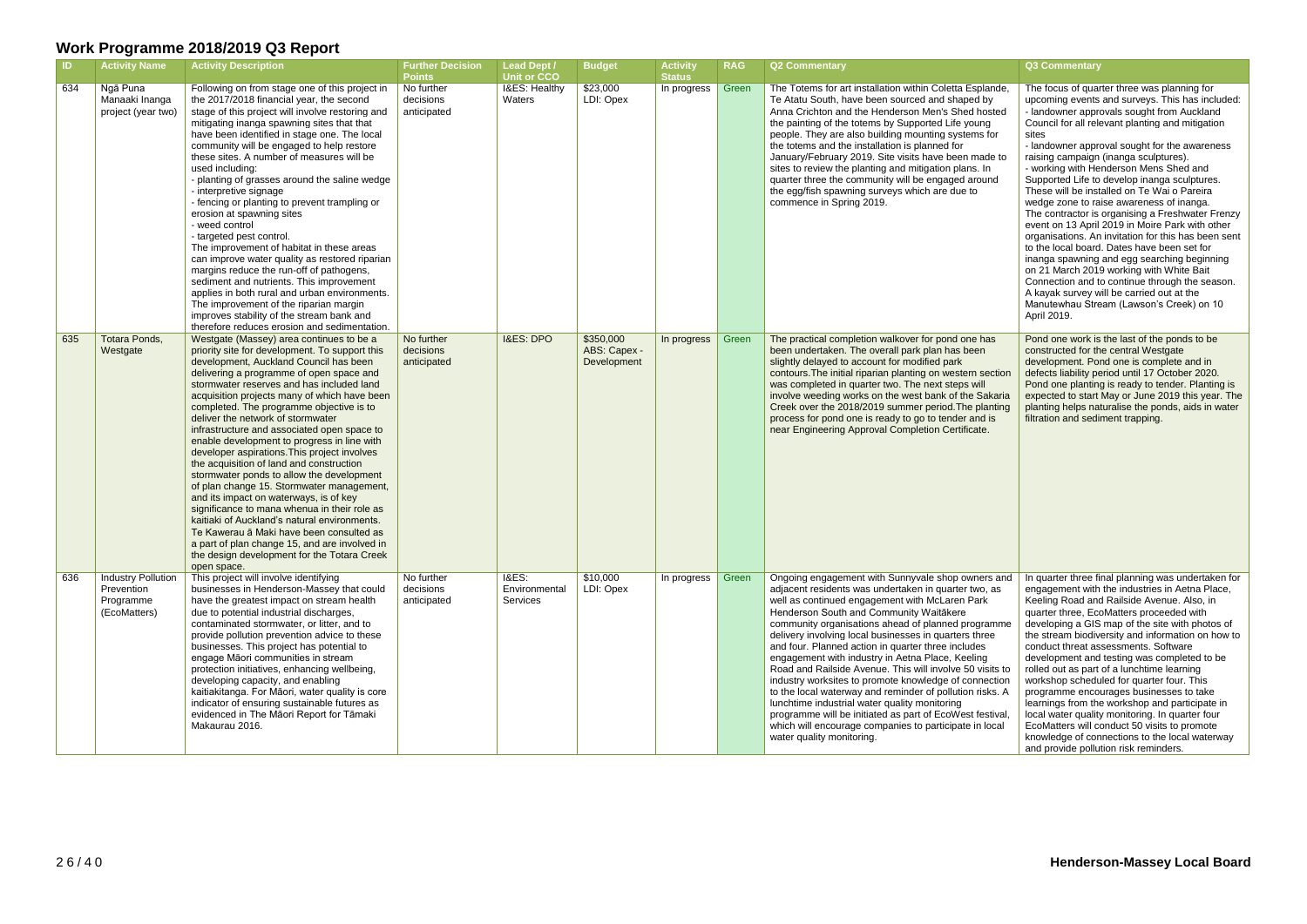| <b>ID</b> | <b>Activity Name</b>                        | <b>Activity Description</b>                                                                                                                                                                                                                                                                                                                                                                                                                                                                                                                                                                                                                                                                                                                                                                                             | <b>Further Decision</b><br><b>Points</b> | <b>Lead Dept /</b><br><b>Unit or CCO</b>             | <b>Budget</b>         | <b>Activity</b><br><b>Status</b> | <b>RAG</b> | <b>Q2 Commentary</b>                                                                                                                                                                                                                                                                                                                                                                                                                                                                                                                                                                                                                                                        | <b>Q3 Commentary</b>                                                                                                                                                                                                                                                                                                                                                                                                                                                                                                                                                                                                                                                                                                                                                                                                                                                                                                                                                                                                                                            |
|-----------|---------------------------------------------|-------------------------------------------------------------------------------------------------------------------------------------------------------------------------------------------------------------------------------------------------------------------------------------------------------------------------------------------------------------------------------------------------------------------------------------------------------------------------------------------------------------------------------------------------------------------------------------------------------------------------------------------------------------------------------------------------------------------------------------------------------------------------------------------------------------------------|------------------------------------------|------------------------------------------------------|-----------------------|----------------------------------|------------|-----------------------------------------------------------------------------------------------------------------------------------------------------------------------------------------------------------------------------------------------------------------------------------------------------------------------------------------------------------------------------------------------------------------------------------------------------------------------------------------------------------------------------------------------------------------------------------------------------------------------------------------------------------------------------|-----------------------------------------------------------------------------------------------------------------------------------------------------------------------------------------------------------------------------------------------------------------------------------------------------------------------------------------------------------------------------------------------------------------------------------------------------------------------------------------------------------------------------------------------------------------------------------------------------------------------------------------------------------------------------------------------------------------------------------------------------------------------------------------------------------------------------------------------------------------------------------------------------------------------------------------------------------------------------------------------------------------------------------------------------------------|
| 637       | Love Your<br><b>Streams</b><br>(EcoMatters) | This project will involve:<br>• engaging and supporting individuals,<br>schools and community groups to adopt a<br>proactive approach to pollution prevention of<br>Henderson-Massey waterways<br>• organising and facilitating events to promote<br>stream stewardship<br>• enabling community streamside weeding<br>bees and planting at priority sites within the<br>Henderson-Massey Local Board area,<br>including continuing to support weeding bees<br>and planting events along the Manutewhau<br>Stream and in Sunnyvale.                                                                                                                                                                                                                                                                                      | No further actions<br>anticipated        | <b>I&amp;ES:</b><br>Environmental<br><b>Services</b> | \$24,000<br>LDI: Opex | In progress                      | Green      | Quarter two activity included continued work on<br>Sunnyvale Backyard Stream Projects (Waari and<br>Sunnyside Streams), as well as supporting local<br>community group education and action in Glendene<br>Reserve and the Henderson-Massey Wildlink<br>collaboration. In total, 14 events, working bees and<br>educational workshops were organised and delivered.<br>Planned action for quarter three includes maintaining<br>and extending restoration areas on the Waari and<br>Sunnyvale streams with property owners, residents and<br>other volunteers. This will include three working bee<br>and/or spray events on each stream between January<br>and March 2019. | EcoMatters staff have been supporting volunteers<br>and neighbours in maintaining the restoration<br>areas of Waari and Sunnyside streams in<br>Sunnyvale. Ten working sessions were held<br>comprising weed releasing, bamboo removal and<br>mulching as well as preparation for extension<br>areas to be planted in late winter (subject to<br>further funding being identified to support these<br>additional plantings). This included 28 volunteers<br>completing approximately 80 hours of work. In<br>collaboration with Massey Matters and Leataata<br>Preschool, the annual Manutewhau Awa Clean<br>Up was held on 23 March 2019. Planting will be<br>an ongoing focus throughout quarter four.                                                                                                                                                                                                                                                                                                                                                        |
| 638       | War on Weeds<br>(EcoMatters)                | This project consists of a campaign which will<br>run in March 2019, where jumbo bins are<br>provided at key sites in the local board area<br>for a four-week period for community disposal<br>of weeds. This project has the potential to<br>contribute towards Māori outcomes through<br>enabling weed control efforts to enhance the<br>mauri of the Henderson-Massey Local Board<br>area. This project aligns with the council's<br>empowered communities aspirations, where<br>communities have greater control and<br>influence over things they care about; local<br>initiatives are designed and delivered locally;<br>volunteers and community groups have<br>increased capacity and capability; and the<br>council and communities work together<br>collaboratively towards better environmental<br>outcomes. | No further decision<br>anticipated       | <b>I&amp;ES:</b><br>Environmental<br>Services        | \$8,000<br>LDI: Opex  | Completed                        | Green      | Planning continued in quarter two for the delivery of the<br>War on Weeds campaign in March 2019. Planning is<br>focussed on ensuring the initiative can be delivered<br>within the available funding and in accordance with any<br>applicable kauri dieback-related protocols, which may<br>necessitate some delivery changes compared with<br>previous years. Any changes to War on Weeds will be<br>clearly communicated to the local board and the public<br>when the campaign is promoted in February 2019.                                                                                                                                                            | The War on Weeds project was rolled out in<br>March 2019 as planned. As of 14 March 2019<br>there were 41 bin exchanges across Henderson-<br>Massey and the Waitakere Ranges Local Board<br>areas, equating to approximately 80 tonnes of<br>weeds. All weed bins were used as intended for<br>the disposal of environmental weeds except for<br>the Te Atatu bin located at Harbourview-<br>Orangihina Park, where the contents were made<br>up mostly of regular garden and inorganic waste.<br>This project is complete.                                                                                                                                                                                                                                                                                                                                                                                                                                                                                                                                     |
| 639       | Love Your<br>Neighbourhood<br>(EcoMatters)  | This project will involve:<br>• providing rapid response assistance up to a<br>value of \$500 to support volunteer-driven<br>practical environmental initiatives (such as<br>environmental clean ups and restoration,<br>community planting and food growing)<br>• providing practical assistance to not-for-<br>profit preschools to enable environmental<br>education initiatives; in particular edible<br>gardens and water saving collection devices<br>• promoting across the Henderson-Massey<br>Local Board area<br>• responding to requests from the Henderson-<br>Massey Local Board to support community<br>action.                                                                                                                                                                                           | No further<br>decisions<br>anticipated   | <b>I&amp;ES:</b><br>Environmental<br><b>Services</b> | \$11,000<br>LDI: Opex | In progress                      | Green      | Seven applications were approved in quarter two, a<br>significant increase from quarter one, resulting in a total<br>of \$4,000 allocated from the initiative to date and<br>\$5,500 remaining. Initiatives supported in quarter two<br>included the pest control and restoration activities of<br>the Friends of Glendene Reserve, gardening-related<br>initiatives being undertaken by five schools (Liston<br>College, Rutherford College, Flanshaw Road School,<br>Freyberg Community School and Henderson Primary<br>School), and an early childhood centre that received<br>funding to support their community garden.                                                | To date twelve funding applications have been<br>approved, with \$6,000 allocated and \$3,700<br>remaining. Two recipients of the grant gave<br>positive feedback through their accountability<br>reports. One from a playcentre community<br>garden in Henderson-Massey who operated<br>under volunteer support, requested extra funding<br>for resources and workshops. The garden<br>needed to provide specific learning workshops to<br>members, as well as to draw in new members.<br>Funding was also needed to provide resources to<br>the volunteers who have been using their own<br>tools. Another group who received funding was<br>Liston College's hot house and water recycle<br>project. The grant enabled the group to run their<br>maara kai project (providing food for the<br>community) and store 600 litres of water for the<br>garden. Students learned more about design,<br>construction, recycling and gardening in the<br>process. Māori students and whānau developed<br>collaboration, leadership and project<br>management skills. |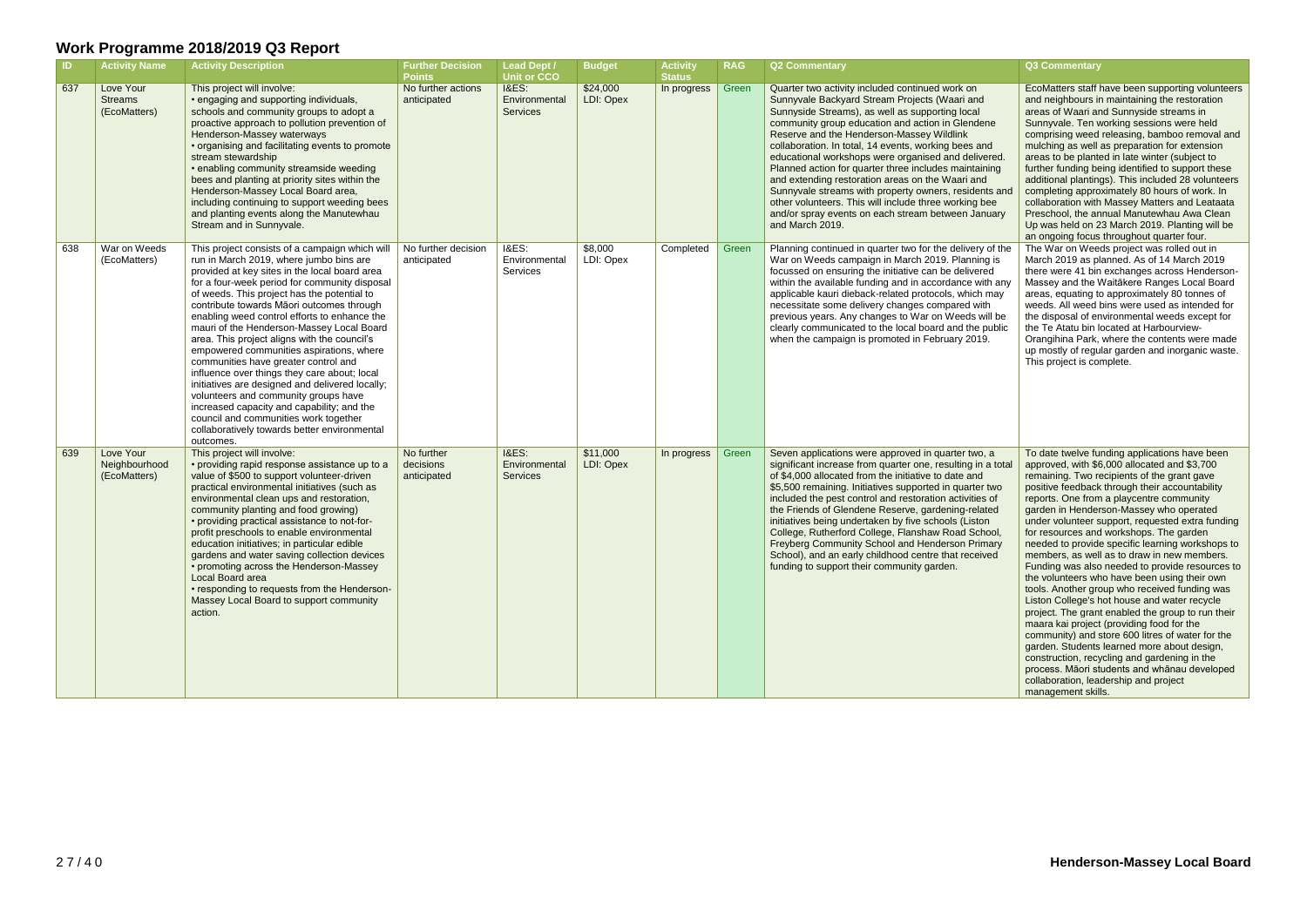| <b>ID</b> | <b>Activity Name</b>                                                                           | <b>Activity Description</b>                                                                                                                                                                                                                                                                                                                                                                                                                                                                                                                                                                                                                                                                                                                                                                                                                                                                                                                                                                                                                            | <b>Further Decision</b><br><b>Points</b> | Lead Dept /<br><b>Unit or CCO</b>                    | <b>Budget</b>         | <b>Activity</b><br><b>Status</b> | <b>RAG</b> | <b>Q2 Commentary</b>                                                                                                                                                                                                                                                                                                                                                                                                                                                                                                                                                                                                                                                                                                                                                                                                                                                                                                                                                                                                             | Q3 Commentary                                                                                                                                                                                                                                                                                                                                                                                                                                                                                                                                                                                                                                                                                                                                                                                             |
|-----------|------------------------------------------------------------------------------------------------|--------------------------------------------------------------------------------------------------------------------------------------------------------------------------------------------------------------------------------------------------------------------------------------------------------------------------------------------------------------------------------------------------------------------------------------------------------------------------------------------------------------------------------------------------------------------------------------------------------------------------------------------------------------------------------------------------------------------------------------------------------------------------------------------------------------------------------------------------------------------------------------------------------------------------------------------------------------------------------------------------------------------------------------------------------|------------------------------------------|------------------------------------------------------|-----------------------|----------------------------------|------------|----------------------------------------------------------------------------------------------------------------------------------------------------------------------------------------------------------------------------------------------------------------------------------------------------------------------------------------------------------------------------------------------------------------------------------------------------------------------------------------------------------------------------------------------------------------------------------------------------------------------------------------------------------------------------------------------------------------------------------------------------------------------------------------------------------------------------------------------------------------------------------------------------------------------------------------------------------------------------------------------------------------------------------|-----------------------------------------------------------------------------------------------------------------------------------------------------------------------------------------------------------------------------------------------------------------------------------------------------------------------------------------------------------------------------------------------------------------------------------------------------------------------------------------------------------------------------------------------------------------------------------------------------------------------------------------------------------------------------------------------------------------------------------------------------------------------------------------------------------|
| 640       | Project<br>HomeWise -<br>Henderson-<br>Massey<br>(EcoMatters)                                  | This project will involve a minimum of six<br>workshops to be provided to communities on<br>topics such as:<br>• waste minimisation (how to sort your<br>household rubbish, including home<br>composting, options and demonstration)<br>• water saving (how to reduce your water<br>consumption and bills)<br>• energy efficiency (cut your power bill)<br>• sustainable living.                                                                                                                                                                                                                                                                                                                                                                                                                                                                                                                                                                                                                                                                       | No further<br>decisions<br>anticipated   | I&ES:<br>Environmental<br>Services                   | \$10,000<br>LDI: Opex | In progress                      | Green      | One HomeWise workshop was conducted in quarter<br>two with 25 attendees. Two further workshops have<br>been arranged for quarter three. A giveaway kit was<br>developed and negotiated with suppliers to help<br>motivate change and improve the health and wellbeing<br>of the low income families participating in the<br>workshops. Kit contents currently include a draft<br>stopper, LED bulb, hydrometer (for measuring<br>dampness), thermometer, shower timer and a window<br>moisture remover. EcoMatters is working with a<br>number of other organisations to provide advice. For<br>example, they are collaborating with Women's Centre<br>Waitākere, an organisation that works with women and<br>their young families to reduce domestic violence and<br>enable more emotional and financial independence.<br>Women's Centre Waitākere already run workshops on<br>anti-violence, cooking and budgeting and are looking<br>forward to being able to offer their families the<br>HomeWise workshop in the new year. | In quarter three the programme workshop title<br>was changed to 'healthy homes on a budget' to<br>better describe the offering and to present a<br>wider appeal. Two workshops were conducted,<br>one with Ananpekapeka Senior Niuean Group at<br>the Glendene Community Hub (eight attendees),<br>and the other with Hospice West Auckland<br>volunteers (11 attendees). Giveaway kits were<br>offered to attendees to motivate change and<br>improve the health and wellbeing of households.<br>The kits included a draft stopper, LED bulb,<br>hydrometer (to measure dampness), shower<br>timer and window moisture remover. Two<br>remaining workshops are booked for April 2019 -<br>one with the women's centre in Te Atatu South<br>and one with West Auckland Enterprise Skills and<br>Training. |
| 641       | Kaitiaki Project<br>Pā Harakeke                                                                | This project will be year four of a multi-year<br>initiative to develop three pā harakake (flax<br>gardens) with Māori communities in the<br>Henderson-Massey Local Board area. Focus<br>will be on: • further developing the pā<br>harakeke established at Harbourview-<br>Ōrangihina • completing a pā harakeke in<br>Rānui• working with Piringatahi Marae on pā<br>harakeke-related planning. Engagement with<br>Te Kawerau ā Maki was undertaken during<br>the development of the project, including on<br>the pā harakeke locations. The Te Atatū<br>Marae Coalition, local weavers and TAT<br>UpCycle are key partners in the Harbourview-<br>Ōrangihina pā harakeke. Engagement is<br>maintained with the Rānui Māori Women's<br>Welfare League, who have expressed their<br>ongoing support for this initiative. Te Ukaipo<br>is a key partner in establishing a pā harakeke<br>in Rānui. Key aspirations expressed have<br>focused on building local capacity in the<br>traditional knowledge of practices and uses<br>relating to harakeke. | No further<br>decisions<br>anticipated   | <b>I&amp;ES:</b><br>Environmental<br><b>Services</b> | \$10,000<br>LDI: Opex | In progress                      | Green      | Quarter two activity centred on the process for<br>establishing a community lease with the Te Ukaipo<br>community organisation for the establishment of a new<br>pā harakeke (flax garden) at Te Rangi Hiroa reserve in<br>Rānui. The proposal was discussed at the mana<br>whenua forum on 7 November 2018, with iwi indicating<br>their support for the initiative and seeking clarification<br>of some aspects. Responses to the questions raised by<br>iwi at the mana whenua forum will be formally<br>responded to in writing as part of the iwi engagement<br>process. The community lease application was<br>discussed with the board at a workshop in quarter two<br>and the board indicated their support for the proposal.<br>The community lease process is now anticipated to be<br>completed in quarter three and a funding agreement<br>with Te Ukaipo for the creation of the garden will be<br>established once the community lease is confirmed.                                                               | In quarter three progress continued towards<br>establishing a community lease for a pā harakeke<br>(flax garden) at Te Rangi Hiroa reserve in Rānui.<br>Te Kawerau ā Maki confirmed their interest in<br>undertaking a site visit to complete the iwi<br>engagement process and a suitable date for this<br>is being confirmed. The community lease process<br>is now anticipated to be completed early in<br>quarter four and a funding agreement with the Te<br>Ukaipo community organisation for the creation of<br>the garden will be established as soon as the<br>community lease is confirmed.                                                                                                                                                                                                     |
| 642       | New Project:<br>Temporary bike<br>hub and<br>permanent bike<br>hub feasibility<br>(EcoMatters) | This project will involve:<br>• in collaboration with the Panuku<br>Development Auckland "Unlock Henderson"<br>project, operating a temporary bike hub at<br>Auckland Council's Henderson site<br>• identifying a location and community<br>partners for a future permanent bike hub<br>repair centre for secondhand bikes in the<br>Henderson-Massey Local Board area<br>• developing a sustainable operating model<br>for the bike hub that will result in predictable<br>operating hours for users<br>• securing funding and support from other<br>sources to enable the development of the<br>bike hub and its programmes.                                                                                                                                                                                                                                                                                                                                                                                                                         | No further<br>decisions<br>anticipated   | <b>I&amp;ES:</b><br>Environmental<br>Services        | \$10,000<br>LDI: Opex | In progress   Green              |            | The bike hub reopened as planned at The Falls carpark<br>site, 14 Edmonton Road, on 3 November 2018. The<br>bike hub is open 10am to 4pm Friday to Sunday. Visitor<br>numbers are steady at approximately 20 per day. The<br>bike hub reopening was not widely publicised to enable<br>reestablishment of the service at the new site before it<br>is promoted more widely in quarter three. Planned<br>activity for quarter three includes finalising details for a<br>significant launch event.                                                                                                                                                                                                                                                                                                                                                                                                                                                                                                                                | The Henderson bike hub has experienced strong<br>demand for its services since re-opening at The<br>Falls Hotel carpark in November 2018. Visitor<br>numbers for quarter three were 250-300 per<br>month, which is similar to the usage levels at the<br>more established New Lynn site. The bike hub<br>repaired nearly 200 bikes, sold approximately 50<br>low-cost, restored bikes, donated five bikes to<br>those in need and received a steady volume of<br>donated used bikes. Currently there are no<br>immediately accessible bike shops in central<br>Henderson and the focus for the Henderson bike<br>hub in quarter four is to grow the volunteer<br>support base.                                                                                                                            |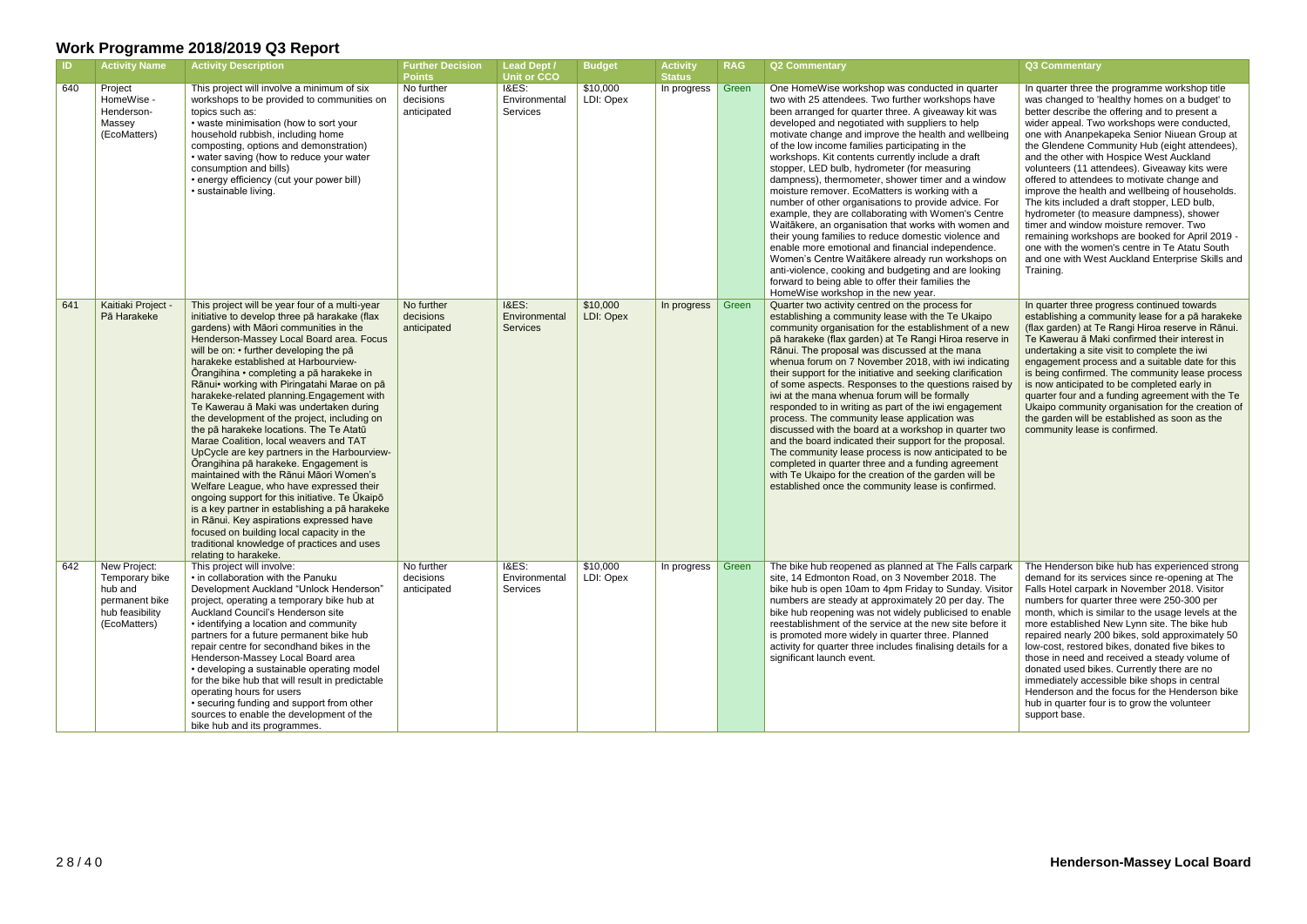| $\blacksquare$ | <b>Activity Name</b>                                                                    | <b>Activity Description</b>                                                                                                                                                                                                                                                                                                                                                                                                                                                                                                                                                                                                                                                                                                                                                                                                                                             | <b>Further Decision</b><br><b>Points</b> | <b>Lead Dept /</b><br>Unit or CCO                    | <b>Budget</b>         | <b>Activity</b><br><b>Status</b> | <b>RAG</b> | <b>Q2 Commentary</b>                                                                                                                                                                                                                                                                                                                                                                                                                                                                                                                                                                                                                                                                                                                                                                                                                                                                                                                                                                                                                                                                                                                                                                                                                                                                          | Q3 Commentary                                                                                                                                                                                                                                                                                                                                                                                                                                                                                                                                                                                                                                                                                                                                                                                                                                                                                                                                                                                                     |
|----------------|-----------------------------------------------------------------------------------------|-------------------------------------------------------------------------------------------------------------------------------------------------------------------------------------------------------------------------------------------------------------------------------------------------------------------------------------------------------------------------------------------------------------------------------------------------------------------------------------------------------------------------------------------------------------------------------------------------------------------------------------------------------------------------------------------------------------------------------------------------------------------------------------------------------------------------------------------------------------------------|------------------------------------------|------------------------------------------------------|-----------------------|----------------------------------|------------|-----------------------------------------------------------------------------------------------------------------------------------------------------------------------------------------------------------------------------------------------------------------------------------------------------------------------------------------------------------------------------------------------------------------------------------------------------------------------------------------------------------------------------------------------------------------------------------------------------------------------------------------------------------------------------------------------------------------------------------------------------------------------------------------------------------------------------------------------------------------------------------------------------------------------------------------------------------------------------------------------------------------------------------------------------------------------------------------------------------------------------------------------------------------------------------------------------------------------------------------------------------------------------------------------|-------------------------------------------------------------------------------------------------------------------------------------------------------------------------------------------------------------------------------------------------------------------------------------------------------------------------------------------------------------------------------------------------------------------------------------------------------------------------------------------------------------------------------------------------------------------------------------------------------------------------------------------------------------------------------------------------------------------------------------------------------------------------------------------------------------------------------------------------------------------------------------------------------------------------------------------------------------------------------------------------------------------|
| 643            | <b>EcoWest Festival</b><br>- Henderson-<br>Massey<br>(EcoMatters)                       | This funding will support the running of the<br>EcoWest festival which will run from March-<br>April 2019.<br>EcoMatters deliverables include:<br>• providing a community-based environmental<br>festival with access to free public events<br>• designing and delivering an event that<br>provides information and practical ideas for<br>making sustainable living easy<br>• marketing the festival to businesses,<br>institutions and community groups<br>acknowledging Henderson-Massey Local<br>Board's funding<br>• promoting the festival in ways that target the<br>diversity and distribution of the population<br>• working collaboratively with other agencies<br>who may be delivering similar events in the<br>other sub-regions at the same time.<br>Previous EcoWest Festivals have included<br>events that focus on Māori history and<br>kaitiakitanga. | No further<br>decisions<br>anticipated   | <b>I&amp;ES:</b><br>Environmental<br><b>Services</b> | \$9,000<br>LDI: Opex  | In progress                      | Green      | Planning and development for the 16 March to 14 April<br>2019 EcoWest Festival commenced in quarter two. A<br>request for expressions of interest from event<br>organisers to register their events was issued in<br>November 2018. Event organisers have until 28<br>January 2018 to submit expressions of interest. The<br>EcoWest Festival will commence with a new official<br>launch event on 16 March 2018.                                                                                                                                                                                                                                                                                                                                                                                                                                                                                                                                                                                                                                                                                                                                                                                                                                                                             | A request for expressions of interest for event<br>organisers to register for EcoWest was issued in<br>November 2018, with a deadline of 29 January<br>2019. A total of 127 events were submitted, with<br>51 events in Whau, 38 in Henderson-Massey and<br>30 in the Waitākere Ranges. An additional five<br>events were scheduled across multiple local<br>board areas, and three events in neighbouring<br>local board areas due to their close proximity and<br>accessibility to communities in the three western<br>local board areas. February and March 2019<br>focused on promotion of the festival through<br>websites, as well as targeting relevant media<br>channels with press releases throughout west<br>Auckland. Cycle-powered Cinema, a major<br>festival event originally scheduled for the opening<br>day of the festival on 16 March 2019 was<br>postponed until 6 April 2019 due to the significant<br>incident in Christchurch. The EcoWest Festival<br>will run through to 14 April 2019. |
| 644            | EcoMatters<br>Environment<br>Centre and<br>Sustainability<br>Hub (Henderson-<br>Massey) | This funding will support the operation of<br><b>EcoMatters Environment Centre and</b><br>associated education programmes, as well as<br>provide baseline funding for Ecomatters<br>Trust. Ecomatters deliverables include: •<br>managing the Ecomatters Environment<br>Centre • promoting the service to the diversity<br>of Henderson-Massey communities•<br>providing and promoting a free or affordable<br>meeting space to other environmentally<br>focused community groups• delivering a<br>minimum of 26 sustainability-related<br>seminars or workshops within the funding<br>period, including a minimum of five<br>workshops held in the Henderson-Massey<br>Local Board area. These workshops will be<br>held in addition to the six HomeWise energy<br>and water efficiency workshops held across<br>the local board area.                                 | No further decision<br>anticipated       | <b>I&amp;ES:</b><br>Environmental<br>Services        | \$35,000<br>LDI: Opex | In progress                      | Green      | In quarter two the EcoMatters environment centre<br>(EcoHub) was open to the public in line with its<br>operating target of 30 hours per week. This included<br>continuing with revised opening hours to enable the<br>EcoHub to operate on Saturdays and Sundays from<br>10am to 2pm, providing enhanced access for the<br>community. Five workshops were held in quarter two. A<br>workshop highlight was the Love Our Kauri hui and<br>webinar held on 24 November 2018, which included a<br>panel of experts. The workshop was made live via<br>Facebook and live questions from around the world<br>were passed to panellists. As of 5 December 2018<br>there were 1211 unique views of the workshop,<br>significantly expanding the workshop's reach. Other<br>workshop topics included vertical gardening, worm<br>farming, solar hot water, low waste cooking, and<br>coaching in nature. The Spring into Action event at the<br>EcoHub on 6 October 2018 featured a range of<br>sustainable living activities, including a group cycle<br>ride, composting, potting up native seedlings, making<br>produce bags and a panel discussion about community<br>collaboration and food. Events planned for quarter<br>three include the EcoWest Festival launch event on 16<br>March 2019. | In quarter three the EcoMatters environment<br>centre (EcoHub) was open to the public in line<br>with its operating target of 30 hours per week.<br>The new EcoHub operating hours now include<br>Saturdays and Sundays 10am to 2pm, providing<br>enhanced access for the community. Workshop<br>topics included organic gardening, bug hotel<br>making, beeswax foodwrap making, and healthy<br>soil workshops in both Mandarin and English.<br>These events were promoted via social media,<br>direct email and the Western Leader newspaper.<br>Other hosted events included a hui on emerging<br>contaminants, several community groups<br>contributing to the Whau Wildlink initiative, and<br>community groups dedicated to improving<br>Olympic Park. Opportunities to collaborate on<br>local disposal and decomposition of weeds to<br>drive an eco-social enterprise will be sought in<br>quarter four.                                                                                                 |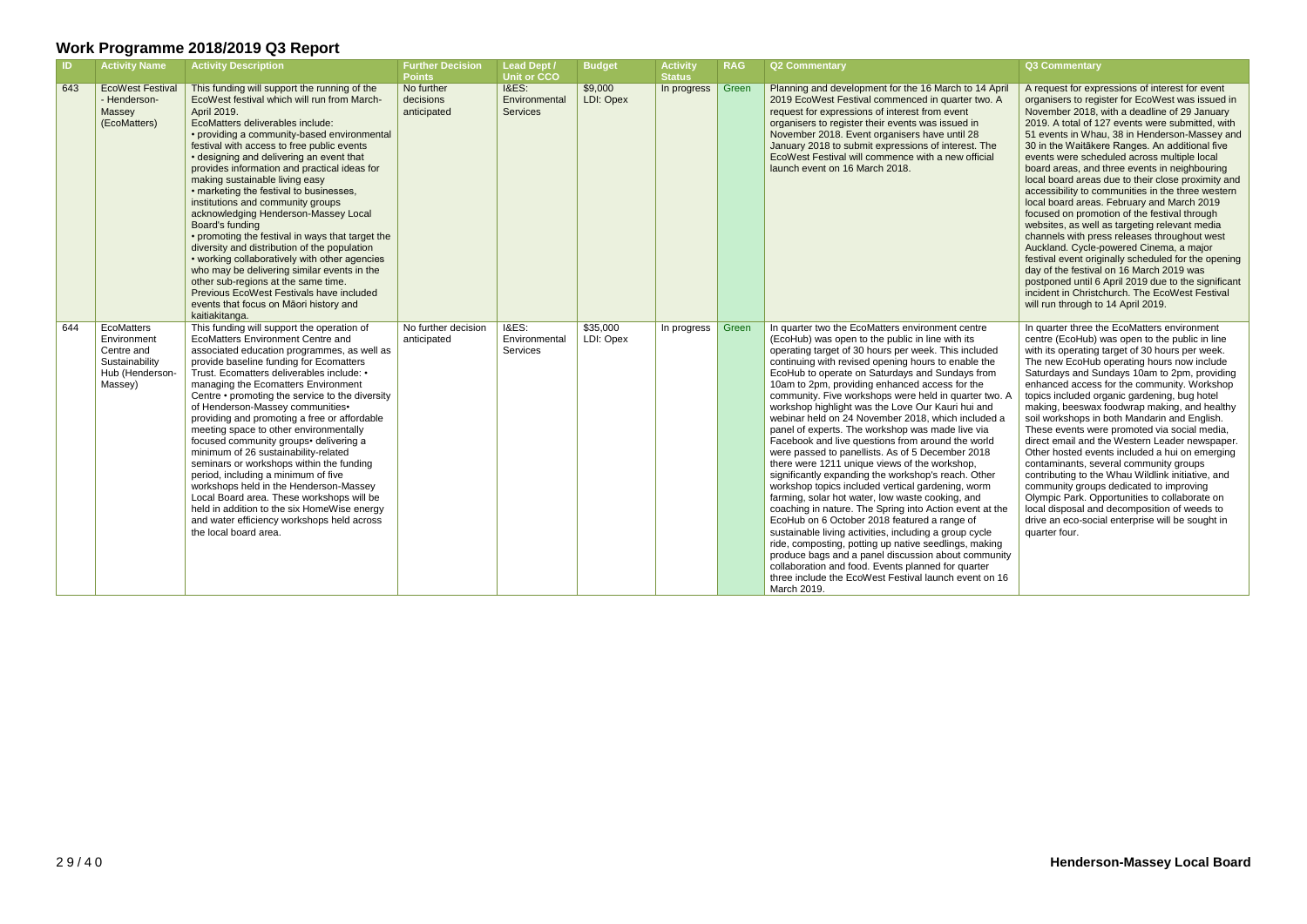| $\blacksquare$           | <b>Activity Name</b>                                                                                                                                            | <b>Activity Description</b>                                                                                                                                                                                                                                                                                                                                                                                                                                                                                                                                                                                                                                                                                                                                                                                                                                                                                                                                                                                                                                                                        | <b>Further Decision</b>                                 | <b>Lead Dept /</b>                                                         | <b>Budget</b>            | <b>Activity</b>              | <b>RAG</b> | <b>Q2 Commentary</b>                                                                                                                                                                                                                                                                                                                                                                                                                                                                                                                                    | Q3 Commentary                                                                                                                                                                                                                                                                                                                                                                                            |
|--------------------------|-----------------------------------------------------------------------------------------------------------------------------------------------------------------|----------------------------------------------------------------------------------------------------------------------------------------------------------------------------------------------------------------------------------------------------------------------------------------------------------------------------------------------------------------------------------------------------------------------------------------------------------------------------------------------------------------------------------------------------------------------------------------------------------------------------------------------------------------------------------------------------------------------------------------------------------------------------------------------------------------------------------------------------------------------------------------------------------------------------------------------------------------------------------------------------------------------------------------------------------------------------------------------------|---------------------------------------------------------|----------------------------------------------------------------------------|--------------------------|------------------------------|------------|---------------------------------------------------------------------------------------------------------------------------------------------------------------------------------------------------------------------------------------------------------------------------------------------------------------------------------------------------------------------------------------------------------------------------------------------------------------------------------------------------------------------------------------------------------|----------------------------------------------------------------------------------------------------------------------------------------------------------------------------------------------------------------------------------------------------------------------------------------------------------------------------------------------------------------------------------------------------------|
| 1239                     | New Project:<br>Henderson-<br><b>Massey North-</b><br>West Wildlink<br>Assistance<br>Programme -<br>Rutherford<br><b>College Lower</b><br><b>Field Planting</b> | The lower field at Rutherford backs directly<br>onto a fragile saltmarsh wetland area home<br>to both moho pererū (banded rail) and the<br>mātātā (fernbird). This site has been<br>identified by Auckland Council as a<br>Significant Ecological Area. There is no<br>native vegetation buffer between the field and<br>the saltmarsh and allows both pest mammals<br>and rubbish to enter the wetland area freely.<br>Community Waitakere are proposing to plant<br>approximately 3,000 native plants along the<br>entire lower field area to create a buffer of<br>vegetation, and create a larger and safer<br>habitat for the saltmarsh birds. This planting<br>would be carried out on partnership with<br>Rutherford College, the Graeme Dingle<br>Foundation and He Tohu Aroha Nursery who<br>could supply some of the native plants. A<br>budget of \$13,800 will cover plant purchases<br>and site preparation. Staff time will be<br>provided in kind from Community Waitākere.<br>The Te Atatū Marae Coalition has expressed<br>that it would like to be involved in the<br>programme. | <b>Points</b><br>No further<br>decisions<br>anticipated | <b>Unit or CCO</b><br><b>I&amp;ES:</b><br>Environmental<br><b>Services</b> | \$13,800<br>LDI: Opex    | <b>Status</b><br>In progress | Green      | A funding agreement was signed by Community<br>Waitākere in quarter two. Community Waitākere will<br>provide further updates to the local board on progress<br>of site preparation and plant supply in readiness for<br>native planting completed by the end of June 2019.                                                                                                                                                                                                                                                                              | The first round of<br>undertaken by Co<br>second round pla<br>planting day has<br>2019 and the loca<br>this.                                                                                                                                                                                                                                                                                             |
| 1240                     | New Project:<br>Henderson-<br>Massey North-<br>West Wildlink<br>Assistance<br>Programme -<br>Pest Trapping<br>Tunnels                                           | With the assistance of Community Waitākere<br>and input from pest control experts, He Tohu<br>Aroha nursery would like to build pest<br>trapping tunnels. These could be distributed<br>to the community as part of the Pest Free Te<br>Atatū and North-West Wildlink projects.<br>Participants who are completing community<br>hours at the nursery would work with the<br>nursery staff to build the traps. They would be<br>based on a proven standardised design that<br>could be used in both residential and parks<br>land. This would help tie He Tohu Aroha into<br>other community indicatives, and allow<br>reformed prisoners to learn new skills. These<br>traps could create an income source that<br>could allow more traps to be made and<br>distributed. A budget of \$7,500 would cover<br>the cost of building approximately 300 traps,<br>as well as the tools required for set up. Staff<br>time will be provided in kind by He Tohu<br>Aroha and Community Waitākere.                                                                                                         | No further<br>decisions<br>anticipated                  | <b>I&amp;ES:</b><br>Environmental<br>Services                              | \$7,500<br>LDI: Opex     | In progress                  | Amber      | A funding agreement was signed by Community<br>Waitākere in November 2018 with funds released for<br>the material costs for the production of 300 trap boxes<br>to be used for Pest Free Te Atatū. Community<br>Waitākere will provide further updates to the local<br>board on progress with this project in early 2019.                                                                                                                                                                                                                               | As the Hendersor<br>arranged to delive<br>there is a risk tha<br>Men's Shed may<br>by the end of the<br>will work alongsic<br>quarter four to mi<br>Aroha Trust has I<br>their participants.<br>February 2019 ar<br>sought a new loc<br>build the remainir<br>Shed has taken o<br>majority of the pe<br>four. The aim is fo<br>230 additional tra<br>free of charge to<br>a wider pest cont<br>strategy. |
| <b>Libraries</b><br>1099 | Provision of<br>Library Service -<br>Henderson-<br>Massey                                                                                                       | Deliver a library service - Help customers find<br>what they need, when they need it, and help<br>them navigate our services and digital<br>offerings. Providing information, library<br>collection lending services and eResources<br>as well as support for customers using library<br>digital resources, PCs and WiFi.<br>Hours of service:<br>- Massey Library for 56 hours over 7 days per<br>week. (\$637,298)<br>- Rānui Library for 56 hours over 7 days per<br>week. (\$441,664)<br>- Te Atatu Peninsula Library for 48 hours over<br>6 days per week. (\$424,955)<br>- Henderson Library for 56 hours over 7 days<br>per week. (\$819,770)                                                                                                                                                                                                                                                                                                                                                                                                                                               | No further<br>decisions<br>anticipated                  | CS: Libraries &<br>Information                                             | \$2,323,687<br>ABS: Opex | In progress                  | Green      | Massey Library had a three per cent increase in visitors<br>this quarter and a 32 per cent increase in public<br>Internet sessions for PCs and WiFi. The use of digital<br>formats continues to rise across the network<br>specifically the borrowing of eBooks, eMagazines and<br>eAudiobooks. Much daily staff interaction with<br>customers is around technology and assisting people<br>to use the full range of what the library service<br>provides, often for personal life administration or<br>interacting with government and other agencies. | Visits are down 7<br>board but our out<br><b>Henderson Librar</b><br>Circulation numb<br>quarter last year.<br>down 21% and 1<br><b>Te Atatu Peninsu</b><br>programme and<br>increase of 50%<br>New registrations<br>to this time last yo<br>be reflective of th<br>Library in the lead<br>Manawa in this q                                                                                              |

| The first round of site preparation has been<br>undertaken by Community Waitākere, with the<br>second round planned for early May 2019. The<br>planting day has been scheduled for 11 June                                                                                                                                                                                                                                                                                                                                                                                                                                                                                                                                                                                                                                                                                                                                                           |
|------------------------------------------------------------------------------------------------------------------------------------------------------------------------------------------------------------------------------------------------------------------------------------------------------------------------------------------------------------------------------------------------------------------------------------------------------------------------------------------------------------------------------------------------------------------------------------------------------------------------------------------------------------------------------------------------------------------------------------------------------------------------------------------------------------------------------------------------------------------------------------------------------------------------------------------------------|
| 2019 and the local board have been notified of                                                                                                                                                                                                                                                                                                                                                                                                                                                                                                                                                                                                                                                                                                                                                                                                                                                                                                       |
| As the Henderson Men's Shed were only<br>arranged to deliver this work in February 2019,<br>there is a risk that the total traps to be built by the<br>Men's Shed may fall short of the total 300 target<br>by the end of the financial year by 50 traps. Staff<br>will work alongside the Men's Shed throughout<br>quarter four to minimise this risk. The He Tohu<br>Aroha Trust has built 70 tracking tunnels with<br>their participants. The trust ceased operations in<br>February 2019 and Community Waitākere has<br>sought a new local community organisation to<br>build the remaining traps. The Henderson Men's<br>Shed has taken on this work and will deliver the<br>majority of the pest traps by the end of quarter<br>four. The aim is for the Men's Shed to build up to<br>230 additional traps that will be then distributed<br>free of charge to targeted households, as part of<br>a wider pest control and community engagement |
|                                                                                                                                                                                                                                                                                                                                                                                                                                                                                                                                                                                                                                                                                                                                                                                                                                                                                                                                                      |
| Visits are down 7% over the quarter across the<br>board but our outreach continues to increase.<br>Henderson Library visits are up by 8%.<br>Circulation numbers are down 24% from this<br>quarter last year. Wi-fi and PC sessions are<br>down 21% and 17% respectively.<br>Te Atatu Peninsula library numbers for<br>programme and event participants show an<br>increase of 50% from Q3 2018.<br>New registrations have a 7% decrease compared<br>to this time last year. All of these decreases will<br>be reflective of the reduced services at Massey<br>Library in the lead up to the opening of Te<br>Manawa in this quarter.                                                                                                                                                                                                                                                                                                                |
|                                                                                                                                                                                                                                                                                                                                                                                                                                                                                                                                                                                                                                                                                                                                                                                                                                                                                                                                                      |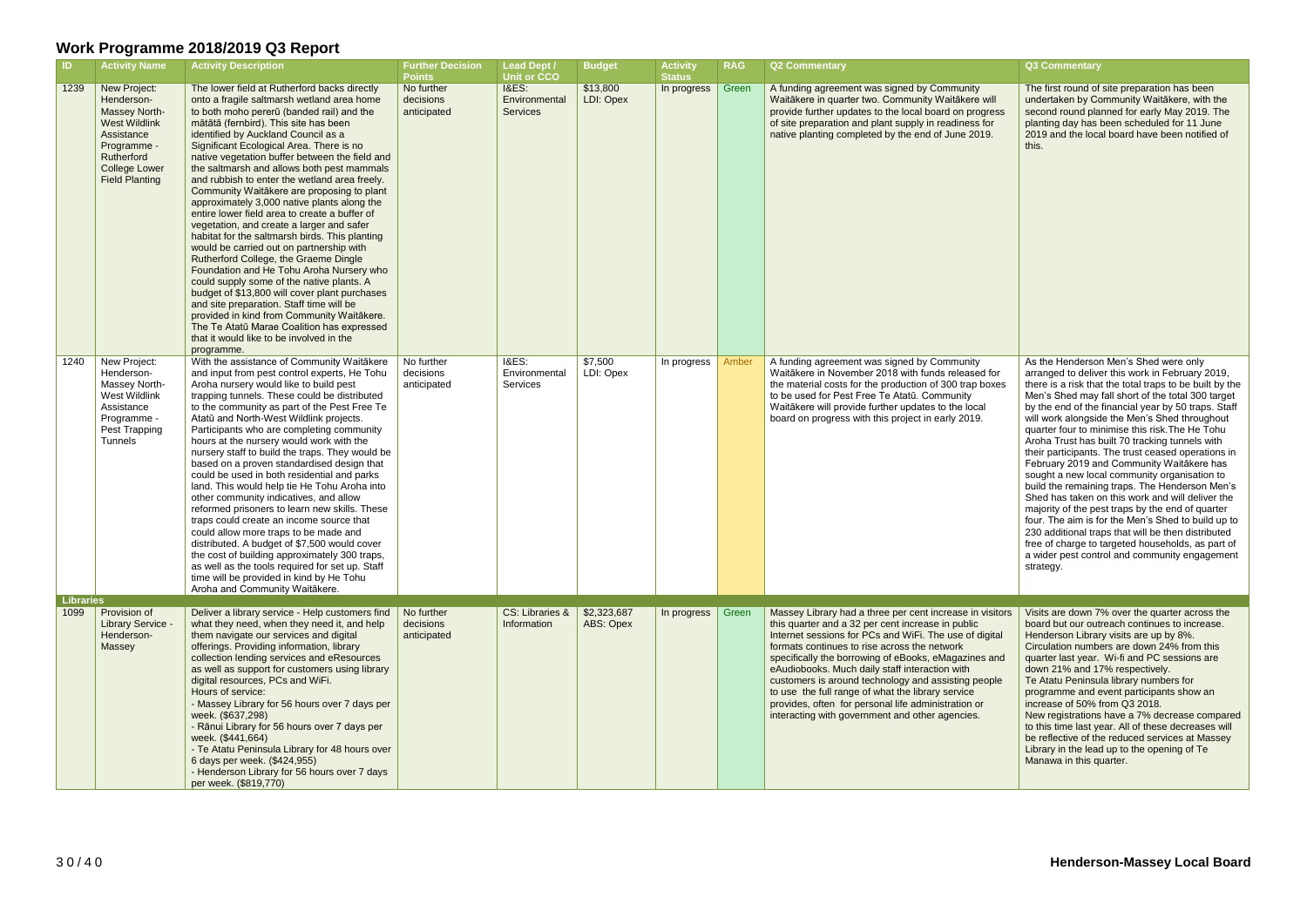| <b>ID</b> | <b>Activity Name</b>                                          | <b>Activity Description</b>                                                                                                                                                                                                                                                                                                                                        | <b>Further Decision</b><br><b>Points</b> | <b>Lead Dept /</b><br><b>Unit or CCO</b> | <b>Budget</b>          | <b>Activity</b><br><b>Status</b> | <b>RAG</b> | <b>Q2 Commentary</b>                                                                                                                                                                                                                                                                                                                                                                                                                                                                                                                                                                                                                                                                                                                                                                                                                                                                                                                                                                                                                                                                                                                                                                                                                                                                                                                                                                                                                                                                                                                                                                                                                                                       | Q3 Commentary                                                                                                                                                                                                                                                                                                                                                                                                                                                                                                                                                                                                                                                                             |
|-----------|---------------------------------------------------------------|--------------------------------------------------------------------------------------------------------------------------------------------------------------------------------------------------------------------------------------------------------------------------------------------------------------------------------------------------------------------|------------------------------------------|------------------------------------------|------------------------|----------------------------------|------------|----------------------------------------------------------------------------------------------------------------------------------------------------------------------------------------------------------------------------------------------------------------------------------------------------------------------------------------------------------------------------------------------------------------------------------------------------------------------------------------------------------------------------------------------------------------------------------------------------------------------------------------------------------------------------------------------------------------------------------------------------------------------------------------------------------------------------------------------------------------------------------------------------------------------------------------------------------------------------------------------------------------------------------------------------------------------------------------------------------------------------------------------------------------------------------------------------------------------------------------------------------------------------------------------------------------------------------------------------------------------------------------------------------------------------------------------------------------------------------------------------------------------------------------------------------------------------------------------------------------------------------------------------------------------------|-------------------------------------------------------------------------------------------------------------------------------------------------------------------------------------------------------------------------------------------------------------------------------------------------------------------------------------------------------------------------------------------------------------------------------------------------------------------------------------------------------------------------------------------------------------------------------------------------------------------------------------------------------------------------------------------|
| 1100      | Preschool<br>programming -<br>Henderson-<br>Massey            | Provide programming for preschoolers that<br>encourages early literacy, active movement,<br>and supports parents and caregivers to<br>participate confidently in their childrens' early<br>development and learning. Programmes<br>include: Wriggle and Rhyme, Rhymetime,<br>Storytime.                                                                            | No further<br>decisions<br>anticipated   | CS: Libraries &<br>Information           | <b>SO</b><br>ABS: Opex | In progress                      | Green      | Pre-school programming continues to be popular with<br>regular and new attendees across all board libraries.<br>Te Atatu has a regular bi-monthly storytime visit with<br>the local Samoan pre-school. Recently, Henderson<br>Library received the following feedback "Wishing you<br>all a very happy Christmas and New Year period.<br>Wriggle and Rhyme and Storytime have been such<br>incredible supports this year after having my first baby<br>in December last year. Alexander and I have loved the<br>fun, music and bubbles so much and they have given<br>us something to look forward to." Massey Library<br>hosted more increasingly popular, 'Dogabled'<br>storytimes in November and December which are<br>designed to increase children's confidence and safety<br>around dogs. The four board libraries attracted more<br>than 2500 children and parents/caregivers to in-house<br>pre-school programmes this quarter.                                                                                                                                                                                                                                                                                                                                                                                                                                                                                                                                                                                                                                                                                                                                   | Pre-school programming continues to be popular<br>with regular and new attendees across all<br>Henderson-Massey libraries.                                                                                                                                                                                                                                                                                                                                                                                                                                                                                                                                                                |
| 1101      | Children and<br>Youth<br>engagement -<br>Henderson-<br>Massey | Provide children and youth services and<br>programming which encourage learning,<br>literacy and social interaction. Engage with<br>children, youth and whanau along with local<br>schools to support literacy and grow<br>awareness of library resources. Provide a<br>flagship language and literacy-building<br>summer reading programme for 5-13 year<br>olds. | No further<br>decisions<br>anticipated   | CS: Libraries &<br>Information           | \$0ABS: Opex           | In progress $\parallel$          | Green      | Local schools were visited by children's librarians to<br>promote the summer reading programme Kia māia to<br>whai/ Dare to Explore. By December end, registration<br>numbers were strong, with over 600 children registered<br>in the programme which will finish at the end of<br>January. A range of reading challenges and other<br>activities have been on offer so far including<br>Quivervision where an app makes children's pictures<br>come to life with augmented reality. The October<br>school holiday programme attracted 664 participants<br>across all four libraries. Te Atatu Library hosted the<br>senior syndicate from Edmonton School offering<br>lessons on getting the most out of your public library<br>and other fun activities. Such was the success that<br>more visits have been requested and are planned for<br>next year. Te Atatu Intermendiate visited and provided<br>an artwork depicting the Sufferage 125 movement. At<br>Ranui Library initial meetings have been held and<br>planning is underway with organisers of the Tuvaluan<br>Learning Centre to enable Tuvaluan children in Ranui<br>to create their own stories/content which can then be<br>published by Auckland Libraries. This will gain impetus<br>in early 2019. Over the summer, Henderson has been<br>showing Summer Shorts, a collection of home grown<br>films produced by local teens on a variety of topics<br>such as immigration and bullying. Also at Henderson,<br>the West Auckland Mentoring group have been running<br>peer mentoring sessions on Thursday nights with good<br>attendance of local teenagers keen to prepare well for<br>NZCEA exams. | The Kia Māia te Whai/ Dare to Explore summer<br>reading programme ended in January and wrap-<br>up parties were held with families enjoying pizza<br>and a performance by O Moana Nui at<br>Henderson Library. Ranui attendees enjoyed a<br>performance of the science of bubbles and a<br>participant from Te Atatu Peninsula Library had<br>completed all 60 challenges. With the new school<br>term beginning our services to children and youth<br>have gained momentum. There is increased<br>demand for storytime activities for youth with<br>special needs. Te Atatu Peninsula Library<br>continues with Edmonton School senior class<br>visits for the Library Skills programme. |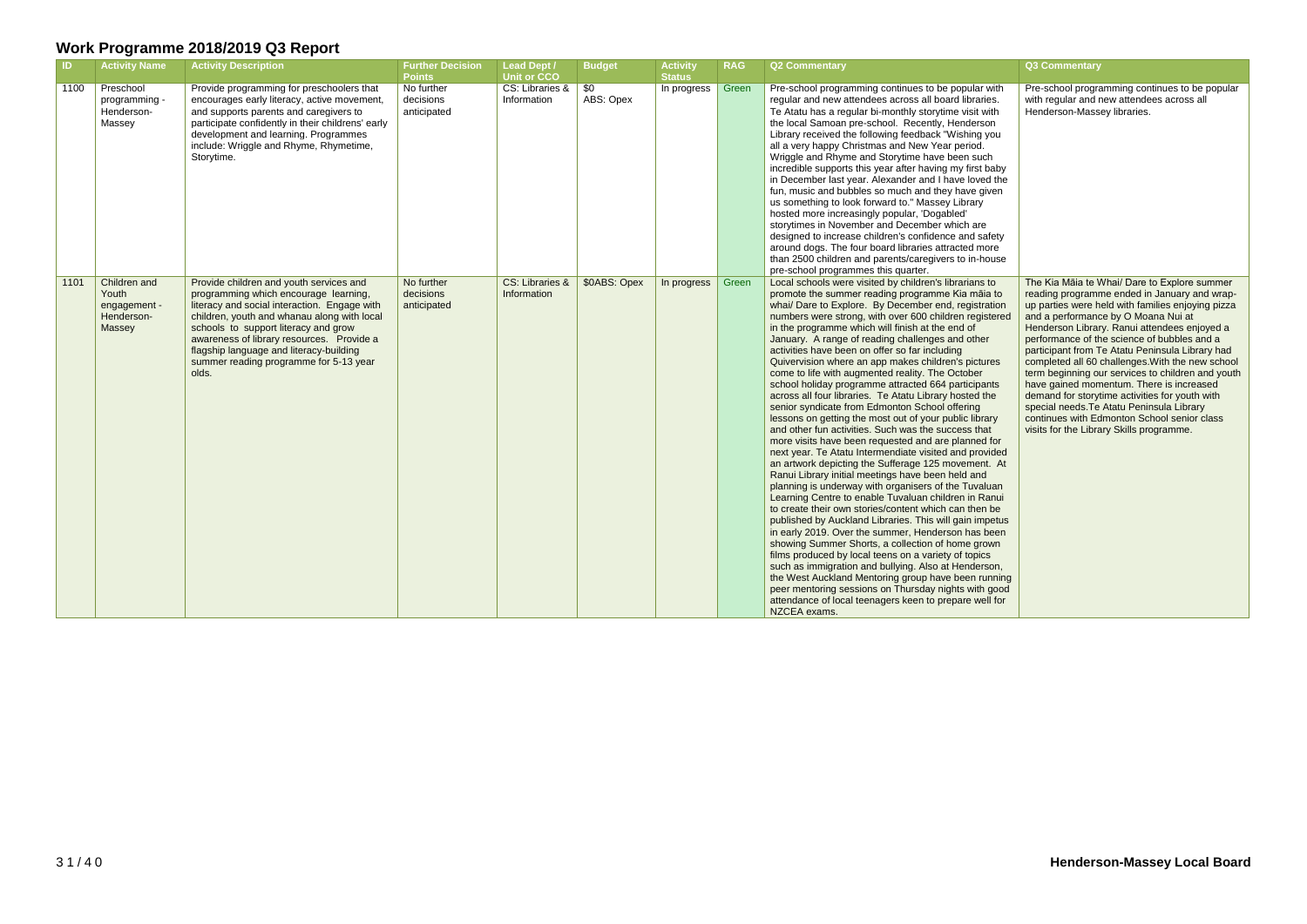| -ID. | <b>Activity Name</b>                                                                                                                                         | <b>Activity Description</b>                                                                                                                                                                                                                                                                                                                                                                        | <b>Further Decision</b><br><b>Points</b> | <b>Lead Dept /</b><br>Unit or CCO | <b>Budget</b>     | <b>Activity</b><br><b>Status</b> | <b>RAG</b> | Q2 Commentary                                                                                                                                                                                                                                                                                                                                                                                                                                                                                                                                                                                                                                                                                                                                                                                                                                                                                                                                                                                                                                                                                                                                                                                                                                                                                                                                                                                                                                                                                                     | Q3 Commentary                                                                                                                                                                                                                                                                                                                                                                                                                                                                                                                                                                                                                                                                                                                                                                                                                                                                                                                                                                                                                                                                                                                                                                                                                |
|------|--------------------------------------------------------------------------------------------------------------------------------------------------------------|----------------------------------------------------------------------------------------------------------------------------------------------------------------------------------------------------------------------------------------------------------------------------------------------------------------------------------------------------------------------------------------------------|------------------------------------------|-----------------------------------|-------------------|----------------------------------|------------|-------------------------------------------------------------------------------------------------------------------------------------------------------------------------------------------------------------------------------------------------------------------------------------------------------------------------------------------------------------------------------------------------------------------------------------------------------------------------------------------------------------------------------------------------------------------------------------------------------------------------------------------------------------------------------------------------------------------------------------------------------------------------------------------------------------------------------------------------------------------------------------------------------------------------------------------------------------------------------------------------------------------------------------------------------------------------------------------------------------------------------------------------------------------------------------------------------------------------------------------------------------------------------------------------------------------------------------------------------------------------------------------------------------------------------------------------------------------------------------------------------------------|------------------------------------------------------------------------------------------------------------------------------------------------------------------------------------------------------------------------------------------------------------------------------------------------------------------------------------------------------------------------------------------------------------------------------------------------------------------------------------------------------------------------------------------------------------------------------------------------------------------------------------------------------------------------------------------------------------------------------------------------------------------------------------------------------------------------------------------------------------------------------------------------------------------------------------------------------------------------------------------------------------------------------------------------------------------------------------------------------------------------------------------------------------------------------------------------------------------------------|
| 1102 | Support customer<br>and community<br>connection and<br>Celebrate cultural<br>diversity and local<br>places, people<br>and heritage -<br>Henderson-<br>Massey | Provide services and programmes that<br>facilitate customer connection with the library<br>and empowers communities through<br>collaborative design and partnerships with<br>Council and other agencies. Celebrate local<br>communities, cultural diversity and heritage.<br>Gather, protect and share the stories, old and<br>new, that celebrate our people, communities<br>and Tāmaki Makaurau. | No further<br>decisions<br>anticipated   | CS: Libraries &<br>Information    | \$0<br>ABS: Opex  | In progress                      | Green      | A monthly movie club started after consultation with<br>retired/older customers at Ranui Library. During Diwali,<br>residents of St Margarets enjoyed a Indian craft<br>activities at Te Atatu Peninsula and elsewhere there<br>were Diwali themed storytimes and music and<br>workshops by the Auckland Jharna-Kala Indian group.<br>Dr Pooja presented holistic health talks in the four<br>libraries. The 'Waves Trust Violence Free' art<br>installation 'Doors' rotated around all 4 libraries and<br>was well received by all the communities. Korean water<br>colourists exhibited their work at Henderson and the art<br>was much admired by customers. Research West<br>launched their exhibition, Mokaa express: land of<br>opportunity detailing the experiences of 125 Indian<br>settlers in New Zealand. During December, Christmas<br>story times were held in all libraries and were well<br>attended. Three Christmas concerts were held at<br>Ranui Library: a local ukelele group, a youth group and<br>a Chinese cultural group. This prompted written<br>feedback "Plenty of choices, friendly staff who always<br>have a range of activities to suit all ages. It's great to<br>see all the children reading, singing and listening to<br>stories. Well done Ranui Library". In Massey Library,<br>'Work Connect Drop-in- Sessions' were offered to<br>support skilled migrants finding employment. Massey<br>hosted a 'Have Your Say Session' on the 'Public Safety<br>and Nuisance Bylaw'. | After a brief break for the summer, the Whau<br>ACE Job Ready group were back offering drop-in<br>sessions for job seekers in the Henderson-<br>Massey board area. Several Council related<br>public consultations have been available in<br>libraries this quarter seeking feedback on the<br>2020 budget, dogs, water and the Waikumete<br>Cemetery extension.<br>EcoWest movies in collaboration with The<br>Outlook for Someday have been showing in<br>Henderson and Te Atatu libraries. Lunar New<br>Year was celebrated with special story times and<br>performances in all Local Board libraries. Pasifika<br>month was celebrated with the Te Moana nui a<br>Kiva exhibition in Henderson's JT Diamond<br>Room featuring images from Polyfest held in<br>previous years.<br>A successful 'Stars of Pasifik Poetry' event was<br>attended by approximately 130 people at Te<br>Atatu Peninsula Library and the Pacific Mamas<br>facilitated two special story times with weaving<br>and drumming at Ranui Library. Te Atatu<br>Peninsula Library was represented at Kite Day by<br>staff and a mobile library. Ranui Heart Story<br>exhibition, which runs until May, connected<br>communities through storytelling. |
| 1103 | <b>Celebrating Te</b><br>Ao Māori and<br>strengthing<br>responsiveness<br>to Māori.<br>Whakatipu i te<br>reo Māori -<br>Henderson-<br>Massey                 | Celebrating te ao Māori with events and<br>programmes including regionally coordinated<br>and promoted programmes: Te Tiriti o<br>Waitangi, Matariki and Māori Language<br>Week. Engaging with Iwi and Māori<br>organisations. Whakatipu i te reo Māori -<br>champion and embed te reo Māori in our<br>libraries and communities.                                                                  | No further<br>decisions<br>anticipated   | CS: Libraries &<br>Information    | \$0<br>ABS: Opex  | In progress                      | Green      | Karapu Kōrero continues at Te Atatu Peninsula with a<br>core group of people. A project was co-designed with<br>Māori specialist librarians from Henderson-Massey and<br>Te Kura Kaupapa o te Kotuku ki students and teachers.<br>The design challenge was "how do we engage kura"<br>kaupapa to connect with Auckland Libraries resources".<br>Working with the Mobile Libraries team, staff then<br>delivered a programme to 127 kura kaupapa students<br>using resources that kura identified as useful.<br>Outreach to Puawairua Kohanga Reo continues. In<br>Henderson-Massey Board we are fortunate to have<br>library staff fluent in te reo Māori to enable successful<br>outcomes.                                                                                                                                                                                                                                                                                                                                                                                                                                                                                                                                                                                                                                                                                                                                                                                                                       | Karapu Korero group celebrated its 1 year<br>anniversary in March, with a core group of 6 to 8<br>people attending at Te Atatu Peninsula Library<br>each week.                                                                                                                                                                                                                                                                                                                                                                                                                                                                                                                                                                                                                                                                                                                                                                                                                                                                                                                                                                                                                                                               |
| 1104 | Learning and<br>Literacy<br>programming and<br>digital literacy<br>support -<br>Henderson-<br>Massey                                                         | Provide learning programmes and events<br>throughout the year. Support our customers<br>to embrace new ways of doing things. Lift<br>literacy in the communities that need it most.<br>Help customers and whanau learn and grow,<br>and provide opportunities for knowledge<br>creation and innovation.                                                                                            | No further<br>decisions<br>anticipated   | CS: Libraries &  <br>Information  | -\$0<br>ABS: Opex | In progress                      | Green      | A group of teenage students from a local kura kaupapa<br>who were attending classes at the Community Centre<br>also attended digital classses at Te Atatu Library. Book<br>a Librarian sessions continue to be popular in all four<br>libraries, supporting customers with writing CVs and job<br>hunting, help with digital devices and setting online<br>accounts for social media, banking and other<br>transactions. Monthly book chat sessions continue at<br>Henderson and Ranui libraries. 'Work Ready' drop in<br>sessions at Henderson continue to support locals who<br>are looking for employment.                                                                                                                                                                                                                                                                                                                                                                                                                                                                                                                                                                                                                                                                                                                                                                                                                                                                                                     | Book a Librarian sessions continue to be popular<br>in all Massey-Henderson libraries, supporting<br>customers with CVs and job hunting, help with<br>digital devices, social media, banking and other<br>transactions. Ranui Library have signed up 10<br>families to the Spark Jump internet programme<br>this quarter. A workshop using the online<br>resource Dragonsource was well attended by<br>Chinese customers at Te Atatu Peninsula Library.<br>Book chat continues at Henderson with a<br>dedicated group of attendees discussing their<br>reading. Visits to Senior Club and Waitakere<br>Gardens in Henderson and St. Margarets in Te<br>Atatu Peninsula continue to deliver assistance to<br>seniors looking to develop their tech skills.                                                                                                                                                                                                                                                                                                                                                                                                                                                                    |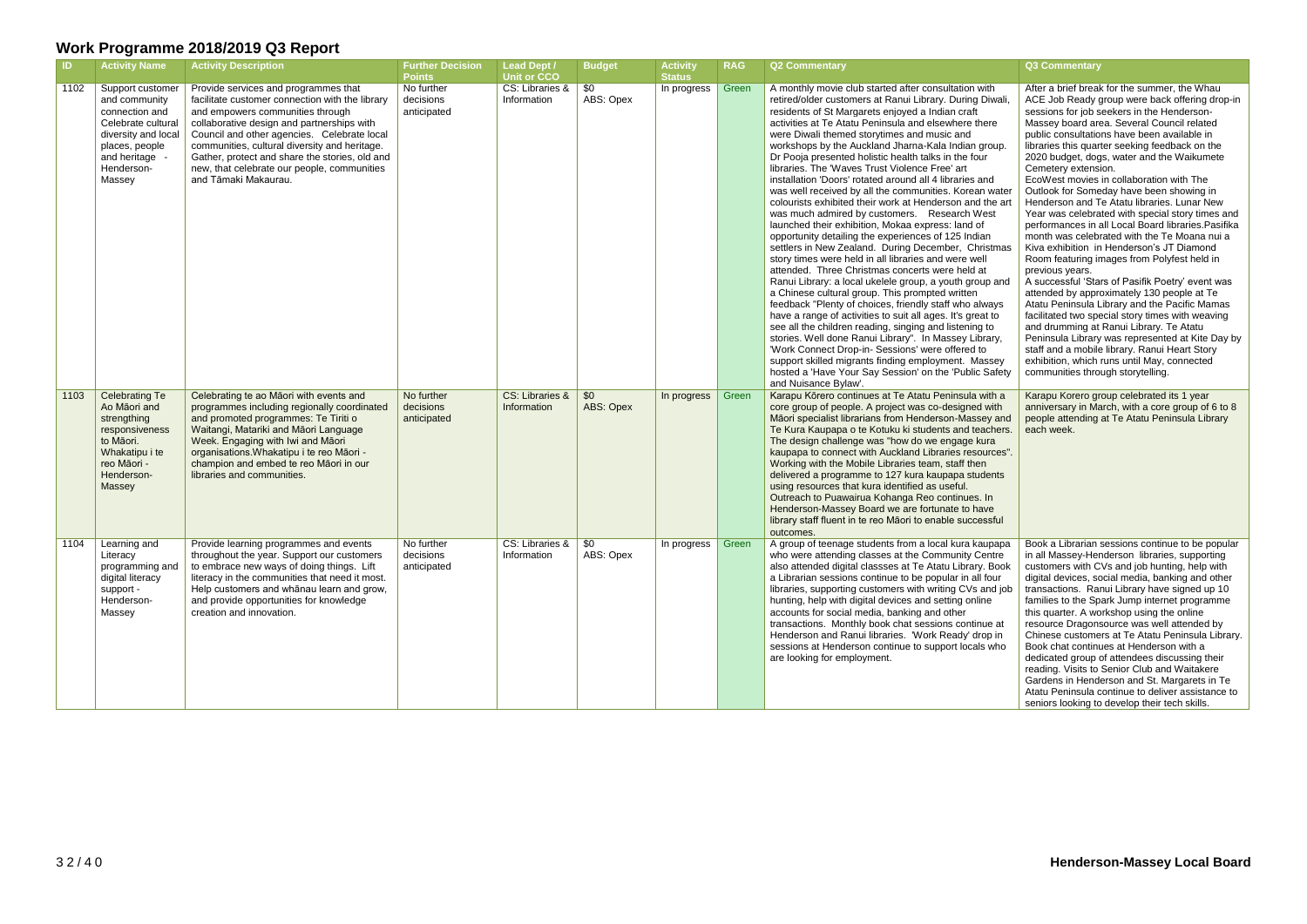|                     | Q3 Commentary                                                                                                                                         |
|---------------------|-------------------------------------------------------------------------------------------------------------------------------------------------------|
| ) in<br><b>ards</b> | PopUp Business School contracted and will run<br>from 29th April to 10th May 2019 in partnership<br>with Whau and Puketapapa Local Boards and<br>MSD. |
| has                 | Grant paid to the recipient. The Kitchen Project<br>has recruited its third cohort.                                                                   |

| $\blacksquare$ | <b>Activity Name</b>                     | <b>Activity Description</b>                                                                                                                                                                                                                                                                                                                                                                                                                                                                                                                                                                                                                                                                                                                                                                                                                                                                                                                                                                                                                                                                                                                                                                                                                                                                                             | <b>Further Decision</b><br><b>Points</b>                                                                                                                                                                                                                                                                                                                                                                              | <b>Lead Dept /</b><br><b>Unit or CCO</b> | <b>Budget</b>         | <b>Activity</b> | <b>RAG</b> | <b>Q2 Commentary</b>                                                                                                    | Q3 Commentary                                                   |
|----------------|------------------------------------------|-------------------------------------------------------------------------------------------------------------------------------------------------------------------------------------------------------------------------------------------------------------------------------------------------------------------------------------------------------------------------------------------------------------------------------------------------------------------------------------------------------------------------------------------------------------------------------------------------------------------------------------------------------------------------------------------------------------------------------------------------------------------------------------------------------------------------------------------------------------------------------------------------------------------------------------------------------------------------------------------------------------------------------------------------------------------------------------------------------------------------------------------------------------------------------------------------------------------------------------------------------------------------------------------------------------------------|-----------------------------------------------------------------------------------------------------------------------------------------------------------------------------------------------------------------------------------------------------------------------------------------------------------------------------------------------------------------------------------------------------------------------|------------------------------------------|-----------------------|-----------------|------------|-------------------------------------------------------------------------------------------------------------------------|-----------------------------------------------------------------|
|                | <b>Local Economic Development: ATEED</b> |                                                                                                                                                                                                                                                                                                                                                                                                                                                                                                                                                                                                                                                                                                                                                                                                                                                                                                                                                                                                                                                                                                                                                                                                                                                                                                                         |                                                                                                                                                                                                                                                                                                                                                                                                                       |                                          |                       | <b>Status</b>   |            |                                                                                                                         |                                                                 |
| 612            | H-M Pop-up<br><b>Business School</b>     | Henderson-Massey has a low number of jobs<br>per resident and the quality of jobs is lower<br>than average. Many people commute out of<br>the area for work.<br>The Pop-Up Business School provides a free<br>10 day business school to provides<br>education, support for local people interested<br>in starting their own business.<br>Examples elsewhere have had positive<br>results in terms of the numbers of businesses<br>established.<br>By supporting local residents by providing<br>entrepreneurial training the generation of<br>local businesses will be increased and local<br>employment opportunities provided.                                                                                                                                                                                                                                                                                                                                                                                                                                                                                                                                                                                                                                                                                        | This project could<br>proceed with<br>unspent 2017/18<br>funds. If so this<br>funding may not be<br>required, unless a<br>follow-on event is<br>required i.e.<br>another pop-up<br>school to run if the<br>first is successful.<br>Or supporting<br>attendees of the<br>first school further.<br>Alternatively similar<br>programmes in<br>partnership with<br><b>Waipareira Trust</b><br>are also being<br>explored. | ATEED: Local<br>Economic<br>Growth       | \$7,500<br>LDI: Opex  | Approved        | Green      | It is possible to run this event in May / June 2019 in<br>partnership with Whau and Puketapapa Local Boards<br>and MSD. | PopUp Business<br>from 29th April to<br>with Whau and P<br>MSD. |
| 617            | Support for the<br>Kitchen Project       | The Kitchen Project is an initiative<br>established in Henderson. The project aims<br>to supporting food entrepreneurs who are<br>starting out, providing them with affordable<br>commercial kitchen space for product<br>development and business mentoring to<br>provide sound business skills. It is<br>envisioned that The Kitchen Project will<br>provide an opportunity for those who would<br>not have access to business support,<br>including but not limited to Youth and the<br>migrant communities.A pilot intake of<br>participants commenced on the project in<br>March 2018. The current participants are<br>doing very well and one has launched his<br>product and his website see<br>https://www.sweetandme.co.nz/The project is<br>funded by Panuku Development Auckland,<br>ATEED and income from participants. To be<br>sustainable the project needs to attract<br>further sponsorship. A project manager has<br>been appointed by ATEED to ensure the<br>financial sustainability of the project going<br>forward. The project are very keen to get the<br>recruitment for the next cohort underway in<br>July for a September start date and need<br>funds for this to happen. This project will<br>provide sponsorship to the project while it<br>establishes and attracts additional funding. | Should the Pop-Up<br><b>Business School</b><br>(SharePoint ID 612)<br>resource not be<br>required (if funded<br>using 2017/18<br>deferred funds)<br>then it is<br>recommended that<br>funding also<br>support the Kitchen<br>Project to secure its<br>future while<br>additional external<br>sponsorship is<br>sought.                                                                                                | ATEED: Local<br>Economic<br>Growth       | \$10,000<br>LDI: Opex | Completed       | Green      | Grant paid to the recipient. The Kitchen Project has<br>recruited its second cohort.                                    | Grant paid to the<br>has recruited its t                        |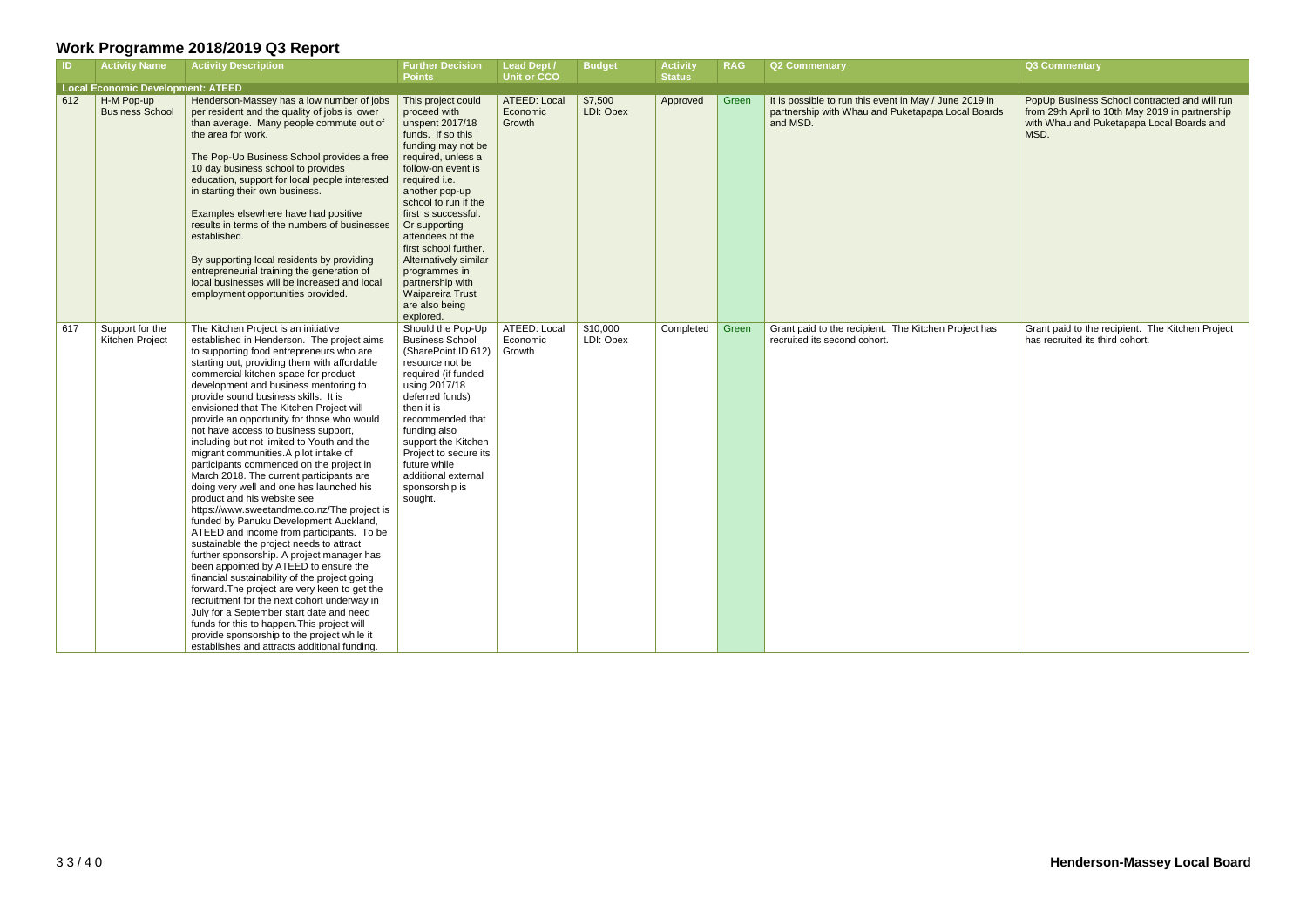| $\blacksquare$ | <b>Activity Name</b>                               | <b>Activity Description</b>                                                                                                                                                                                                                                                                                                                                                                                                                                                                                                                                                                                                                                                                                                                                                                                                                                                                              | <b>Further Decision</b><br><b>Points</b>                                            | <b>Lead Dept /</b><br><b>Unit or CCO</b>  | <b>Budget</b>         | <b>Activity</b><br><b>Status</b> | <b>RAG</b> | <b>Q2 Commentary</b>                                                                                                                                                                                                                                                                                                                                                                | <b>Q3 Commentary</b>                                                                                                                                                                                                                                                                                                                                                                                                                                                                                                                                                                                |
|----------------|----------------------------------------------------|----------------------------------------------------------------------------------------------------------------------------------------------------------------------------------------------------------------------------------------------------------------------------------------------------------------------------------------------------------------------------------------------------------------------------------------------------------------------------------------------------------------------------------------------------------------------------------------------------------------------------------------------------------------------------------------------------------------------------------------------------------------------------------------------------------------------------------------------------------------------------------------------------------|-------------------------------------------------------------------------------------|-------------------------------------------|-----------------------|----------------------------------|------------|-------------------------------------------------------------------------------------------------------------------------------------------------------------------------------------------------------------------------------------------------------------------------------------------------------------------------------------------------------------------------------------|-----------------------------------------------------------------------------------------------------------------------------------------------------------------------------------------------------------------------------------------------------------------------------------------------------------------------------------------------------------------------------------------------------------------------------------------------------------------------------------------------------------------------------------------------------------------------------------------------------|
| 648            | <b>Young Enterprise</b><br>Scheme (HM)             | The Auckland Chamber of Commerce, on<br>behalf of the Young Enterprise Trust, delivers<br>the Young Enterprise Scheme (YES) in<br>Auckland. ATEED as the economic<br>development agency is a strategic partner<br>supporting the delivery of YES. YES is a<br>practical, year-long programme for year 12<br>and 13 students. Through the programme,<br>students develop creative ideas into actual<br>businesses, complete with real products and<br>services and experience real profit and loss.<br>The funding from the local board will support<br>the delivery of the Young Enterprise Scheme<br>Kick Start Days in February 2019. The Kick<br>Start days are held in sub-regions (north,<br>south, east, central/west) and are the first day<br>students get to meet the Young Enterprise<br>team, and find out about their 2019 year,<br>what YES is all about, and what is in store for<br>them. | No further<br>decisions<br>anticipated                                              | <b>ATEED: Local</b><br>Economic<br>Growth | \$2,000<br>LDI: Opex  | Completed                        | Green      | The Auckland Chamber of Commerce invoiced for the<br>allocated funds from local boards and payment has<br>been made.                                                                                                                                                                                                                                                                | The Auckland Chamber of Commerce invoiced<br>for the allocated funds from local boards and<br>payment has been made.                                                                                                                                                                                                                                                                                                                                                                                                                                                                                |
| 2844           | PopUp Business<br>School (using<br>deferred funds) | Henderson-Massey has a low number of jobs<br>per resident and the quality of jobs is lower<br>than average. Many people commute out of<br>the area for work. The Pop-Up Business<br>School provides a free 10 day business<br>school to provides education, support for<br>local people interested in starting their own<br>business. Examples elsewhere have had<br>positive results in terms of the numbers of<br>businesses established.By supporting local<br>residents by providing entrepreneurial<br>training the generation of local businesses<br>will be increased and local employment<br>opportunities provided. Note: the budget for<br>this activity is deferred from 2017/2018.                                                                                                                                                                                                           | No further<br>decisions<br>anticipated                                              | ATEED: Local<br>Economic<br>Growth        | \$23,000<br>LDI: Opex | Completed                        | Green      | A summary report of outcomes is available and can be<br>circulated to the Local Board.                                                                                                                                                                                                                                                                                              | Completed in Q2                                                                                                                                                                                                                                                                                                                                                                                                                                                                                                                                                                                     |
| 2846           | <b>Green Tech Hub</b><br>feasibility               | Feasibility study to see if there is demand<br>and a need for a shared working space in<br>Henderson for small businesses with an<br>environmental sustainability focus.<br>Note: the budget for this activity is deferred<br>from 2017/2018.<br>ATEED are also part funding this work.                                                                                                                                                                                                                                                                                                                                                                                                                                                                                                                                                                                                                  | No further<br>decisions<br>anticipated                                              | ATEED: Local<br>Economic<br>Growth        | \$22,000<br>LDI: Opex | In progress                      | Green      | Feasibility study reported back and this has been<br>discussed internally with a view to presenting to the<br>ATEED Leadership Team before deciding on next<br>steps. Report will be made available to the local board<br>in Q3.                                                                                                                                                    | Feasibility study presented to Local Board at a<br>Workshop in February detailing plans to develop<br>a site in Henderson as a green sector hub. Next<br>stage is to finalise an investment case to secure<br>funding to establish the facility.                                                                                                                                                                                                                                                                                                                                                    |
|                | <b>Parks, Sport and Recreation</b>                 |                                                                                                                                                                                                                                                                                                                                                                                                                                                                                                                                                                                                                                                                                                                                                                                                                                                                                                          |                                                                                     |                                           |                       |                                  |            |                                                                                                                                                                                                                                                                                                                                                                                     |                                                                                                                                                                                                                                                                                                                                                                                                                                                                                                                                                                                                     |
| 441            | <b>HM: Connections</b><br>Plan<br>Development      | Development of a connections plan for the<br>Henderson-Massey Local Board area. This<br>plan will identify walking and cycling<br>connections throughout the local board area<br>and determine service provision.<br>This is a colllaboration with Auckland<br>Transport who are involved with advisory<br>information and input role.                                                                                                                                                                                                                                                                                                                                                                                                                                                                                                                                                                   | Formal adoption of<br>the plan is<br>anticipated in Q4 at<br>a business<br>meeting. | CS: PSR: Park<br>Services                 | \$40,000<br>LDI: Opex | In progress                      | Green      | The first Working Group meeting took place on 26<br>November to gain an understanding of other council<br>projects that would contribute to the Connections Plan<br>and to discuss the engagement process. The local<br>board supported the engagement process at their<br>workshop on 27 November. Engagement with targeted<br>stakeholders will take place early in the new year. | Key stakeholder engagement was undertaken on<br>12 February 2019. The draft connections plan<br>has been updated to incorporate feedback. This<br>project was discussed at the March North-West<br>Mana Whenua Forum. Public engagement took<br>place on Sunday 24 February at the Come Fly A<br>Kite event at Harbourview-Orangihina. Another<br>engagement session will take place on 6 April at<br>Te Manawa Community Day. Feedback is also<br>being sought via Have Your Say on the Auckland<br>Council website. The draft report will be<br>presented to the local board at a workshop in Q4. |
| 442            | HM: Parks<br><b>Opening Events</b>                 | Delivery of opening events for key park<br>projects. Projects to be identified by the<br>Local Board.<br>This includes a FY17/18 budget deferral of<br>\$5,000.                                                                                                                                                                                                                                                                                                                                                                                                                                                                                                                                                                                                                                                                                                                                          | No further<br>decisions<br>anticipated                                              | CS: PSR: Park<br><b>Services</b>          | \$15,000<br>LDI: Opex | In progress                      | Green      | This item will be reported on by the Events Team as<br>budget has been transferred from PSR to ACE                                                                                                                                                                                                                                                                                  | This item will be reported on by the Events Team<br>as budget has been transferred from PSR to ACE                                                                                                                                                                                                                                                                                                                                                                                                                                                                                                  |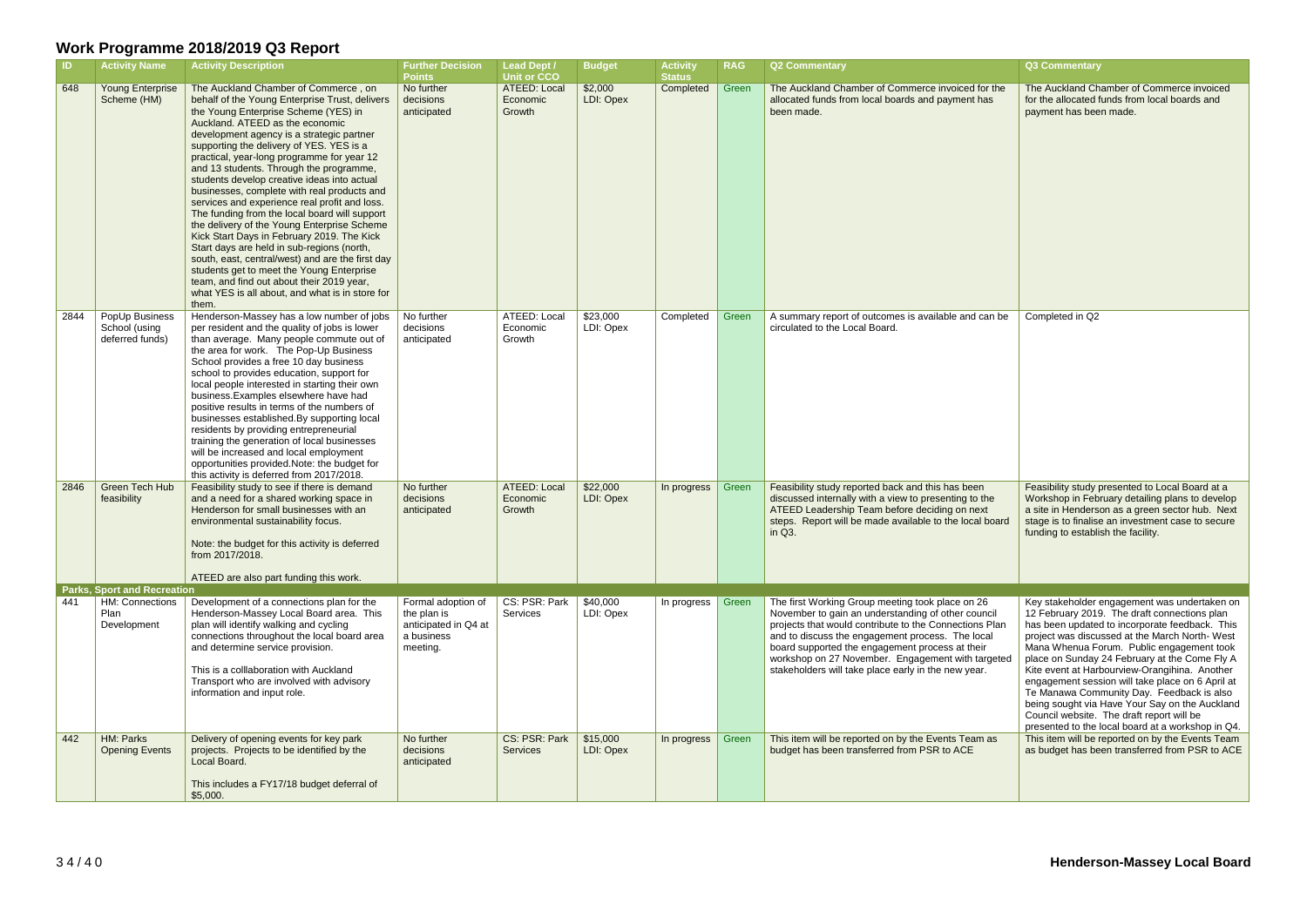| IID. | <b>Activity Name</b>                                                                                  | <b>Activity Description</b>                                                                                                                                                                                                                                                                                                                                                                                                                                                                                                                                                                                                                                                                                                                                                                                                                                         | <b>Further Decision</b><br><b>Points</b>                                                                                             | <b>Lead Dept /</b><br><b>Unit or CCO</b> | <b>Budget</b>         | <b>Activity</b><br><b>Status</b> | <b>RAG</b> | <b>Q2 Commentary</b>                                                                                                                                                                                                                                                                                                                                                                                               | Q3 Commentary                                                                                                                                                                                                                                                                             |
|------|-------------------------------------------------------------------------------------------------------|---------------------------------------------------------------------------------------------------------------------------------------------------------------------------------------------------------------------------------------------------------------------------------------------------------------------------------------------------------------------------------------------------------------------------------------------------------------------------------------------------------------------------------------------------------------------------------------------------------------------------------------------------------------------------------------------------------------------------------------------------------------------------------------------------------------------------------------------------------------------|--------------------------------------------------------------------------------------------------------------------------------------|------------------------------------------|-----------------------|----------------------------------|------------|--------------------------------------------------------------------------------------------------------------------------------------------------------------------------------------------------------------------------------------------------------------------------------------------------------------------------------------------------------------------------------------------------------------------|-------------------------------------------------------------------------------------------------------------------------------------------------------------------------------------------------------------------------------------------------------------------------------------------|
| 443  | HM: Play<br>Provision<br>Assessment                                                                   | Complete service provision assessment to<br>identify gaps in play provision and types of<br>play experiences provided, to inform and<br>prioritise projects for investigation, design<br>and project delivery requirements.                                                                                                                                                                                                                                                                                                                                                                                                                                                                                                                                                                                                                                         | Q3 workshop<br>presentation the<br>draft report. Formal<br>adoption of the plan<br>is anticipated in Q4<br>at a business<br>meeting. | CS: PSR: Park<br>Services                | \$20,000<br>LDI: Opex | In progress                      | Green      | Professional services were awarded in October.<br>Information gathering is currently underway and site<br>inspections will be undertaken over December 2018<br>and January 2019. It is anticipated that the draft report<br>will be presented to the local board at a workshop in<br>Q3 at the 80% completion stage.                                                                                               | The draft report was presented and discussed at<br>a workshop with the local board on 12 March<br>2019. Work on the document has continued and<br>the updated draft report will be discussed again<br>with the board in late April prior to a business<br>meeting scheduled for May 2019. |
| 445  | HM: Henderson<br><b>Valley Park</b><br>Equestrian<br><b>Facilities FY19</b>                           | Continue to support Henderson Valley Pony<br>Club and West Auckland Riding for Disabled<br>Association to develop equestrian facilities at<br>Henderson Valley Park.                                                                                                                                                                                                                                                                                                                                                                                                                                                                                                                                                                                                                                                                                                | Findings will be<br>analysed and<br>presented to a<br>workshop with local<br>board in Q4.                                            | CS: PSR:<br>Active<br>Recreation         | \$30,000<br>LDI: Opex | In progress                      | Green      | Ongoing discussions with Henderson Valley Pony Club<br>and West Auckland Riding for Disabled Association.<br>Workshop planned for Q2 did not take place and is<br>rescheduled in Q3.                                                                                                                                                                                                                               | Ongoing discussions with Henderson Valley Pony<br>Club and West Auckland Riding for Disabled<br>Association. Workshop with local board will be<br>rescheduled to Q4.                                                                                                                      |
| 446  | HM: Waitakere<br>Regional Hockey<br><b>Turf Trust Facility</b><br>Partnership FY19                    | Continue to support Waitakere Regional Turf<br>Trust towards completion of toilet and<br>changing facilities for hockey turf and<br>Henderson High School. Facility partnership<br>grants totalling \$217,000 to Waitakere<br>Regional Hockey Turf Trust. LDI Opex not<br>required; Staff time only for 2018/2019.                                                                                                                                                                                                                                                                                                                                                                                                                                                                                                                                                  | No further<br>decisions<br>anticipated                                                                                               | CS: PSR:<br>Active<br>Recreation         | \$0<br>ABS: Opex      | In progress                      | Green      | Planning consultant engaged by the trust, and resource<br>consent application was submitted in Quarter 2. Project<br>control group meetings are ongoing; discussions to<br>refine design ahead of detailed design phase which will<br>follow granting of resource consent.                                                                                                                                         | Resource consent obtained. Architect engaged<br>and detailed design underway. Project control<br>group meetings are ongoing.                                                                                                                                                              |
| 474  | HM: specific<br>implementation<br>plan for<br><b>Auckland's Urban</b><br>Forest (Ngahere)<br>Strategy | Develop a local board specific programme<br>which will identify, increase and protect<br>Auckland's Urban Forest (Ngahere).<br>Information sessions were held with local<br>boards on the Urban Forest Strategy in<br>August 2017.<br>This is a three year project:<br>Year one 'knowing' phase: complete spatial<br>mapping of the existing tree canopy cover on<br>public and private land in the local board<br>area. Determine the extent, type and age of<br>urban Ngahere. Develop options and identify<br>any funding required for programmes in years<br>two and three:<br>Year two 'growing' phase: Find space for<br>planting new trees using partnerships,<br>including community groups, schools and the<br>Million Trees Program.<br>Year three 'protecting' phase: direct and<br>indirect methods for the community to<br>nominate and protect trees. | Q4 workshop to<br>discuss the draft<br>Local Urban<br>Ngahere<br>assessment report.                                                  | CS: PSR: Park<br><b>Services</b>         | \$15,000<br>LDI: Opex | In progress                      | Green      | Continued analysis of the data released from the<br>regional LiDAR mapping.  Initial drafting of the<br>local Ngahere Assessment Report is in progress.<br>At a Q2 workshop the local board reviewed their Q1<br>workshop feedback and confirmed the key deliverables<br>for the Ngahere-Knowing programme.  This will<br>inform the planning options for Phase 2 Ngahere-<br>Growing for delivery in FY2019-2020. | Work is underway to prepare the Local Urban<br>Ngahere assessment report report. First draft of<br>report is expected in early May.                                                                                                                                                       |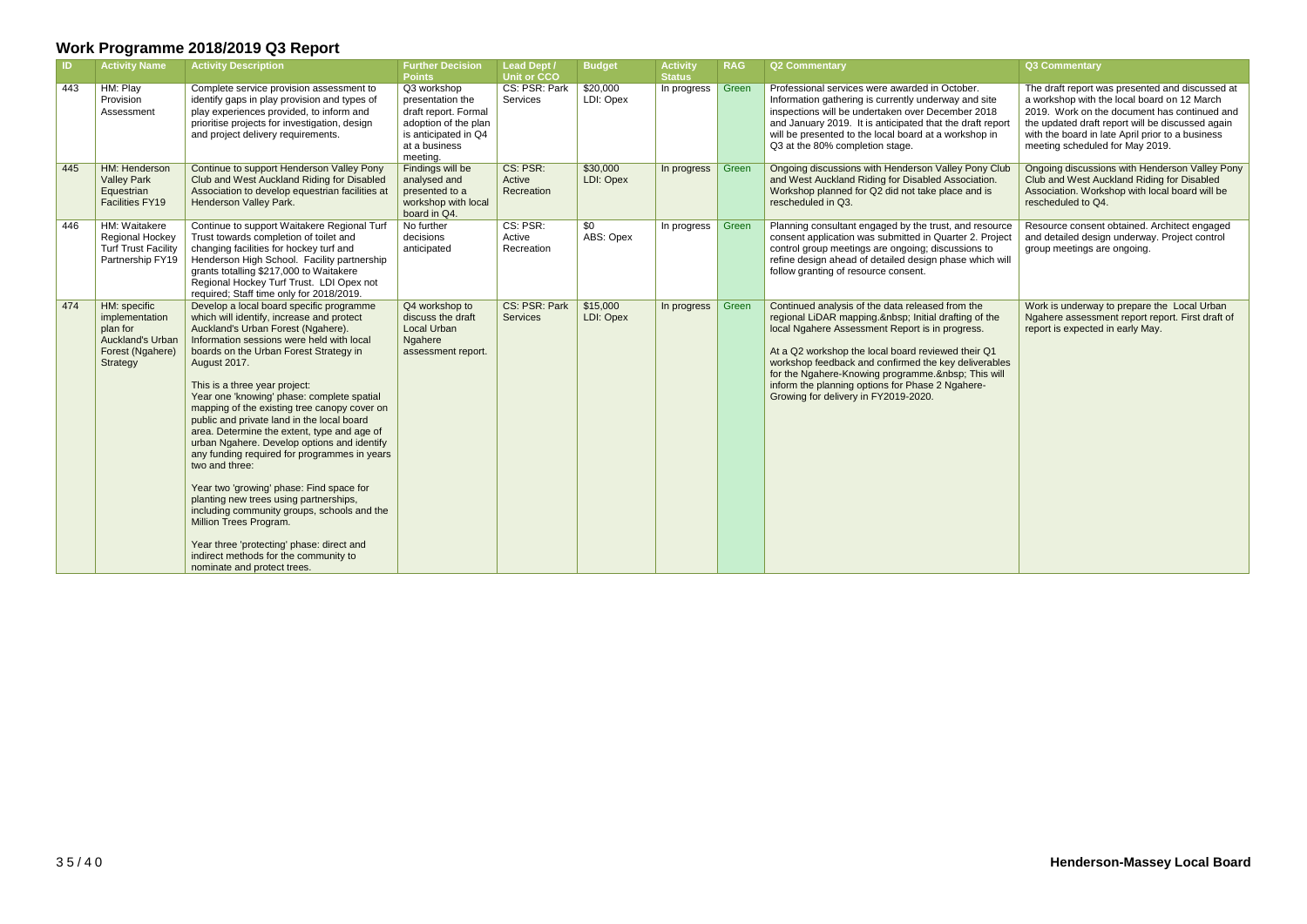| -ID- | <b>Activity Name</b>                                                | <b>Activity Description</b>                                                                                                                                                                                                                                                                                                                                                                                                              | <b>Further Decision</b><br><b>Points</b>                                             | <b>Lead Dept /</b><br><b>Unit or CCO</b> | <b>Budget</b>                                           | <b>Activity</b><br><b>Status</b> | <b>RAG</b> | <b>Q2 Commentary</b>                                                                                                                                                                                                                                                                                                                                                                                                                                                                                                                                                                                                                                                                                                                                                                                                                                                                                                                                                                                                                                                                                                                                                                                        | Q3 Commentary                                                                                                                                                                                                                                                                                                                                                                                                                                                                                                                                                                                                                                                                                                                                                                                                                                                                                                                                                                                                                                                                                                                                                                                                                    |
|------|---------------------------------------------------------------------|------------------------------------------------------------------------------------------------------------------------------------------------------------------------------------------------------------------------------------------------------------------------------------------------------------------------------------------------------------------------------------------------------------------------------------------|--------------------------------------------------------------------------------------|------------------------------------------|---------------------------------------------------------|----------------------------------|------------|-------------------------------------------------------------------------------------------------------------------------------------------------------------------------------------------------------------------------------------------------------------------------------------------------------------------------------------------------------------------------------------------------------------------------------------------------------------------------------------------------------------------------------------------------------------------------------------------------------------------------------------------------------------------------------------------------------------------------------------------------------------------------------------------------------------------------------------------------------------------------------------------------------------------------------------------------------------------------------------------------------------------------------------------------------------------------------------------------------------------------------------------------------------------------------------------------------------|----------------------------------------------------------------------------------------------------------------------------------------------------------------------------------------------------------------------------------------------------------------------------------------------------------------------------------------------------------------------------------------------------------------------------------------------------------------------------------------------------------------------------------------------------------------------------------------------------------------------------------------------------------------------------------------------------------------------------------------------------------------------------------------------------------------------------------------------------------------------------------------------------------------------------------------------------------------------------------------------------------------------------------------------------------------------------------------------------------------------------------------------------------------------------------------------------------------------------------|
| 502  | HM: West Wave<br>Pool and Leisure<br>centre:<br>Operations          | Operate the West Wave Pool & Leisure<br>Centre and the Massey Leisure Centre in a<br>safe and sustainable manner. Deliver a<br>variety of accessible programmes and<br>services that get the local community<br>active. These services include: fitness; group<br>fitness; learn to swim; early childhood<br>education; aquatic and recreation<br>services. Along with core programmes that<br>reflect the needs of the local community. | No further<br>decisions<br>anticipated                                               | CS: PSR:<br>Active<br>Recreation         | \$0<br>ABS: Opex                                        | In progress                      | Green      | Active visits Sept-Nov = 193,204; a 27% decrease on<br>the same period last year.<br>Customer satisfaction (12-month average to end Q2,<br>measured by Net Promoter Score (NPS)) decreased<br>from $Q1$ ; from -4 to -8 (Council average = 31).<br>Membership at end December to 3,435; up 23% on<br>the same time last year.<br>The Leisure pools area was shut down for maintenance<br>in September, which affected visitor numbers.<br>Significant maintenance work on the hydroslide has<br>been carried out and it is due to reopen in January.<br>Changes to pool space provision for Q3 will see a<br>difference in the way that user groups operate and<br>increase for diving access.<br>This quarter the staff have hosted well-attended<br>community engagement initiatives and run a series of<br>promotions for new memberships, which will continue<br>into the new year. Membership has shown encouraging<br>growth.<br>There was a spate of car break-ins in the car park<br>which has been off-putting for staff and customers.<br>Staff are working with the community policing team on<br>strategies to reduce the incidence of these and believe<br>that there has been an improvement. | The Westwave team are planning for significant<br>building renewal and a nine week shutdown<br>scheduled for Q2 next year, which will impact<br>visitation and access during the project.<br>West Wave experienced a 19% drop in active<br>visits when measured against the same period<br>last year (Dec-Feb). Visitation was mainly<br>impacted by a flood to the plant rooms, closing<br>the leisure pools over the Christmas period with a<br>flow-on effect of excellent weather encouraging<br>many people to head outside and only coming to<br>us in the afternoons.<br>Customer experience scores were down<br>markedly in Q3 using a 12-month rolling average<br>(when compared to end of Q2). The closure of<br>the leisure area undoubtedly contributed to this.<br>Membership, recreation programme attendance<br>and Learn-to-Swim programming all remained<br>steady. Staff are working on ways to grow<br>recreation programming to improve the use of<br>space in the recreation centre for Q4. A strong<br>focus on member retention has resulted in<br>members staying with us longer. Along with two<br>successful seasonal membership promotions we<br>should see continued steady growth in<br>membership. |
| 503  | HM: Deliver park<br>restoration<br>SH16/20                          | Allocate final NZTA funding to communities<br>affected by SH16/20 project when funding<br>becomes available - expected 2018/2019.                                                                                                                                                                                                                                                                                                        | Workshop specific<br>outcomes for local<br>parks in the<br>Henderson-Massey<br>area. | CS: PSR: Park<br><b>Services</b>         | \$0<br>ABS: Capex -<br>Renewals;<br>External<br>funding | In progress                      | Green      | The service assessment for Lloyd Morgan Lions Club<br>Park has been undertaken. Report presented at the<br>October business meeting where the local board<br>approved the allocation of budget to previously<br>approved projects. The board agreed to revisit<br>remaining funds of approximately \$779,830 with priority<br>given to projects in the Te Atatu South area.                                                                                                                                                                                                                                                                                                                                                                                                                                                                                                                                                                                                                                                                                                                                                                                                                                 | Total financial amounts are expected to be<br>finalised with NZTA before 30 June2019. A<br>workshop will be held with the local board in Q4<br>to discuss potential funding allocations.                                                                                                                                                                                                                                                                                                                                                                                                                                                                                                                                                                                                                                                                                                                                                                                                                                                                                                                                                                                                                                         |
| 505  | HM: Ecological<br>volunteers and<br>environmental<br>programme FY19 | Programme of activity supporting volunteer<br>groups to carryout ecological restoration and<br>environmental programmes in local parks<br>including:<br>•Community planting events;<br>•Plant and animal pest eradication;<br>•Litter and green waste removal;<br>•Contractor Support;<br>•Tools and Equipment;<br>•Beach/stream Clean Ups.<br>•Brochures                                                                                | No further<br>decisions<br>anticipated                                               | CS: PSR: Park<br>Services                | \$39,000<br>LDI: Opex                                   | In progress                      | Green      | 647 volunteer hours were accumulated in this quarter<br>including a wetland million trees planting day where<br>7500 plants were planted at Harbourview Reserve.                                                                                                                                                                                                                                                                                                                                                                                                                                                                                                                                                                                                                                                                                                                                                                                                                                                                                                                                                                                                                                            | 90 volunteer hours were accumulated in this<br>quarter, mainly fortly for pest animal control.<br>There were guided walks at Moire Park and<br>Harbourview-Orangihina Reserve. The<br>community park ranger is organising the<br>upcoming planting season starting in May.                                                                                                                                                                                                                                                                                                                                                                                                                                                                                                                                                                                                                                                                                                                                                                                                                                                                                                                                                       |
| 574  | HM: Māori<br>naming of<br>reserves and<br>facilities Phase<br>Two   | Identifying opportunities for park and facility<br>naming/renaming and engaging with Mana<br>Whenua to develop Māori names and<br>enhance Auckland's Māori identity and Māori<br>heritage                                                                                                                                                                                                                                                | Approval of names<br>for parks in<br>Tranche 1 by the<br>end of 2019                 | CS: PSR: Park<br><b>Services</b>         | \$23,000<br>LDI: Opex                                   | In progress                      | Amber      | Mana Whenua attended the monthly hui for the Te<br>Kete Rukuruku programme and continued working with<br>staff on the partnership programme for Māori naming of<br>parks and places. Staff have meet with representatives<br>from Te Kawerau a Maki and Ngā Maunga Whakahii o<br>Kaipara to support iwi with additional information to<br>understand the activities and community groups who<br>utilise the parks. Staff have also offered additional<br>assistance such as GEOmaps training.<br>During Q2 and Q3, Iwi were progressing their process<br>to identify Māori names for the approved community<br>parks.                                                                                                                                                                                                                                                                                                                                                                                                                                                                                                                                                                                       | The programme is making progress but has<br>experienced some time delays against original<br>plan; however these are being managed and it<br>expected the first tranche of names will be<br>delivered in 2019.<br>During the third quarter a new Te Kete Rukuruku<br>project manager has been appointed. Work has<br>focussed on managing overlapping interests and<br>getting mana whenua access to GIS systems. Of<br>note is that January is down time for mana<br>whenua and Council so time in this quarter has<br>been limited. The naming programme has<br>generally been more elongated than hoped and it<br>is currently forecast that there will be new names<br>and a workshop before the end of the financial<br>year but reporting and adoption of names will not<br>occur until later in 2019                                                                                                                                                                                                                                                                                                                                                                                                                      |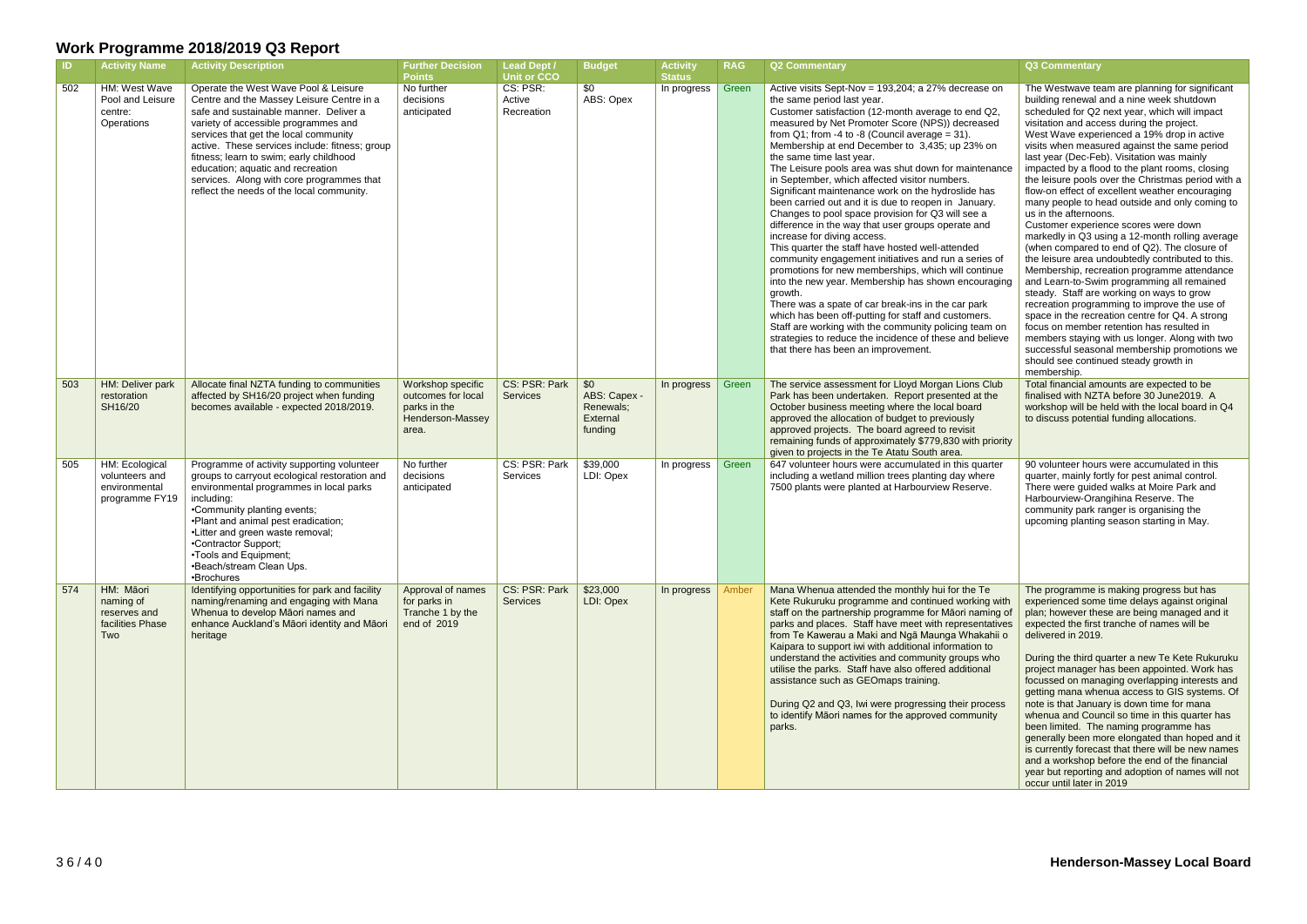| <b>ID</b> | <b>Activity Name</b>                                                               | <b>Activity Description</b>                                                                                                                                                                                                                     | <b>Further Decision</b><br><b>Points</b>                                                                           | <b>Lead Dept /</b><br><b>Unit or CCO</b> | <b>Budget</b>          | <b>Activity</b><br><b>Status</b> | <b>RAG</b> | <b>Q2 Commentary</b>                                                                                                                                                                                                                                                                                                                                                                                                                                                                                                                                                                                                                            | Q3 Commentary                                                                                                                                                                                                                                                                                                                                                                    |
|-----------|------------------------------------------------------------------------------------|-------------------------------------------------------------------------------------------------------------------------------------------------------------------------------------------------------------------------------------------------|--------------------------------------------------------------------------------------------------------------------|------------------------------------------|------------------------|----------------------------------|------------|-------------------------------------------------------------------------------------------------------------------------------------------------------------------------------------------------------------------------------------------------------------------------------------------------------------------------------------------------------------------------------------------------------------------------------------------------------------------------------------------------------------------------------------------------------------------------------------------------------------------------------------------------|----------------------------------------------------------------------------------------------------------------------------------------------------------------------------------------------------------------------------------------------------------------------------------------------------------------------------------------------------------------------------------|
| 1507      | HM: Sport and<br>recreation<br>participation<br>programme                          | Sport and Recreation participation initiatives<br>designed to get more residents active in<br>Henderson-Massey to address low<br>participation rates.                                                                                           | No further<br>decisions<br>anticipated                                                                             | CS: PSR:<br>Active<br>Recreation         | \$40,000<br>LDI: Opex  | In progress                      | Green      | Staff receive monthly reports and hold bi-monthly<br>meetings with Sport Waitakere to ensure delivery is on<br>track and future planning of events are received. There<br>have been some adjustments to delivery and reporting<br>early into the agreement. Sport and Recreation staff<br>are working with Sport Waitakere to ensure delivery<br>meets expectations and provides quality return on<br>investment. The planned Q2 workshop did not take<br>place and will be rescheduled. Summer programming<br>is expected to be promoted online and linked with<br>council's Out and About activation brand and local<br>board Facebook pages. | Sport Waitakere made limited progress during the<br>last quarter in providing activations in the<br>Henderson-Massey local board area. A Q4<br>workshop will present Sport Waitakere's 9 month<br>progress report and offer an overview of the<br>funding Sport Waitakere has received. Staff will<br>provide options for the \$40,000 budget line in the<br>new financial year. |
| 1509      | HM: Waitemata<br><b>Rugby Club</b><br>partnership<br>investigations<br><b>FY19</b> | Continue to develop partnership opportunities<br>with Waitemata Rugby Football Club to<br>investigate the potential to develop multi-<br>sport facilities on Waitemata Rugby Football<br>Club grounds in Henderson.                             | Final published<br>report is anticipated<br>in Q4, and will be<br>reported to the local<br>board once<br>received. | CS: PSR:<br>Active<br>Recreation         | \$0<br>ABS: Opex       | In progress                      | Green      | WRFC has engaged an independent consultant who is<br>currently working on the needs assessment.                                                                                                                                                                                                                                                                                                                                                                                                                                                                                                                                                 | A draft needs assessment has been circulated to<br>Waitemata Rugby Football Club and stakeholders<br>for comment.                                                                                                                                                                                                                                                                |
| 1511      | HM: Dive<br>Auckland<br>feasibility studies<br><b>FY19</b>                         | Advise local board on implementation of key<br>recommendations from the Dive Auckland<br>feasibility studies for a potential Dive Centre<br>of Excellence.                                                                                      | No further<br>decisions<br>anticipated                                                                             | CS: PSR:<br>Active<br>Recreation         | \$0<br>ABS: Opex       | On Hold                          | Amber      | Discussions escalated to the Head of Active<br>Recreation, which has meant that Sport & Recreation<br>staff have taken a reduced role. West Wave centre<br>management have identified a potential scheduling<br>solution and are working through this with user groups.                                                                                                                                                                                                                                                                                                                                                                         | All capital works are on hold pending a condition<br>assessment being undertaken by Community<br>Facilities<br>Staff have worked closely with Dive Auckland to<br>accommodate their needs for more space and<br>have worked with other users to be able to offer<br>diving extra space on a Tuesday night. This has<br>been well received by Dive Auckland.                      |
| 1513      | HM: Project Twin<br><b>Streams</b><br>community<br>maintenance<br><b>FY19</b>      | Complete contracts with community<br>organisations to maintain the Project Twin<br>Streams areas in the Henderson-Massey<br>local board area. Enable and monitor delivery<br>of Project Twin Streams maintenance by<br>community organisations. | No further<br>decisions<br>anticipated                                                                             | CS: PSR: Park<br>Services                | \$470,000<br>ABS: Opex | In progress                      | Green      | Maintenance and Health & Safety audits were all<br>passed for Te Ukaipo, Community Waitakere and<br>Maclaren Park Henderson South (MPHS).                                                                                                                                                                                                                                                                                                                                                                                                                                                                                                       | 463 volunteer hours recorded for the months of<br>January and February this quarter. Plantings<br>have been planned and ordered for upcoming<br>season. Volunteer activities continuing for pest<br>animal and weed control.                                                                                                                                                     |
| 1558      | HM: bike facility<br>provision                                                     | Strategic assessment for the provision of bike<br>facilities within the Henderson Massey Local<br>Board area.                                                                                                                                   | Q4 workshop with<br>the local board to<br>discuss the<br>assessment.                                               | CS: PSR: Park<br>Services                | \$0<br>LDI: Opex       | In progress                      | Green      | A draft plan has been prepared. Staff will meet with<br>Cycle West in early 2019 to discuss the draft plan and<br>seek feedback prior to discussions with the local board.                                                                                                                                                                                                                                                                                                                                                                                                                                                                      | This assessment discussed with the local board<br>at a 14 May workshop.                                                                                                                                                                                                                                                                                                          |
|           | <b>Plans and Places</b>                                                            |                                                                                                                                                                                                                                                 |                                                                                                                    |                                          |                        |                                  |            |                                                                                                                                                                                                                                                                                                                                                                                                                                                                                                                                                                                                                                                 |                                                                                                                                                                                                                                                                                                                                                                                  |
| 1429      | Scoping<br>improvements for<br><b>Te Atatu South</b>                               | Investigate needs and scope physical and<br>other related improvements in and around Te<br>Atatu South centre, with Auckland Transport,<br>local board and community.                                                                           | <b>Further decisions</b><br>for the Local Board<br>in 19/03/19                                                     | CPO: Plans<br>and Places                 | \$30,000<br>LDI: Opex  | In progress $\vert$              | Green      | Public consultation is completed, Consultants and<br>Council/CCO project team assessing feedback from<br>community                                                                                                                                                                                                                                                                                                                                                                                                                                                                                                                              | Reporting to Local Board and back to the<br>stakeholder community. Contract variation<br>approved tio cover unexpected costs arising from<br>additional work identified during the consultation<br>process                                                                                                                                                                       |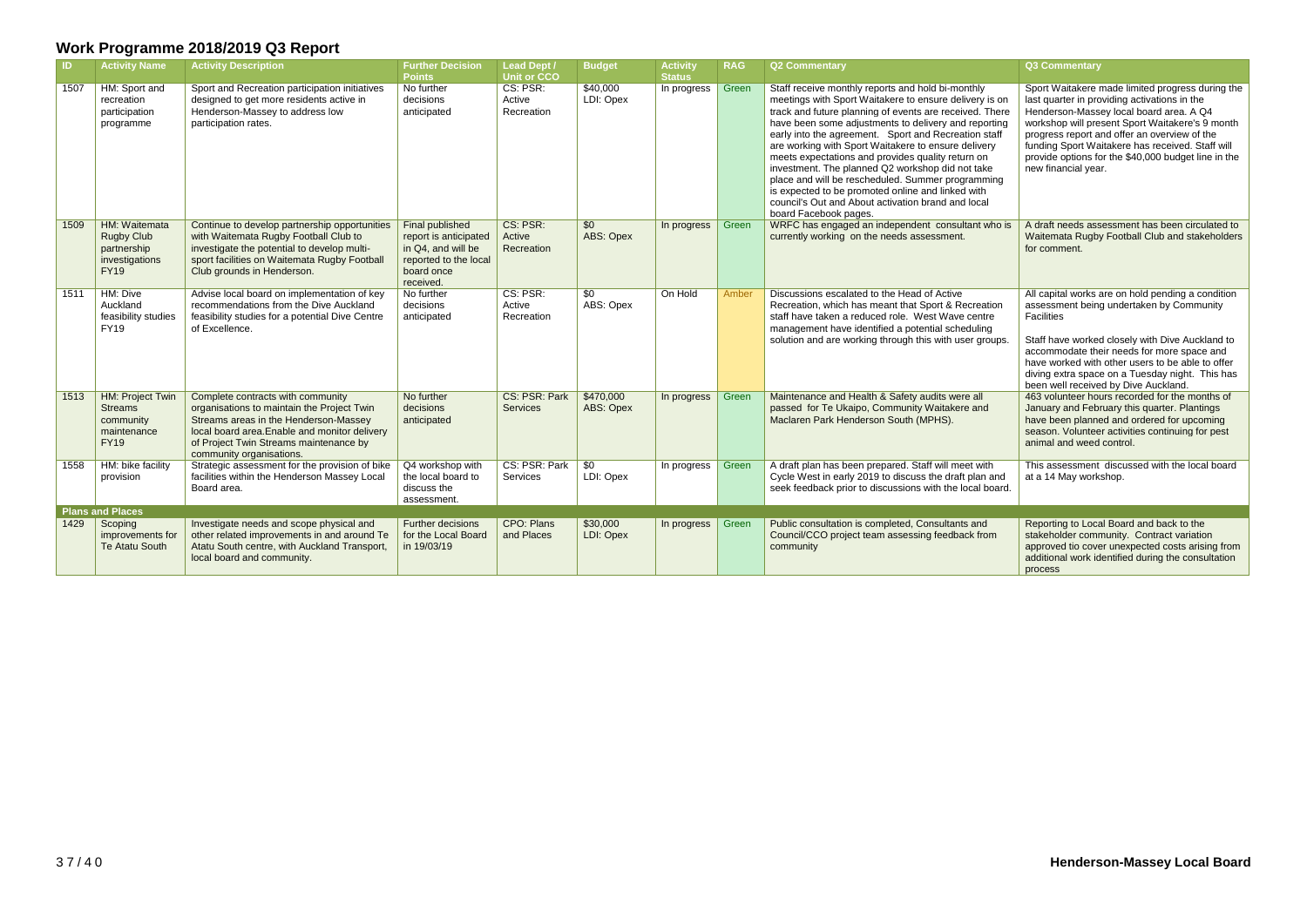| - ID. | <b>Activity Name</b>    | <b>Activity Description</b>                                                                                                                                                                                                                                                                                                                                                                                                                                                                                                                                                                                                                                                                         | <b>Further Decision</b><br><b>Points</b>                                                                                                                      | Lead Dept /<br><b>Unit or CCO</b>  | <b>Budget</b>         | <b>Activity</b><br><b>Status</b> | <b>RAG</b> | <b>Q2 Commentary</b>                                                                                                                                                                                                                                                                                                                                                                                                                                                                                                                                                                                                                                                                                                                                                                                                                                                                                                                                                                                                                                                                                                                                                                                                                                                                                                                                                                                                                                                                                                                                                                                                                                                                                                                                                                                                                                                                                                                                                                                                                                                                                                                                                                                                                                                                                                                                                                                                                                                                                                                                                                                                                                                             | <b>Q3 Commentary</b>                                                                                                                                                                                                                                                                                                                                                                                                                                                                                                                                                                                                                                                                                                                                                                                                                                                                                                                                                                                                                                                                                                                                                                                                                                                                                                                                                                                                                                                                                                                                                                                                                                                                                                                                                                                                                                                                             |
|-------|-------------------------|-----------------------------------------------------------------------------------------------------------------------------------------------------------------------------------------------------------------------------------------------------------------------------------------------------------------------------------------------------------------------------------------------------------------------------------------------------------------------------------------------------------------------------------------------------------------------------------------------------------------------------------------------------------------------------------------------------|---------------------------------------------------------------------------------------------------------------------------------------------------------------|------------------------------------|-----------------------|----------------------------------|------------|----------------------------------------------------------------------------------------------------------------------------------------------------------------------------------------------------------------------------------------------------------------------------------------------------------------------------------------------------------------------------------------------------------------------------------------------------------------------------------------------------------------------------------------------------------------------------------------------------------------------------------------------------------------------------------------------------------------------------------------------------------------------------------------------------------------------------------------------------------------------------------------------------------------------------------------------------------------------------------------------------------------------------------------------------------------------------------------------------------------------------------------------------------------------------------------------------------------------------------------------------------------------------------------------------------------------------------------------------------------------------------------------------------------------------------------------------------------------------------------------------------------------------------------------------------------------------------------------------------------------------------------------------------------------------------------------------------------------------------------------------------------------------------------------------------------------------------------------------------------------------------------------------------------------------------------------------------------------------------------------------------------------------------------------------------------------------------------------------------------------------------------------------------------------------------------------------------------------------------------------------------------------------------------------------------------------------------------------------------------------------------------------------------------------------------------------------------------------------------------------------------------------------------------------------------------------------------------------------------------------------------------------------------------------------------|--------------------------------------------------------------------------------------------------------------------------------------------------------------------------------------------------------------------------------------------------------------------------------------------------------------------------------------------------------------------------------------------------------------------------------------------------------------------------------------------------------------------------------------------------------------------------------------------------------------------------------------------------------------------------------------------------------------------------------------------------------------------------------------------------------------------------------------------------------------------------------------------------------------------------------------------------------------------------------------------------------------------------------------------------------------------------------------------------------------------------------------------------------------------------------------------------------------------------------------------------------------------------------------------------------------------------------------------------------------------------------------------------------------------------------------------------------------------------------------------------------------------------------------------------------------------------------------------------------------------------------------------------------------------------------------------------------------------------------------------------------------------------------------------------------------------------------------------------------------------------------------------------|
|       | The Southern Initiative |                                                                                                                                                                                                                                                                                                                                                                                                                                                                                                                                                                                                                                                                                                     |                                                                                                                                                               |                                    |                       |                                  |            |                                                                                                                                                                                                                                                                                                                                                                                                                                                                                                                                                                                                                                                                                                                                                                                                                                                                                                                                                                                                                                                                                                                                                                                                                                                                                                                                                                                                                                                                                                                                                                                                                                                                                                                                                                                                                                                                                                                                                                                                                                                                                                                                                                                                                                                                                                                                                                                                                                                                                                                                                                                                                                                                                  |                                                                                                                                                                                                                                                                                                                                                                                                                                                                                                                                                                                                                                                                                                                                                                                                                                                                                                                                                                                                                                                                                                                                                                                                                                                                                                                                                                                                                                                                                                                                                                                                                                                                                                                                                                                                                                                                                                  |
| 860   | Youth<br>Connections.   | Youth Connections will:<br>• Provide quality advice and expertise on<br>youth employment solutions. Locally, this is<br>done through community-led solutions that<br>identify and create jobs for youth; particularly<br>those who are furthest from the job market.<br>• Facilitate local opportunities for all youth to<br>be meaningfully engaged in education,<br>employment or training, and have clear<br>employment pathways<br>• Develop an extensive network of<br>stakeholders in the youth employment space<br>throughout the council family and the<br>business community<br>• Develop tools to build an enabling<br>environment for young job seekers and<br>youth-friendly employers. | Local board to<br>approve Youth<br>Connections youth<br>employment<br>initiatives to be<br>delivered by The<br>Western Initiative<br>from 1 November<br>2018. | TSI: The<br>Southern<br>Initiative | \$50,000<br>LDI: Opex | In progress                      | Green      | A total of ten young people have been supported to<br>participate in 'Achieving at Waitakere's Youth<br>Employment Support Service' (YESS) with two of these<br>funded by Youth Connections. The programme<br>provides access to education, training and employment<br>opportunities. The two young people have both passed<br>thier training courses. One received a certificate of<br>recognition from Maori and Pacific Trade Training<br>Scholarships and both have had successful short term<br>employment and are pusuing longer term opportunities.<br>The Vocational Pathways Programme and Expo has<br>had 50 students from the West complete individual<br>outcome plans with a focus on a Te Ao Maori approach<br>to careers and are running a job interviews programme<br>and workshops. Job opportunities include running of<br>the the Oratia Farmers market at the Kura.<br>Central Park Henderson Business (CPHB) businesses<br>was funded to facilitate employment and education<br>opportunities between youth and local businesses.<br>CPHB published articles in their magazine which goes<br>to over 160 employers. CPHB are also investigating the<br>appetite for a West specific employment expo amongst<br>local businesses and other key stakeholders (schools,<br>private training establishments, industry training<br>organisations).<br>Ranui Employment Pathway is supporting young<br>people to complete pathway plans into employment or<br>education. They have exceeded the target to register<br>25 young people and plans are in place for 20 young<br>people to date. They are providing online access to<br>opportunities and building relationships with employers,<br>schools and community networks. Three people have<br>got jobs and this continues to be a focus, including<br>overcoming the barrier of lack of driving licences.<br>The F endorsement/ OSH operator programme run by<br>West Auckland Enterprise, Skills & Training (WEST)<br>was due to complete in July 2018. There have been<br>some challenges in programme delivery in 2018 which<br>WEST are working through. However, during this time<br>several young people have been certificated and others<br>will complete certification in March. These young<br>people were at risk of leaving school without a relevant<br>qualification or employment. WEST worked with the<br>young people to obtain their forklift certification, support<br>to understand and pass the theory component of the<br>test and the school provided C.V writing and job<br>application support. Overall, WEST have supported 16<br>young people with five moving into employment. | YESS - Two of highest most complex needs<br>youth are on track to passing their Certificate in<br>Carpentry through Unitec. One of our students<br>has maintained part time employment with an<br>employer for six months. We have had four other<br>young people join the programme over the last 3<br>months.<br>Vocational Pathways Programmes - Over 50<br>students successfully completed the Vocational<br>Pathways Programmes offered in 2018.<br>They had several mini-community events that<br>consisted of expose style events to share their<br>programmes with their whanauand community,<br>including external stakeholders.<br>Five teachers were fully engaged in the delivery<br>of the vocational programmes to support the<br>delivery of further programmes in 2019 and<br>beyond.<br>All students completed individual outcomes<br>plans.<br>If required a comprehensive report This<br>information can be provided as part of our kura<br>data analysis to highlight the achievement,<br>engagement and retention of students.<br>Ranui Employment Pathway (REP) has<br>registered 50 young people since June 2018 and<br>have created 25 Individualized plans and goals,<br>46 CVs and 30 cover letters produced resulting in<br>26 young people who has transitioned into part<br>time or full time employment so far.<br>WEST Forkhoist Training - This programme<br>utilise sub contractors for licensing. No licenses<br>were issued in this quarter as the subcontractors<br>they used lost their registration for licensing. A<br>new sub contractor has been identified who will<br>continue provide this service here onwards.<br>Relationship facilitation with local businesses has<br>just commenced and will be completed by end of<br>this year.<br>Mentoring Vocational Placement Programme<br>started on 1 April 2019 is and will end in<br>September 2020. |

| Q3_Commentary |  |
|---------------|--|
|               |  |
|               |  |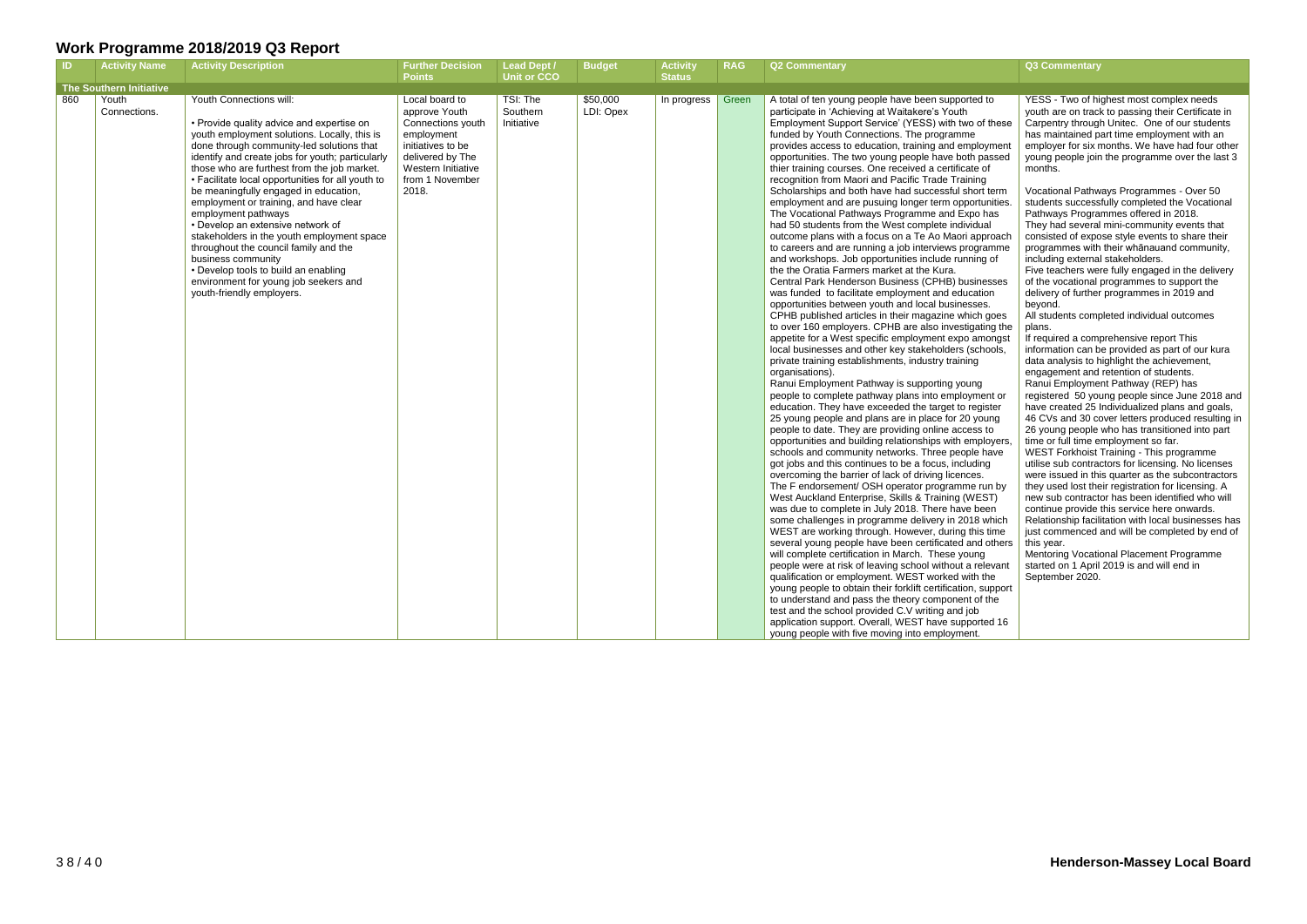|      | <b>Activity Name</b>                                                                                                                                                 | <b>Activity Description</b>                                                                                                                               | Lead<br><b>Dept/Unit</b><br>or CCO | <b>CL: Lease</b><br><b>Commencement</b><br><b>Date</b> | <b>CL: Right</b><br>of Renewal | <b>CL: Final</b><br>Lease<br><b>Expiry Date</b> | <b>CL: Annual Rent</b><br><b>Amount</b><br>(excluding GST) | <b>Activity</b><br><b>Status</b> | <b>RAG</b> | <b>Q2 Commentary</b>                                                                                                                                                                                                                                                                                                                       | Q3 Commentary                                                                                                                                                                                                                                                                                                           |
|------|----------------------------------------------------------------------------------------------------------------------------------------------------------------------|-----------------------------------------------------------------------------------------------------------------------------------------------------------|------------------------------------|--------------------------------------------------------|--------------------------------|-------------------------------------------------|------------------------------------------------------------|----------------------------------|------------|--------------------------------------------------------------------------------------------------------------------------------------------------------------------------------------------------------------------------------------------------------------------------------------------------------------------------------------------|-------------------------------------------------------------------------------------------------------------------------------------------------------------------------------------------------------------------------------------------------------------------------------------------------------------------------|
|      | <b>CF: Community Leases</b>                                                                                                                                          |                                                                                                                                                           |                                    |                                                        |                                |                                                 |                                                            |                                  |            |                                                                                                                                                                                                                                                                                                                                            |                                                                                                                                                                                                                                                                                                                         |
|      | 1305   Lloyd Morgan Lions<br>Club Park, 247<br>Edmonton Road, Te<br>Atatu South: Lease to<br><b>Family Action</b>                                                    | New ground lease to existing<br>group                                                                                                                     | CF:<br>Community<br>Leases         | 16/09/2008                                             | 1 x 5 years                    | 15/09/2018                                      | \$210.00                                                   | Completed                        | Green      | New ground lease to Family Action, Lloyd<br>Morgan Lions Club Park, Te Atatu South has<br>been completed in Quarter 2<br>Resolution number HM/2018/204                                                                                                                                                                                     | New ground lease to Family Action<br>completed in quarter two                                                                                                                                                                                                                                                           |
| 1306 | Moire Park, 41 Granville<br>Drive, Massey: Lease to<br>The Massey Athletic<br>Club Incorporated                                                                      | New ground lease to existing<br>group                                                                                                                     | CF:<br>Community<br>Leases         | 1/08/2008                                              | 1 x 5 years                    | 31/07/2018                                      | \$633.00                                                   | Completed                        | Green      | Community lease to The Massey Athletic<br>Club Incorporated is completed.<br>Resolution number HM/2018/161                                                                                                                                                                                                                                 | Community lease to The Massey Athletic<br>Club Incorporated completed in quarter two                                                                                                                                                                                                                                    |
| 1307 | Lloyd Morgan Lions<br>Club Park, 247<br>Edmonton Road, Te<br>Atatu South: Lease to<br>The Order of St John<br>Northern Region Trust<br><b>Board (Training Rooms)</b> | New ground lease to existing<br>group                                                                                                                     | CF:<br>Community<br>Leases         | 1/08/1985                                              | $1 \times 11$<br>years         | 31/07/2018                                      | \$5.00                                                     | Approved                         | Green      | Lease project is proposed to start in quarter<br>four. The current lease is holding over on a<br>month by month basis.                                                                                                                                                                                                                     | Draft concept plan to be developed for Lloyd<br>Morgan Lions Club Park, Henderson which<br>may affect the location of the facility (training<br>rooms) to St Johns Northern Region Trust<br>Board. Lease to roll over on a month by<br>month until Henderson-Massey Local Board<br>has adopted the concept plan.        |
| 2458 | Cranwell Park, 20<br>Alderman Drive,<br>Henderson: Renewal of<br>Lease to Henderson<br><b>Croquet Club</b><br>Incorporated                                           | Renew lease from 01 August<br>2005 to 31 July 2026 to<br>existing group                                                                                   | CF:<br>Community<br>Leases         | 1/08/1984                                              | 2x21 years                     | 31/07/2047                                      | \$1.00                                                     | $\ln$<br>progress                | Green      | The renewal of lease process is proposed to<br>start in quarter three.<br>The current lease is holding over on a month<br>by month basis.                                                                                                                                                                                                  | Application received and site visit completed.<br>Workshop to be held with Henderson-Massey<br>Local Board in April 2019 to discuss<br>proposed renewal of lease to Henderson<br>Croquet Club Inc.<br>Proposed renewal of lease to be completed<br>in quarter four.                                                     |
| 2459 | Cranwell Park, 20<br>Alderman Drive,<br>Henderson: Lease to<br>Royal New Zealand<br><b>Plunket Trust</b><br>Incorporated                                             | New lease to existing group.<br>Deferred from the 2017/2018<br>work programme.                                                                            | CF:<br>Community<br>Leases         | 25/03/1999                                             | Nil                            | 30/06/2015                                      | \$10.00                                                    | Completed                        | Green      | New community lease to Royal New Zealand<br>Plunket Trust, Cranwell Park, Henderson is<br>completed.<br>Resolution number HM/2018/160                                                                                                                                                                                                      | New community lease to Royal New Zealand<br>Plunket Trust completed in quarter two                                                                                                                                                                                                                                      |
| 2460 | Kaumatua Reserve, 580<br>Te Atatu Road, Te Atatu<br>Peninsula: Lease to<br>Royal New Zealand<br><b>Plunket Trust</b><br>Incorporated                                 | New lease to existing group.<br>Deferred from the 2017/2018<br>work programme.                                                                            | CF:<br>Community<br>Leases         | 1/11/2010                                              | Nil                            | 30/10/2016                                      |                                                            | $$150.00$ Approved               | Green      | Budget has been allocated in the 2018/2019<br>financial year to refurbish the building. The<br>lease project is proposed to start in quarter<br>four. The current lease is holding over on a<br>month by month basis.                                                                                                                      | Proposed new community lease to Plunket<br>(Kaumatua Reserve) to be workshopped with<br>the Henderson-Massey Local Board in April<br>2019. Proposed new communtiy lease to be<br>completed in quarter four.                                                                                                             |
| 2461 | Marinich Reserve, 20<br>Marinich Drive, Ranui:<br>Ground lease to Ranui<br><b>Action Project</b><br>Incorporated                                                     | New ground lease to existing<br>group.<br>Deferred from the 2017/2018   Leases<br>work programme.                                                         | CF:<br>Community                   | 1/05/2006                                              | Nil                            | 30/04/2016                                      | \$150.00                                                   | Completed                        | Green      | Licence to occupy to Ranui Community<br>Centre Incorporated is completed.<br>Resolution number HM/2018/159                                                                                                                                                                                                                                 | Lease project completed in quarter two                                                                                                                                                                                                                                                                                  |
| 2462 | Riverpark Reserve, 14<br><b>Bittern Place,</b><br>Henderson: Surrender<br>of lease - building to be<br>re-located                                                    | Once relocation is completed<br>- lease can be surrendered.<br>Surrender of lease to<br>Scouting group.<br>Deferred from the 2017/2018<br>work programme. | CF:<br>Community<br>Leases         | 1/05/1984                                              | Nil                            | 30/04/2017                                      |                                                            | $$5.00$ Approved                 | Green      | Removal and relocation of the scout building<br>is anticipated to take place before 31 March<br>2019. Surrender of lease proposed to start<br>once building has been removed.                                                                                                                                                              | Conditions of resource consent for relocation<br>of building have been satisfied. Scouts<br>anticipate the building to be removed in<br>quarter four. Surrender of lease to be<br>reported to the Henderson-Massey Local<br>Board once building has been removed from<br>Riverpark Reserve.                             |
| 2463 | Matipo Reserve, 18A<br>Matipo Road, Te Atatu<br>Peninsula: Club has<br>been struck of<br>incorporated societies<br>register therefore lease<br>no longer exists      | New ground lease.<br>Deferred from the 2017/2018<br>work programme.                                                                                       | CF:<br>Community<br>Leases         | 0/01/1900                                              | $\overline{0}$                 | 0/01/1900                                       | $$0.00$ In                                                 | progress                         | Green      | Contamination report comprising a<br>preliminary site investigation and a detailed<br>site investigation is anticipated to be<br>received by quarter four.                                                                                                                                                                                 | Contamination report comprising a<br>preliminary site investigation and a detailed<br>site investigation is anticipated to be received<br>by quarter four.                                                                                                                                                              |
| 2464 | 11 Trading Place,<br>Henderson: Lease to<br><b>Waitakere Citizens</b><br>Advice Bureaux -<br><b>Waitakere Central</b><br>Library                                     | New lease to existing<br>group.Deferred from the<br>2017/2018 work programme.                                                                             | CF:<br>Community<br>Leases         | 15/01/2006                                             | Nil                            | 15/01/2016                                      | $$15,000.00$ In                                            | progress                         | Green      | The draft lease is with council's solicitors for<br>review following input from Citizen Advice<br>Bureau (CAB) and council staff. If no further<br>issues are raised, the revised deed will be<br>sent to CAB for execution and any renewals<br>under the lease can be progressed. This is<br>anticipated to be finalised in quarter four. | The draft lease has been returned from<br>council's consultant solicitors following the<br>review of input from Citizen Advice Bureau<br>(CAB) and council staff. The draft deed is<br>being checked by Legal Services and will be<br>sent to CAB for execution This is anticipated<br>to be finalised in quarter four. |